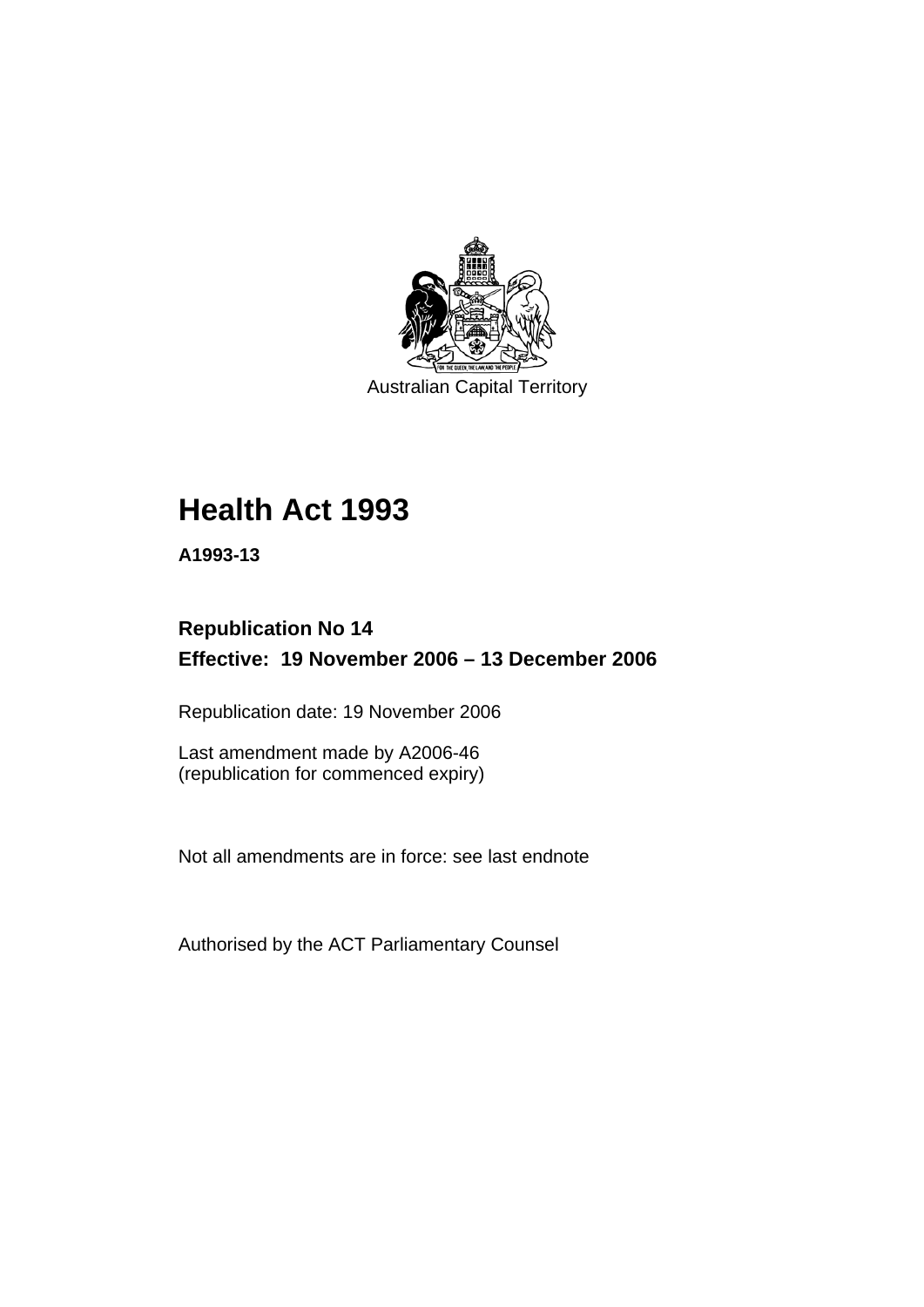#### **About this republication**

#### **The republished law**

This is a republication of the *Health Act 1993* (including any amendment made under the *Legislation Act 2001*, part 11.3 (Editorial changes)) as in force on 19 November 2006*.* It also includes any amendment, repeal or expiry affecting the republished law to 19 November 2006.

The legislation history and amendment history of the republished law are set out in endnotes 3 and 4.

#### **Kinds of republications**

The Parliamentary Counsel's Office prepares 2 kinds of republications of ACT laws (see the ACT legislation register at www.legislation.act.gov.au):

- authorised republications to which the *Legislation Act 2001* applies
- unauthorised republications.

The status of this republication appears on the bottom of each page.

#### **Editorial changes**

The *Legislation Act 2001*, part 11.3 authorises the Parliamentary Counsel to make editorial amendments and other changes of a formal nature when preparing a law for republication. Editorial changes do not change the effect of the law, but have effect as if they had been made by an Act commencing on the republication date (see *Legislation Act 2001*, s 115 and s 117). The changes are made if the Parliamentary Counsel considers they are desirable to bring the law into line, or more closely into line, with current legislative drafting practice.

This republication does not include amendments made under part 11.3 (see endnote 1).

#### **Uncommenced provisions and amendments**

If a provision of the republished law has not commenced or is affected by an uncommenced amendment, the symbol  $\mathbf{U}$  appears immediately before the provision heading. The text of the uncommenced provision or amendment appears only in the last endnote.

#### **Modifications**

If a provision of the republished law is affected by a current modification, the symbol  $\mathbf{M}$ appears immediately before the provision heading. The text of the modifying provision appears in the endnotes. For the legal status of modifications, see *Legislation Act 2001*, section 95.

#### **Penalties**

The value of a penalty unit for an offence against this republished law at the republication date is—

- (a) if the person charged is an individual—\$100; or
- (b) if the person charged is a corporation—\$500.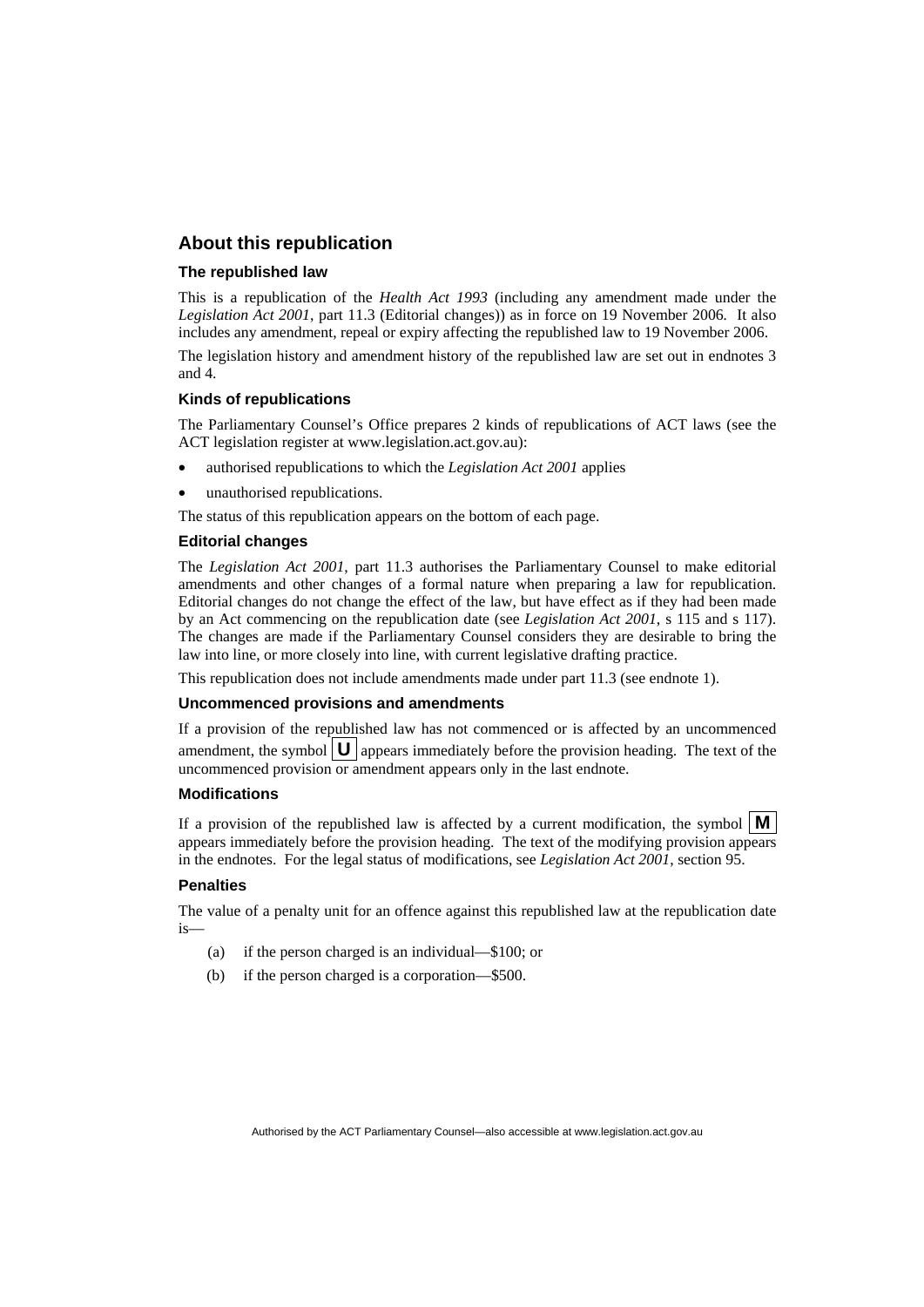

**Health Act 1993** 

# **Contents**

|                                                       | Page |
|-------------------------------------------------------|------|
| <b>Preliminary</b>                                    |      |
| Name of Act                                           | 2    |
| Dictionary                                            | 2    |
| <b>Notes</b>                                          | 2    |
| Offences against Act-application of Criminal Code etc | 3    |
| Declaration of quality assurance activity             | 3    |
| <b>Health care principles</b>                         |      |
| Objectives                                            | 4    |
| Medicare principles and commitments                   | 4    |
| Legal effect                                          | 6    |
|                                                       |      |

contents 1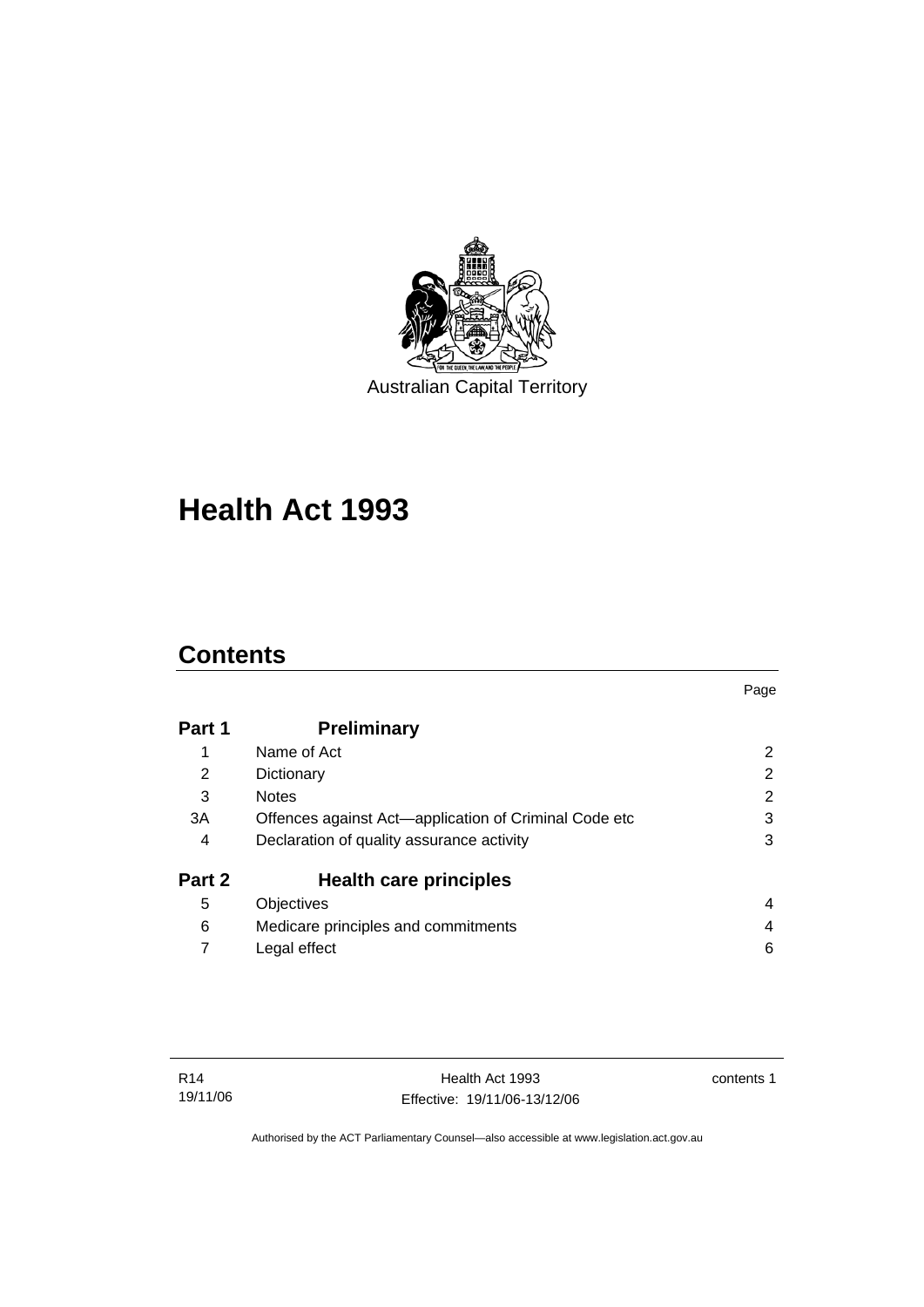#### Contents

|                     |                                                                    | Page           |
|---------------------|--------------------------------------------------------------------|----------------|
| Part 3              | <b>Public sector quality assurance committees</b>                  |                |
| <b>Division 3.1</b> | General                                                            |                |
| 8                   | Approval of public sector committees                               | $\overline{7}$ |
| 9                   | Appointment of members                                             | 8              |
| 10                  | Procedure and conduct of matters                                   | 8              |
| 11                  | Disclosure of interest                                             | 8              |
| 12                  | Approval of Calvary Health Care ACT committees                     | 9              |
| <b>Division 3.2</b> | <b>Confidentiality and evidentiary matters</b>                     |                |
| 13                  | Nondisclosure of identity-approved public sector committee member  | 9              |
| 14                  | Admissibility of evidence                                          | 10             |
| 15                  | Members not compellable                                            | 10             |
| 16                  | Protection of members                                              | 11             |
| 17                  | Protection of people assisting committee                           | 11             |
| Part 4              | <b>Private sector quality assurance committees</b>                 |                |
| <b>Division 4.1</b> | General                                                            |                |
| 18                  | Definitions for pt 4                                               | 13             |
| 19                  | Committee to be approved                                           | 13             |
| 20                  | Procedure and conduct of matters                                   | 14             |
| 21                  | Disclosure of interest                                             | 14             |
| <b>Division 4.2</b> | <b>Confidentiality and evidentiary matters</b>                     |                |
| 22                  | Nondisclosure of identity-approved private sector committee member | 15             |
| 23                  | Admissibility of evidence                                          | 16             |
| 24                  | Members not compellable                                            | 16             |
| 25                  | Protection of members                                              | 16             |
| 26                  | Protection of people assisting committee                           | 17             |
| Part 5              | <b>Clinical privileges</b>                                         |                |
| 27                  | Interpretation for pt 5                                            | 19             |
| 28                  | Clinical privileges and engagements                                | 19             |
| 29                  | Effect of variation etc                                            | 20             |
| 30                  | Application of pt 5 and 6                                          | 20             |

contents 2 Health Act 1993 Effective: 19/11/06-13/12/06

R14 19/11/06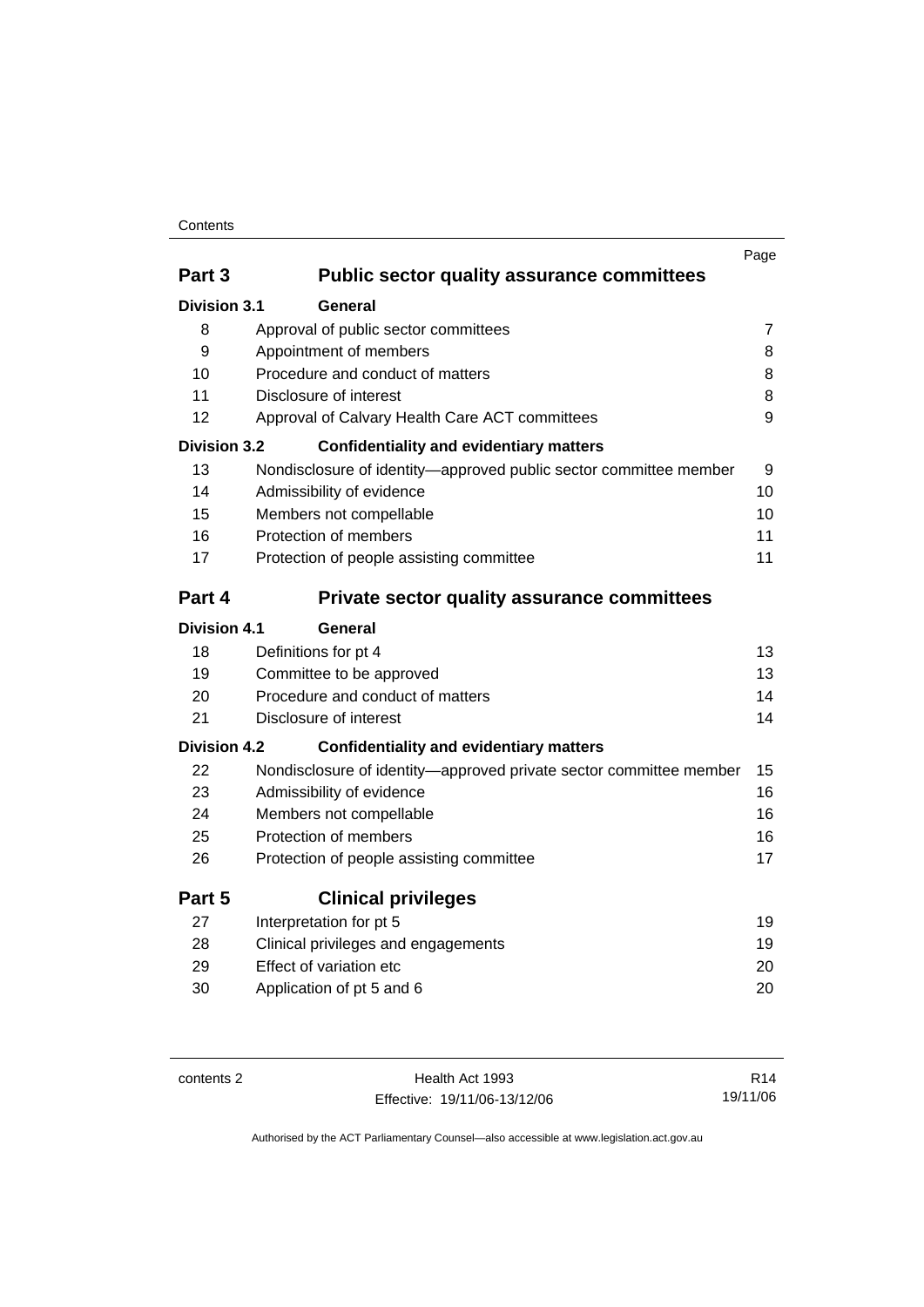|                 |                                                         | Contents   |
|-----------------|---------------------------------------------------------|------------|
|                 |                                                         | Page       |
| Part 5A         | <b>Abortions</b>                                        |            |
| 30A             | Meaning of abortion for pt 5A                           | 21         |
| 30 <sub>B</sub> | Only doctor may carry out abortion                      | 21         |
| 30C             | Abortion to be carried out in approved medical facility | 21         |
| 30 <sub>D</sub> | Approval of facilities                                  | 21         |
| 30E             | No obligation to carry out abortion                     | 22         |
| Part 6          | <b>Administrative review</b>                            |            |
| 31              | Interpretation for pt 6                                 | 23         |
| 32              | <b>Review</b>                                           | 23         |
| 33              | Notification                                            | 23         |
| Part 6A         | <b>VMO service contracts</b>                            |            |
| 33A             | Definitions for pt 6A                                   | 25         |
| 33B             | Service contracts                                       | 25         |
| 33C             | Core conditions                                         | 26         |
| 33D             | Collective negotiations                                 | 26         |
| 33E             | Negotiating agents                                      | 27         |
| 33F             | Authorised representatives                              | 28         |
| 33G             | Arbitration                                             | 29         |
| 33H             | <b>Trade Practices Act authorisation</b>                | 30         |
| Part 7          | <b>Miscellaneous</b>                                    |            |
| 34              | Release of confidential information                     | 31         |
| 35              | References to Health and Community Care Service         | 31         |
| 36              | Determination of fees                                   | 32         |
| 37              | Payment of fees and interest                            | 33         |
| 37A             | Approved forms                                          | 33         |
| 37B             | Regulations about nurse practitioners                   | 34         |
| 38              | Regulation-making power                                 | 34         |
| 190             | Disclosure of interests by committee members            | 34         |
| Part 8          | <b>Transitional</b>                                     |            |
| 39              | Definitions in Health (Fees) Determination              | 35         |
| 40              | Expiry of pt 8                                          | 35         |
| R <sub>14</sub> | Health Act 1993                                         | contents 3 |
| 19/11/06        | Effective: 19/11/06-13/12/06                            |            |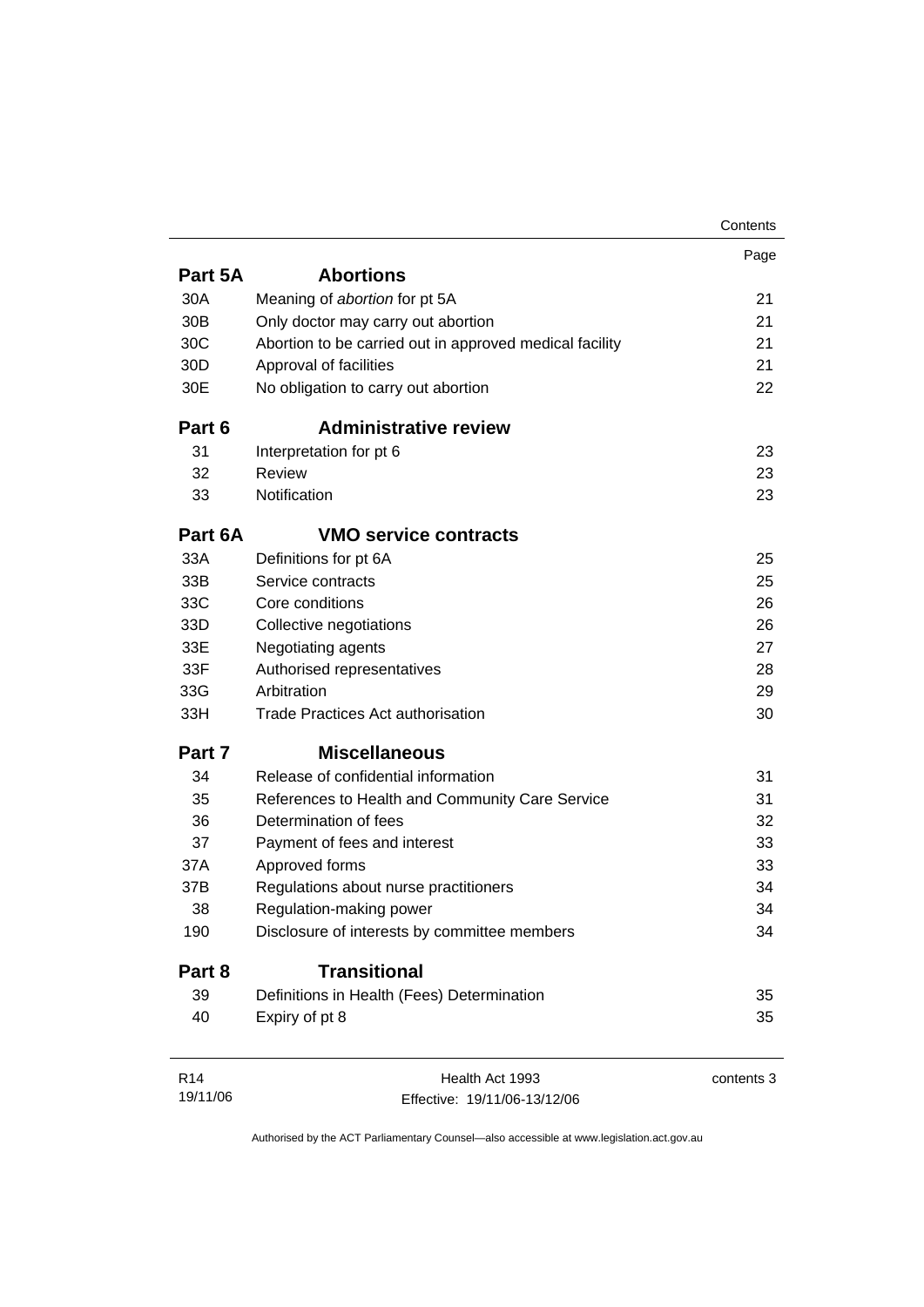#### **Contents**

## **Part 21 Transitional—Health Legislation Amendment Act 2006**

# **Dictionary** 36

| <b>Endnotes</b> |                        |    |
|-----------------|------------------------|----|
| 1               | About the endnotes     | 39 |
| 2               | Abbreviation key       | 39 |
| 3               | Legislation history    | 39 |
| 4               | Amendment history      | 42 |
| 5               | Earlier republications | 55 |
| 6               | Renumbered provisions  | 55 |
|                 | Uncommenced amendments | 55 |

contents 4 Health Act 1993 Effective: 19/11/06-13/12/06

R14 19/11/06

Page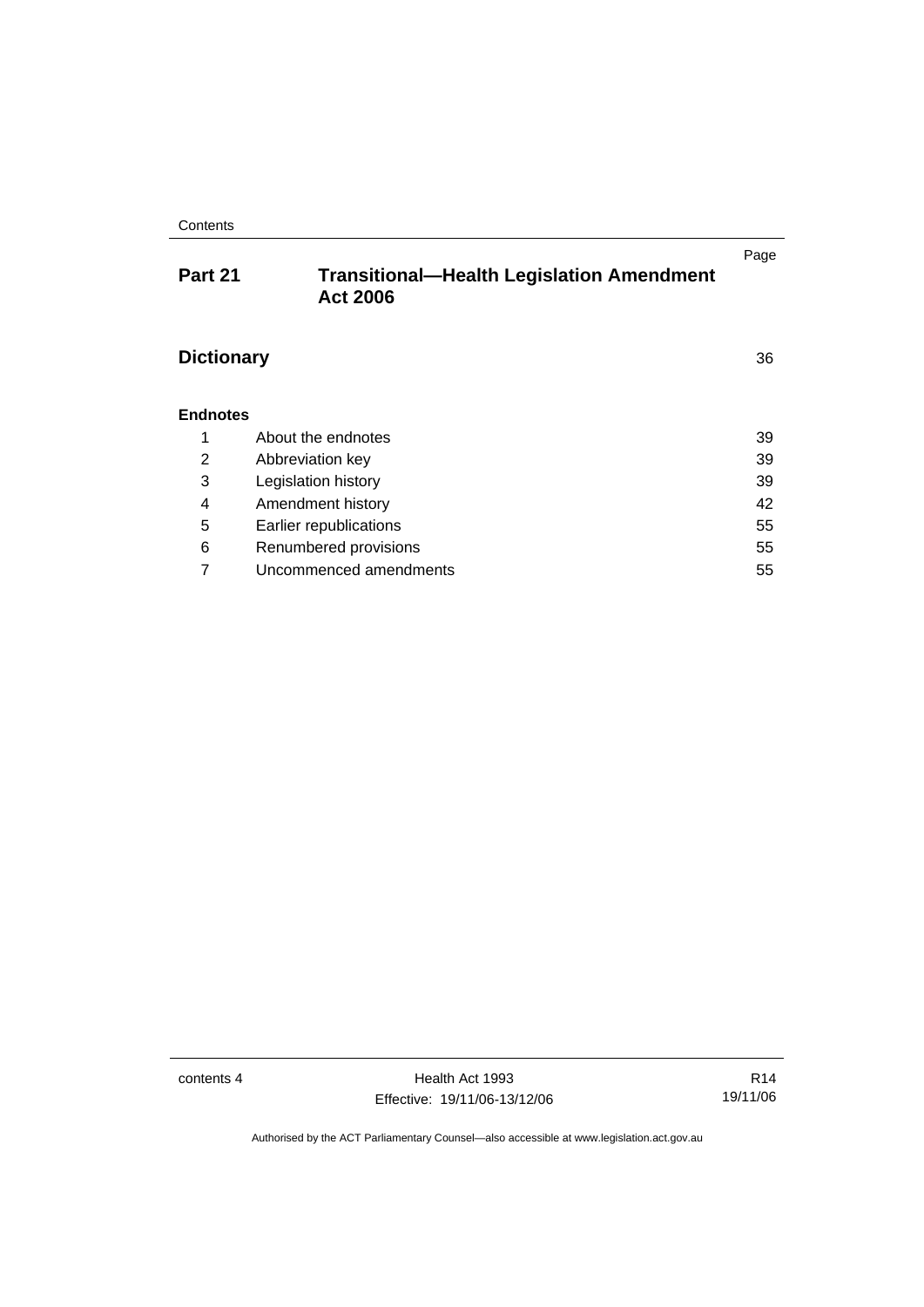

# **Health Act 1993**

An Act relating to the provision of health services

R14 19/11/06

l

Health Act 1993 Effective: 19/11/06-13/12/06

page 1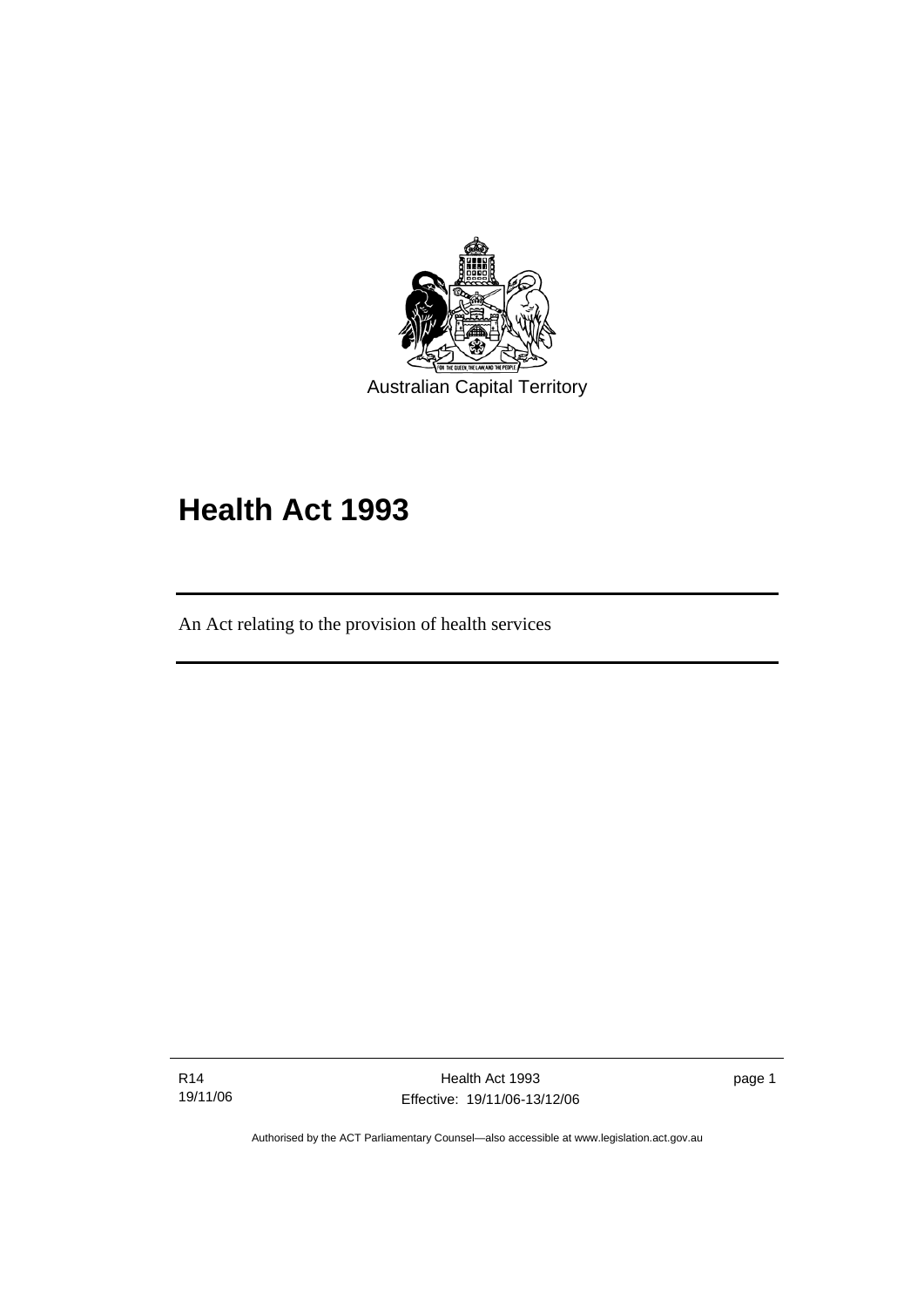#### Part 1 **Preliminary**

Section 1

# **Part 1** Preliminary

#### **1 Name of Act**

This Act is the *Health Act 1993*.

#### **U 2 Dictionary**

The dictionary at the end of this Act is part of this Act.

*Note 1* The dictionary at the end of this Act defines certain terms used in this Act, and includes references (*signpost definitions*) to other terms defined elsewhere in this Act.

> For example, the signpost definition '*prescribed body*, for part 4 (Private sector quality assurance committees)—see section 18.' means that the expression 'prescribed body' is defined in that section and the definition applies to part 4.

*Note* 2 A definition in the dictionary (including a signpost definition) applies to the entire Act unless the definition, or another provision of the Act, provides otherwise or the contrary intention otherwise appears (see Legislation Act, s 155 and s 156 (1)).

#### **3 Notes**

A note included in this Act is explanatory and is not part of this Act.

*Note* See Legislation Act, s 127 (1), (4) and (5) for the legal status of notes.

R14 19/11/06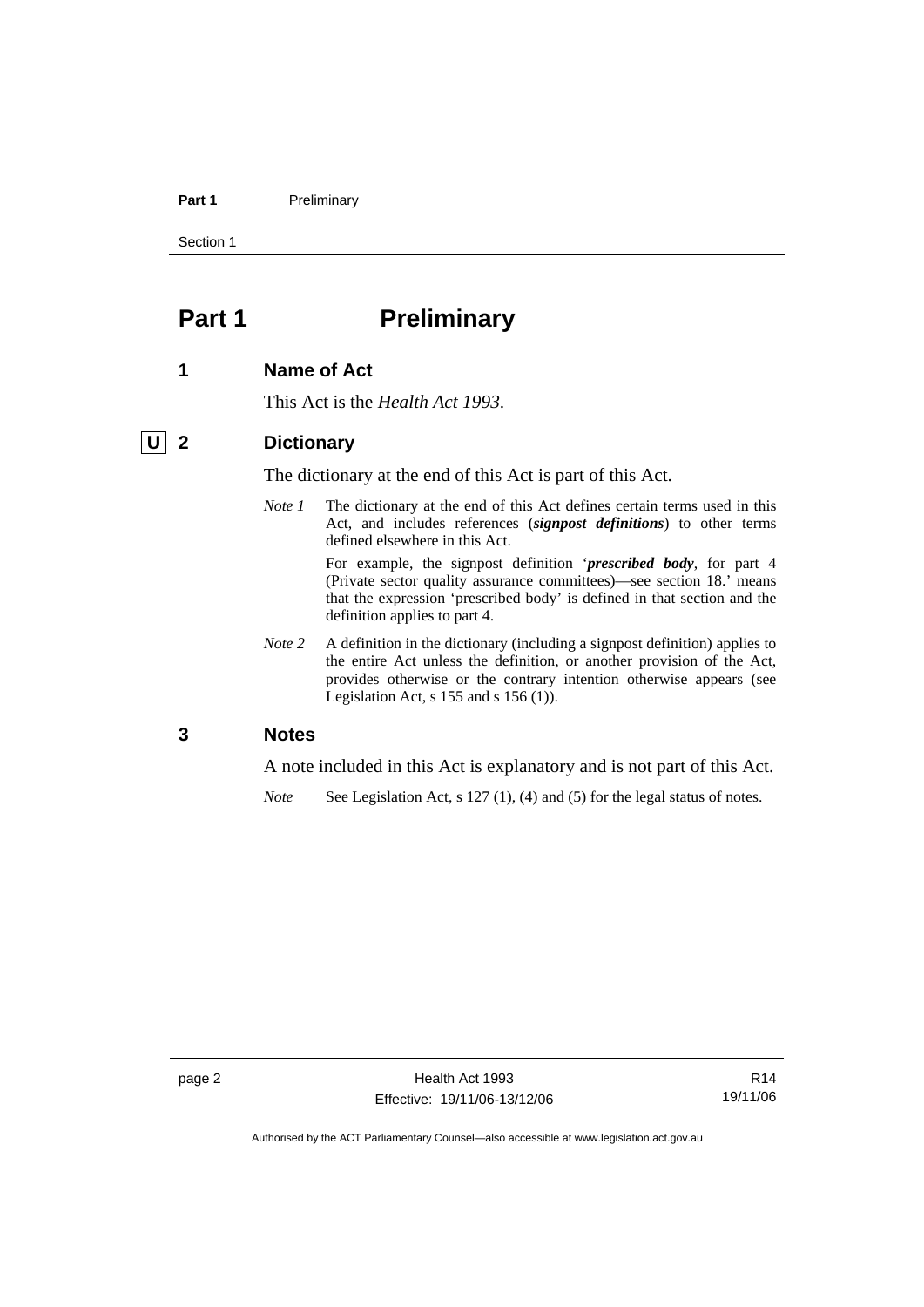# **U 3A** Offences against Act—application of Criminal Code etc

Other legislation applies in relation to offences against this Act.

*Note 1 Criminal Code*

The Criminal Code, ch 2 applies to all offences against this Act (see Code, pt 2.1).

The chapter sets out the general principles of criminal responsibility (including burdens of proof and general defences), and defines terms used for offences to which the Code applies (eg *conduct*, *intention*, *recklessness* and *strict liability*).

*Note 2 Penalty units* 

The Legislation Act, s 133 deals with the meaning of offence penalties that are expressed in penalty units.

## **U** 4 Declaration of quality assurance activity

- (1) The Minister may, in writing, declare that a process is a quality assurance activity for section 8 (2) (a).
- (2) A declaration is a notifiable instrument.

*Note* A notifiable instrument must be notified under the Legislation Act.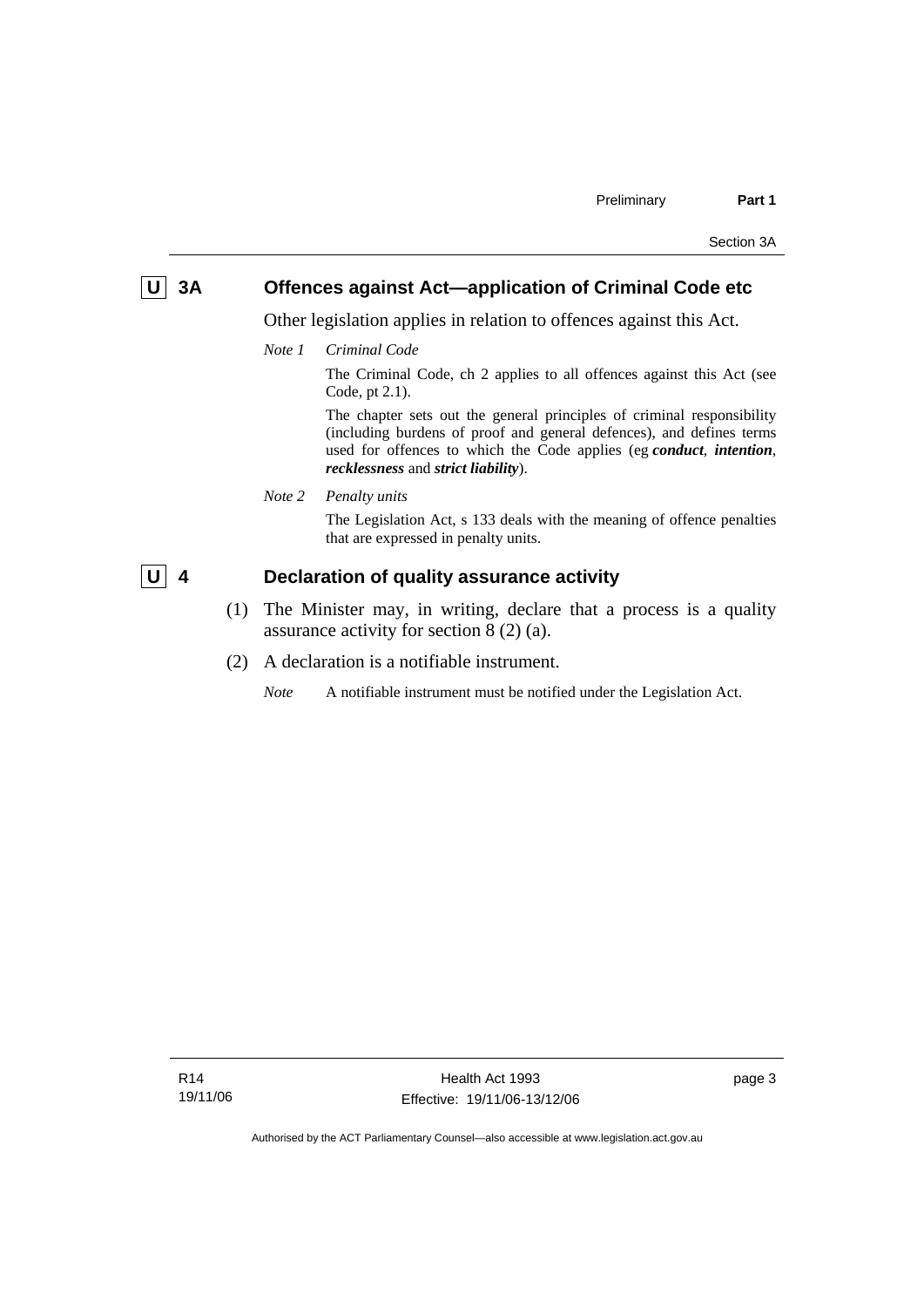#### **Part 2 Health care principles**

Section 5

# **U Part 2 Health care principles**

## **U 5 Objectives**

In providing health services the Territory shall have regard to the following objectives:

- (a) to improve the efficiency, effectiveness and quality of health services;
- (b) to guarantee equitable access to and participation in health services and to ensure that language and cultural differences are not barriers to such access or participation;
- (c) to maintain a strong and viable public hospital system and a full range of community health services;
- (d) to support worker and community participation in the development of policies for the delivery of health services;
- (e) to ensure that the community is aware of the range of health services that is available and that patients have information that is sufficient to enable them to make informed choices;
- (f) to foster disease prevention and primary health care;
- (g) to cooperate with community groups in the provision of health services.

#### **<u>U**</u> 6 Medicare principles and commitments

 (1) The following guidelines govern the delivery of public hospital services to eligible persons in the ACT:

*Note* The guidelines focus on the provision of public hospital services to eligible persons, but operate in an environment where eligible persons have the right to choose private health care in public and private hospitals supported by private health insurance.

R14 19/11/06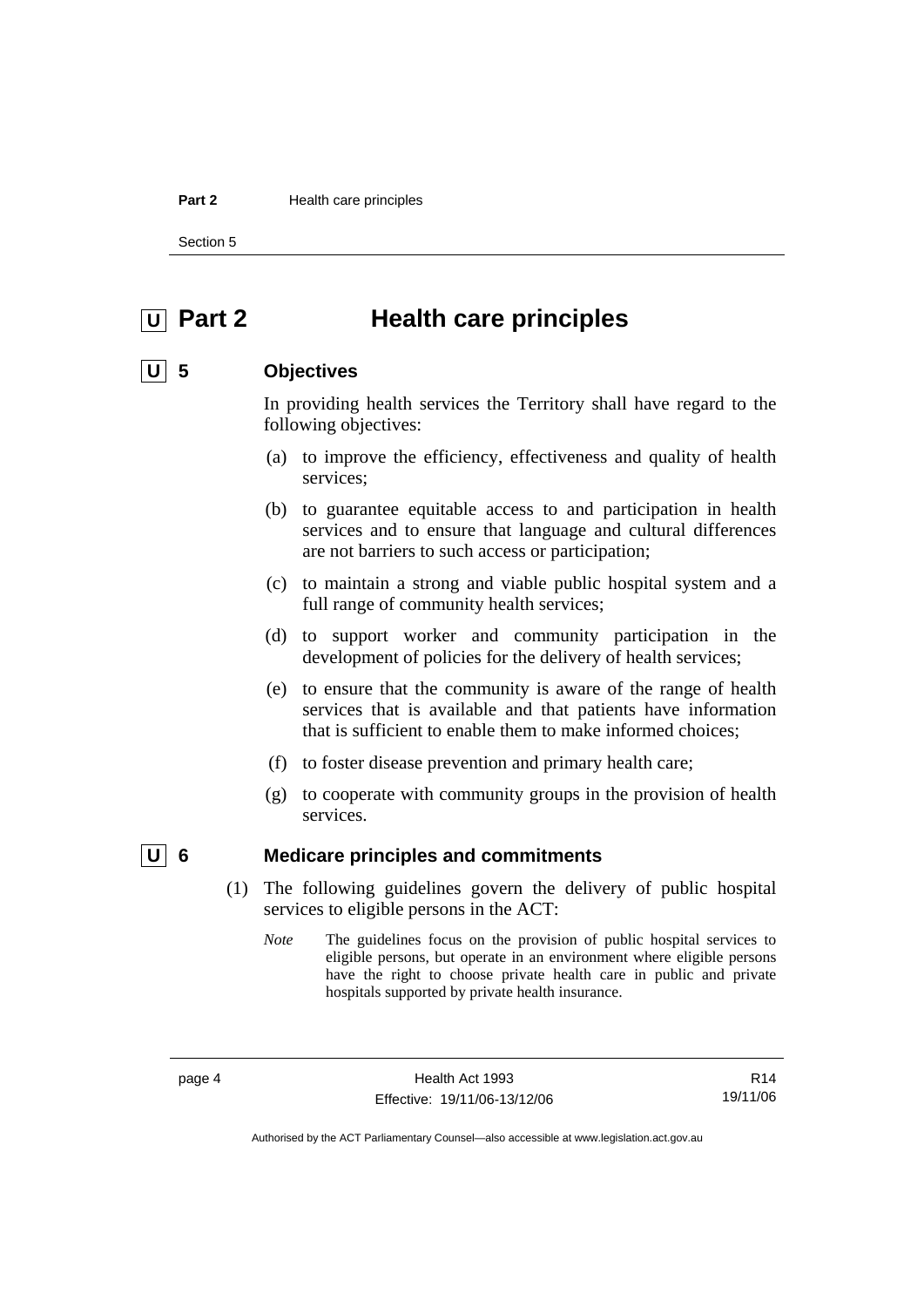- (a) eligible persons must be given the choice to receive public hospital services free of charge as public patients;
	- *Note 1* Hospital services include in-patient, outpatient, emergency services (including primary care where appropriate) and day patient services consistent with currently acceptable medical and health service standards.
	- *Note 2* At the time of admission to a hospital, or as soon as practicable after that, an eligible person will be required to elect or confirm whether he or she wishes to be treated as a public or private patient.
- (b) access to public hospital services is to be on the basis of clinical need;
	- *Note 1* None of the following factors are to be a determinant of an eligible person's priority for receiving hospital services:
		- (a) whether or not an eligible person has health insurance;
		- (b) an eligible person's financial status or place of residence;
		- (c) whether or not an eligible person intends to elect, or elects, to be treated as a public or private patient.
	- *Note 2* This guideline applies equally to waiting times for elective surgery.
- (c) to the maximum practicable extent, the Territory will ensure the provision of public hospital services equitably to all eligible persons, regardless of their geographical location;
	- *Note 1* This guideline does not require a local hospital to be equipped to provide eligible persons with every hospital service they may need.
	- *Note 2* In rural and remote areas, the Territory should ensure provision of reasonable public access to a basic range of hospital services that are in accord with clinical practices.

page 5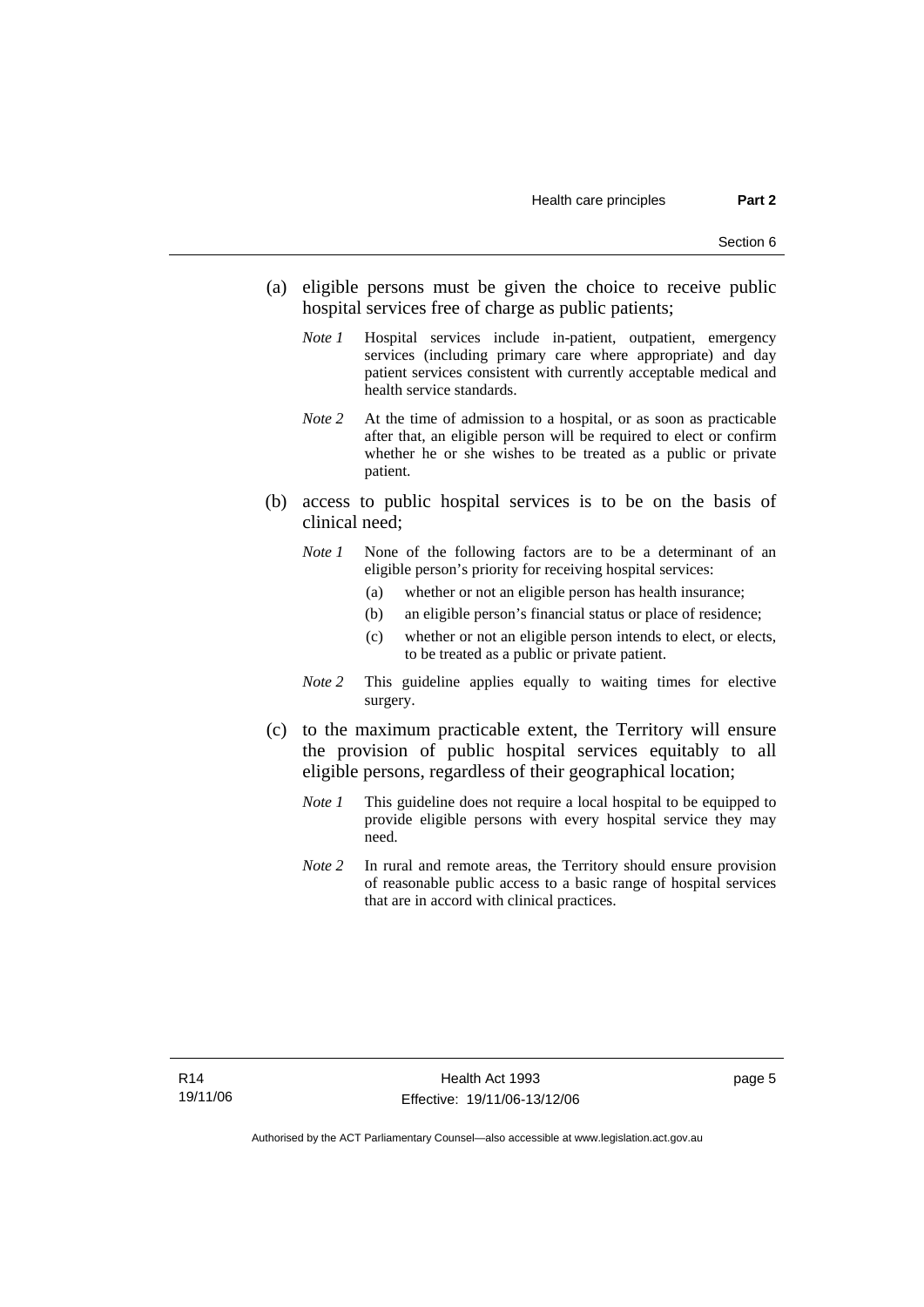#### **Part 2 Health care principles**

#### Section 7

- (d) the Commonwealth and the Territory must make available information on the public hospital services eligible persons can expect to receive as public patients;
	- *Note 1* The joint Commonwealth/Territory development of a Public Patients Hospital Charter for the Territory will be a vehicle for the public dissemination of this information.
	- *Note 2* The Charter will set out the public hospital services available to public patients.
- (e) the Commonwealth and the Territory are committed to making improvements in the efficiency, effectiveness and quality of hospital service delivery.
	- *Note* This includes a commitment to quality improvement, outcome measurement, management efficiency and effort to integrate the delivery of hospital and other health and community services.
- (2) A word or expression used in the *Medicare Agreements Act 1992* (Cwlth) has the same meaning in subsection (1).

#### **U 7 Legal effect**

Nothing in this part is to be taken to create any legal rights not in existence before the enactment of this part or to affect any legal rights in existence before that enactment or that would, apart from this part, have come into existence after that enactment.

page 6 **Health Act 1993** Effective: 19/11/06-13/12/06

R14 19/11/06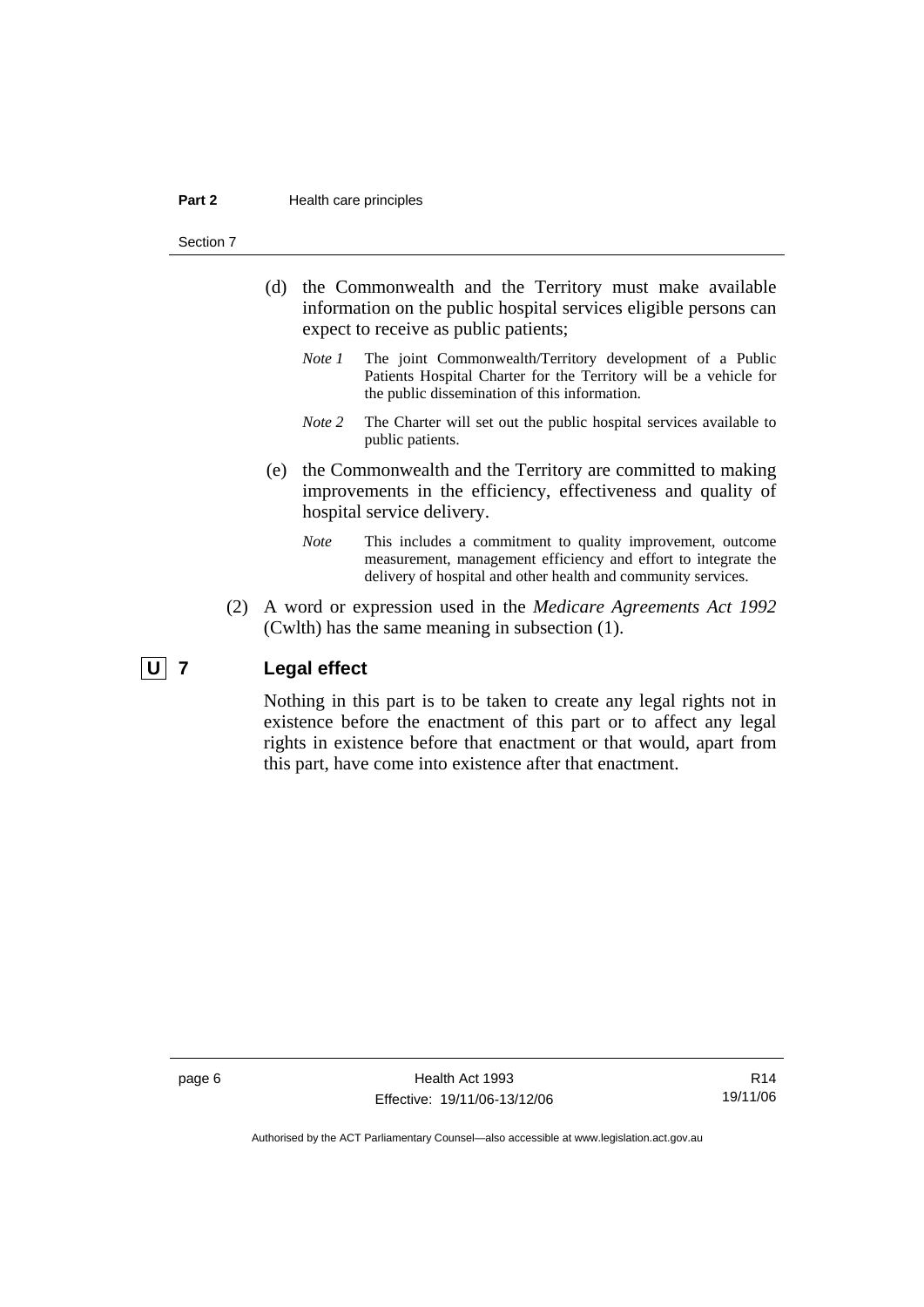# **U** Part 3 Public sector quality assurance **committees**

## **Division 3.1 General**

#### **8 Approval of public sector committees**

- (1) The Minister may, in writing, declare that a stated committee is established as an approved public sector quality assurance committee for a health facility or for a stated purpose.
- (2) A committee mentioned in subsection (1) may have all or any of the following functions decided by the Minister:
	- (a) to conduct quality assurance activities among health service providers for the purpose of assessing and evaluating the health services provided by the Territory, to report, and make recommendations, to the chief executive in relation to those services and to monitor the implementation of those recommendations;
	- (b) to conduct research or investigations into morbidity and mortality in the ACT and to report, and make recommendations, to the chief executive in relation to that research or those investigations;
	- (c) to investigate, assess, review and evaluate the clinical privileges provided to health service providers and to report, and make recommendations, to the chief executive in relation to whether those clinical privileges should be preserved, varied or withdrawn.
- (3) A declaration under subsection (1) is a notifiable instrument.
	- *Note* A notifiable instrument must be notified under the Legislation Act.

page 7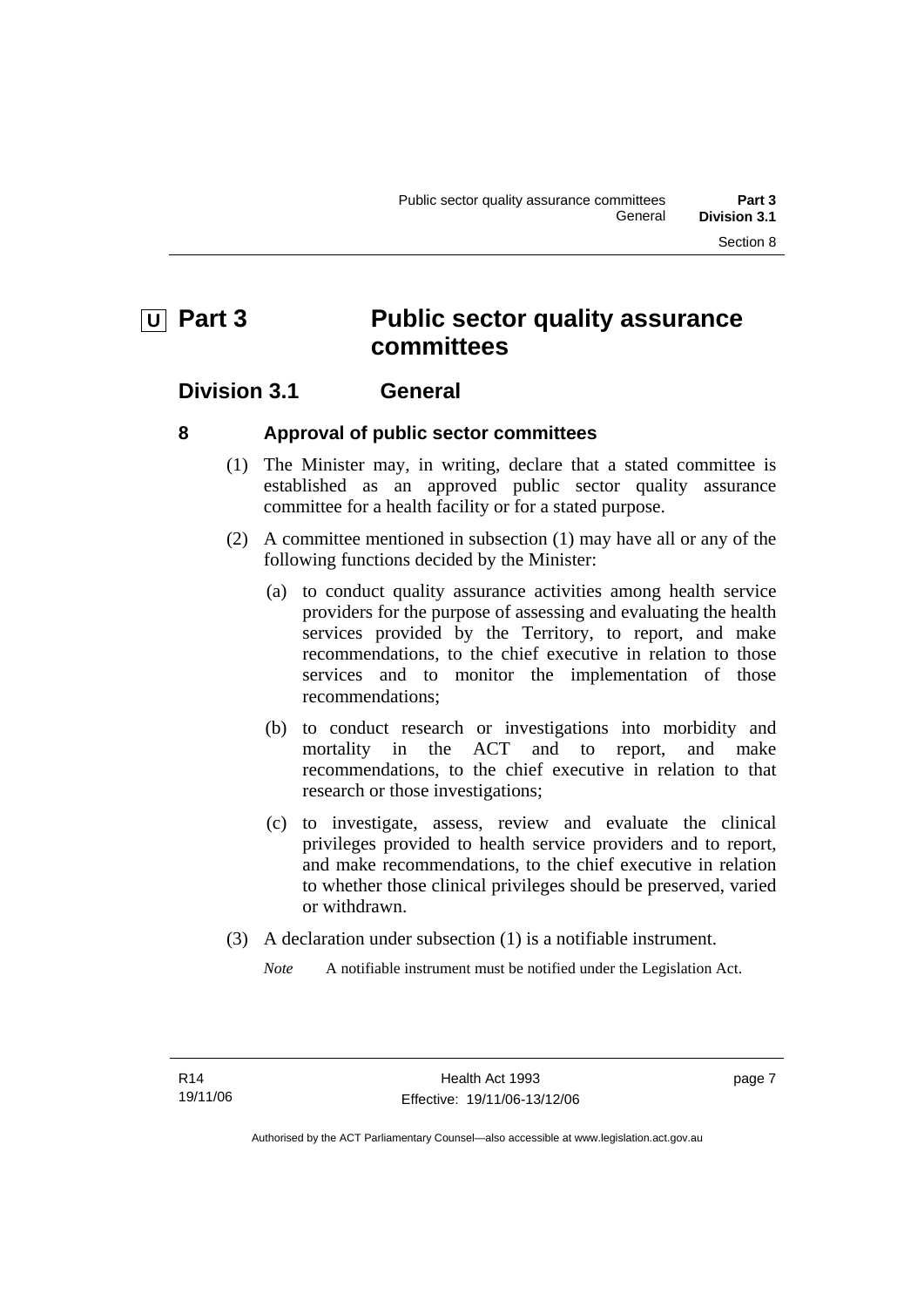## **9 Appointment of members**

- (1) If an approved public sector committee established under section 8 is established for a health facility, the chief executive (however described) of the health facility may appoint members of the committee.
- (2) If an approved public sector committee established under section 8 is established for a stated purpose, the chief executive may appoint members of the committee.
	- *Note 1* For the making of appointments generally, see Legislation Act, div 19.3.
	- *Note* 2 A power to appoint a person to a position includes power to appoint a person to act in the position (see Legislation Act, s 209).

## **10 Procedure and conduct of matters**

- (1) The procedure of an approved public sector committee shall be as the committee determines.
- (2) An approved public sector committee may do whatever it considers necessary or expedient for the fair and expeditious conduct of a matter.
- (3) An approved public sector committee is to have regard to the rules of natural justice so far as they are relevant to the exercise of its functions.

## **11 Disclosure of interest**

- (1) A member of an approved public sector committee who has a direct or indirect personal or financial interest in a matter being considered or about to be considered by the committee shall, as soon as practicable after the relevant facts have come to the member's knowledge, disclose the nature of the interest to the committee.
- (2) A person acting under the direction of an approved public sector committee in relation to the exercise of its functions who has a direct or indirect personal or financial interest in a matter in relation

R14 19/11/06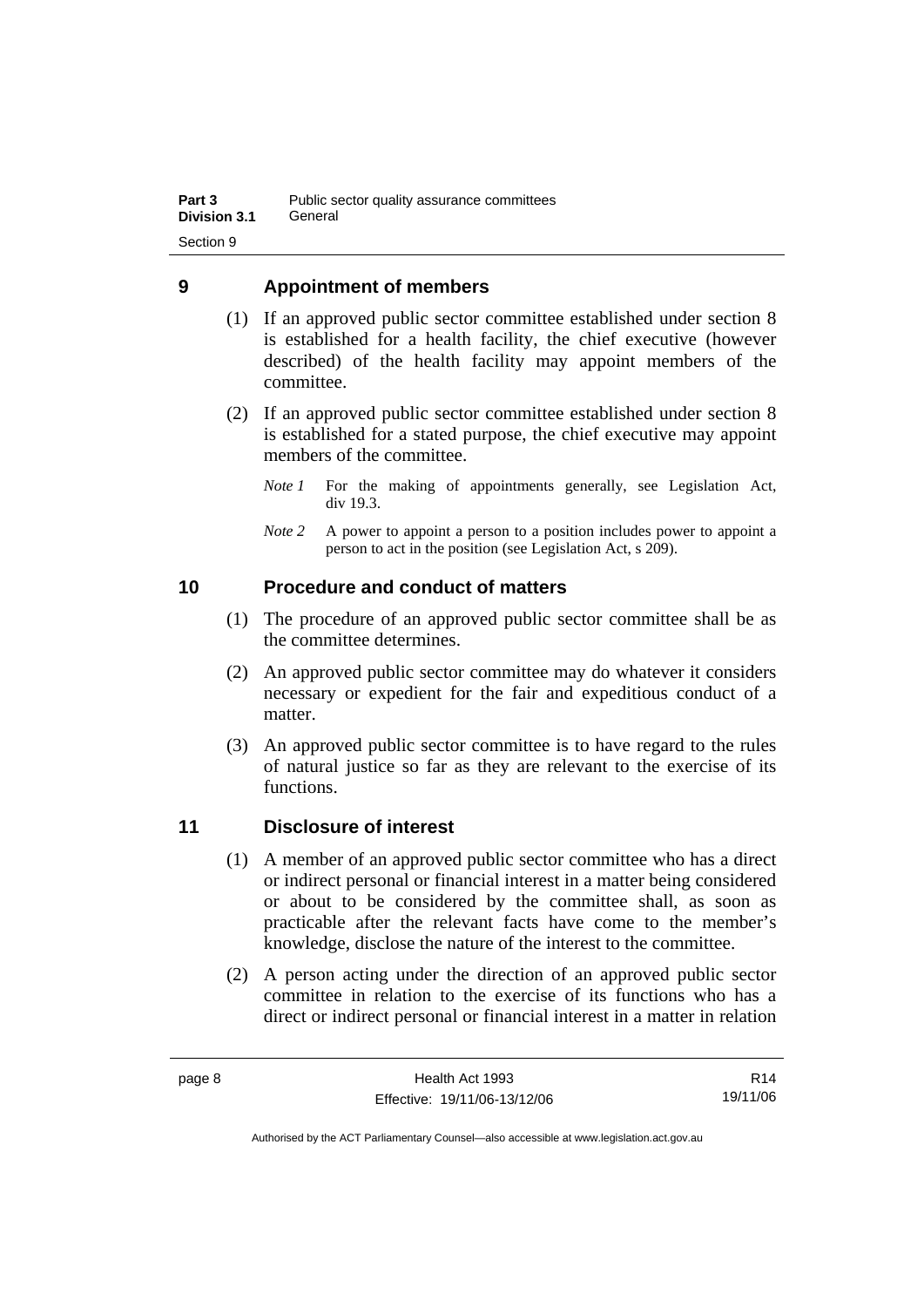to which he or she has been so directed to act shall, as soon as practicable after the relevant facts have come to the person's knowledge, disclose the nature of the interest to the committee.

## **12 Approval of Calvary Health Care ACT committees**

- (1) The Minister may, in writing, declare a committee appointed by the peak management body (however described) of Calvary Health Care ACT that corresponds to a committee of a kind mentioned in section  $8(2)$  (a), (b) or (c) to be an approved public sector quality assurance committee.
- (2) A declaration is a notifiable instrument.

*Note* A notifiable instrument must be notified under the Legislation Act.

# **Division 3.2 Confidentiality and evidentiary matters**

#### **13 Nondisclosure of identity—approved public sector committee member**

- (1) A member or former member of an approved public sector committee commits an offence if the person—
	- (a) does something that divulges the identity of a person to whom a health service was provided on behalf of the Territory (a *health service receiver*); and
	- (b) is reckless about whether doing the thing would result in the identity of the health service receiver being divulged.

Maximum penalty: 50 penalty units, imprisonment for 6 months or both.

- (2) This section does not apply if the health service receiver's identity is divulged—
	- (a) with the health service receiver's written consent; or

page 9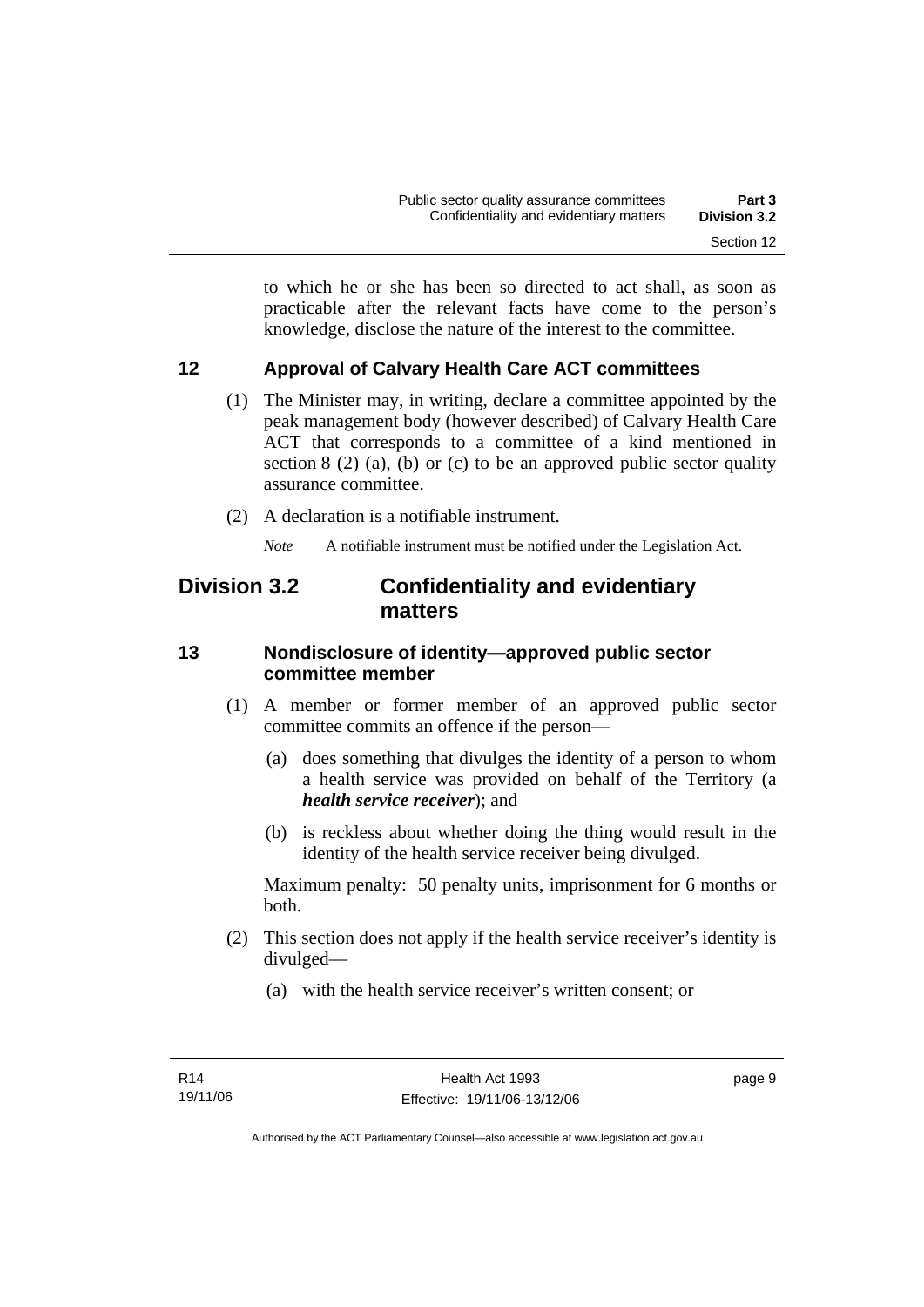- (b) to a member of the committee or another approved public sector committee.
- (3) In this section:

*divulge* includes communicate.

#### **14 Admissibility of evidence**

- (1) The following are not admissible as evidence in proceedings before a court, tribunal, board or person:
	- (a) an oral statement made in proceedings before an approved public sector committee;
	- (b) a document produced to an approved public sector committee, to the extent that it was prepared solely for the purposes of the committee;
	- (c) a document prepared by an approved public sector committee.
- (2) In this section:

*document* includes—

- (a) any part of a document; and
- (b) any copy, reproduction or duplicate of a document or of any part of a document; and
- (c) any part of such a copy, reproduction or duplicate.

#### **15 Members not compellable**

A person who is or has been a member of an approved public sector committee is not compellable—

 (a) to produce before a court, tribunal, board or person any document in his or her possession or under his or her control that was created by, at the request of or solely for the purposes of such a committee; or

R14 19/11/06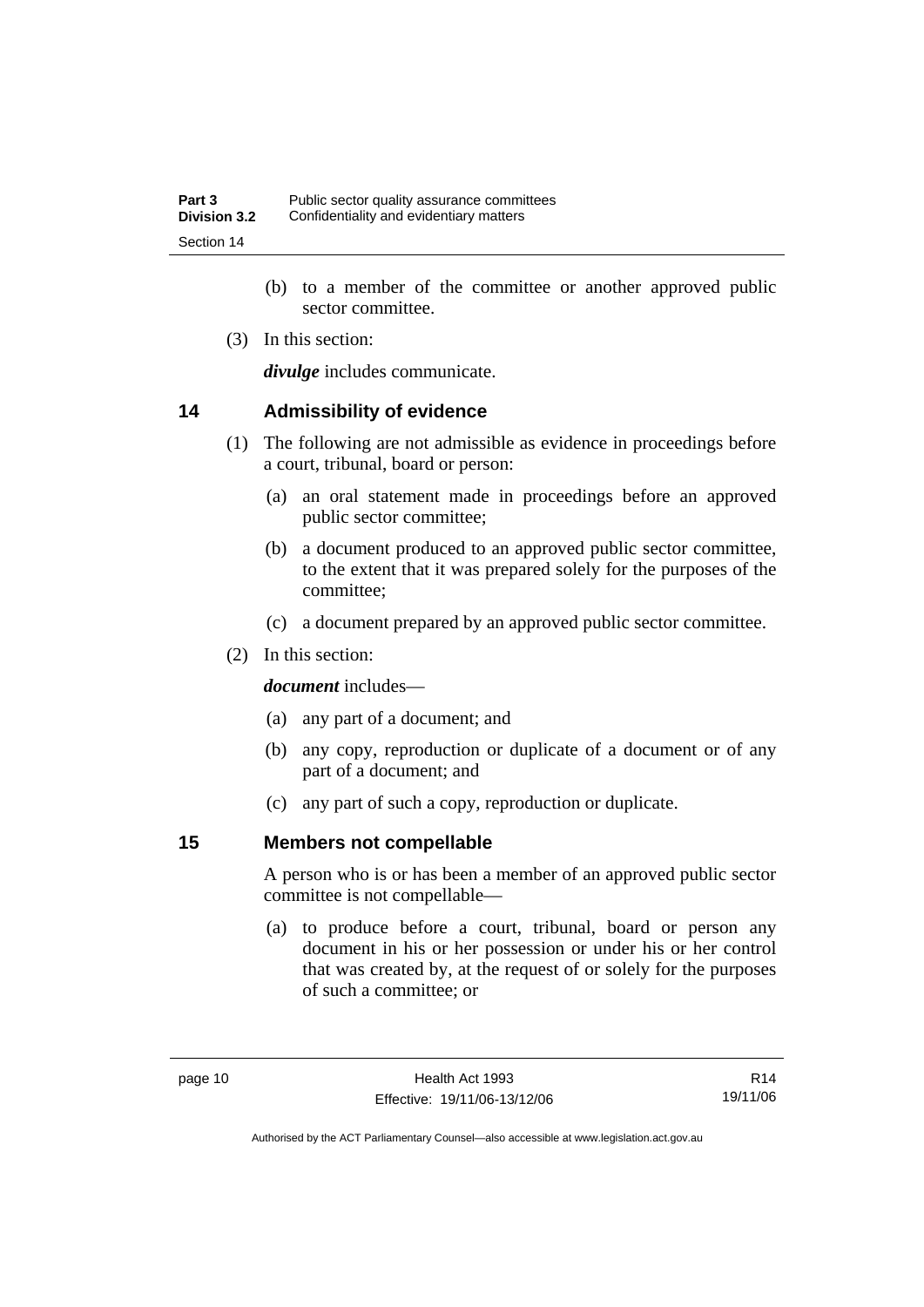(b) to divulge or communicate to a court, tribunal, board or person any matter or thing that came to the person's notice in his or her capacity as such a member.

## **16 Protection of members**

- (1) A person who is or has been a member of an approved public sector committee is not liable to an action or other proceeding for or in relation to an act done or omitted to be done in good faith in the exercise or purported exercise of any function given to the person in his or her capacity as such a member.
- (2) Without limiting subsection (1), a person who is or has been a member of an approved public sector committee has qualified privilege in proceedings for defamation in relation to—
	- (a) any oral or written statement made by that person in the exercise of a function; or
	- (b) the contents of a report or other information published by the committee.
- (3) A person who is or has been a member of an approved public sector committee is entitled to be indemnified by the Territory against any costs incurred by the person in contesting any action, claim or demand brought or made against the person in relation to any act done or omitted to be done in good faith by the person in the exercise or purported exercise of any function given to the person in his or her capacity as such a member.
- (4) Nothing in subsection (1) shall be taken to affect any liability that the Territory would, apart from that subsection, have in relation to an act or omission referred to in that subsection.

#### **17 Protection of people assisting committee**

(1) A person—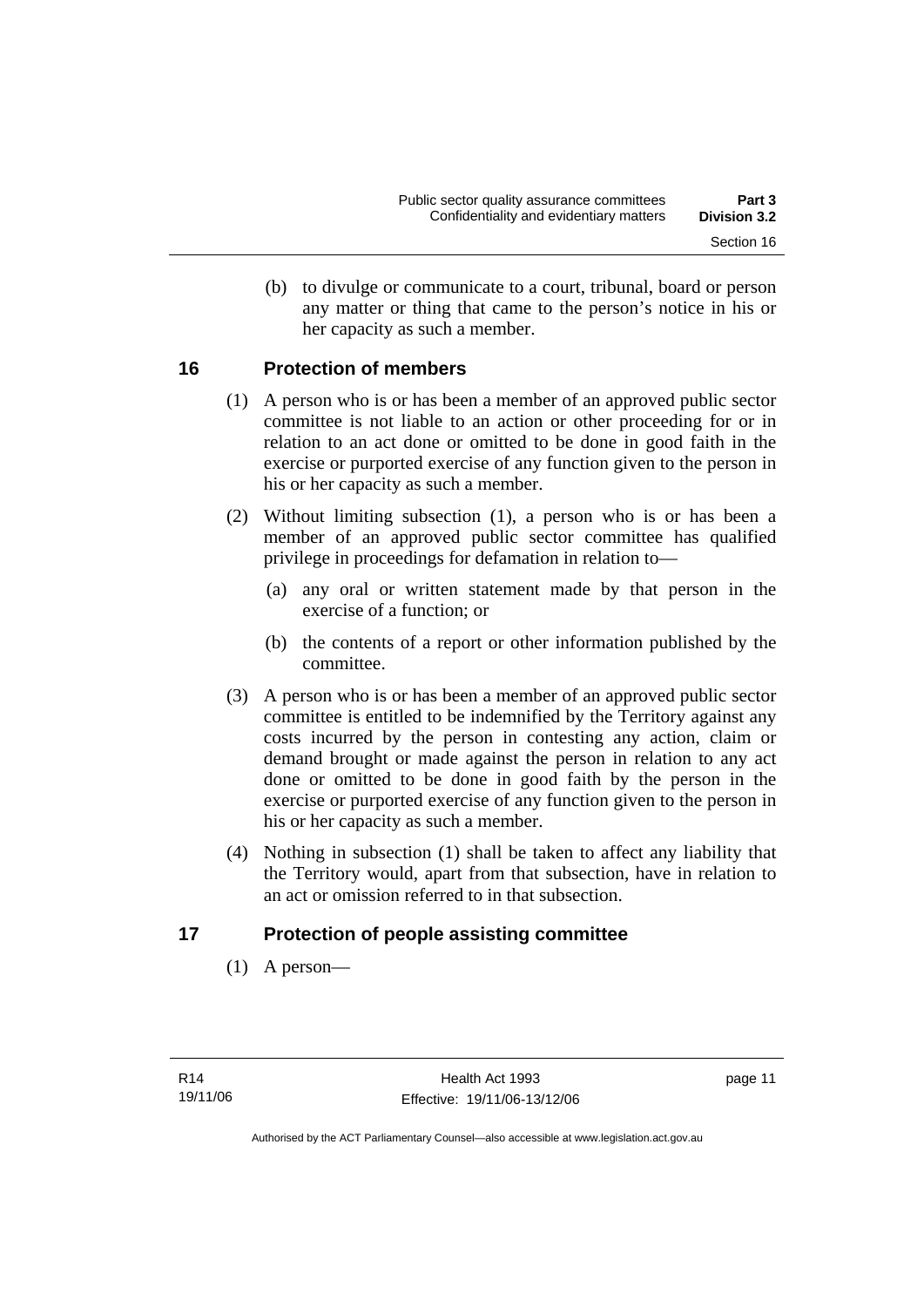- (a) who is acting or has acted under the direction of an approved public sector committee in relation to the exercise of its functions; and
- (b) to whom no fee or reward has been paid or is payable for so acting;

is not liable to an action or other proceedings for or in relation to an act done or omitted to be done in good faith when acting, or purporting to act, under the direction of the committee.

- (2) Without limiting subsection (1), a person referred to in that subsection has qualified privilege in proceedings for defamation in relation to—
	- (a) any oral or written statement made by the person when acting, or purporting to act, under the direction of the committee; or
	- (b) the contents of a report or other information provided by the person to the committee.
- (3) A person referred to in subsection (1) is entitled to be indemnified by the Territory against any costs incurred by the person in contesting any action, claim or demand brought or made against the person in relation to any act done or omitted to be done in good faith by the person when acting, or purporting to act, under the direction of the committee.
- (4) Nothing in subsection (1) shall be taken to affect any liability that the Territory would, apart from that subsection, have in relation to an act or omission referred to in that subsection.

page 12 Health Act 1993 Effective: 19/11/06-13/12/06

R14 19/11/06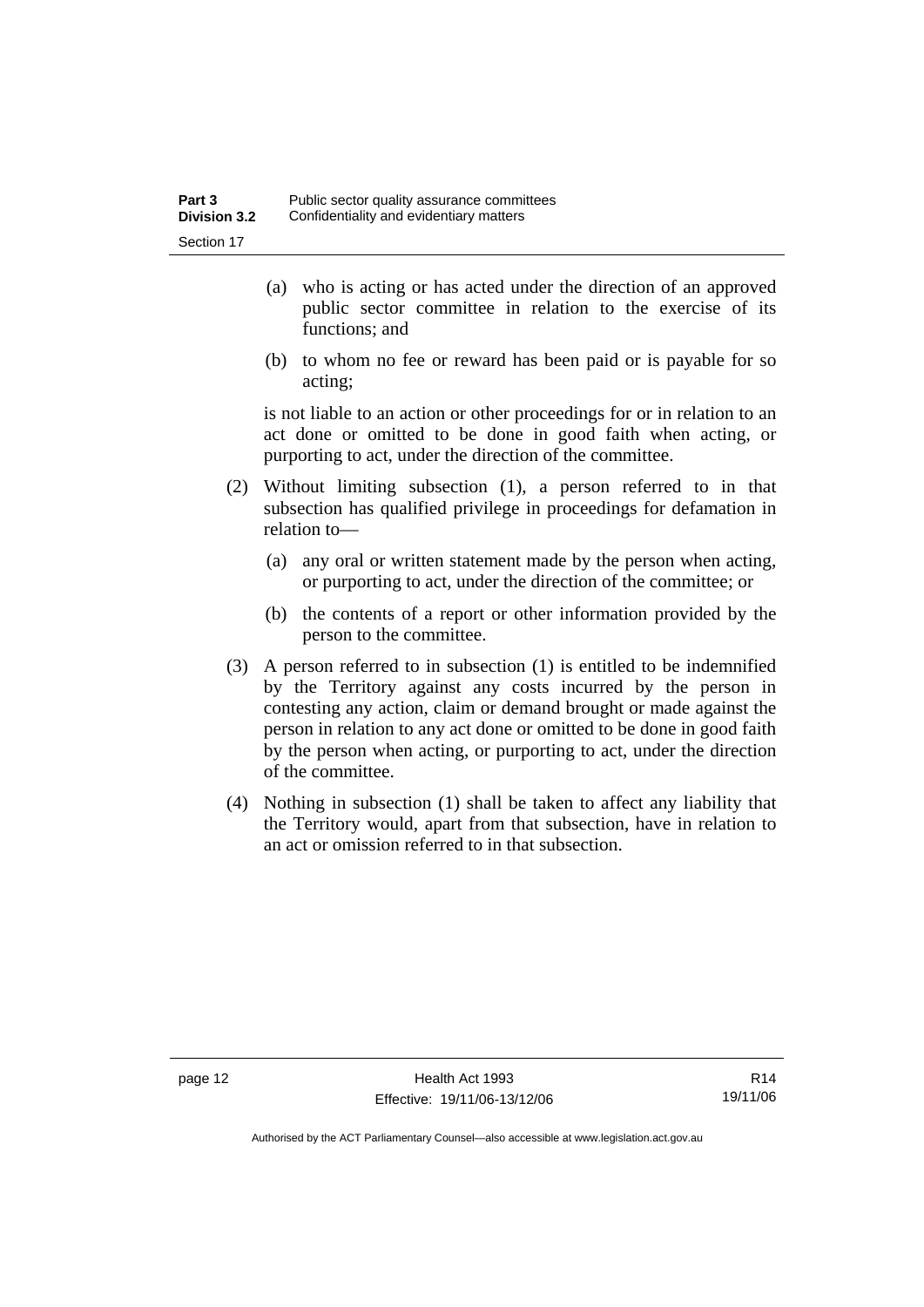# **U Part 4** Private sector quality assurance **committees**

## **Division 4.1 General**

#### **18 Definitions for pt 4**

In this part:

*prescribed body* means—

- (a) a private hospital; or
- (b) a private day hospital facility.

*private day hospital facility* means premises where a person is admitted, for surgical or medical treatment, and discharged on the same day, but does not include a public or private hospital.

#### **19 Committee to be approved**

- (1) The Minister may, on the written application of a prescribed body, declare in writing that a stated committee established by a prescribed body is an approved private sector quality assurance committee for this part.
- (2) The Minister shall not make a declaration under subsection (1) unless satisfied that—
	- (a) the committee is established by the relevant prescribed body in accordance with the rules or official procedures of the body; and
	- (b) the committee's functions are—
		- (i) to assess and evaluate the health services provided by the relevant prescribed body, to report and make recommendations to the body about those services and to monitor the implementation of its recommendations; or

page 13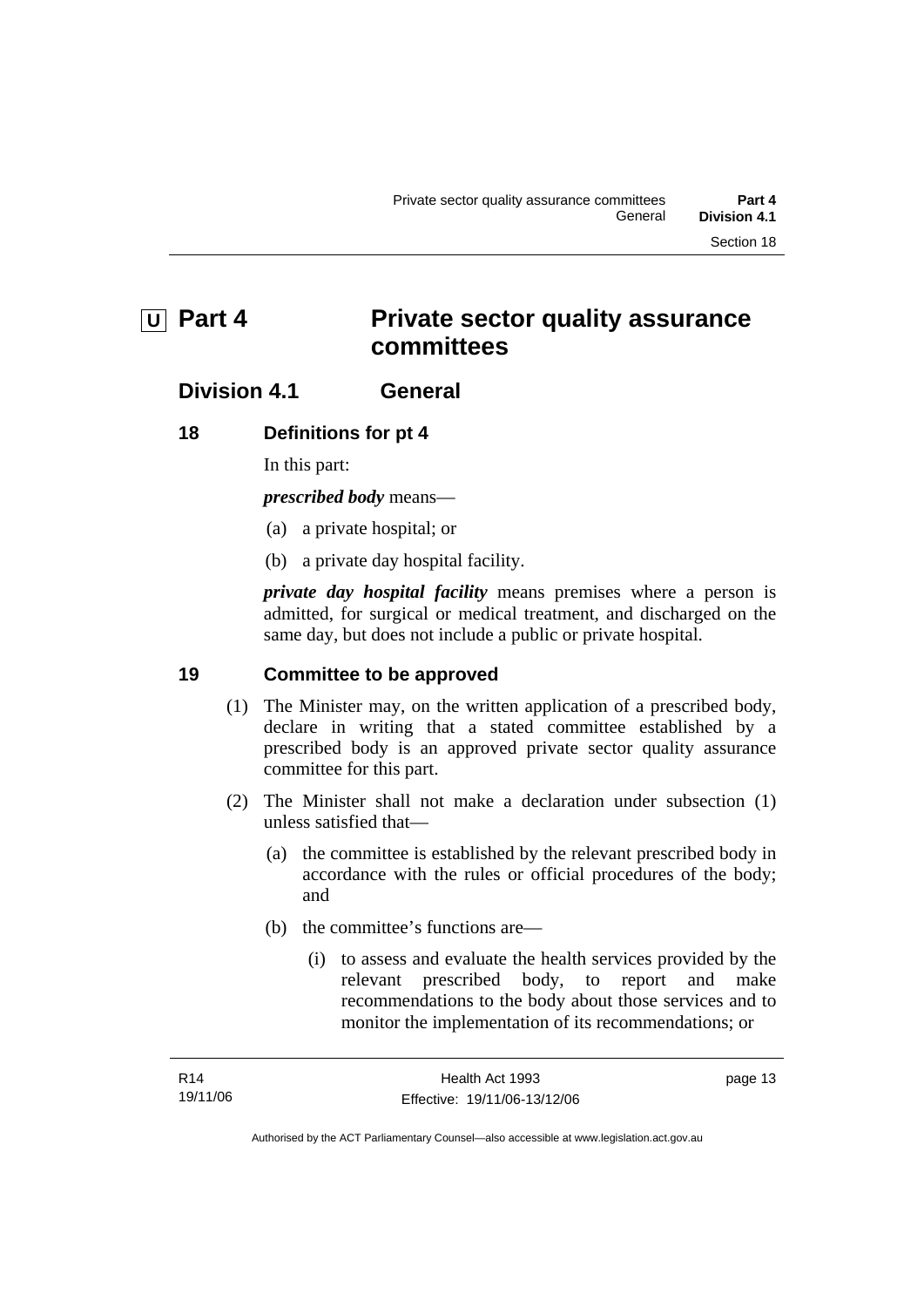- (ii) to conduct research or investigations into morbidity and mortality in the relevant prescribed body and to report and make recommendations to the body in relation to that research or those investigations; and
- (c) members of the committee will be appointed from time to time by the relevant prescribed body; and
- (d) the exercise of the committee's functions would be facilitated by the provision of immunities and protections afforded by this part; and
- (e) it is in the public interest to restrict the disclosure of information compiled by the committee in the exercise of its functions.
- (3) A declaration under subsection (1) is a notifiable instrument.

*Note* A notifiable instrument must be notified under the Legislation Act.

#### **20 Procedure and conduct of matters**

- (1) The procedure of an approved private sector committee shall be as the committee determines.
- (2) An approved private sector committee may do whatever it considers necessary or expedient for the fair and expeditious conduct of a matter.
- (3) An approved private sector committee is to have regard to the rules of natural justice so far as they are relevant to the exercise of its functions.

## **21 Disclosure of interest**

 (1) A member of an approved private sector committee who has a direct or indirect personal or financial interest in a matter being considered or about to be considered by the committee shall, as soon as practicable after the relevant facts have come to the member's knowledge, disclose the nature of the interest to the committee.

R14 19/11/06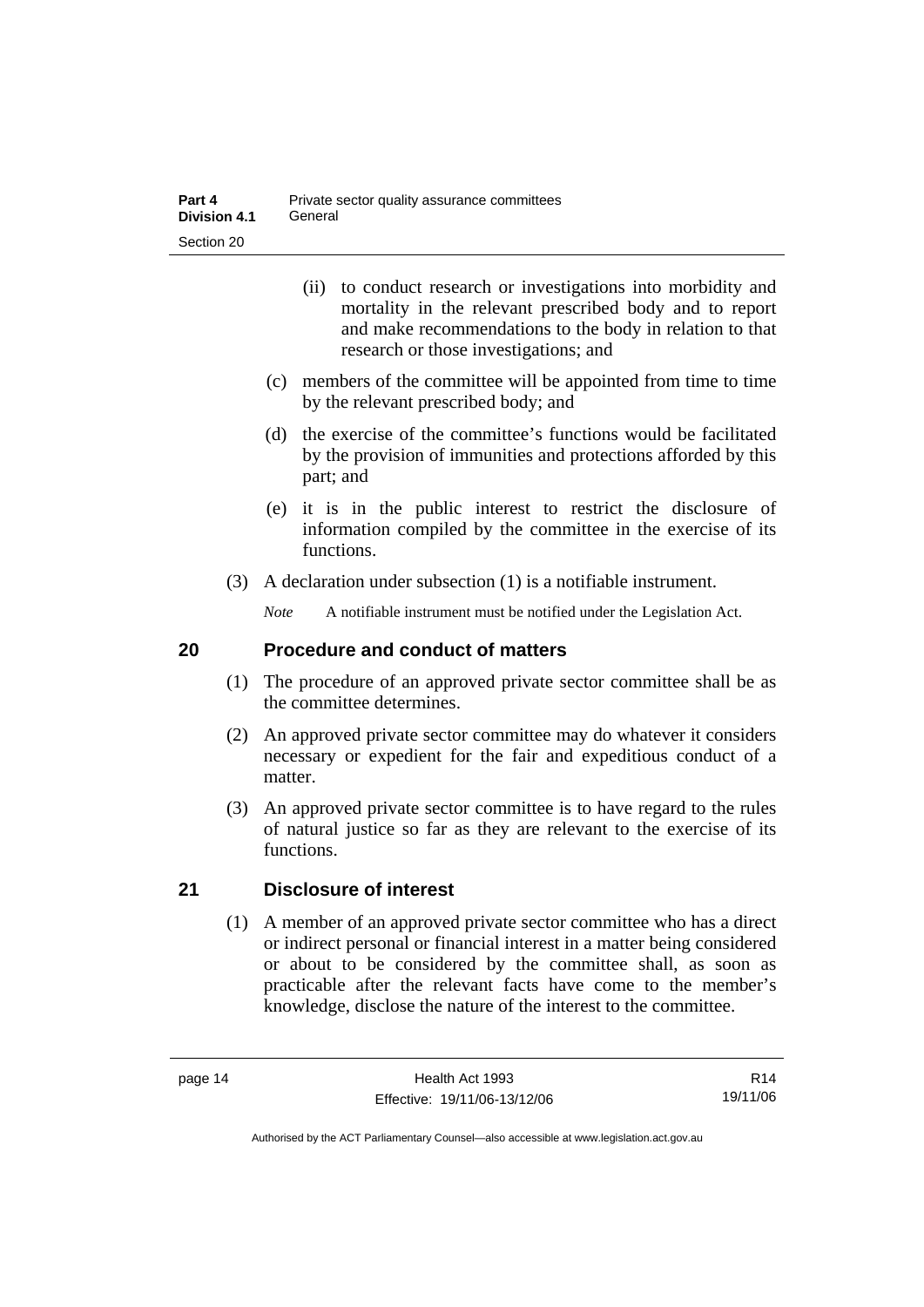(2) A person acting under the direction of an approved private sector committee in relation to the exercise of its functions who has a direct or indirect personal or financial interest in a matter in relation to which he or she has been so directed to act shall, as soon as practicable after the relevant facts have come to the person's knowledge, disclose the nature of the interest to the committee.

# **Division 4.2 Confidentiality and evidentiary matters**

## **22 Nondisclosure of identity—approved private sector committee member**

- (1) A member or former member of an approved private sector committee commits an offence if the person—
	- (a) does something that divulges the identity of a person to whom a health service was provided by the prescribed body that established the committee (a *health service receiver*); and
	- (b) is reckless about whether doing the thing would result in the identity of the health service receiver being divulged.

Maximum penalty: 50 penalty units, imprisonment for 6 months or both.

- (2) This section does not apply if the health service receiver's identity is divulged—
	- (a) with the health service receiver's written consent; or
	- (b) to a member of the committee or another approved private sector committee established by the prescribed body that established the committee.
- (3) In this section:

*divulge* includes communicate.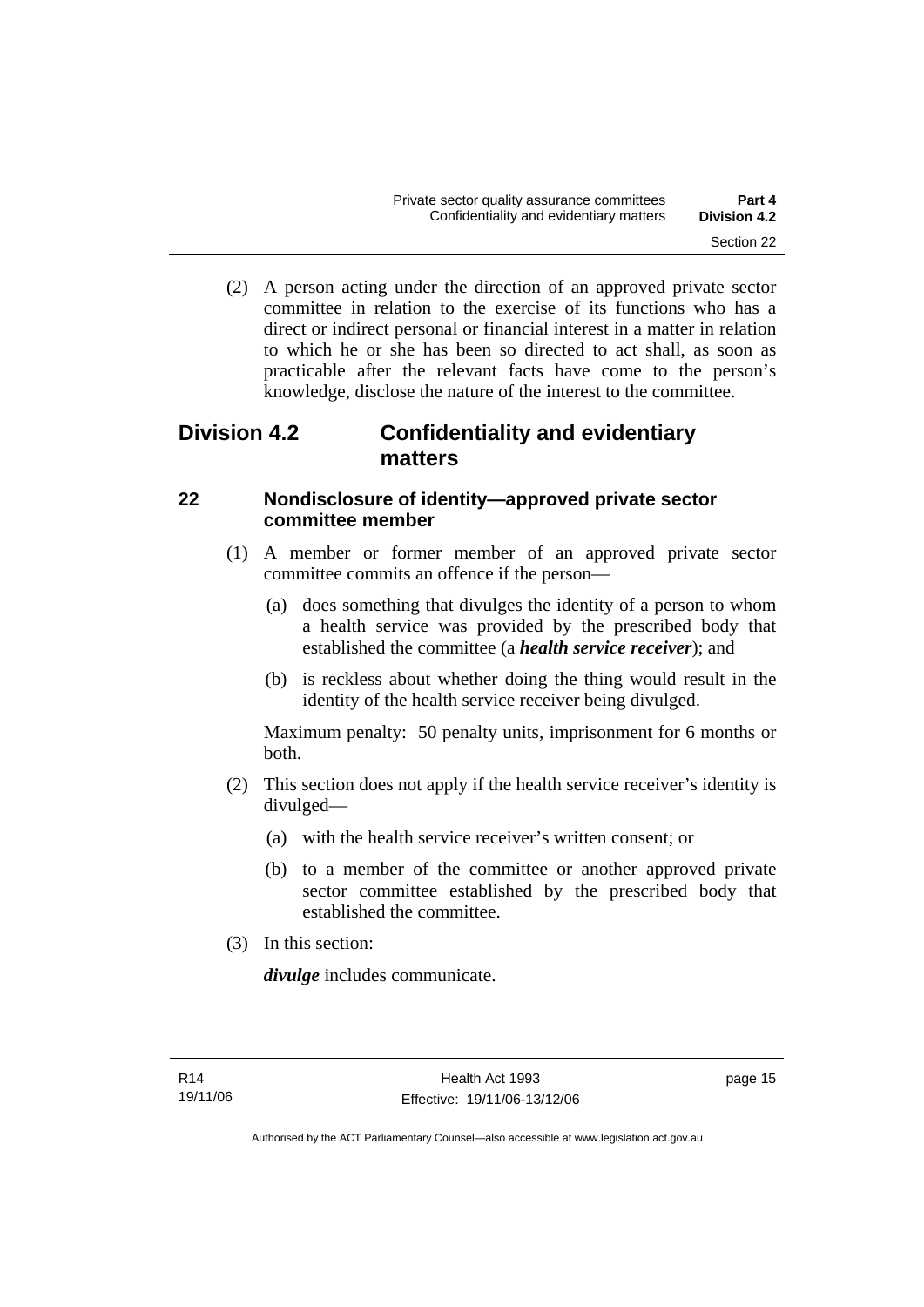#### **23 Admissibility of evidence**

- (1) The following are not admissible as evidence in proceedings before a court, tribunal, board or person:
	- (a) an oral statement made in proceedings before an approved private sector committee;
	- (b) a document produced to an approved private sector committee, to the extent that it was prepared solely for the purposes of the committee;
	- (c) a document prepared by an approved private sector committee.
- (2) In this section:

*document* includes—

- (a) any part of a document; and
- (b) any copy, reproduction or duplicate of a document or of any part of a document; and
- (c) any part of such a copy, reproduction or duplicate.

#### **24 Members not compellable**

A person who is or has been a member of an approved private sector committee is not compellable—

- (a) to produce before a court, tribunal, board or person any document in his or her possession or under his or her control that was created by, or at the request of or solely for the purposes of, such a committee; or
- (b) to divulge or communicate to a court, tribunal, board or person any matter or thing that came to the person's notice in his or her capacity as such a member.

### **25 Protection of members**

 (1) A person who is or has been a member of an approved private sector committee is not liable to an action or other proceedings for or in

| page 16 | Health Act 1993              | R14      |
|---------|------------------------------|----------|
|         | Effective: 19/11/06-13/12/06 | 19/11/06 |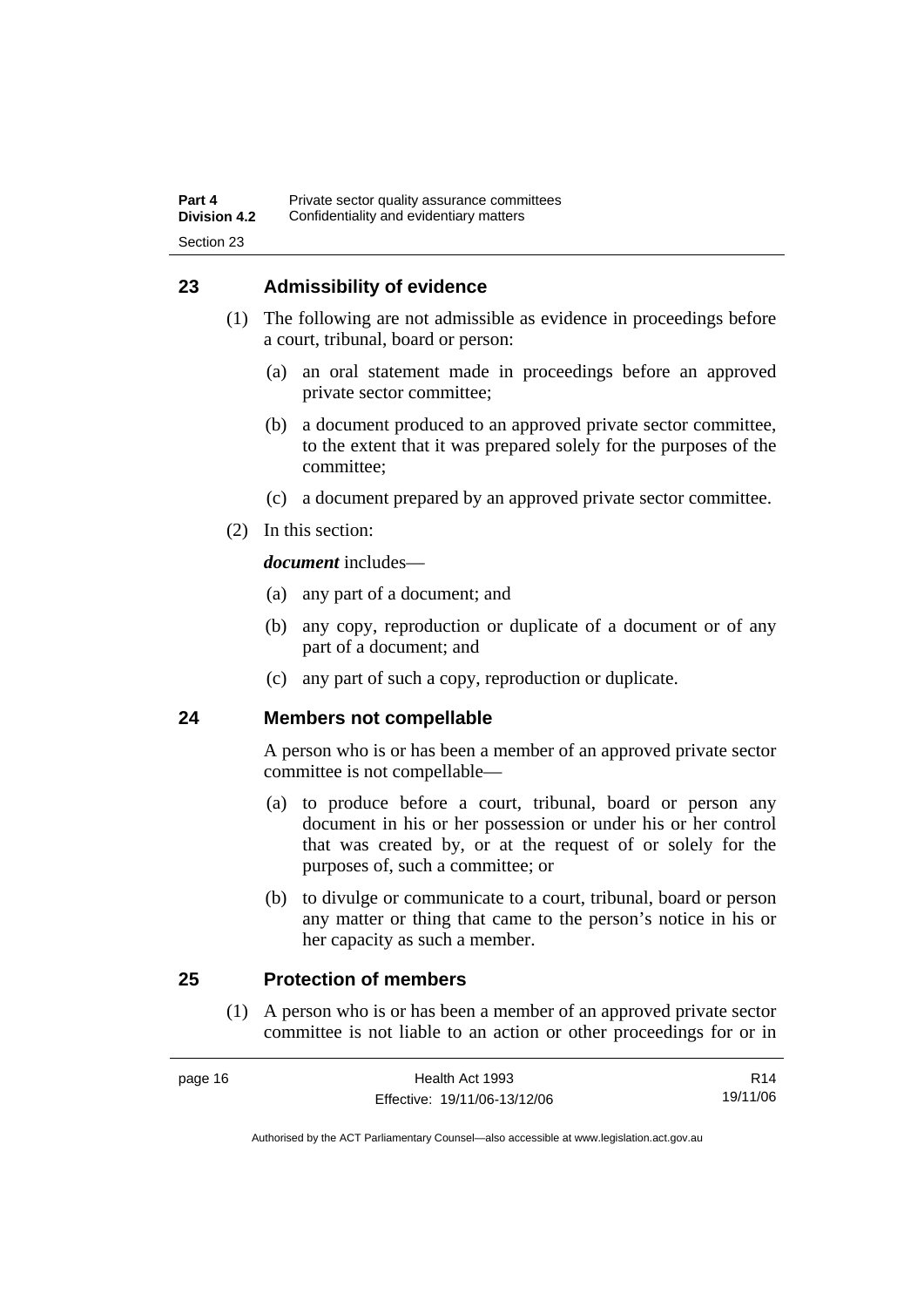relation to an act done or omitted to be done in good faith in the exercise or purported exercise of any function given to the person in his or her capacity as such a member.

- (2) Without limiting subsection (1), a person referred to in that subsection has qualified privilege in proceedings for defamation in relation to—
	- (a) any oral or written statement made by that person in the exercise of a function; or
	- (b) the contents of a report or other information published by the committee.
- (3) A person referred to in subsection (1) is entitled to be indemnified by the prescribed body that established the committee against any costs incurred by the person in contesting any action, claim or demand brought or made against the person in relation to any act done or omitted to be done in good faith by the person in the exercise or purported exercise of any function given to the person in his or her capacity as such a member.
- (4) Nothing in subsection (1) shall be taken to affect any liability that the relevant prescribed body would, apart from that subsection, have in relation to an act or omission referred to in that subsection.

## **26 Protection of people assisting committee**

- (1) A person—
	- (a) who is acting or has acted under the direction of an approved private sector committee in relation to the exercise of its functions; and
	- (b) to whom no fee or reward has been paid or is payable for so acting;

is not liable to an action or other proceedings for or in relation to an act done or omitted to be done in good faith when acting, or purporting to act, under the direction of the committee.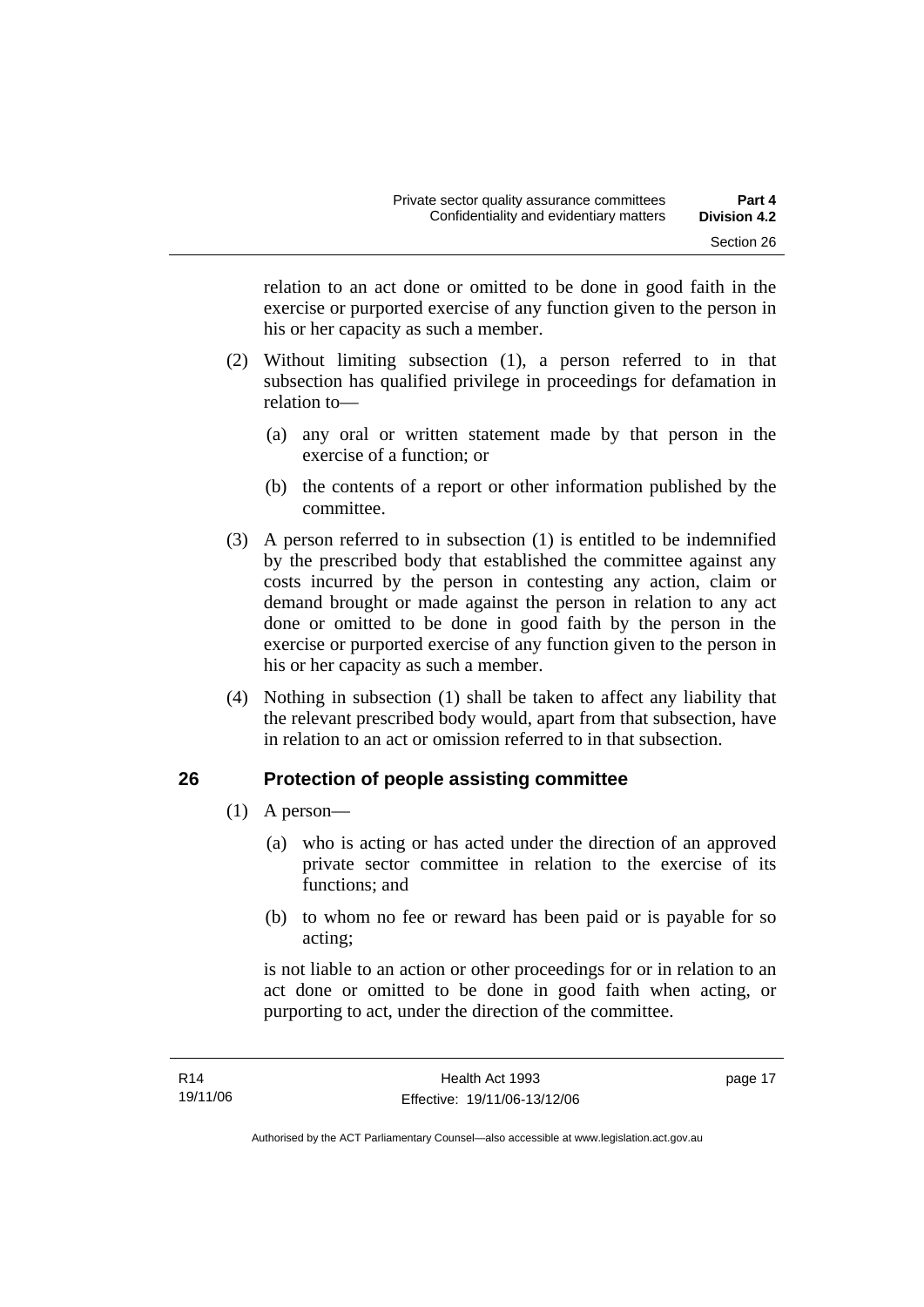| Part 4              | Private sector quality assurance committees |
|---------------------|---------------------------------------------|
| <b>Division 4.2</b> | Confidentiality and evidentiary matters     |
| Section 26          |                                             |

- (2) Without limiting subsection (1), a person referred to in that subsection has qualified privilege in proceedings for defamation in relation to—
	- (a) any oral or written statement made by the person when acting, or purporting to act, under the direction of the committee; or
	- (b) the contents of a report or other information provided by the person to the committee.
- (3) A person referred to in subsection (1) is entitled to be indemnified by the prescribed body that established the committee against any costs incurred by the person in contesting any action, claim or demand brought or made against the person in relation to any act done or omitted to be done in good faith by the person when acting, or purporting to act, under the direction of the committee.
- (4) Nothing in subsection (1) shall be taken to affect any liability that the relevant prescribed body would, apart from that subsection, have in relation to an act or omission referred to in that subsection.

page 18 Health Act 1993 Effective: 19/11/06-13/12/06

R14 19/11/06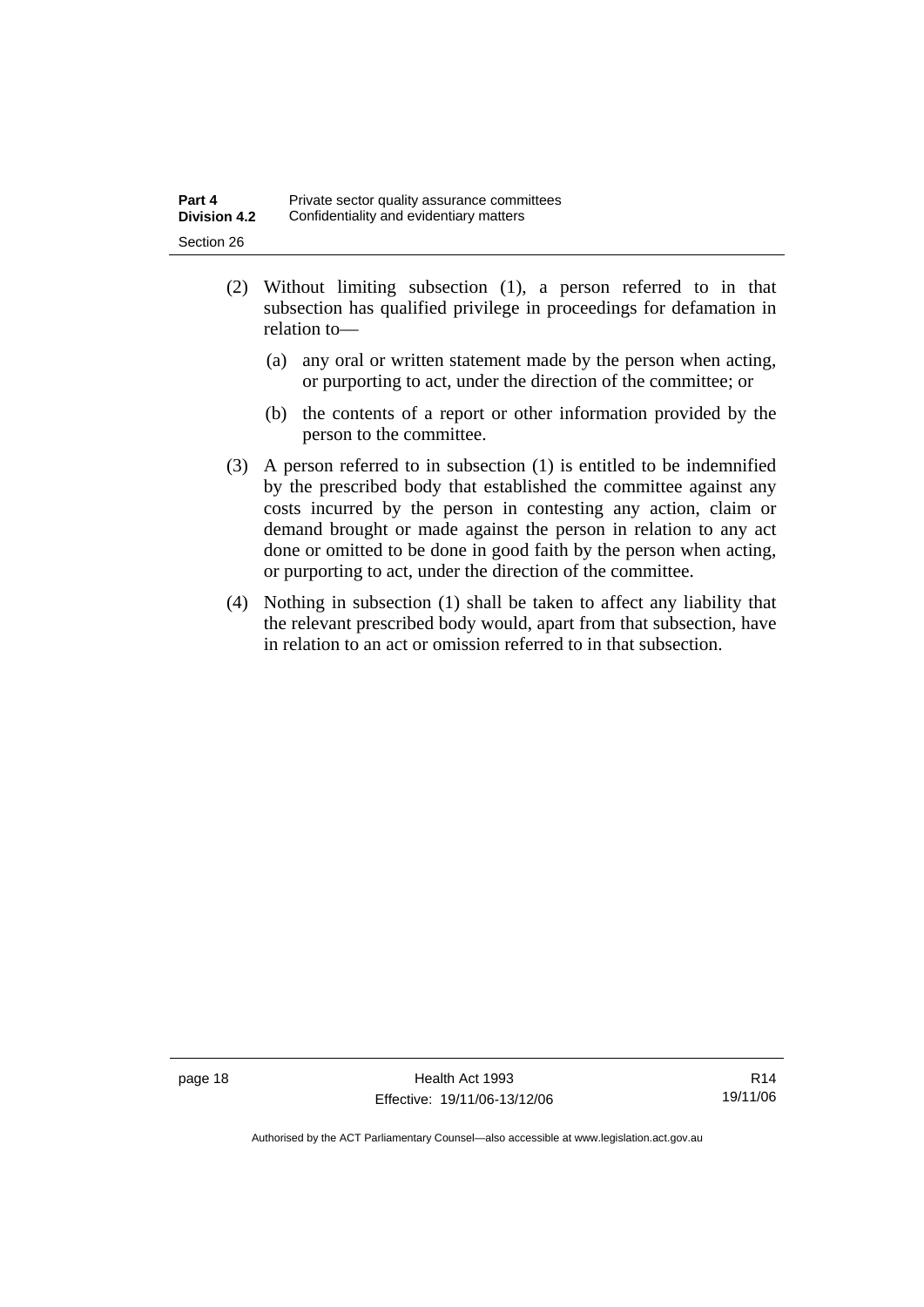# **U** Part 5 **Clinical privileges**

#### **27 Interpretation for pt 5**

A reference in sections 28 (1) and (2) to the *chief executive* includes, if clinical privileges are provided, or a health service provider is engaged, by a Territory authority, a reference to the person having overall responsibility for the control of the facility in which the clinical privileges were provided or the health service provider was engaged.

#### **28 Clinical privileges and engagements**

- (1) If an approved public sector committee makes a recommendation to the chief executive that the clinical privileges of a health service provider should be preserved, varied or withdrawn, the chief executive shall consider the committee's recommendation and may make a decision (whether or not in accordance with that recommendation)—
	- (a) preserving; or
	- (b) varying; or
	- (c) withdrawing;

those privileges.

- (2) If an approved public sector committee makes a recommendation to the chief executive that the engagement of a health service provider should be varied, suspended or terminated, the chief executive shall consider the committee's recommendation and may make a decision (whether or not in accordance with that recommendation)—
	- (a) varying the terms and conditions of the engagement; or
	- (b) suspending the engagement for the period the chief executive considers appropriate; or

page 19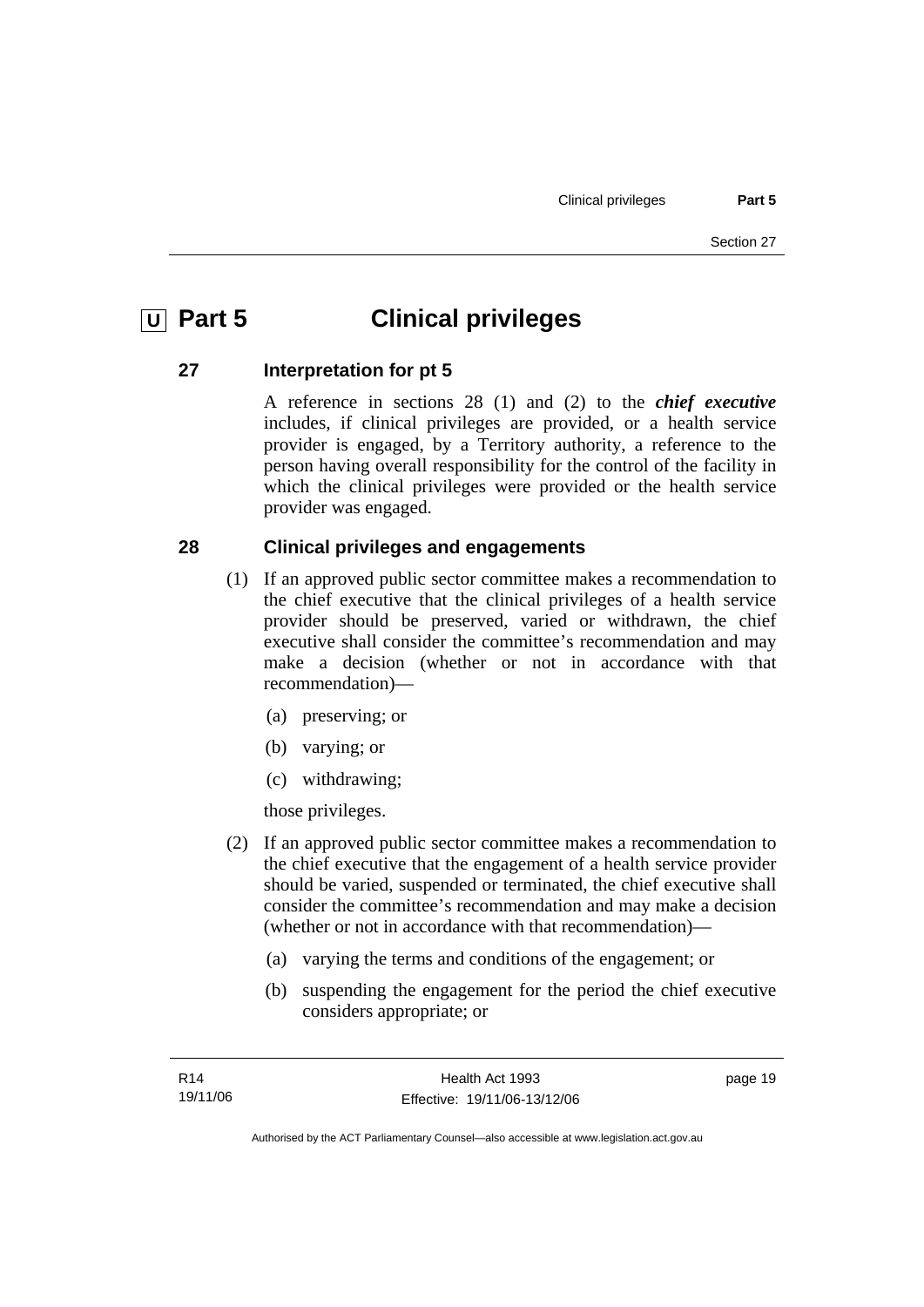#### **Part 5 Clinical privileges**

Section 29

(c) terminating the engagement.

#### **29 Effect of variation etc**

- (1) A decision under section 28 takes effect—
	- (a) on the date specified in the notice under section 33 (1); or
	- (b) if a date is not so specified—on the day after the health service provider is given the notice.
- (2) An engagement—
	- (a) is suspended for the period specified in the notice under section 33 (1); and
	- (b) shall not be in force during the period for which it is suspended.

#### **30 Application of pt 5 and 6**

This part and part 6 apply in relation to a health service provider notwithstanding any term or condition of the provider's engagement to the contrary.

page 20 **Health Act 1993** Effective: 19/11/06-13/12/06

R14 19/11/06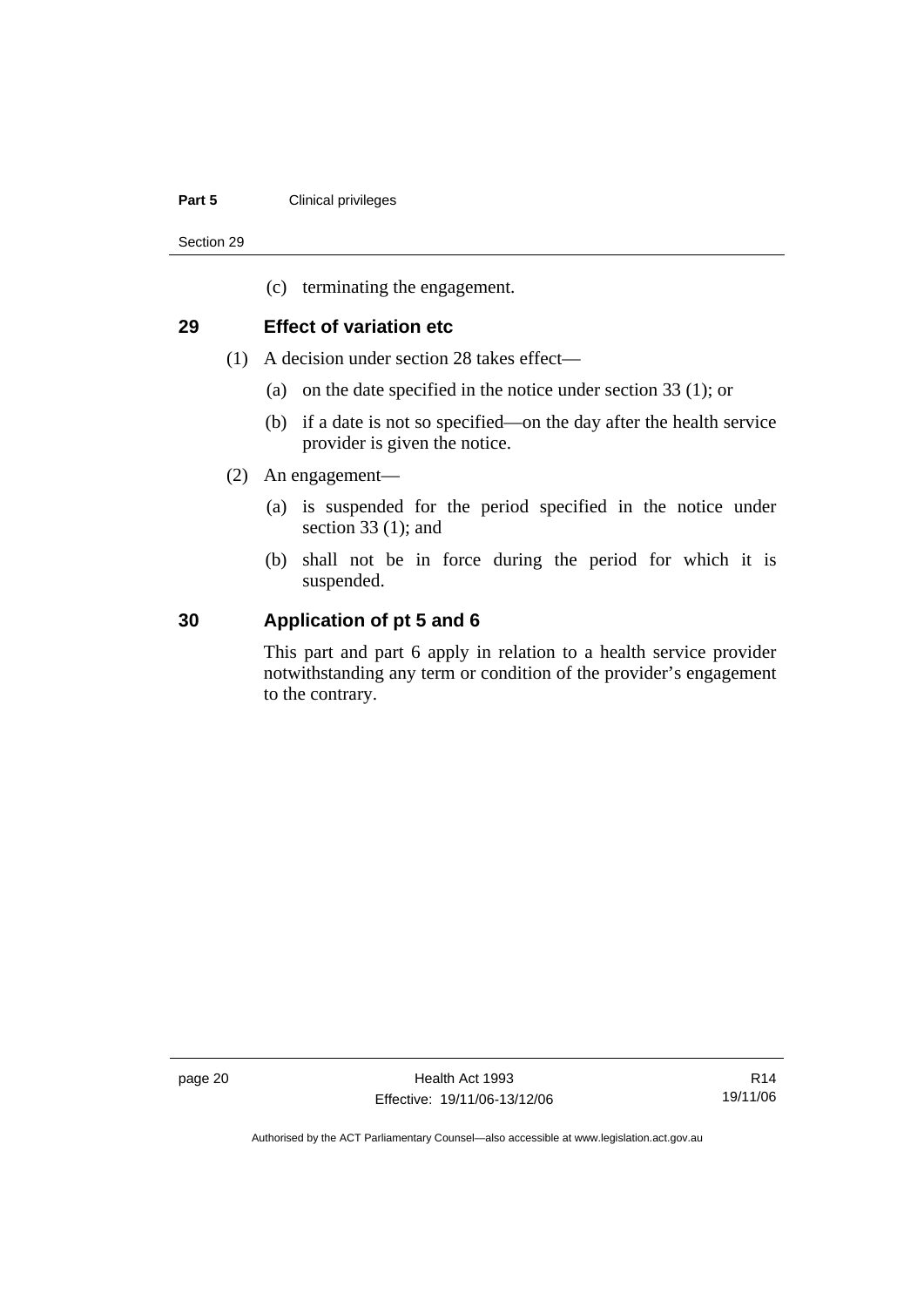| $\boxed{U}$ Part 5A | <b>Abortions</b> |
|---------------------|------------------|
|                     |                  |

|  | $U$ 30A | Meaning of abortion for pt 5A |  |
|--|---------|-------------------------------|--|
|--|---------|-------------------------------|--|

In this part:

*abortion* means causing a woman's miscarriage by:

- (a) administering a drug; or
- (b) using an instrument; or
- (c) any other means.

## **U** 30B Only doctor may carry out abortion

A person who is not a doctor must not carry out an abortion.

Maximum penalty: imprisonment for 5 years.

## **U** 30C Abortion to be carried out in approved medical facility

A person must not carry out an abortion except in a medical facility, or part of a medical facility, approved under section 30D (1).

Maximum penalty: 50 penalty units, imprisonment for 6 months or both.

#### **U 30D Approval of facilities**

- (1) If a medical facility is suitable on medical grounds for carrying out abortions, the Minister may, in writing, approve the medical facility or an appropriate part of the medical facility.
- (2) An approval is a notifiable instrument.

*Note* A notifiable instrument must be notified under the *Legislation Act 2001*.

 (3) The Minister must not unreasonably refuse or delay a request for approval of a medical facility under subsection (1).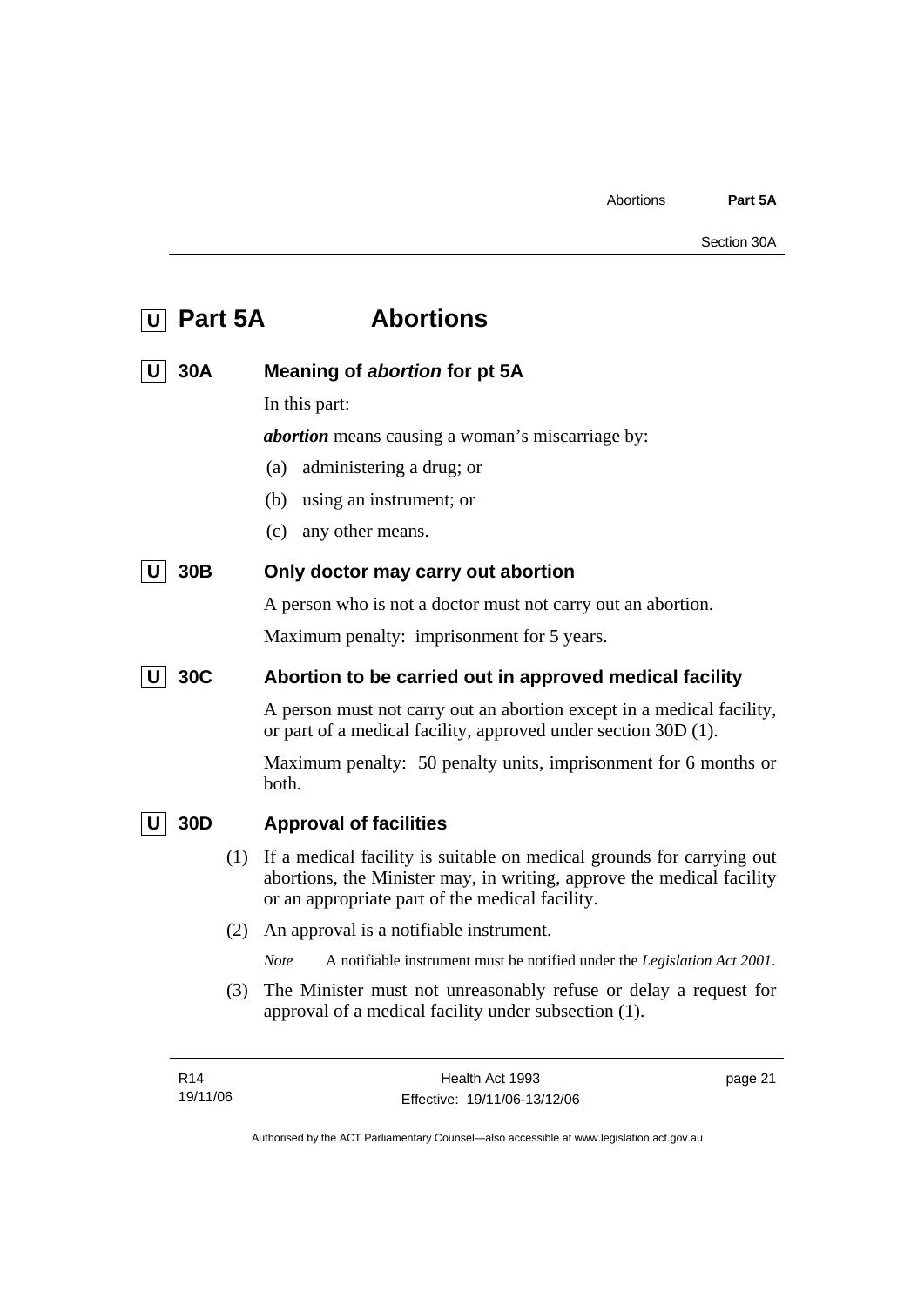#### **Part 5A** Abortions

Section 30E

# **U** 30E No obligation to carry out abortion

- (1) No-one is under a duty (by contract or by statutory or other legal requirement) to carry out or assist in carrying out an abortion.
- (2) A person is entitled to refuse to assist in carrying out an abortion.

page 22 Health Act 1993 Effective: 19/11/06-13/12/06

R14 19/11/06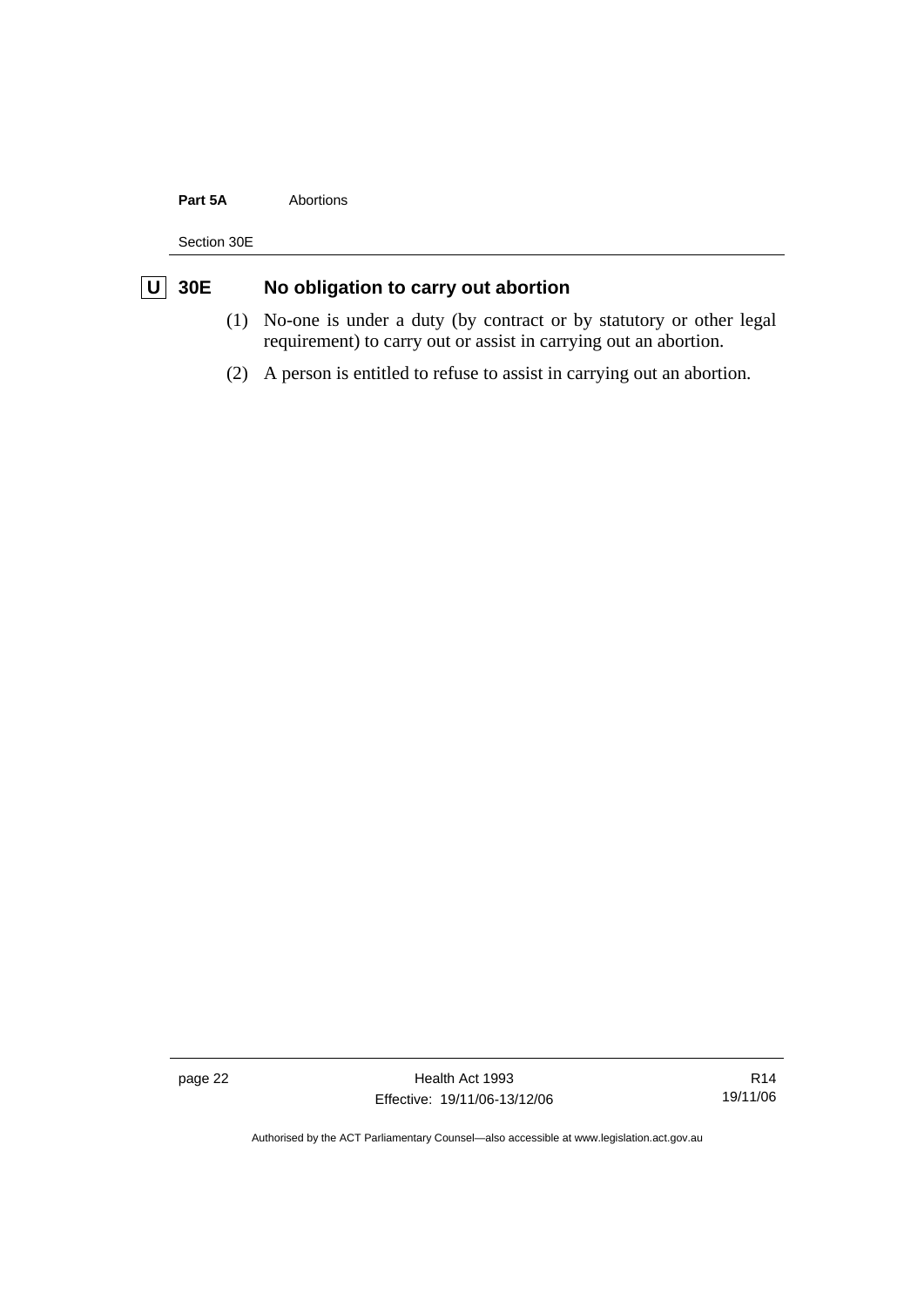# **<u>IU</u>** Part 6 **Administrative review**

#### **U 31 Interpretation for pt 6**

A reference in this part to the *chief executive* includes, if clinical privileges are provided, or a health service provider is engaged, by a Territory authority, a reference to the person having overall responsibility for the control of the facility in which the clinical privileges were provided or the health service provider was engaged.

#### **U 32 Review**

Application may be made to the administrative appeals tribunal for a review of the following decisions:

- (a) a decision of the Minister—
	- (i) refusing to make a declaration under section 19 (1); or
	- (ii) revoking a declaration made under section 19 (1);
- (b) a decision of the chief executive—
	- (i) varying or withdrawing the clinical privileges of a health service provider under section 28 (1); or
	- (ii) varying, suspending or terminating the engagement of a health service provider under section 28 (2).

# **U 33 Notification**

- (1) If the Minister makes a decision of a kind referred to in section 32 (a), the Minister shall give written notice of the decision to the prescribed body concerned.
- (2) If the chief executive makes a decision of a kind referred to in section 32 (b), the chief executive shall give written notice of the decision to the health service provider concerned.

| R <sub>14</sub> | Health Act 1993              | page 23 |
|-----------------|------------------------------|---------|
| 19/11/06        | Effective: 19/11/06-13/12/06 |         |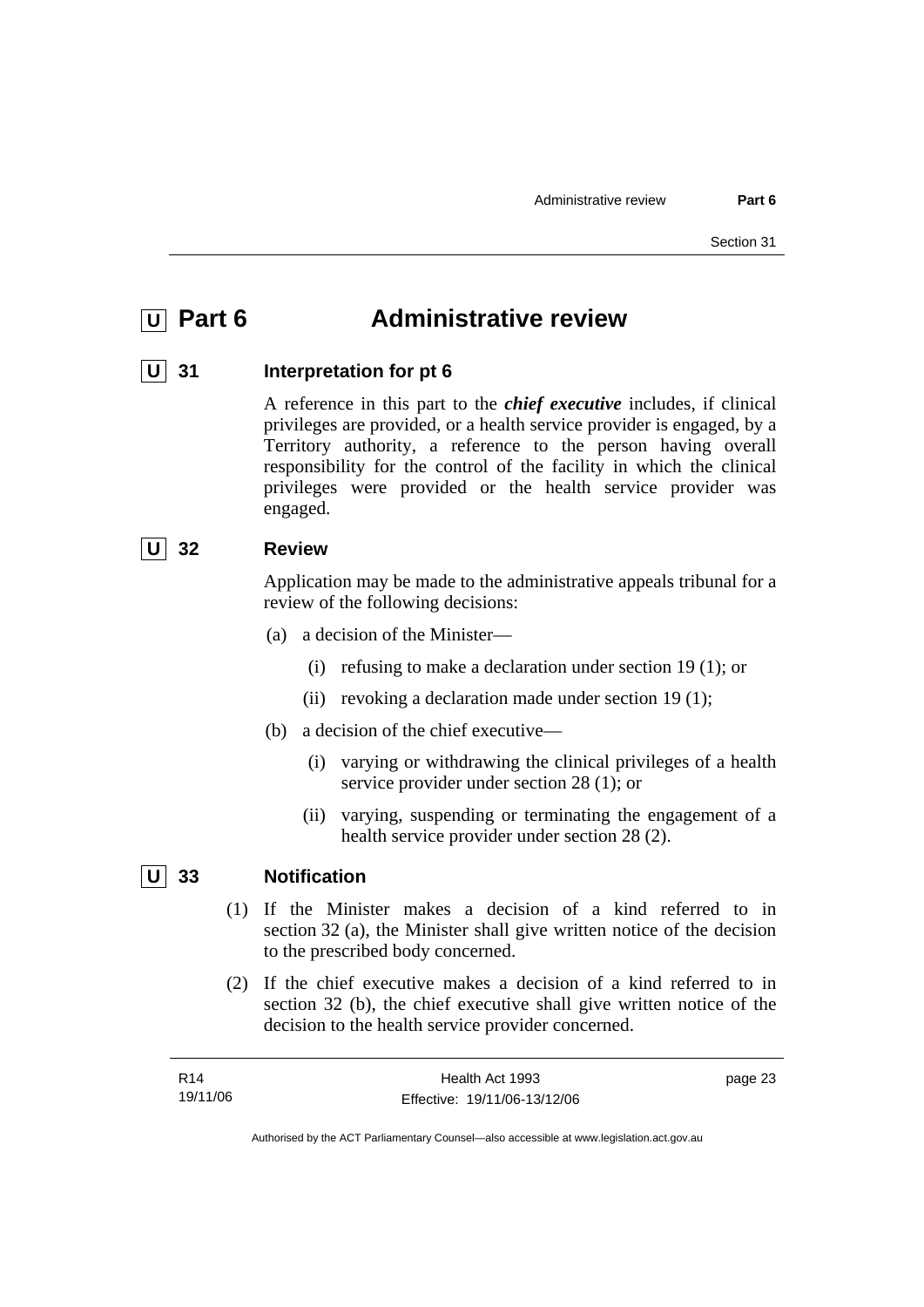#### **Part 6 Administrative review**

Section 33

 (3) The notice shall be in accordance with the requirements of the code of practice in force under the *Administrative Appeals Tribunal Act 1989*, section 25B (1).

page 24 **Health Act 1993** Effective: 19/11/06-13/12/06

R14 19/11/06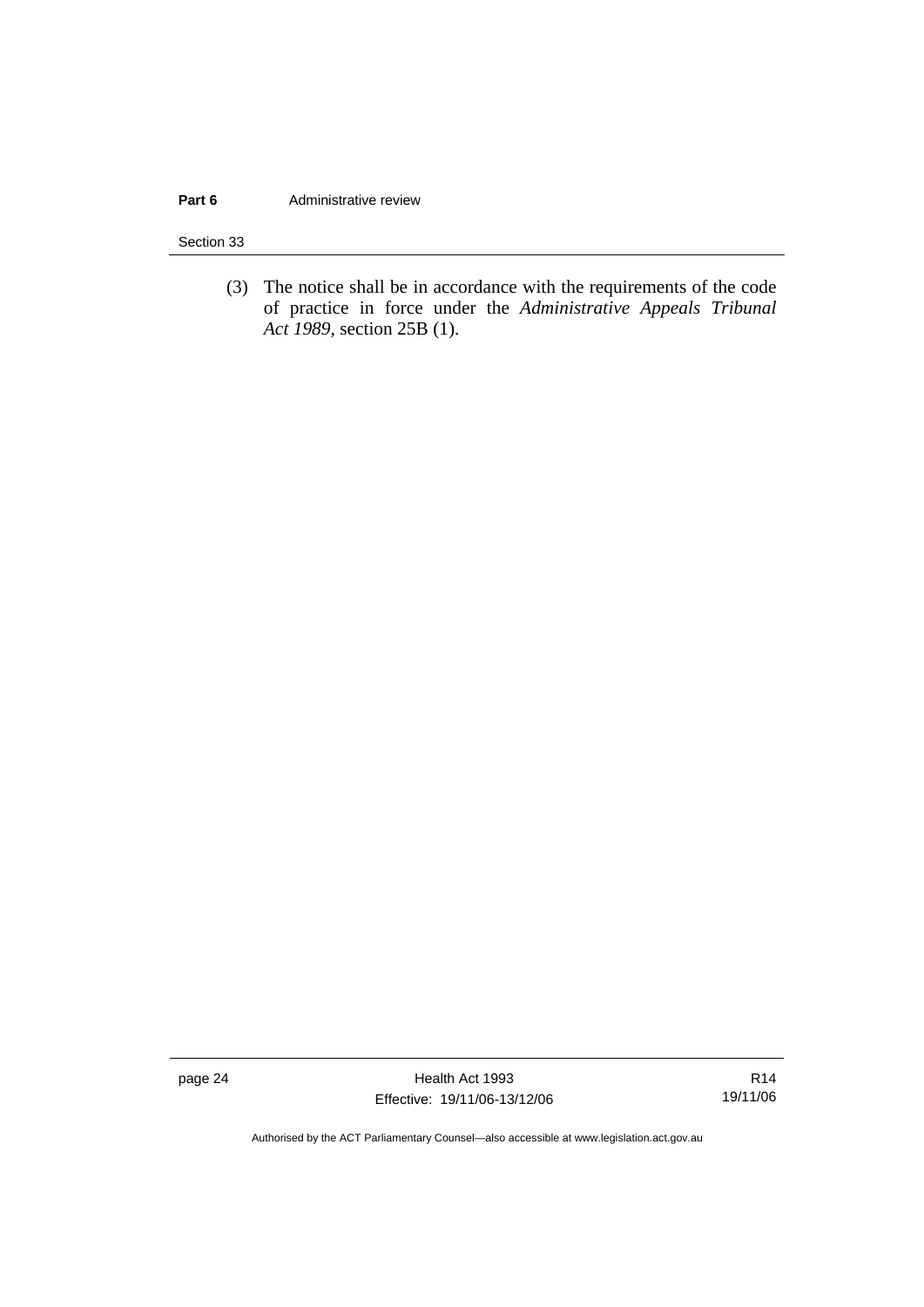# **U Part 6A VMO service contracts**

## **U 33A Definitions for pt 6A**

In this part:

*authorised representative* means an entity authorised as a representative under section 33F.

*core conditions* means conditions determined under section 33C.

*entity* means a corporation or an unincorporated association.

*negotiating agent* means an entity approved as a negotiating agent under section 33E.

*negotiating period*—see section 33D (2).

*practice corporation*, of a VMO, means a corporation that is controlled or conducted by the VMO and by which the VMO conducts his or her practice as a doctor or dentist.

*service contract* means a contract for services, between the Territory and a VMO (or the VMO's practice corporation), under which the VMO is to provide health services to or for the Territory.

*VMO* (visiting medical officer) means a doctor or dentist who is engaged, or who the Territory proposes to engage, under a service contract.

#### **U 33B Service contracts**

- (1) The Territory must not enter into a service contract unless it includes the core conditions that apply to the contract.
- (2) A service contract entered into in contravention of subsection (1) is void.

page 25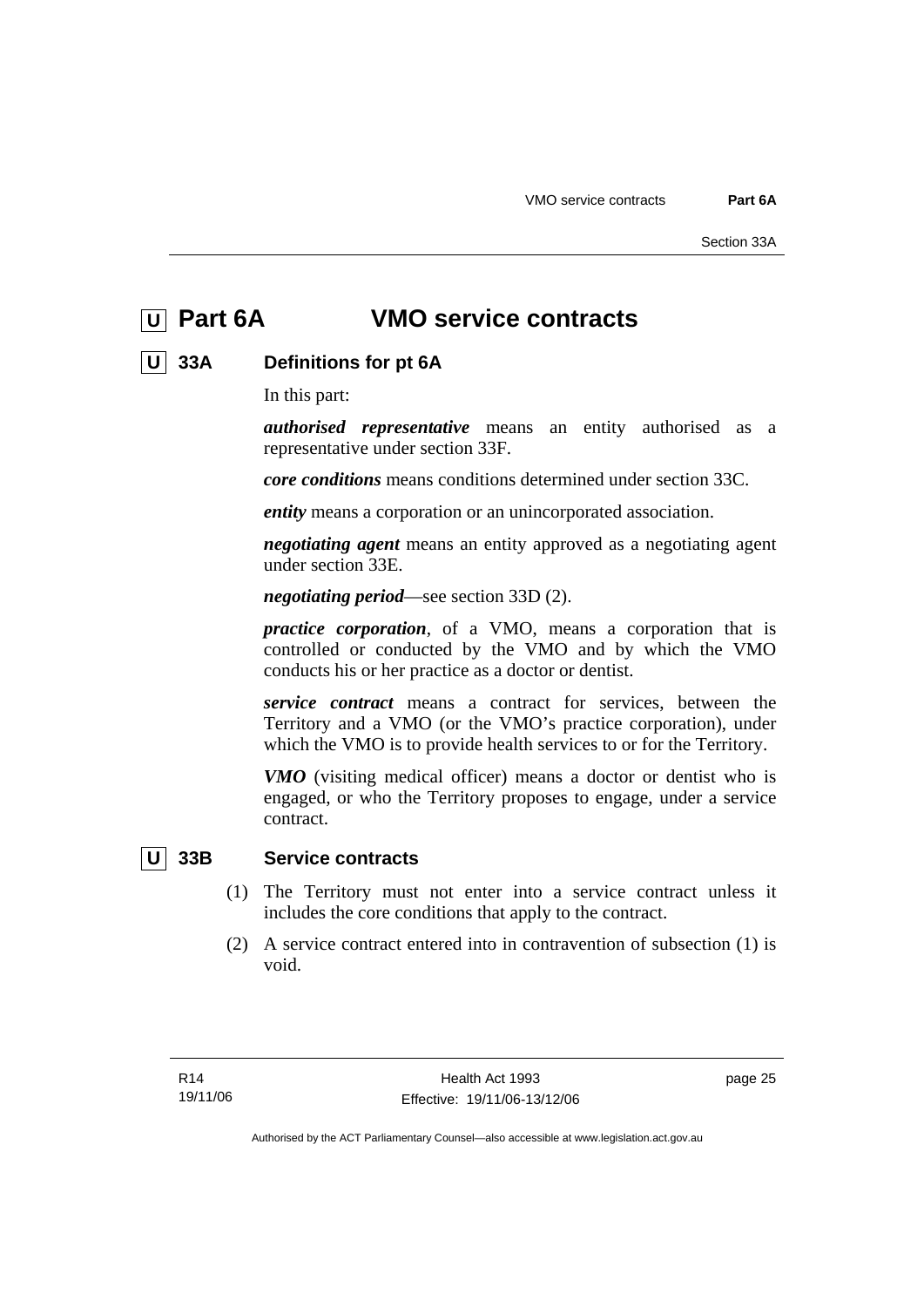#### **Part 6A** VMO service contracts

Section 33C

 (3) A condition of a service contract that is inconsistent with a core condition that applies to the contract is void to the extent of the inconsistency.

#### **U 33C Core conditions**

- (1) The Minister may, in writing, determine core conditions for service contracts.
- (2) The Minister must not determine a condition as a core condition unless the condition has been—
	- (a) agreed in collective negotiations under section 33D; or
	- (b) decided by arbitration under section 33G.
- (3) A determination of core conditions is a notifiable instrument.
	- *Note* A notifiable instrument must be notified under the Legislation Act.

#### **U** 33D Collective negotiations

- (1) The Territory may negotiate with a negotiating agent, or negotiating agents, to establish proposed core conditions for service contracts.
- (2) Before beginning collective negotiations, the Minister must determine a period (the *negotiating period*) for the negotiations.
- (3) A negotiating period determined after 31 December 2003 must not be shorter than 3 months unless the parties to the negotiations agree to a shorter negotiating period.
- (4) A determination of a negotiating period is a notifiable instrument.
	- *Note* A notifiable instrument must be notified under the Legislation Act.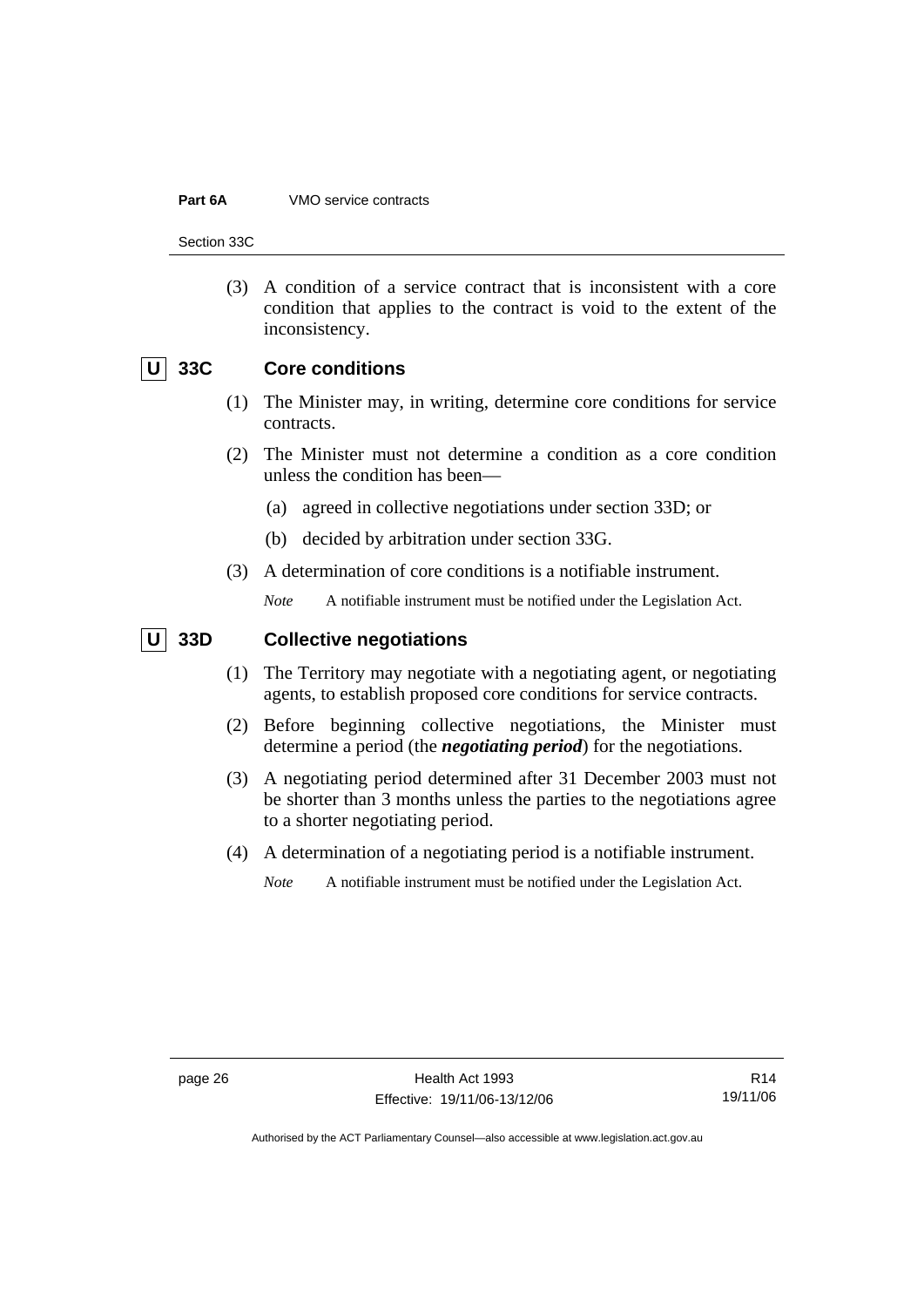#### **U 33E Negotiating agents**

- (1) The Minister may, in writing, approve an entity as a negotiating agent.
- (2) The Minister must not approve an entity as a negotiating agent unless the Minister is satisfied that—
	- (a) the entity is the authorised representative of at least 50 VMOs who, between them, belong to at least 3 of the following categories:
		- (i) physician;
		- (ii) surgeon;
		- (iii) obstetrician and gynaecologist;
		- (iv) anaesthetist;
		- (v) general practitioner or other doctor or dentist; and
	- (b) the entity is not disqualified under subsection (3); and
	- (c) the entity is otherwise suitable to be a negotiating agent having regard to anything that may reasonably influence that decision, including the following:
		- (i) any criminal or civil court proceedings in which the entity or an executive officer of the entity has been concerned in the previous 10 years;
		- (ii) any levy of execution against the entity or an executive officer of the entity that is not satisfied;
		- (iii) whether an executive officer of the entity has ceased to carry on business, or has been involved in the management of an entity that has ceased to carry on business, with the result that creditors were not fully paid or are unlikely to be fully paid.

page 27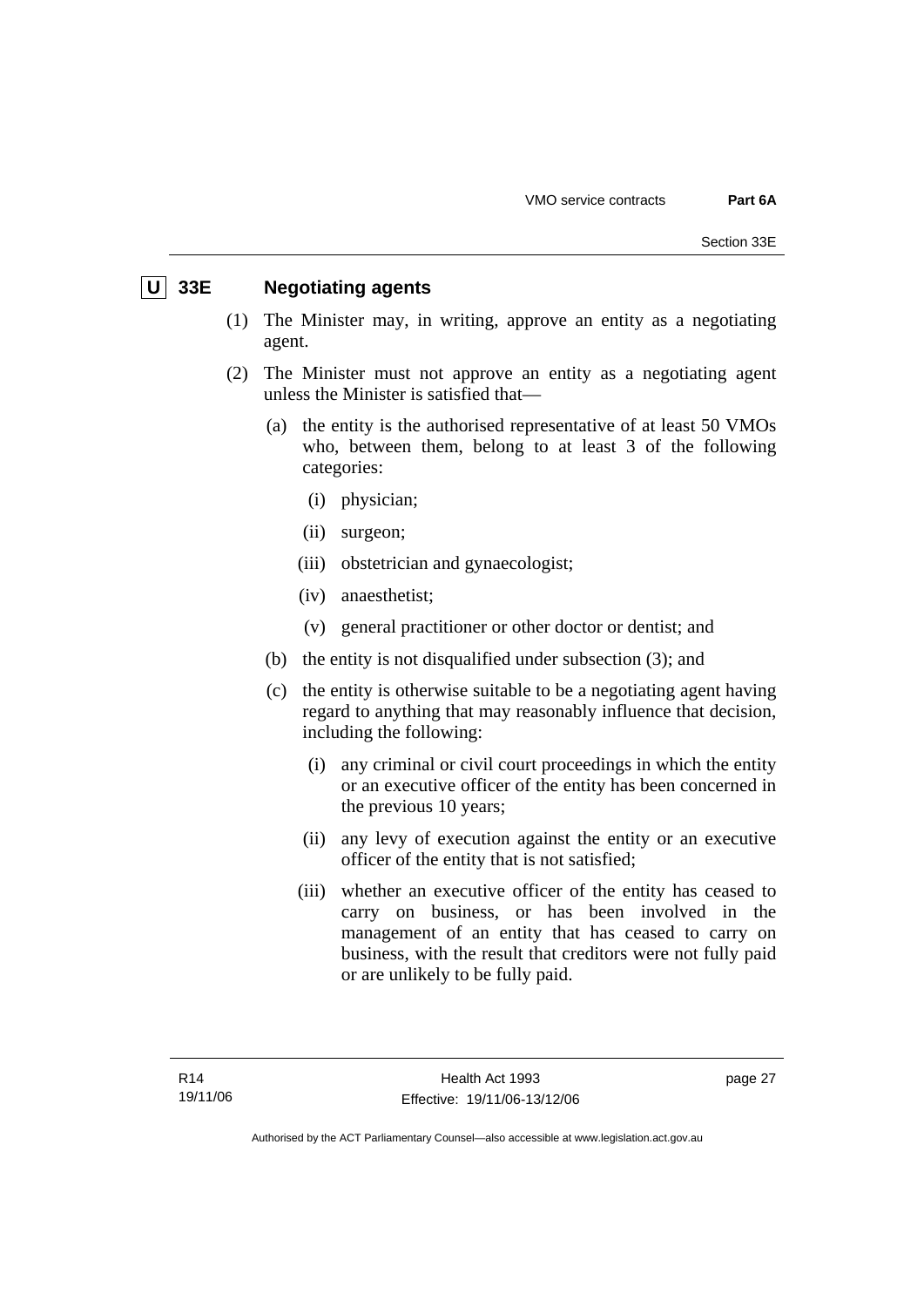#### **Part 6A** VMO service contracts

Section 33F

- (3) For subsection (2) (b), an entity is disqualified if—
	- (a) the entity, or an executive officer of the entity, has been convicted, in the ACT or elsewhere, of—
		- (i) an offence punishable by imprisonment for longer than 1 year; or
		- (ii) an offence that involves dishonesty and is punishable by imprisonment for 3 months or longer; or
	- (b) the entity has a receiver, receiver and manager, or provisional liquidator appointed over part or all of its affairs, or is otherwise under external administration; or
	- (c) the entity is insolvent, enters into voluntary administration or makes an arrangement with its creditors or takes the benefit of any law for the relief of insolvent debtors; or
	- (d) the executive officer of the entity is disqualified from managing corporations under the Corporations Act, part 2D.6 (Disqualification from managing corporations).
- (4) In this section:

*executive officer*, of an entity, means a person, by whatever name called, and whether or not the person is a director of the entity, who is concerned with or takes part in the management of the entity.

#### **U 33F Authorised representatives**

- (1) A VMO may, in writing, authorise 1 entity to represent the VMO in collective negotiations under section 33D.
	- *Note* If a form is approved under s 37A for an authorisation, the form must be used.
- (2) The authorisation must nominate 1 of the categories mentioned in section 33E (2) (a) as the category to which the VMO belongs.

R14 19/11/06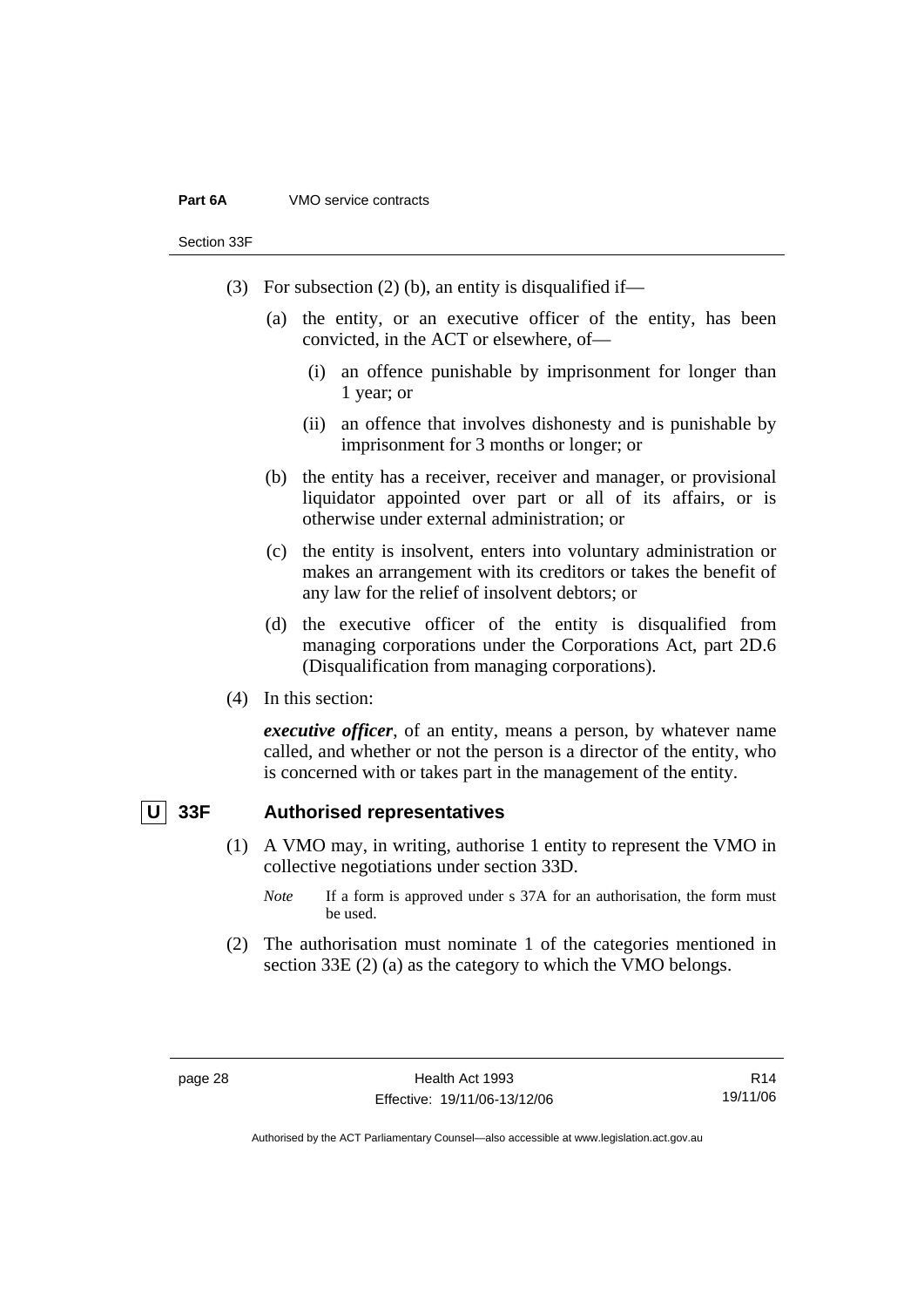## **U 33G Arbitration**

- (1) This section applies if agreement is not reached in collective negotiations between the Territory and a negotiating agent or negotiating agents in relation to a matter before the end of the negotiating period.
- (2) Unless resolved by mediation beforehand, the matter must be decided by arbitration.
- (3) The arbitration must be conducted under the *Commercial Arbitration Act 1986* and in accordance with principles and rules determined, in writing, by the Minister.
- (4) That Act applies to the arbitration as if the determined principles and rules were an arbitration agreement between the Territory and the negotiating agent or negotiating agents.
- (5) The principles and rules—
	- (a) must be determined by the Minister having regard to the objective of improving the efficiency, effectiveness and quality of health services, and other public interest considerations; and
	- (b) must include a requirement that the arbitrator has appropriate experience, including in determining industrial awards; and
	- (c) must be fair and reasonable.
- (6) A determination of principles and rules for arbitration is a notifiable instrument.

*Note* A notifiable instrument must be notified under the Legislation Act.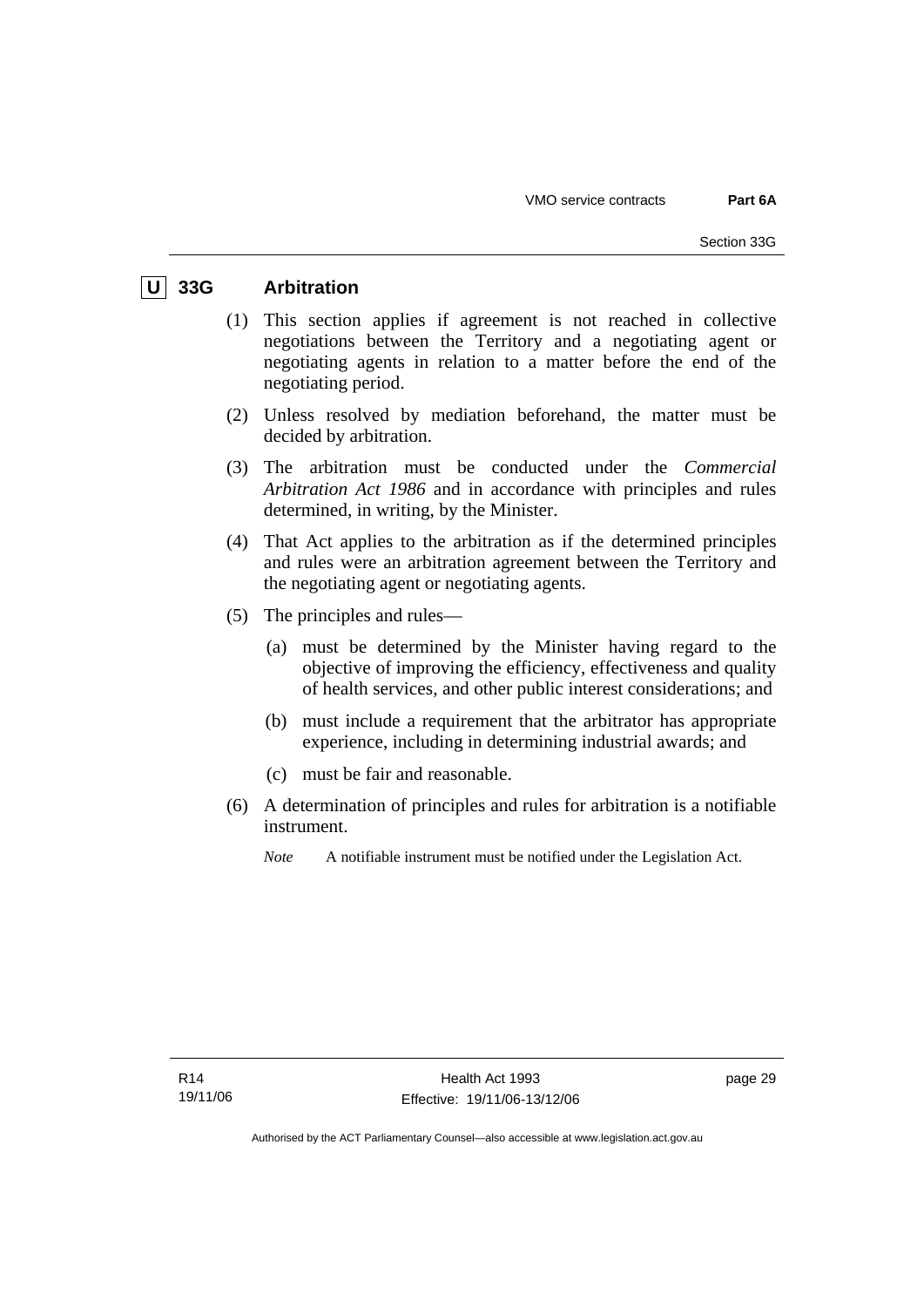#### **Part 6A** VMO service contracts

Section 33H

### **U** 33H Trade Practices Act authorisation

For the *Trade Practices Act 1974* (Cwlth) and the Competition Code of the ACT, the following are authorised:

- (a) collective negotiations between the Territory and an approved negotiating agent, or approved negotiating agents, under this part;
- (b) the conditions agreed in those negotiations;
- (c) service contracts containing core conditions;
- (d) everything done under a service contract.

page 30 Health Act 1993 Effective: 19/11/06-13/12/06

R14 19/11/06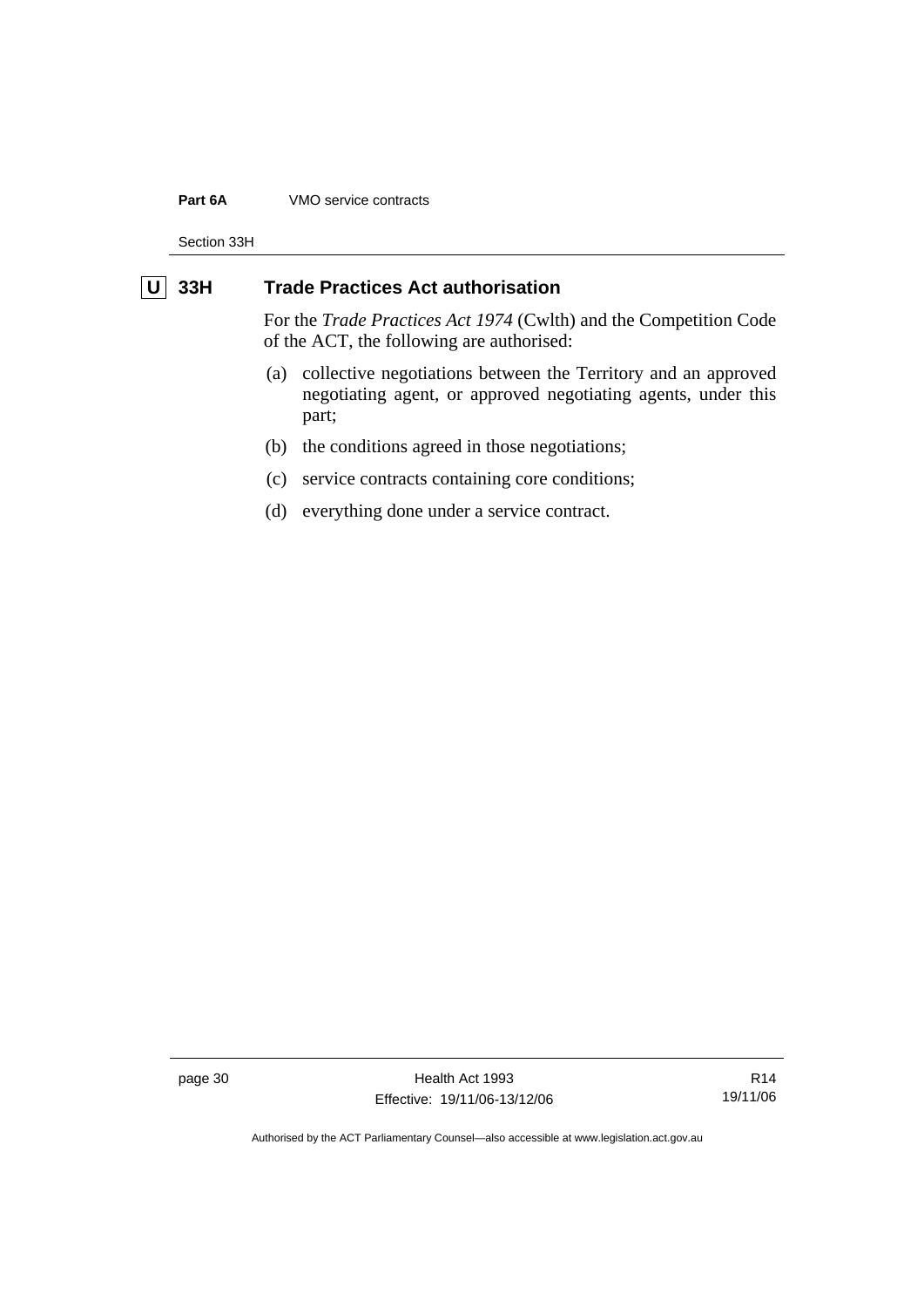# **U Part 7 Miscellaneous**

### **U 34 Release of confidential information**

- (1) The person responsible for the day-to-day control of a health facility, or another person authorised in writing by him or her for the purpose, may release confidential information only to the Health Insurance Commission established by the *Health Insurance Commission Act 1973* (Cwlth) or the auditor-general—
	- (a) if satisfied that the release will assist in the prevention or detection of fraud; and
	- (b) if the Minister consents in writing to the release.
- (2) In this section:

*confidential information* means information relating to the provision of health services by a health service provider at a health facility.

### **U** 35 References to Health and Community Care Service

- (1) In any Act, instrument made under an Act, contract or other document, a reference to the *Health and Community Care Service* is, for the application of that Act, instrument, contract or other document after the commencement of this section, a reference to the Territory.
- (2) In this section:

*Health and Community Care Service* means the Australian Capital Territory Health and Community Care Service established by the *Health and Community Care Services Act 1996* (repealed).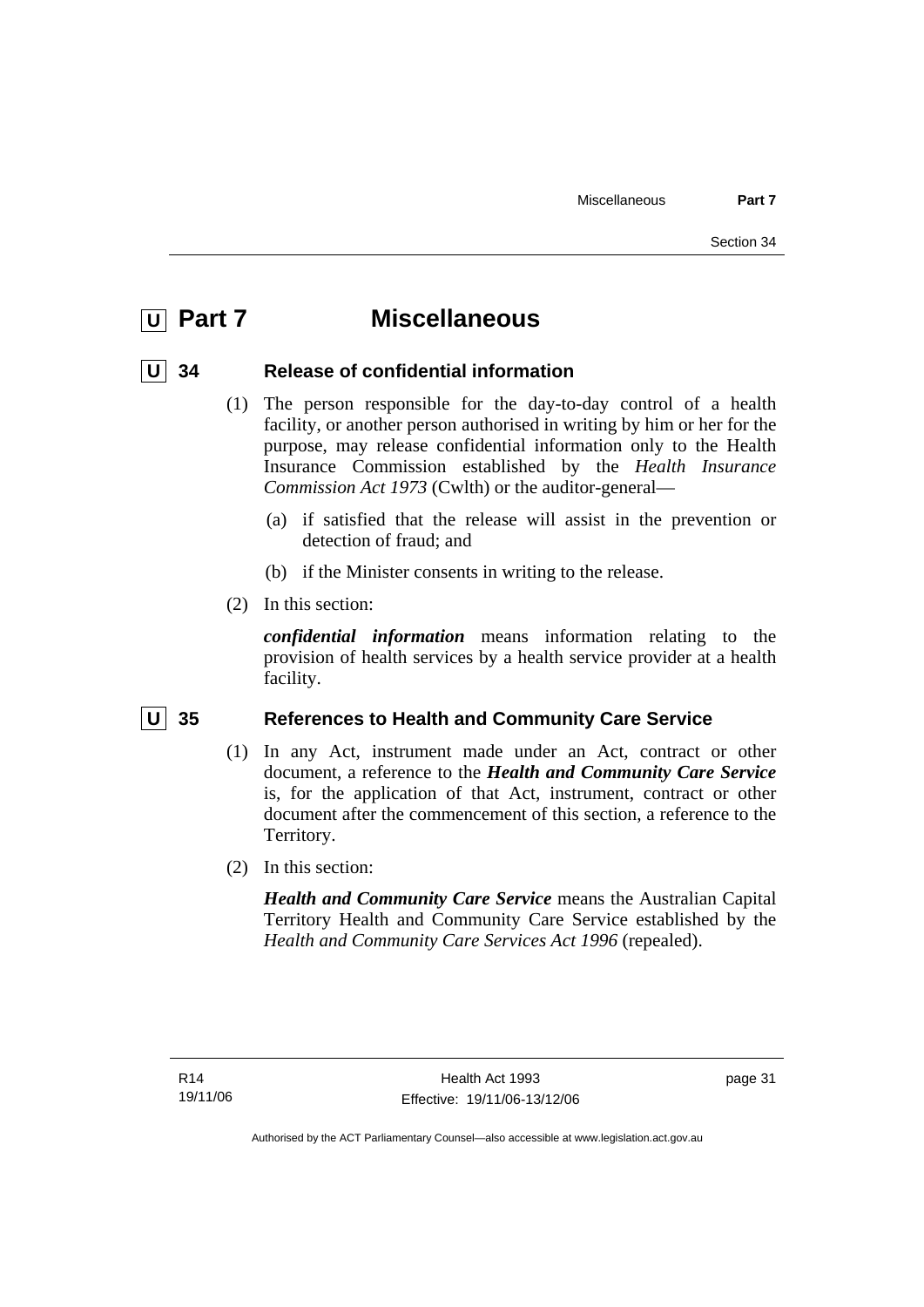#### **Part 7** Miscellaneous

Section 36

### **U 36 Determination of fees**

- (1) The Minister may, in writing, determine fees for this Act.
	- *Note* The Legislation Act contains provisions about the making of determinations and regulations relating to fees (see pt 6.3)
- (2) Without limiting subsection (1), the Minister may determine fees in relation to the provision of health and community care services.
- (3) A determination is a disallowable instrument.
	- *Note* A disallowable instrument must be notified, and presented to the Legislative Assembly, under the Legislation Act.
- (4) A determination may adopt a Commonwealth law or a health benefits agreement (or a provision of a Commonwealth law or health benefits agreement) as in force from time to time.
	- *Note 1* The text of an applied, adopted or incorporated law or instrument, whether applied as in force from time to time or at a particular time, is taken to be a notifiable instrument if the operation of the Legislation Act, s 47 (5) or (6) is not disapplied (see s 47 (7)).
	- *Note 2* A notifiable instrument must be notified under the Legislation Act.
- (5) In this section:

*Commonwealth law* means a Commonwealth Act, or any regulations, rules, ordinance or disallowable instrument under a Commonwealth Act.

*disallowable instrument*, for a Commonwealth Act, means a disallowable instrument under the *Acts Interpretation Act 1901* (Cwlth), section 46A.

*health benefits agreement* means an agreement between the Territory and an entity that provides health benefits to contributors of a health benefits fund conducted by the entity.

R14 19/11/06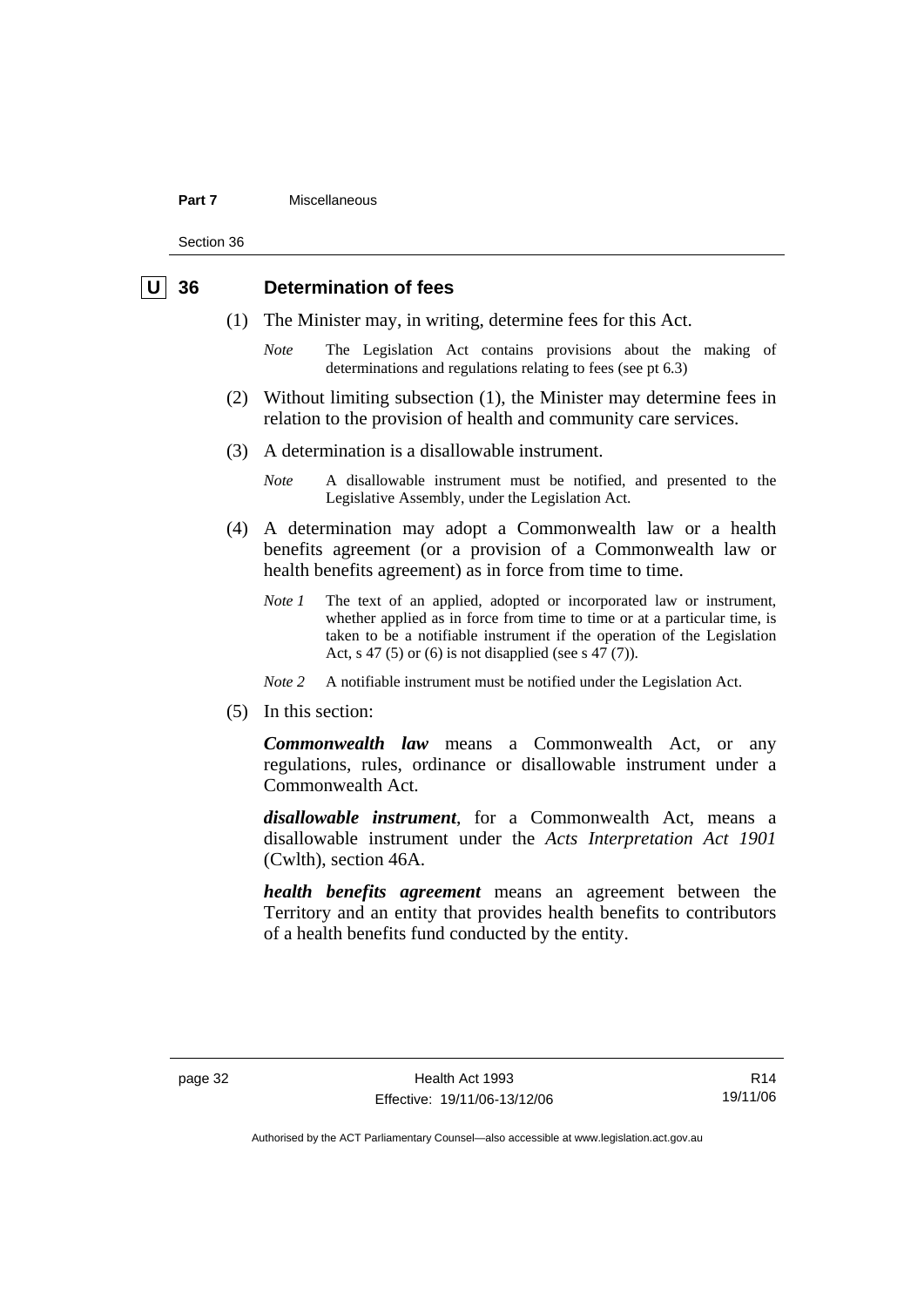### **U** 37 Payment of fees and interest

- (1) A fee is payable to the Territory on or before the payment date.
- (2) If an amount for a fee remains unpaid after the payment date, in addition to that amount, interest calculated on the aggregate amount at the rate determined in writing by the Minister is payable to the Territory in relation to every month or part of a month that the aggregate amount remains unpaid.
- (3) A determination is a disallowable instrument.

*Note* A disallowable instrument must be notified, and presented to the Legislative Assembly, under the Legislation Act.

(4) In this section:

*aggregate amount*, for a month, means the total of—

- (a) the amount of the fee; and
- (b) the amount of interest;

remaining unpaid at the end of the previous month.

*payment date*, for a fee, means the 28th day after the day when the account for the fee was issued.

### **U 37A Approved forms**

- (1) The Minister may, in writing, approve forms for this Act.
- (2) If the Minister approves a form for a particular purpose, the form must be used for that purpose.

*Note* For other provisions about forms, see Legislation Act, s 255.

- (3) An approved form is a notifiable instrument.
	- *Note* A notifiable instrument must be notified under the Legislation Act.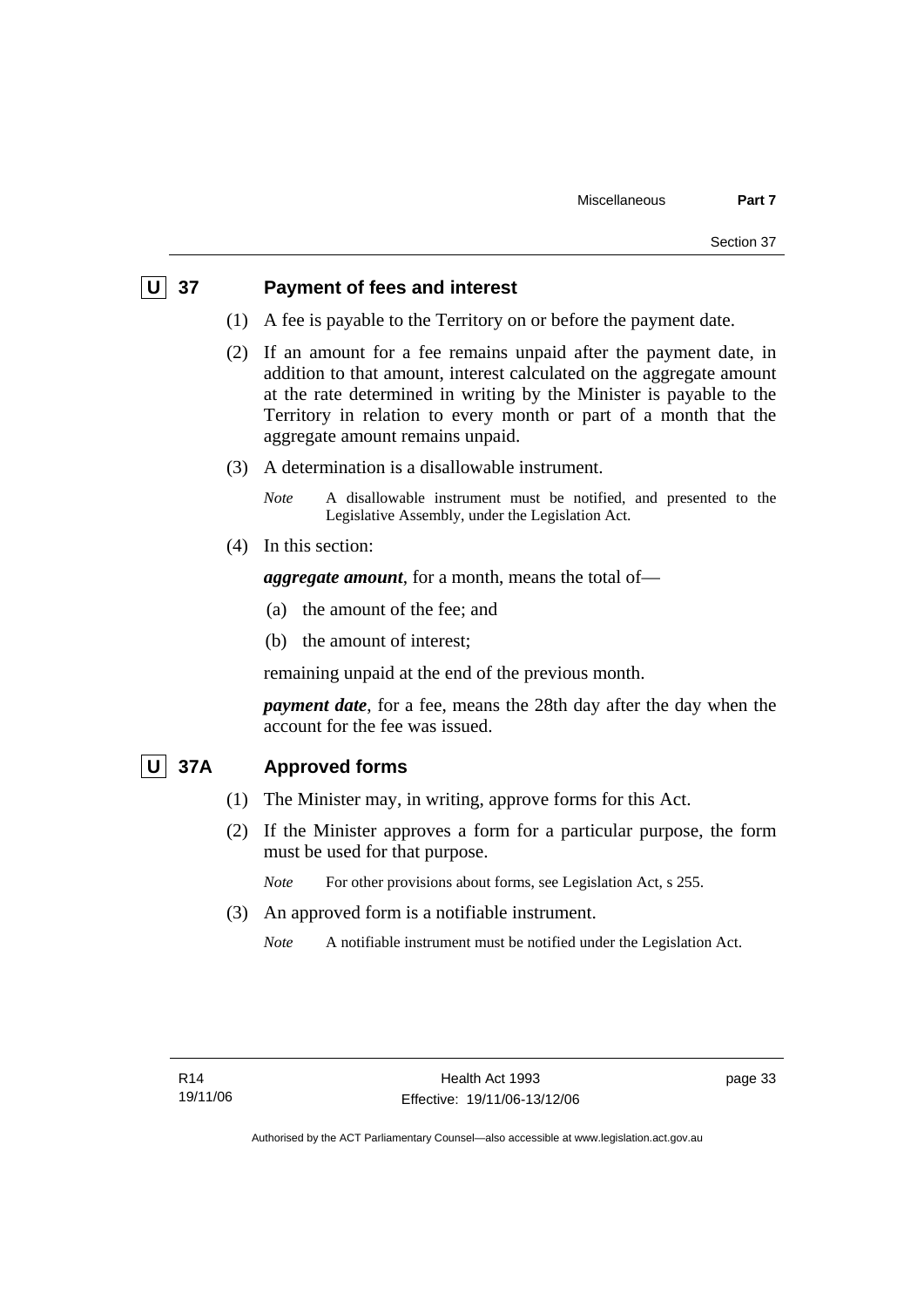#### **Part 7** Miscellaneous

Section 37B

### **U 37B Regulations about nurse practitioners**

- (1) The regulations may make provision in relation to nurse practitioner positions and the scopes of practice for nurse practitioner positions.
- (2) In this section:

*nurse practitioner position* means a position approved under the regulations as a nurse practitioner position.

*position* means a position (however described) in the public or private sector, whether or not the occupant is an employee.

*scope of practice*, for a nurse practitioner position, means the manner in which the nurse practitioner who occupies the position may practise as a nurse practitioner, including, for example, the aspects of practice that the nurse practitioner may perform as a nurse practitioner.

#### **Examples for def** *scope of practice*

- 1 prescribing particular medication
- 2 referring patients to other health care professionals
- 3 ordering particular diagnostic investigations
- *Note* An example is part of the regulations, is not exhaustive and may extend, but does not limit, the meaning of the provision in which it appears (see Legislation Act, s 126 and s 132).

### **U 38 Regulation-making power**

The Executive may make regulations for this Act.

*Note* Regulations must be notified, and presented to the Legislative Assembly, under the Legislation Act.

### U 190 Disclosure of interests by committee members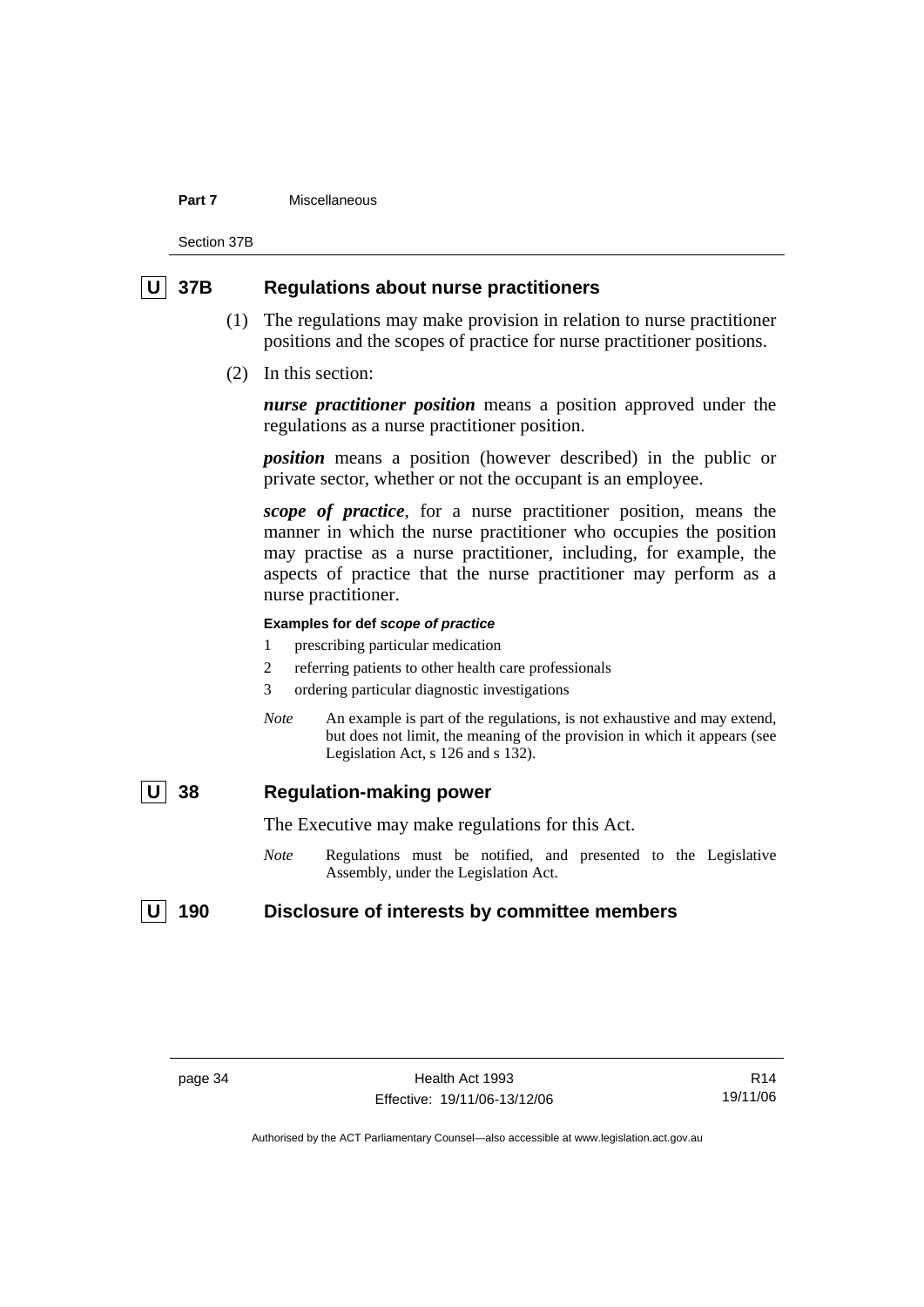# **U Part 8 Transitional**

### **U 39 Definitions in Health (Fees) Determination**

- (1) This section applies to the *Health (Fees) Determination 2003-04*  DI2003-150.
- (2) A reference in the determination to a *medical practitioner* is taken to be a reference to a person registered as a medical practitioner under the *Health Professionals Act 2004*.
- (3) The reference in the determination, clause 1, definition of *physiotherapy service* to 'the definition of physiotherapy in the *Physiotherapists Act 1977'* is taken to be a reference to—
	- (a) the regulated health service of physiotherapy under the *Health Professionals Act 2004*; or
	- (b) the definition of *physiotherapy* under the *Physiotherapists Act 1977*, section 3 (1); but
	- (c) does not include the definition mentioned in paragraph (b) if the *Physiotherapists Act 1977* has been repealed.
- **U 40 Expiry of pt 8**

This part expires on the day the *Health Professionals Act 2004*, section 136 (Repeals) expires.

# **U** Part 21 **Transitional—Health Legislation Amendment Act 2006**

page 35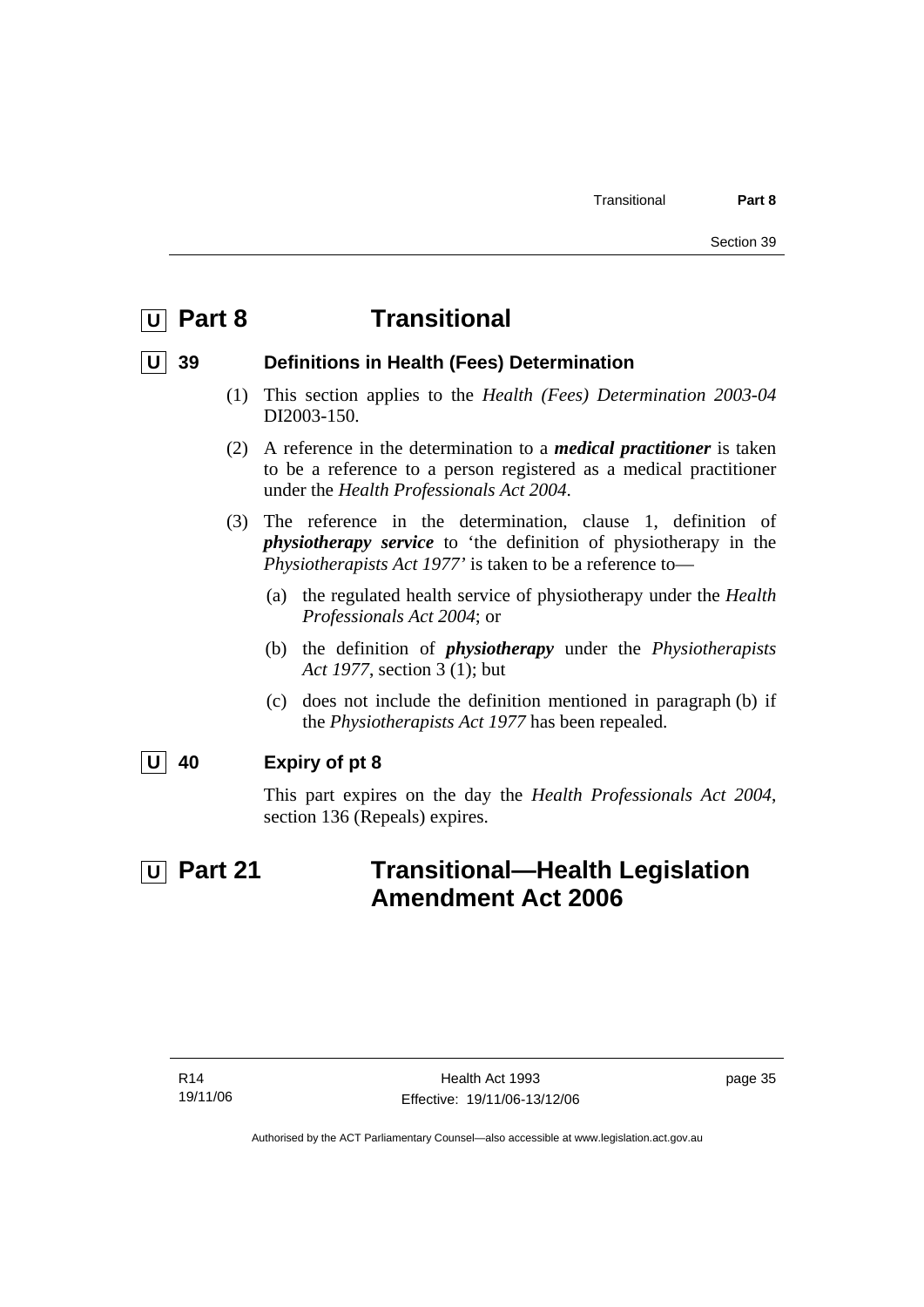# *<u>U</u>* Dictionary

(see s 2)

- *Note 1* The Legislation Act contains definitions and other provisions relevant to this Act.
- *Note 2* For example, the Legislation Act, dict, pt 1, defines the following terms:
	- function
	- exercise
	- the Territory
	- ACT
	- in relation to.

*approved private sector committee* means a committee declared to be an approved private sector quality assurance committee under section 19.

*approved public sector committee* means a committee established as an approved public sector quality assurance committee under section 8 (Approval of public sector committees) or section 12 (Approval of Calvary Health Care ACT committees).

*authorised representative*, for part 6A (VMO service contracts) see section 33A.

*clinical privileges* means—

- (a) the extent to which a health service provider has the right to perform treatment or carry out other procedures at a health facility; or
- (b) the extent to which a health service provider may use the equipment or other facilities of a health facility.

*core conditions*, for part 6A (VMO service contracts)—see section 33A.

*health facility* means an institution at which health services are provided by the Territory.

R14 19/11/06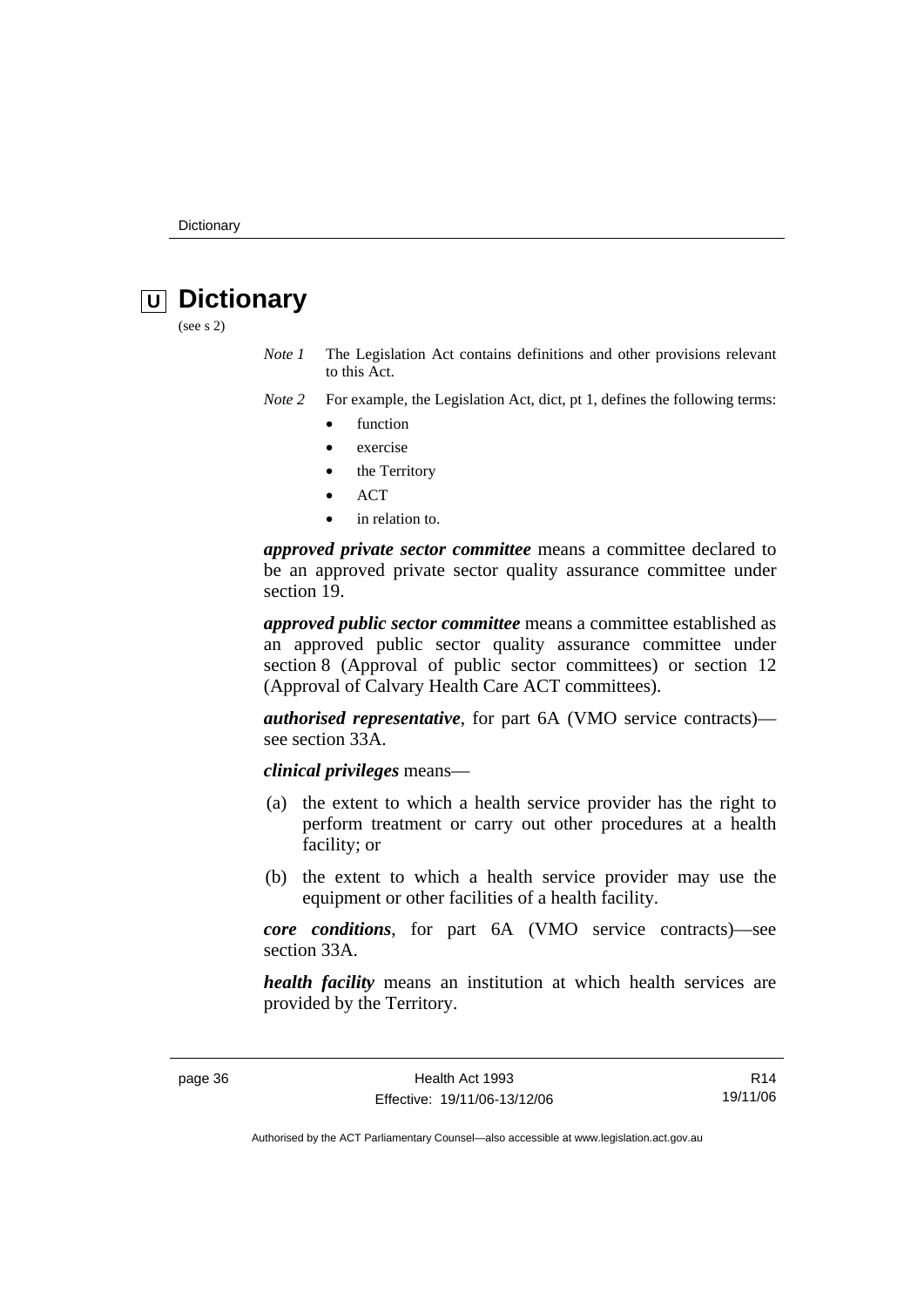*health service provider* means a person who provides health services at a health facility or uses the equipment or other facilities of a health facility to provide health services elsewhere.

#### **Examples of people who may be health service providers**

- 1 a chiropractor
- 2 a dentist
- 3 a dental technician
- 4 a dental prosthetist
- 5 a doctor
- 6 a nurse
- 7 an osteopath
- 8 an optometrist
- 9 a pharmacist
- 10 a physiotherapist
- *Note* An example is part of the Act, is not exhaustive and may extend, but does not limit, the meaning of the provision in which it appears (see Legislation Act, s 126 and s 132).

*negotiating agent*, for part 6A (VMO service contracts)—see section 33A.

*negotiating period*, for part 6A (VMO service contracts)—see section 33D (2).

*practice corporation*, for part 6A (VMO service contracts)—see section 33A.

*prescribed body*, for part 4 (Private sector quality assurance committees)—see section 18.

*private day hospital facility*, for part 4 (Private sector quality assurance committees)—see section 18.

*quality assurance activity* means a process declared by the Minister under section 4 to be a quality assurance activity for section  $8(2)(a)$ .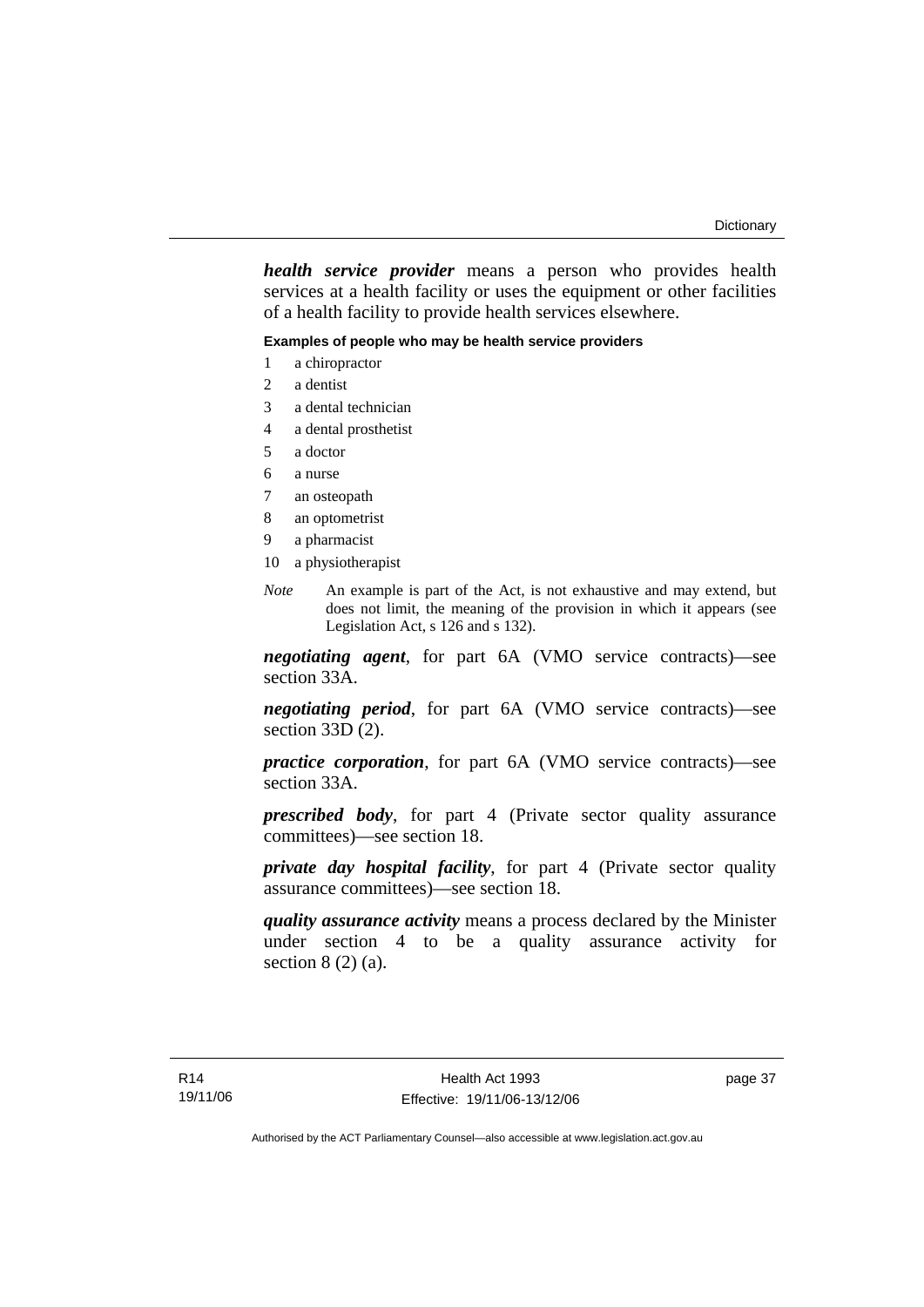Dictionary

*service contract*, for part 6A (VMO service contracts)—see section 33A.

*VMO* (visiting medical officer), for part 6A (VMO service contracts)—see section 33A.

page 38 Health Act 1993 Effective: 19/11/06-13/12/06

R14 19/11/06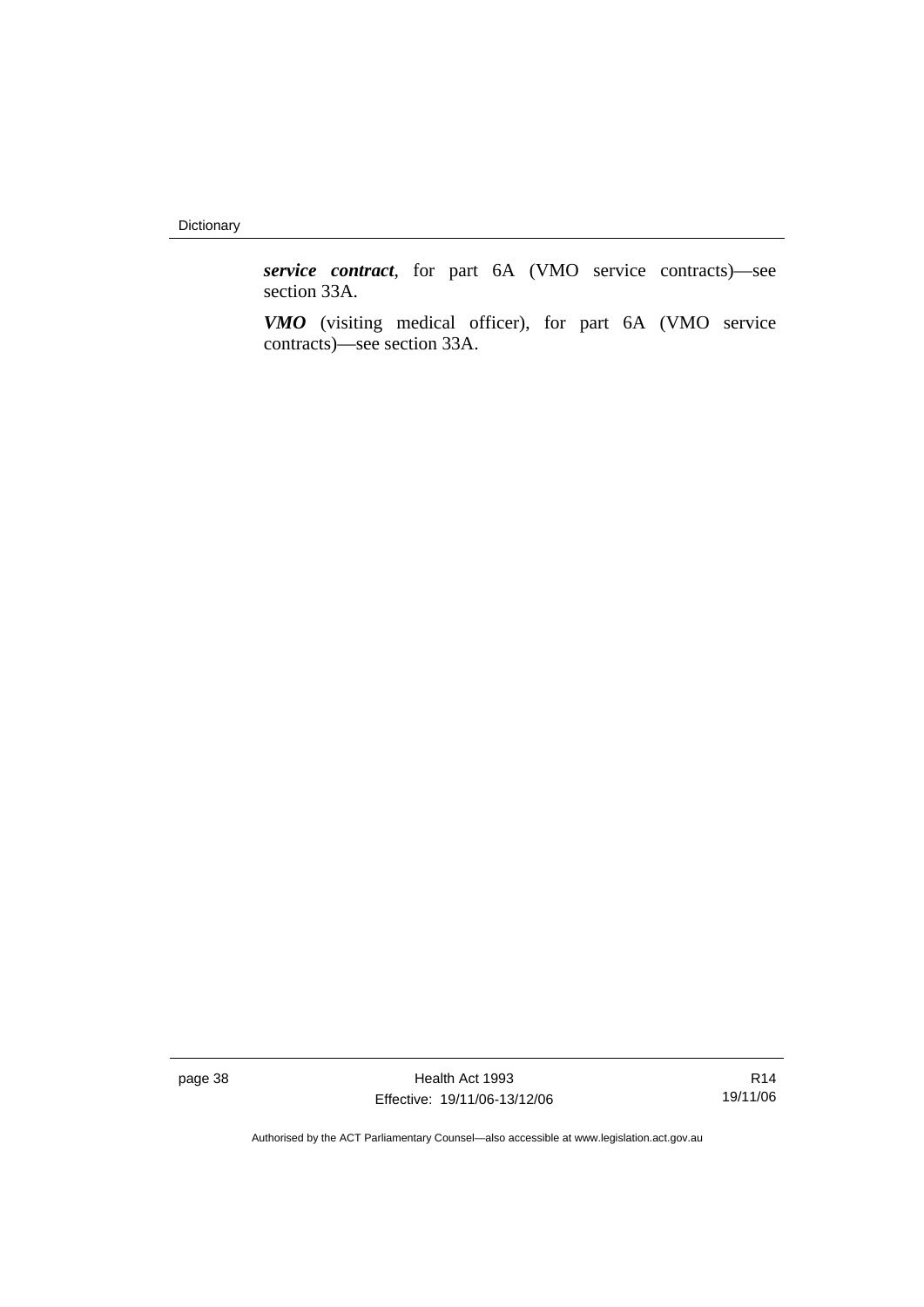### **Endnotes**

### **1 About the endnotes**

Amending and modifying laws are annotated in the legislation history and the amendment history. Current modifications are not included in the republished law but are set out in the endnotes.

Not all editorial amendments made under the *Legislation Act 2001*, part 11.3 are annotated in the amendment history. Full details of any amendments can be obtained from the Parliamentary Counsel's Office.

Uncommenced amending laws and expiries are listed in the legislation history and the amendment history. These details are underlined. Uncommenced provisions and amendments are not included in the republished law but are set out in the last endnote.

If all the provisions of the law have been renumbered, a table of renumbered provisions gives details of previous and current numbering.

The endnotes also include a table of earlier republications.

### **2 Abbreviation key**

### **3 Legislation history**

**Health Act 1993 No 13** 

notified 1 March 1993 (Gaz 1993 No S23)

| R14 |          |
|-----|----------|
|     | 19/11/06 |

Health Act 1993 Effective: 19/11/06-13/12/06 page 39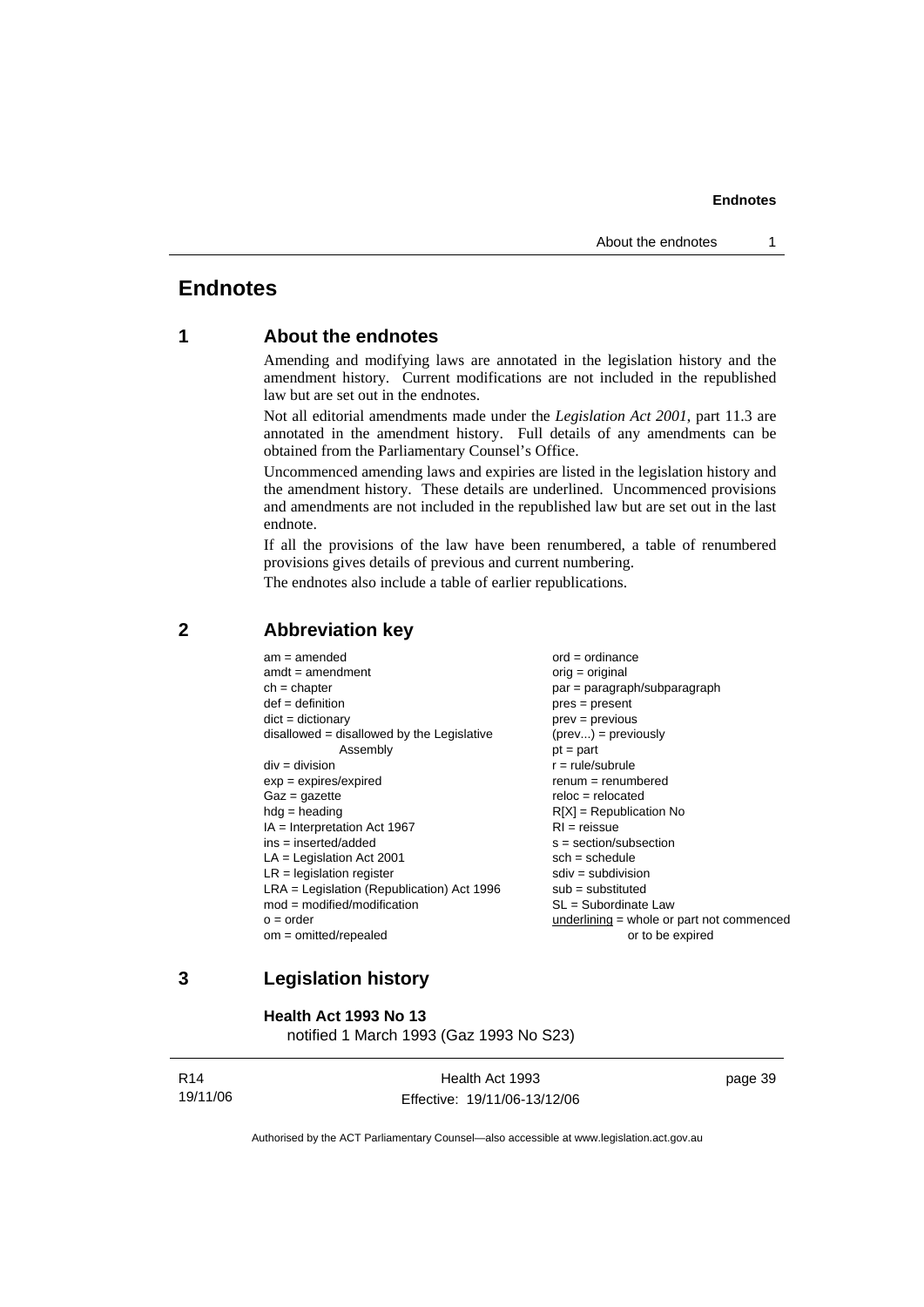3 Legislation history

commenced 1 March 1993 (s 2)

as amended by

#### **Health (Amendment) Act 1994 No 23**

notified 20 May 1994 (Gaz 1994 No S87) commenced 20 May 1994 (s 2)

#### **Public Sector Management (Consequential and Transitional Provisions) Act 1994 No 38 sch 1 pt 44**

notified 30 June 1994 (Gaz 1994 No S121)

s 1, s 2 commenced 30 June 1994 (s 2 (1))

sch 1 pt 44 commenced 1 July 1994 (s 2 (2) and Gaz 1994 No S142)

#### **Administrative Appeals (Consequential Amendments) Act 1994 No 60 sch 1**

notified 11 October 1994 (Gaz 1994 No S197) s 1, s 2 commenced 11 October 1994 (s 2 (1)) sch 1 commenced 14 November 1994 (s 2 (2) and see Gaz 1994 No S250)

#### **Health and Community Care Services (Consequential Provisions) Act 1996 No 35 sch**

notified 1 July 1996 (Gaz 1996 No S130) commenced 1 July 1996 (s 2)

### **Health (Amendment) Act 1998 No 50**

notified 16 November 1998 (Gaz 1998 No S205) commenced 16 November 1998 (s 2)

### **Statute Law Revision (Penalties) Act 1998 No 54 sch**

notified 27 November 1998 (Gaz 1998 No S207) s 1, s 2 commenced 27 November 1998 (s 2 (1)) sch commenced 9 December 1998 (s 2 (2) and Gaz 1998 No 49)

### **Legislation (Consequential Amendments) Act 2001 No 44 pt 175**

notified 26 July 2001 (Gaz 2001 No 30) s 1, s 2 commenced 26 July 2001 (IA s 10B) pt 175 commenced 12 September 2001 (s 2 and see Gaz 2001 No S65)

page 40 Health Act 1993 Effective: 19/11/06-13/12/06

R14 19/11/06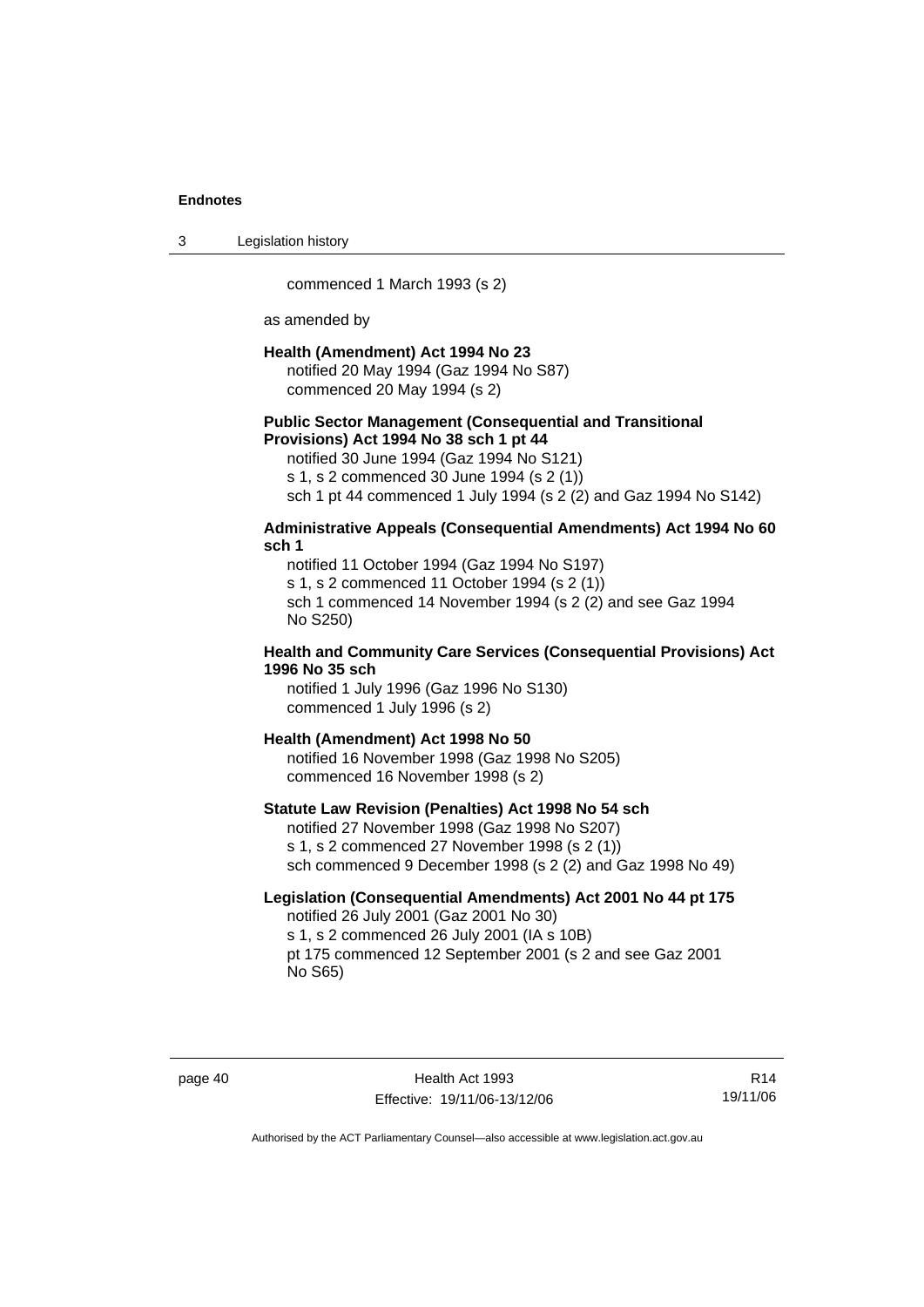### **Statute Law Amendment Act 2001 (No 2) 2001 No 56 pt 1.3**

notified 5 September 2001 (Gaz 2001 No S65)

s 1, s 2 commenced 5 September 2001 (IA s 10B) amdts 1.3-1.8, 1.10-1.13, 1.15, 1.16, 1.17, 1.35 commenced 12 September 2001 (s 2 (2)) pt 1.3 remainder commenced 5 September 2001 (s 2 (1))

#### **Health and Community Care Services (Repeal and Consequential Amendments) Act 2002 No 47 pt 1.2**

notified LR 20 December 2002 s 1, s 2 commenced 20 December 2002 (LA s 75 (1)) pt 1.2 commenced 31 December 2002 (s 2)

#### **Statute Law Amendment Act 2003 A2003-41 sch 1 pt 1.1**

notified LR 11 September 2003 s 1, s 2 commenced 11 September 2003 (LA s 75 (1)) sch 1 pt 1.1 commenced 9 October 2003 (s 2 (1))

#### **Health Amendment Act 2003 A2003-43**

notified LR 29 September 2003 s 1, s 2 commenced 29 September 2003 (LA s 75 (1)) remainder commenced 30 September 2003 (s 2)

### **Nurse Practitioners Legislation Amendment Act 2004 A2004-10 pt 2**

notified LR 19 March 2004 s 1, s 2 commenced 19 March 2004 (LA s 75 (1)) pt 2 commenced 27 May 2004 (s 2 and CN2004-9)

#### **Health Professionals Legislation Amendment Act 2004 A2004-39 sch 1 pt 1.3**

notified LR 8 July 2004 s 1, s 2 commenced 8 July 2004 (LA s 75 (1)) sch 1 pt 1.3 commenced 7 July 2005 (s 2 and see Health Professionals Act 2004 A2004-38, s 2 and CN2005-11)

### **Health Legislation Amendment Act 2005 A2005-28 amdt 1.70**

notified LR 6 July 2005 s 1, s 2 commenced 6 July 2005 (LA s 75 (1)) amdt 1.70 commenced 7 July 2005 (s 2)

#### **Criminal Code Harmonisation Act 2005 A2005-54 sch 1 pt 1.24**

notified LR 27 October 2005

s 1, s 2 commenced 27 October 2005 (LA s 75 (1))

R14 19/11/06 page 41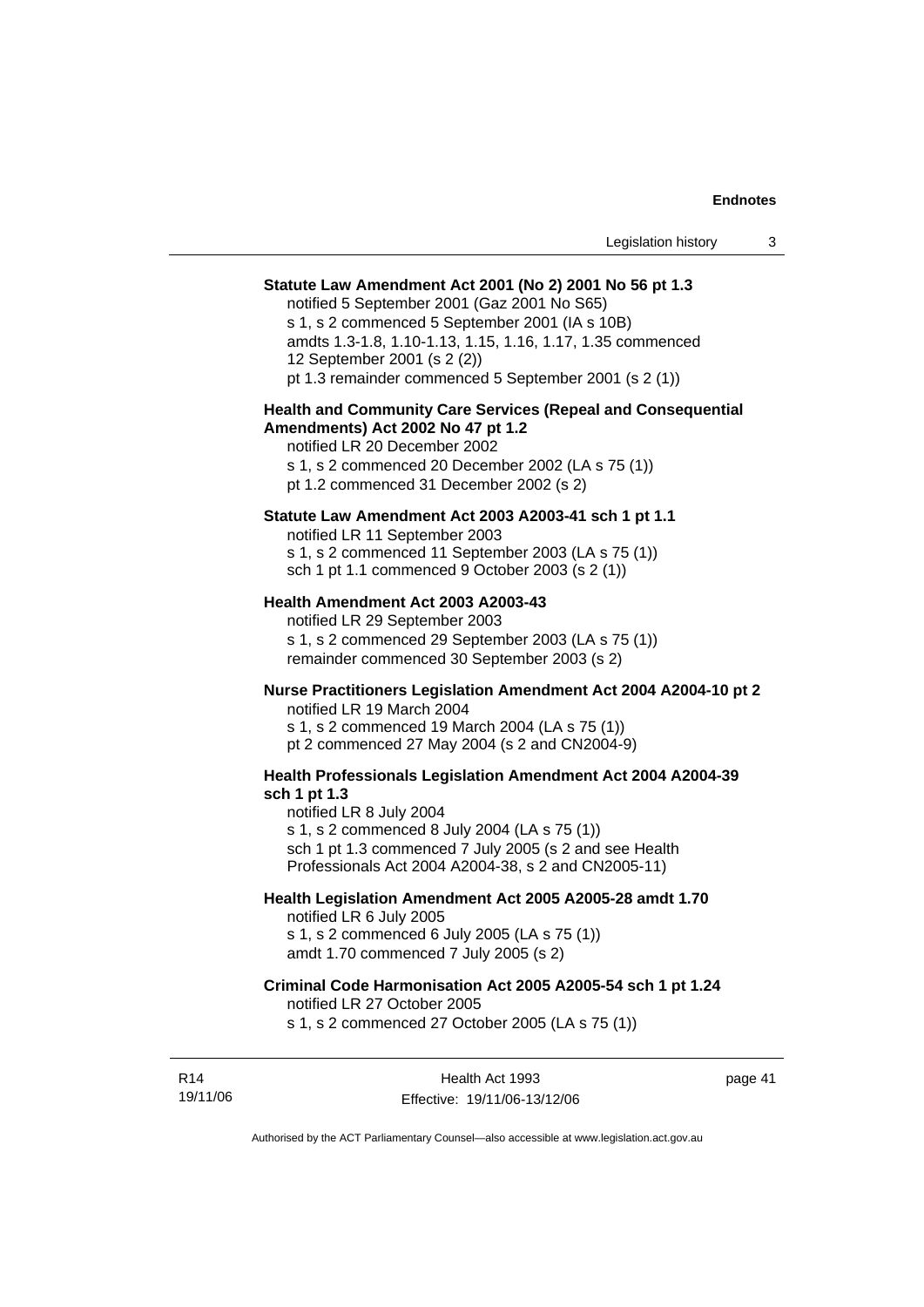| $\boldsymbol{\Lambda}$ | Amendment history |
|------------------------|-------------------|
|------------------------|-------------------|

sch 1 pt 1.24 commenced 24 November 2005 (s 2)

#### **Statute Law Amendment Act 2005 (No 2) A2005-62 sch 3 pt 3.10**  notified LR 21 December 2005

s 1, s 2 commenced 21 December 2005 (LA s 75 (1)) sch 3 pt 3.10 commenced 11 January 2006 (s 2 (1))

#### **Health Legislation Amendment Act 2006 A2006-27 pt 2, sch 1**

notified LR 14 June 2006 s 1, s 2 commenced 14 June 2006 (LA s 75 (1)) pt 2, sch 1 awaiting commencement (s 2) *Note* default commencement under LA s 79: 14 December 2006

### **Health Legislation Amendment Act 2006 (No 2) A2006-46 sch 2 pt 2.8**  notified LR 17 November 2006

s 1, s 2 commenced 17 November 2006 (LA s 75 (1)) sch 2 pt 2.8 commenced 18 November 2006 (s 2 (2))

### **4 Amendment history**

| Title<br>title                            | sub 1998 No 50 s 4<br>am 2002 No 47 amdt 1.10                                                                                                 |
|-------------------------------------------|-----------------------------------------------------------------------------------------------------------------------------------------------|
| Name of Act<br>s <sub>1</sub>             | sub 2001 No 56 amdt 1.3                                                                                                                       |
| <b>Dictionary</b><br>S <sub>2</sub>       | om 2001 No 44 amdt 1.2022<br>ins 2001 No 56 amdt 1.3<br>am A2006-27 s 4                                                                       |
| <b>Notes</b><br>s <sub>3</sub>            | defs reloc to dict 2001 No 56 amdt 1.6<br>sub 2001 No 56 amdt 1.7                                                                             |
| s.3A                                      | Offences against Act—application of Criminal Code etc<br>ins A2005-54 amdt 1.167<br>am A2006-27 amdt 1.1                                      |
| s <sub>4</sub>                            | Declaration of quality assurance activity<br>(prev s 3A) ins 2001 No 56 amdt 1.8<br>renum R4 LA (see 2001 No 56 amdt 1.36)<br>om A2006-27 s 5 |
| <b>Health care principles</b><br>pt 2 hdg | renum as pt 3 hdg A2006-27 amdt 1.2                                                                                                           |

page 42 Health Act 1993 Effective: 19/11/06-13/12/06

R14 19/11/06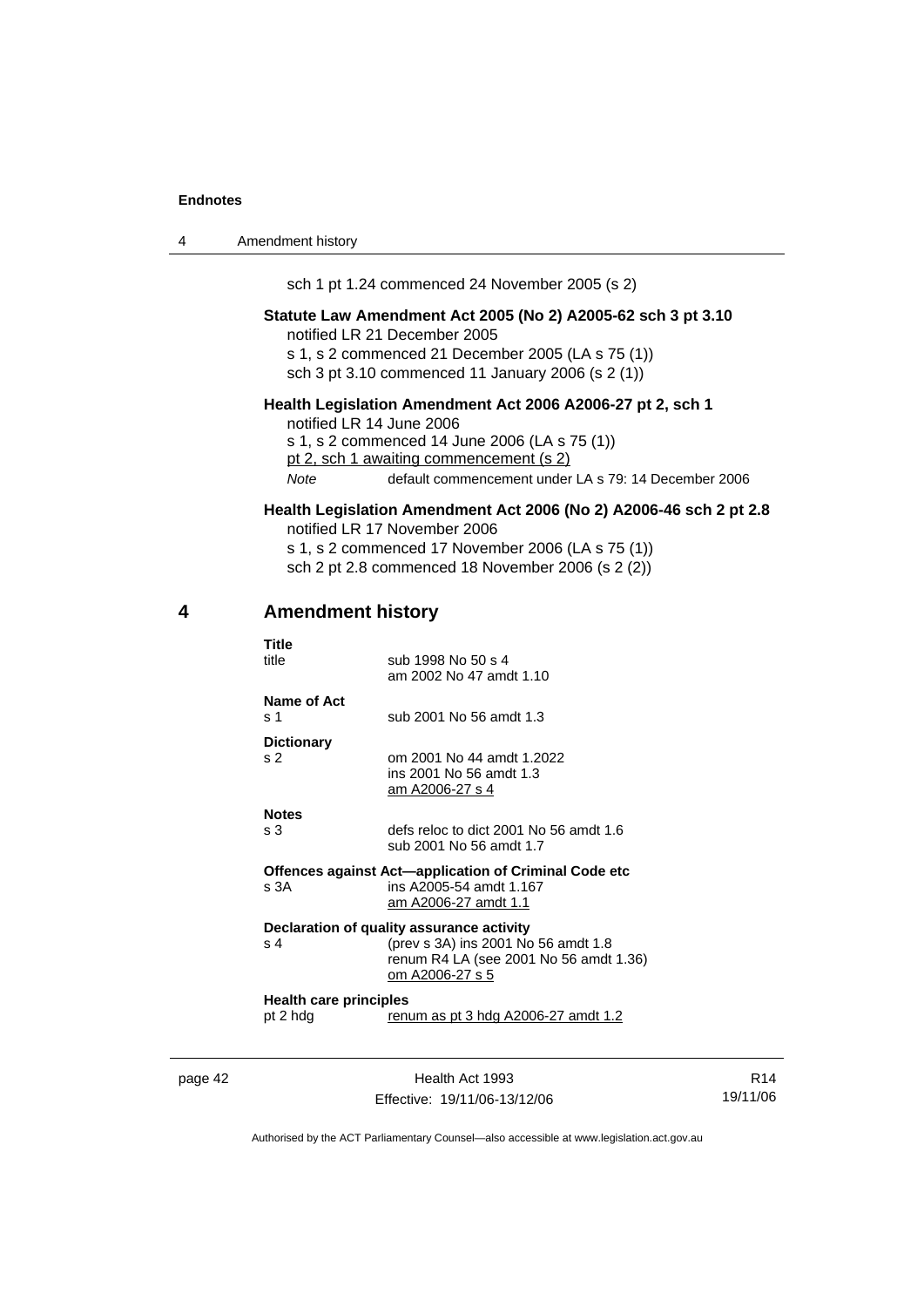| Amendment history |  |
|-------------------|--|
|-------------------|--|

|                               | ATTICHUITICHT HISTUI Y                                                          |         |
|-------------------------------|---------------------------------------------------------------------------------|---------|
| <b>Important concepts</b>     |                                                                                 |         |
| pt 2 hdg                      | ins A2006-27 s 5                                                                |         |
| <b>Objectives</b>             |                                                                                 |         |
| s 5                           | (prev s 4) am 1996 No 35 sch                                                    |         |
|                               | renum R4 LA (see 2001 No 56 amdt 1.36)<br>am 2002 No 47 amdt 1.11               |         |
|                               | renum as s 10 A2006-27 amdt 1.3                                                 |         |
| What is a health service?     |                                                                                 |         |
| s 5                           | ins A2006-27 s 5                                                                |         |
|                               | <b>Medicare principles and commitments</b>                                      |         |
| s 6                           | (prev s 5) am 1994 No 23 s 4; 2001 No 56 amdt 1.9                               |         |
|                               | renum R4 LA (see 2001 No 56 amdt 1.36)                                          |         |
|                               | renum as s 11 A2006-27 amdt 1.3                                                 |         |
| What is a health facility?    |                                                                                 |         |
| s 6                           | ins A2006-27 s 5                                                                |         |
| <b>Legal effect</b>           |                                                                                 |         |
| s 7                           | (prev s 6) renum R4 LA (see 2001 No 56 amdt 1.36)                               |         |
|                               | renum as s 12 A2006-27 amdt 1.3                                                 |         |
|                               | Who is a health service provider?                                               |         |
| s 7                           | ins A2006-27 s 5                                                                |         |
|                               | Public sector quality assurance committees                                      |         |
| pt 3 hdg                      | sub 1998 No 50 s 6                                                              |         |
|                               | om A2006-27 s 6                                                                 |         |
| General                       |                                                                                 |         |
| div 3.1 hdg                   | (prev pt 3 div 1 hdg) renum R4 LA (see 2001 No 56 amdt 1.36)<br>om A2006-27 s 6 |         |
|                               |                                                                                 |         |
| s 8 hdg                       | Approval of public sector committees<br>(prev s 7 hdg) sub 2001 No 56 amdt 1.10 |         |
| s 8                           | (prev s 7) am 1994 No 38 sch 1 pt 44; 1996 No 35 sch; 2001                      |         |
|                               | No 56 amdts 1.10-1.12                                                           |         |
|                               | renum R4 LA (see 2001 No 56 amdt 1.36)                                          |         |
|                               | am 2002 No 47 amdt 1.12, amdt 1.13<br>om A2006-27 s 6                           |         |
|                               |                                                                                 |         |
| <b>Appointment of members</b> |                                                                                 |         |
| s 9                           | (prev s 7A) ins 2001 No 56 amdt 1.13<br>renum R4 LA (see 2001 No 56 amdt 1.36)  |         |
|                               | om A2006-27 s 6                                                                 |         |
|                               | Procedure and conduct of matters                                                |         |
| s 10                          | (prev s 8) am 1998 No 50 s 7                                                    |         |
|                               | renum R4 LA (see 2001 No 56 amdt 1.36)                                          |         |
|                               | om A2006-27 s 6                                                                 |         |
|                               |                                                                                 |         |
|                               | Health Act 1993                                                                 |         |
|                               |                                                                                 | page 43 |

R14 19/11/06

Effective: 19/11/06-13/12/06

page 43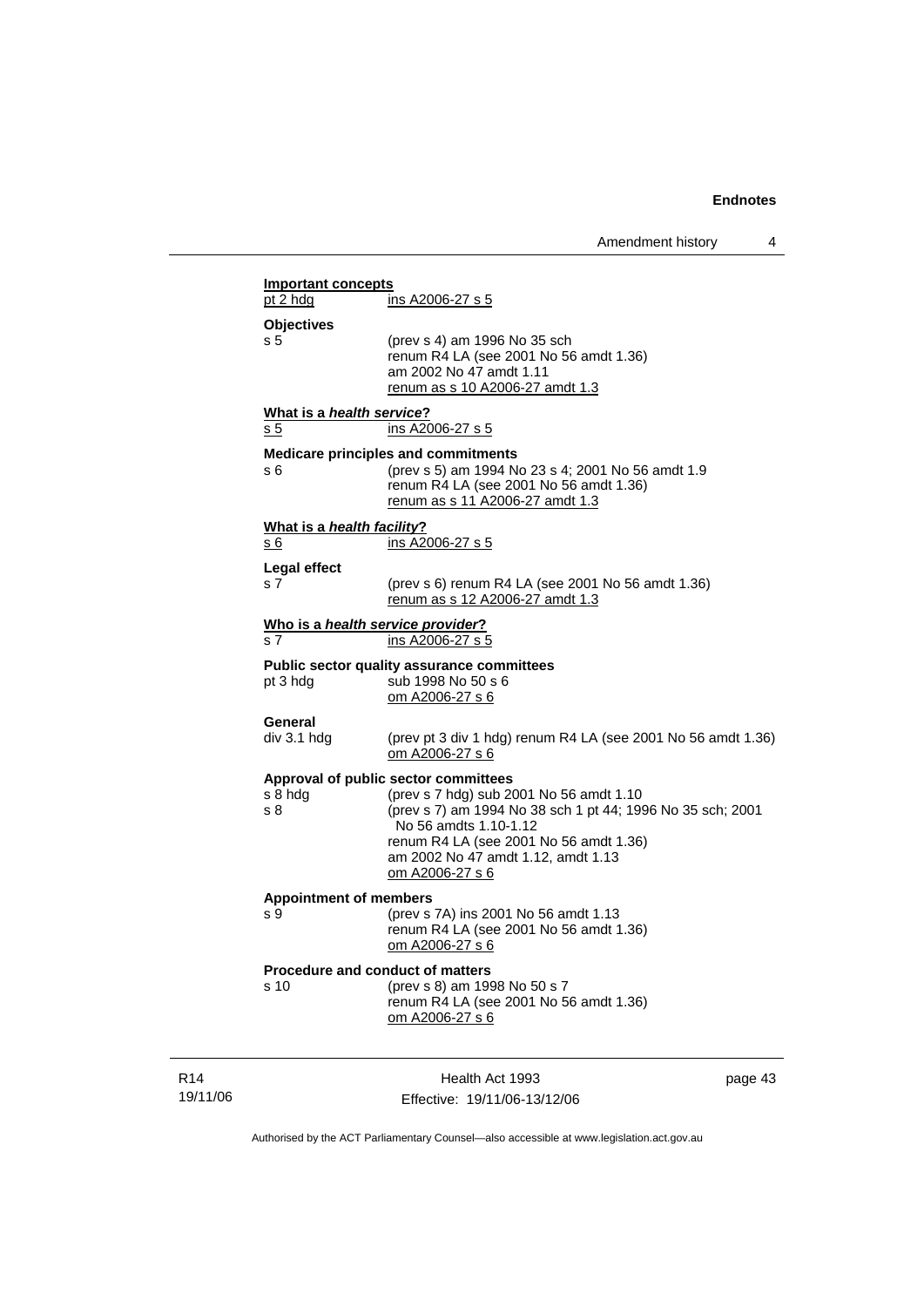4 Amendment history

|         | <b>Disclosure of interest</b><br>s 11    | (prev s 8A) ins 1998 No 50 s 8<br>renum R4 LA (see 2001 No 56 amdt 1.36)<br>om A2006-27 s 6                                                                                                                                                 |                 |
|---------|------------------------------------------|---------------------------------------------------------------------------------------------------------------------------------------------------------------------------------------------------------------------------------------------|-----------------|
|         | s $12$ hdg<br>s 12                       | <b>Approval of Calvary Health Care ACT committees</b><br>sub A2003-41 amdt 1.1<br>(prev s 9) am 1998 No 50 s 9; 2001 No 56 amdts 1.14-1.17<br>renum R4 LA (see 2001 No 56 amdt 1.36)<br>am A2003-41 amdt 1.1<br>om A2006-27 s 6             |                 |
|         | div 3.2 hdg                              | <b>Confidentiality and evidentiary matters</b><br>(prev pt 3 div 2 hdg) renum R4 LA (see 2001 No 56 amdt 1.36)<br>om A2006-27 s 6                                                                                                           |                 |
|         | s 13                                     | Nondisclosure of identity-approved public sector committee member<br>(prev s 10) am 1998 No 50 s 10; 1998 No 54 sch<br>renum R4 LA (see 2001 No 56 amdt 1.36)<br>sub A2005-54 amdt 1.168<br><u>om A2006-27 s 6</u>                          |                 |
|         | <b>Admissibility of evidence</b><br>s 14 | (prev s 11) sub 1998 No 50 s 11<br>renum R4 LA (see 2001 No 56 amdt 1.36)<br>om A2006-27 s 6                                                                                                                                                |                 |
|         | <b>Members not compellable</b><br>s 15   | (prev s 12) am 1998 No 50 s 12<br>renum R4 LA (see 2001 No 56 amdt 1.36)<br>om A2006-27 s 6                                                                                                                                                 |                 |
|         | <b>Protection of members</b><br>s 16     | (prev s 13) am 1996 No 35 sch; 1998 No 50 s 13; 2001 No 56<br>amdts 1.18-1.24<br>renum R4 LA (see 2001 No 56 amdt 1.36)<br>am 2002 No 47 amdt 1.14<br>om A2006-27 s 6                                                                       |                 |
|         | s 17                                     | Protection of people assisting committee<br>orig s 17 om 1996 No 35 sch<br>pres (prev s 13AA) ins 1998 No 50 s 14<br>am 2001 No 56 amdt 1.25<br>renum R4 LA (see 2001 No 56 amdt 1.36)<br>am 2002 No 47 amdt 1.14<br><u>om A2006-27 s 6</u> |                 |
|         | <b>Quality assurance</b><br>pt 4 hdg     | (prev pt 3A hdg) ins 1998 No 50 s 15<br>renum R4 LA (see 2001 No 56 amdt 1.36)<br>sub A2006-27 s 6                                                                                                                                          |                 |
| page 44 |                                          | Health Act 1993                                                                                                                                                                                                                             | R <sub>14</sub> |

Effective: 19/11/06-13/12/06

R14 19/11/06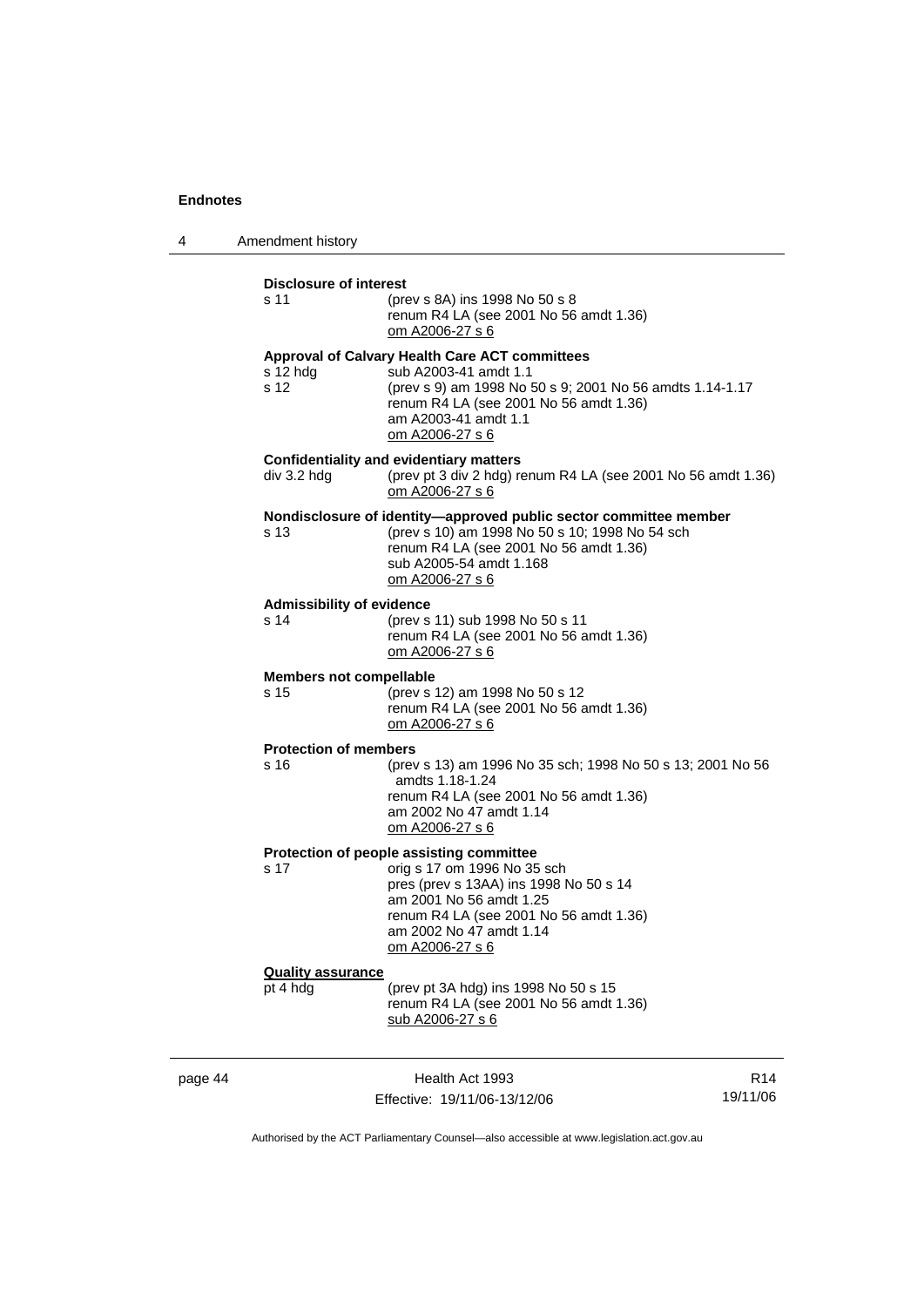### **Quality assurance—important concepts** div 4.1 hdg (prev pt 3A div 1 hdg) renum R4 LA (see 2001 No 56 .<br>amdt 1.36) sub A2006-27 s 6 **Definitions for pt 4** s 18 orig s 18 om 1996 No 35 sch (prev s 13AB) ins 1998 No 50 s 15 def *prescribed body* ins 1998 No 50 s 15 am 2001 No 56 amdt 1.26 def *private day hospital facility* ins 1998 No 50 s 15 renum R4 LA (see 2001 No 56 amdt 1.36) om A2006-27 s 6 **Committee to be approved** s 19 (prev s 13AC) ins 1998 No 50 s 15 am 2001 No 44 amdt 1.2023, amdt 1.2024 renum R4 LA (see 2001 No 56 amdt 1.36) om A2006-27 s 6 **Definitions—pt 4** s 20 (prev s 13AD) ins 1998 No 50 s 15 renum R4 LA (see 2001 No 56 amdt 1.36) sub A2006-27 s 6 def *CEO* ins A2006-27 s 6 def *health facility QAC* ins A2006-27 s 6 def *health professional organisation* ins A2006-27 s 6 def *health professional organisation QAC* ins A2006-27 s 6 def *health service report* ins A2006-27 s 6 def *ministerial report* ins A2006-27 s 6 def *special purpose QAC* ins A2006-27 s 6 **What is a** *health professional organisation***?** s 21 (prev s 13AE) ins 1998 No 50 s 15 renum R4 LA (see 2001 No 56 amdt 1.36) sub A2006-27 s 6 **Quality assurance—quality assurance committees** div 4.2 hdg (prev pt 3A div 2 hdg) renum R4 LA (see 2001 No 56 amdt 1.36) sub A2006-27 s 6 **Who is the** *CEO* **of a health facility?** s 22 (prev s 13AF) ins 1998 No 50 s 15 renum R4 LA (see 2001 No 56 amdt 1.36) sub A2005-54 amdt 1.169; A2006-27 s 6 **Who is the** *CEO* **of a health professional organisation?** s 23 (prev s 13AG) ins 1998 No 50 s 15 renum R4 LA (see 2001 No 56 amdt 1.36) sub A2006-27 s 6

R14 19/11/06

Health Act 1993 Effective: 19/11/06-13/12/06 page 45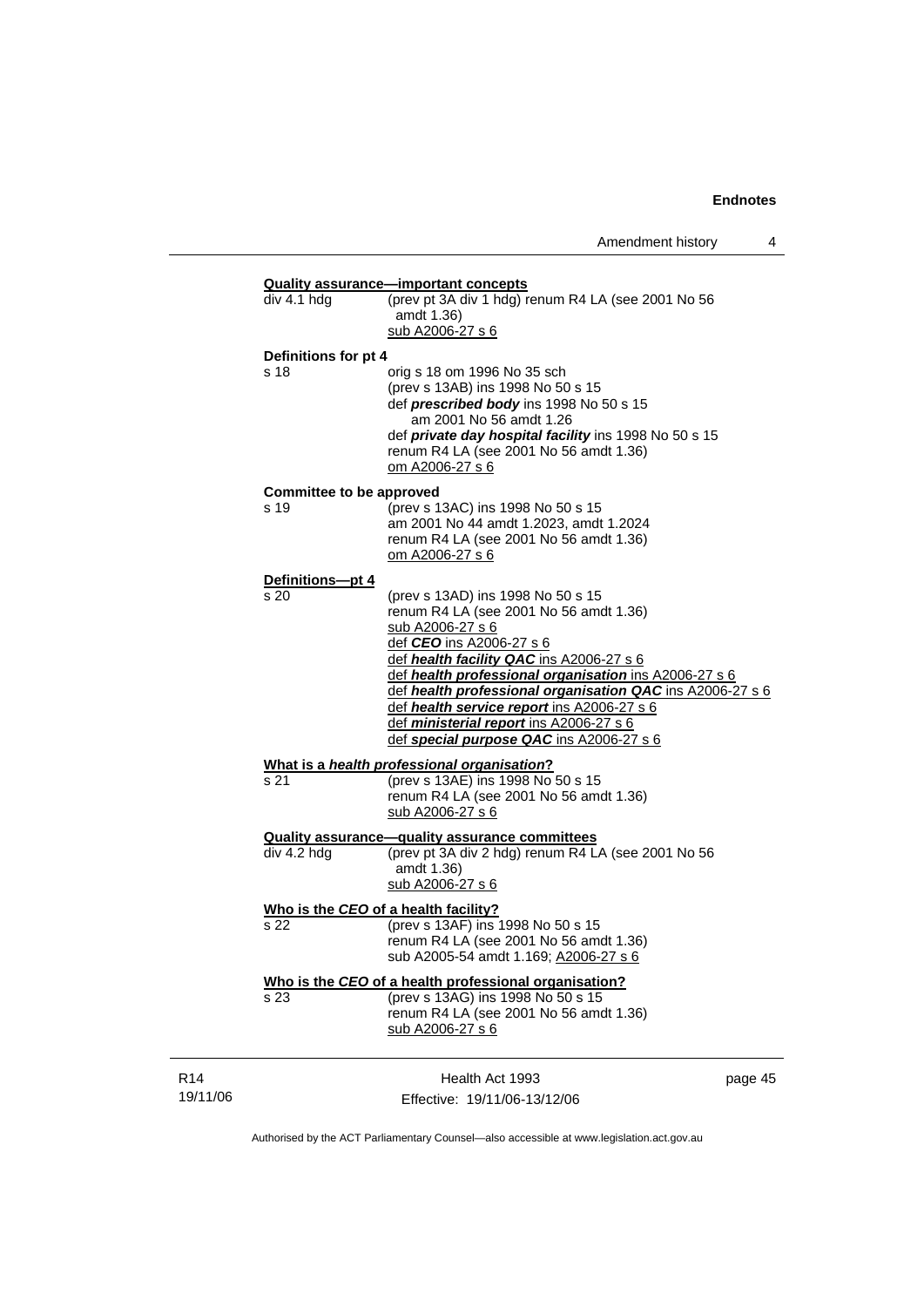| 4 | Amendment history |
|---|-------------------|
|---|-------------------|

| s 24                          | What is a quality assurance committee?<br>(prev s 13AH) ins 1998 No 50 s 15<br>renum R4 LA (see 2001 No 56 amdt 1.36)<br>sub A2006-27 s 6                                         |
|-------------------------------|-----------------------------------------------------------------------------------------------------------------------------------------------------------------------------------|
|                               | <b>Approval of health facility QACs</b>                                                                                                                                           |
| s 25                          | (prev s 13AI) ins 1998 No 50 s 15<br>am 2001 No 56 amdts 1.27-1.33<br>renum R4 LA (see 2001 No 56 amdt 1.36)<br>sub A2006-27 s 6                                                  |
| s 26                          | Approval of health professional organisation QACs<br>(prev s 13AJ) ins 1998 No 50 s 15<br>am 2001 No 56 amdt 1.34<br>renum R4 LA (see 2001 No 56 amdt 1.36)<br>sub A2006-27 s 6   |
| pt 5 hdg                      | <b>Reviewing clinical privileges</b><br>orig pt 5 hdg om 1996 No 35 sch<br>pres (prev pt 4 hdg) renum R4 LA (see 2001 No 56 amdt 1.36)<br>sub A2006-27 s 6                        |
|                               | <b>Approval of special purpose QACs</b>                                                                                                                                           |
| s 27                          | (prev s 13A) ins 1996 No 35 sch<br>renum R4 LA (see 2001 No 56 amdt 1.36)<br>sub A2006-27 s 6                                                                                     |
| s 28                          | <b>Quality assurance committees-criteria for approval</b><br>(prev s 14) am 1994 No 38 sch 1 pt 44; 1998 No 50 s 16<br>renum R4 LA (see 2001 No 56 amdt 1.36)<br>sub A2006-27 s 6 |
| s 29                          | <b>Quality assurance committees-revocation of approval</b><br>(prev s 15) renum R4 LA (see 2001 No 56 amdt 1.36)<br>sub A2006-27 s 6                                              |
| s 30                          | <b>Quality assurance committees-functions</b><br>(prev s 16) renum R4 LA (see 2001 No 56 amdt 1.36)<br>sub A2006-27 s 6                                                           |
| <b>Abortions</b><br>pt 5A hdg | reloc from Medical Practitioners Act 1930 pt 4B by A2005-28<br>amdt 1.70<br>am A2006-27 amdt 1.4                                                                                  |
| s 30A hdg<br>s 30A            | Meaning of abortion for pt 5A<br>am A2006-27 amdt 1.5<br>reloc from Medical Practitioners Act 1930 s 55A by A2005-28<br>amdt 1.70<br>am A2006-27 amdt 1.6                         |

page 46 **Health Act 1993** Effective: 19/11/06-13/12/06

R14 19/11/06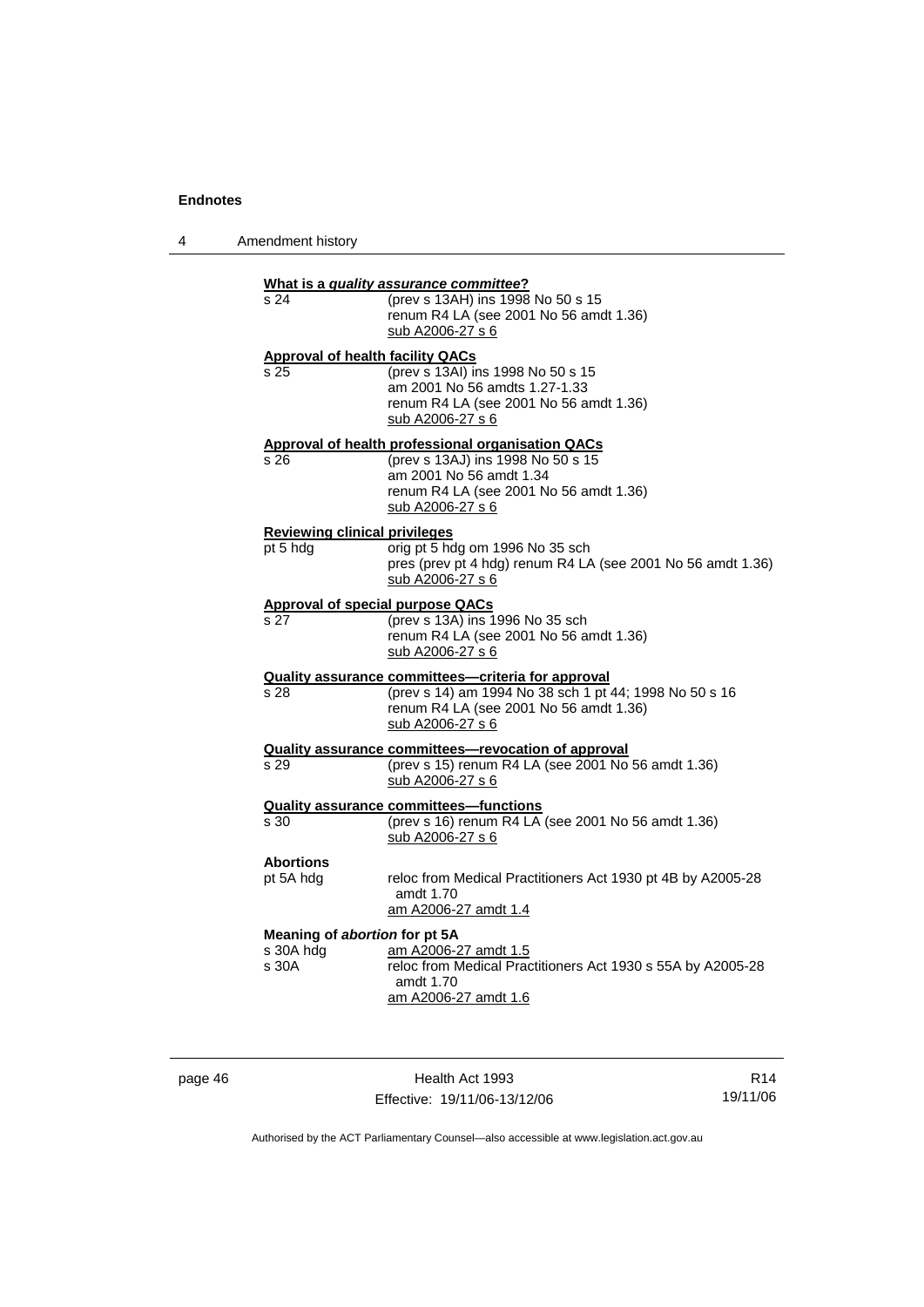|                             | s 30B                                        | Only doctor may carry out abortion<br>reloc from Medical Practitioners Act 1930 s 55B by A2005-28<br>amdt 1.70<br>am A2006-27 amdt 1.6                                                                         |         |
|-----------------------------|----------------------------------------------|----------------------------------------------------------------------------------------------------------------------------------------------------------------------------------------------------------------|---------|
|                             | s 30C                                        | Abortion to be carried out in approved medical facility<br>reloc from Medical Practitioners Act 1930 s 55C by A2005-28<br>amdt 1.70<br>am A2006-27 amdt 1.7, amdt 1.8                                          |         |
|                             | <b>Approval of facilities</b><br>s 30D       | reloc from Medical Practitioners Act 1930 s 55D by A2005-28<br>amdt 1.70<br>am A2006-27 amdt 1.8                                                                                                               |         |
|                             | No obligation to carry out abortion<br>s 30E | reloc from Medical Practitioners Act 1930 s 55E by A2005-28<br>amdt 1.70<br>am A2006-27 amdt 1.8                                                                                                               |         |
|                             | <b>Administrative review</b><br>pt 6 hdg     | om A2006-27 amdt 1.9                                                                                                                                                                                           |         |
|                             |                                              |                                                                                                                                                                                                                |         |
|                             | s 31                                         | <b>Quality assurance committees-appointment of members</b><br>(prev s 19A) ins 1996 No 35 sch<br>renum R4 LA (see 2001 No 56 amdt 1.36)<br>sub A2006-27 s 6                                                    |         |
|                             |                                              | <b>Quality assurance committees-disclosure of interests</b>                                                                                                                                                    |         |
|                             | s 32                                         | (prev s 19) am 1994 No 38 sch 1 pt 44; 1994 No 60 sch 1<br>sub 1998 No 50 s 17<br>renum R4 LA (see 2001 No 56 amdt 1.36)<br>sub A2006-27 s 6                                                                   |         |
|                             |                                              | <b>Quality assurance committees-procedure</b>                                                                                                                                                                  |         |
|                             | s 33                                         | (prev s 20) am 1994 No 38 sch 1 pt 44; 1994 No 60 sch 1<br>sub 1998 No 50 s 17<br>renum R4 LA (see 2001 No 56 amdt 1.36)<br>sub A2006-27 s 6                                                                   |         |
|                             | <b>VMO service contracts</b>                 |                                                                                                                                                                                                                |         |
|                             | pt 6A hdg                                    | ins A2003-43 s 4<br>am A2006-27 amdt 1.10                                                                                                                                                                      |         |
|                             | Definitions for pt 6A<br>s 33A hdg<br>S 33A  | am A2006-27 amdt 1.11<br>ins A2003-43 s 4<br>am A2006-27 amdt 1.16<br>def authorised representative ins A2003-43 s 4<br>am A2006-27 amdt 1.12<br>def core conditions ins A2003-43 s 4<br>am A2006-27 amdt 1.13 |         |
| R <sub>14</sub><br>19/11/06 |                                              | Health Act 1993<br>Effective: 19/11/06-13/12/06                                                                                                                                                                | page 47 |

Authorised by the ACT Parliamentary Counsel—also accessible at www.legislation.act.gov.au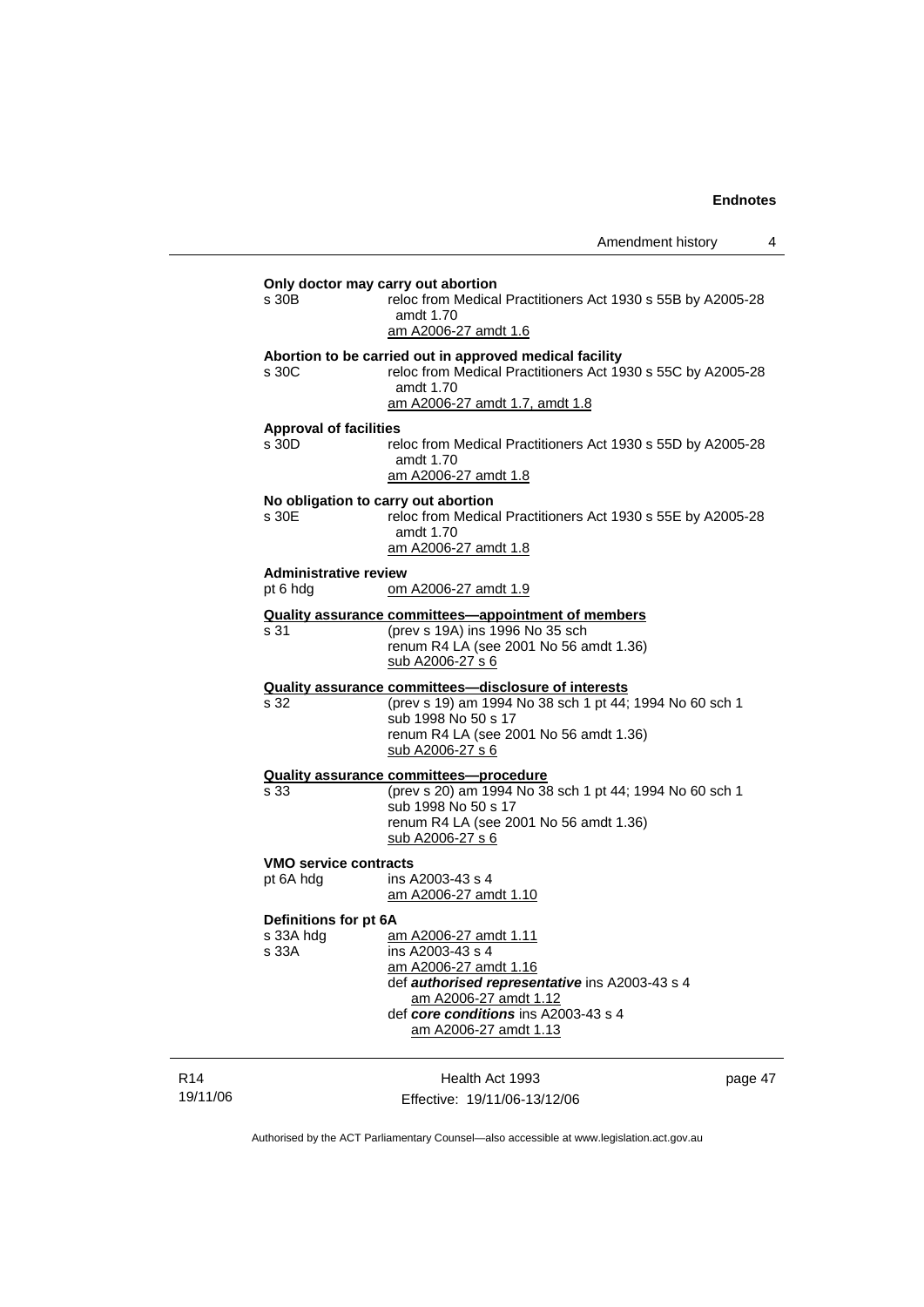4 Amendment history

| page 48 |                                                   | Health Act 1993                                                                                                                                                                                                                                                                                      | R <sub>14</sub> |
|---------|---------------------------------------------------|------------------------------------------------------------------------------------------------------------------------------------------------------------------------------------------------------------------------------------------------------------------------------------------------------|-----------------|
|         | s 35                                              | References to Health and Community Care Service<br>(prev s 22) ins 1994 No 23 s 5<br>sub 2001 No 44 amdt 1.2025<br>renum R4 LA (see 2001 No 56 amdt 1.36)                                                                                                                                            |                 |
|         | s 34                                              | Quality assurance committees—protection of members etc from liability<br>(prev s 21) ins 1994 No 23 s 5<br>renum R4 LA (see 2001 No 56 amdt 1.36)<br>om A2006-27 amdt 1.25<br>ins A2006-27 s 6                                                                                                       |                 |
|         | <b>Miscellaneous</b><br>pt 7 hdg                  | ins 1994 No 23 s 5<br>am A2006-27 amdt 1.24                                                                                                                                                                                                                                                          |                 |
|         | <b>Trade Practices Act authorisation</b><br>s 33H | ins A2003-43 s 4<br>am A2006-27 amdt 1.23                                                                                                                                                                                                                                                            |                 |
|         | <b>Arbitration</b><br>s 33G                       | ins A2003-43 s 4<br>am A2006-27 amdt 1.23                                                                                                                                                                                                                                                            |                 |
|         | <b>Authorised representatives</b><br>s 33F        | ins A2003-43 s 4<br>am A2006-27 amdts 1.20-1.23                                                                                                                                                                                                                                                      |                 |
|         | <b>Negotiating agents</b><br>s 33E                | ins A2003-43 s 4<br>am A2005-62 amdt 3.119<br>am A2006-27 amdt 1.19                                                                                                                                                                                                                                  |                 |
|         | <b>Collective negotiations</b><br>s 33D           | ins A2003-43 s 4<br>am A2006-27 amdt 1.19                                                                                                                                                                                                                                                            |                 |
|         | <b>Core conditions</b><br>s 33C                   | ins A2003-43 s 4<br>am A2006-27 amdts 1.17-1.19                                                                                                                                                                                                                                                      |                 |
|         | <b>Service contracts</b><br>s 33B                 | ins A2003-43 s 4<br><u>am A2006-27 amdt 1.16</u>                                                                                                                                                                                                                                                     |                 |
|         |                                                   | def entity ins A2003-43 s $4$<br>def negotiating agent ins A2003-43 s 4<br>am A2006-27 amdt 1.14<br>def negotiating period ins A2003-43 s 4<br>am A2006-27 amdt 1.15<br>def <i>practice corporation</i> ins A2003-43 s 4<br>def service contract ins A2003-43 s 4<br>def <b>VMO</b> ins A2003-43 s 4 |                 |
|         |                                                   |                                                                                                                                                                                                                                                                                                      |                 |

Authorised by the ACT Parliamentary Counsel—also accessible at www.legislation.act.gov.au

Effective: 19/11/06-13/12/06

19/11/06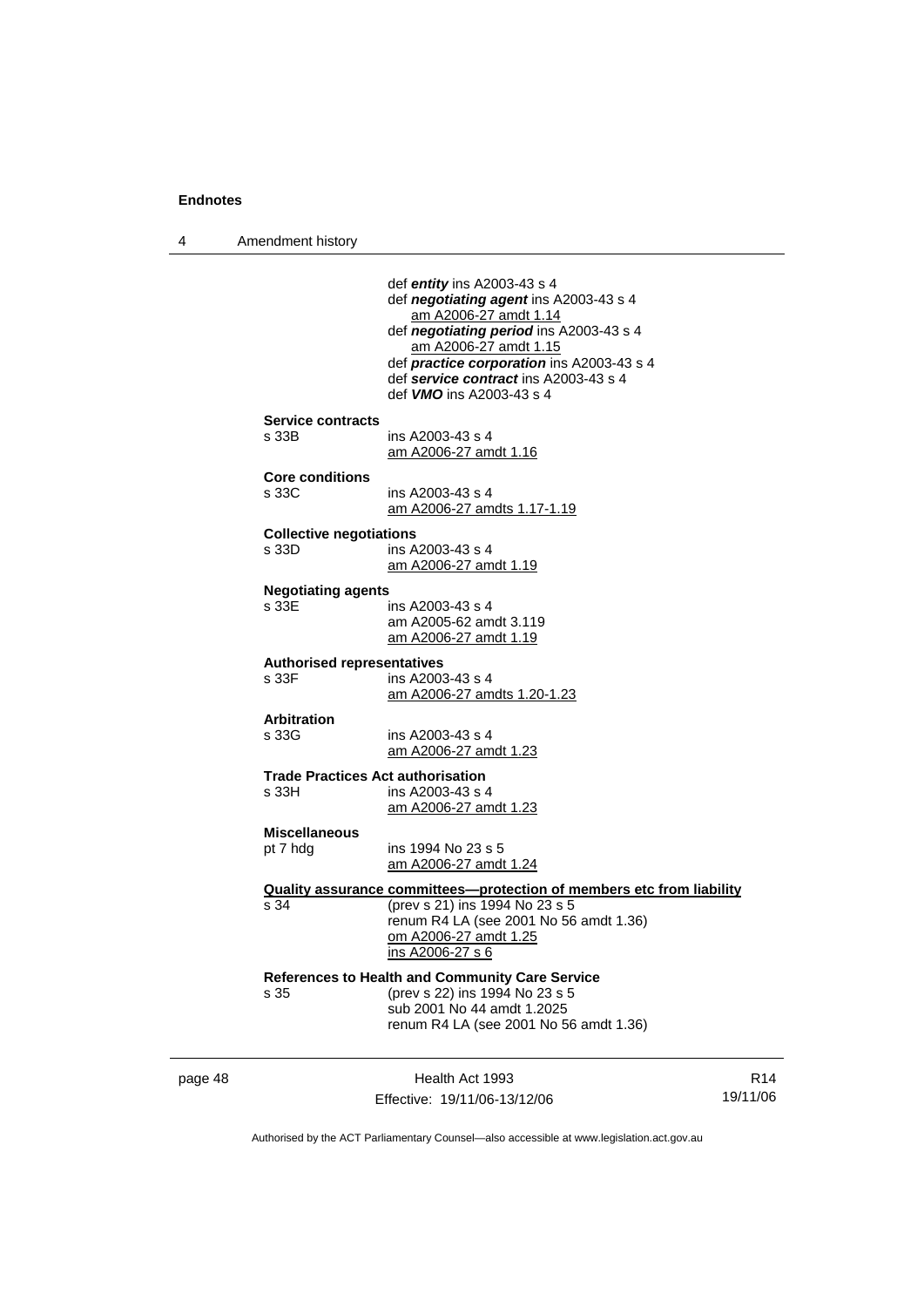|                                         | renum as s 191 A2006-27 amdt 1.26                                                               |     |
|-----------------------------------------|-------------------------------------------------------------------------------------------------|-----|
| s 35                                    | <b>Quality assurance committees-obtaining information</b><br>ins A2006-27 s 6                   |     |
|                                         |                                                                                                 |     |
| div 4.3 hdg                             | <b>Assessment and evaluation of health services</b><br>ins A2006-27 s 6                         |     |
|                                         |                                                                                                 |     |
| <b>Determination of fees</b>            | ins 2002 No 47 amdt 1.15                                                                        |     |
| s 36                                    | renum as s 192 A2006-27 amdt 1.26                                                               |     |
|                                         |                                                                                                 |     |
| <u>s 36</u>                             | <b>Assessment and evaluation of health services</b><br>ins A2006-27 s 6                         |     |
|                                         |                                                                                                 |     |
| <b>Payment of fees and interest</b>     |                                                                                                 |     |
| s 37                                    | ins 2002 No 47 amdt 1.15<br>renum as s 193 A2006-27 amdt 1.26                                   |     |
|                                         |                                                                                                 |     |
|                                         | <b>Approval of quality assurance activities</b>                                                 |     |
| s 37                                    | ins A2006-27 s 6                                                                                |     |
| <b>Approved forms</b>                   |                                                                                                 |     |
| s 37A                                   | ins A2003-43 s 5                                                                                |     |
|                                         | renum as s 194 A2006-27 amdt 1.26                                                               |     |
|                                         | <b>Regulations about nurse practitioners</b>                                                    |     |
| s 37B                                   | ins A2004-10 s 4                                                                                |     |
|                                         | renum as s 195 A2006-27 amdt 1.26                                                               |     |
| <b>Regulation-making power</b>          |                                                                                                 |     |
| s 38                                    | ins 2002 No 47 amdt 1.15                                                                        |     |
|                                         | renum as s 196 A2006-27 amdt 1.26                                                               |     |
| <b>Preparing health service reports</b> |                                                                                                 |     |
| s 38                                    | ins A2006-27 s 6                                                                                |     |
|                                         | <b>Transitional-Health Professionals Act 2004</b>                                               |     |
| pt 8 hdg                                | ins 2002 No 47 amdt 1.16                                                                        |     |
|                                         | exp 31 December 2003 (s 46)                                                                     |     |
|                                         | ins A2004-39 amdt 1.15                                                                          |     |
|                                         | renum as pt 20 hdg A2006-27 amdt 1.27<br>exp on the day the Health Professionals Act 2004 s 136 |     |
|                                         | expires (s 40)                                                                                  |     |
|                                         |                                                                                                 |     |
|                                         | Definitions in Health (Fees) Determination                                                      |     |
| s 39                                    | ins 2002 No 47 amdt 1.16                                                                        |     |
|                                         | exp 31 December 2003 (s 46)<br>ins A2004-39 amdt 1.15                                           |     |
|                                         | renum as s 240 A2006-27 amdt 1.28                                                               |     |
|                                         | exp on the day the Health Professionals Act 2004 s 136                                          |     |
|                                         | expires (s 40)                                                                                  |     |
|                                         |                                                                                                 |     |
|                                         |                                                                                                 |     |
|                                         | Health Act 1993                                                                                 | pag |

R14 19/11/06

Effective: 19/11/06-13/12/06

page 49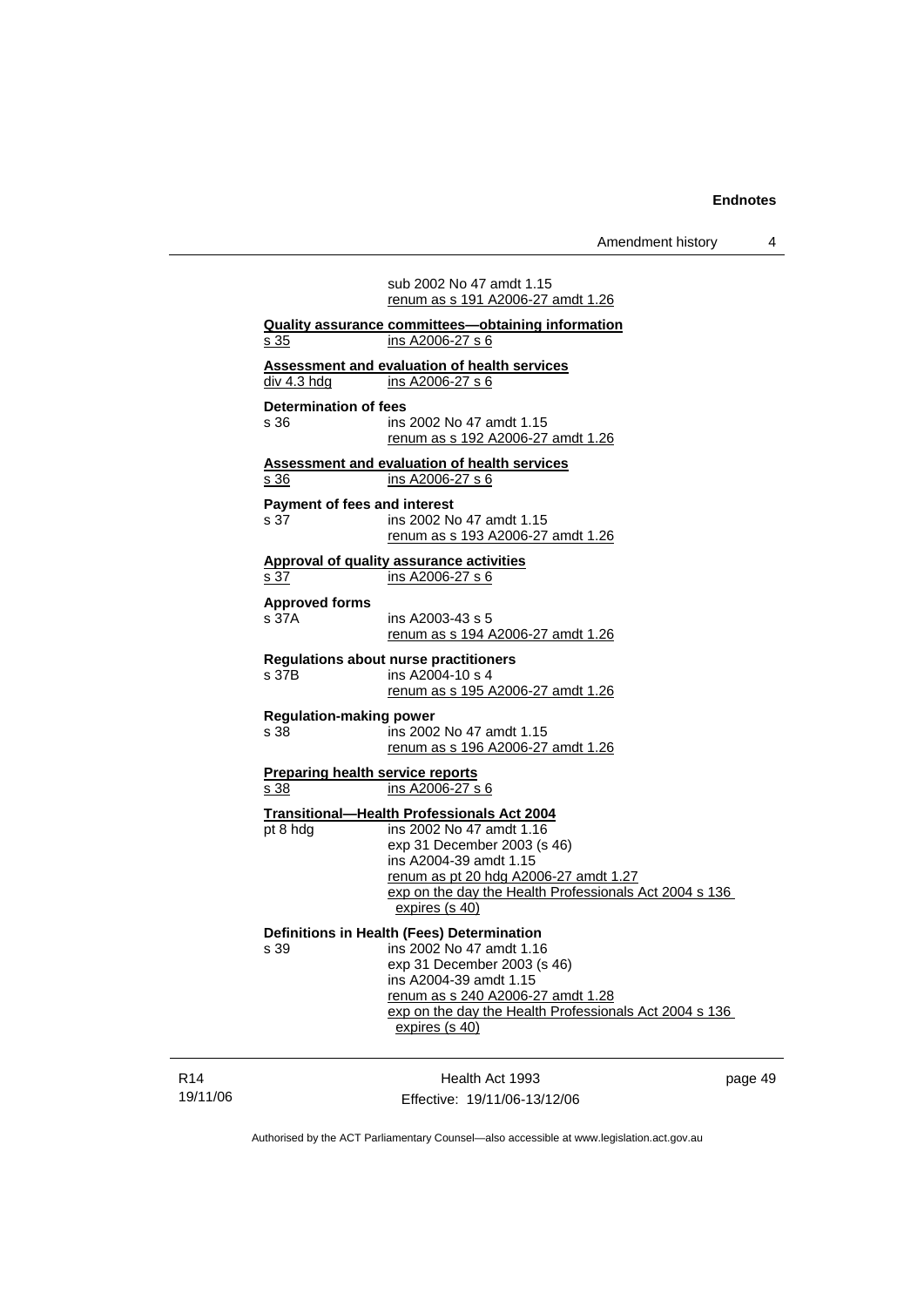4 Amendment history

| s 39                 | Giving health service reports to CEO or chief executive<br>ins A2006-27 s 6   |
|----------------------|-------------------------------------------------------------------------------|
|                      |                                                                               |
| Expiry-pt 20<br>s 40 | ins 2002 No 47 amdt 1.16                                                      |
|                      | exp 31 December 2003 (s 46)                                                   |
|                      | ins A2004-39 amdt 1.15                                                        |
|                      |                                                                               |
|                      | renum as s 241 A2006-27 amdt 1.29                                             |
|                      | exp on the day the Health Professionals Act 2004 s 136<br>expires (s 40)      |
|                      |                                                                               |
| s 40                 | <b>Monitoring implementation of recommendations</b><br>ins A2006-27 s 6       |
|                      |                                                                               |
|                      | <b>Quality assurance committees-reporting</b>                                 |
| div 4.4 hdg          | ins A2006-27 s 6                                                              |
|                      | Annual quality assurance committee report to Minister                         |
| s 41                 | ins 2002 No 47 amdt 1.16                                                      |
|                      | exp 31 December 2003 (s 46)                                                   |
|                      | ins A2006-27 s 6                                                              |
|                      | Other quality assurance committee reports                                     |
| s 42                 | ins 2002 No 47 amdt 1.16                                                      |
|                      | exp 31 December 2003 (s 46)                                                   |
|                      | ins A2006-27 s 6                                                              |
|                      | <b>Quality assurance committees-information sharing</b>                       |
| div 4.5 hdg          | ins A2006-27 s 6                                                              |
|                      | <b>Quality assurance committees-giving information to the Coroner's Court</b> |
| s 43                 | ins 2002 No 47 amdt 1.16                                                      |
|                      | exp 31 December 2003 (s 46)                                                   |
|                      | ins A2006-27 s 6                                                              |
|                      | Quality assurance committees-giving information to other quality              |
| assurance committees |                                                                               |
| s 44                 | ins 2002 No 47 amdt 1.16                                                      |
|                      | exp 31 December 2003 (s 46)                                                   |
|                      | ins A2006-27 s 6                                                              |
|                      | Quality assurance committees-giving information to health profession          |
| board                |                                                                               |
| s 45                 | ins 2002 No 47 amdt 1.16                                                      |
|                      | exp 31 December 2003 (s 46)                                                   |
|                      | ins A2006-27 s 6                                                              |
|                      | <b>Quality assurance committees-giving information to Minister</b>            |
| s 46                 | ins 2002 No 47 amdt 1.16                                                      |
|                      | exp 31 December 2003 (s 46)                                                   |
|                      | ins A2006-27 s 6                                                              |
|                      |                                                                               |
|                      |                                                                               |

page 50 Health Act 1993 Effective: 19/11/06-13/12/06

R14 19/11/06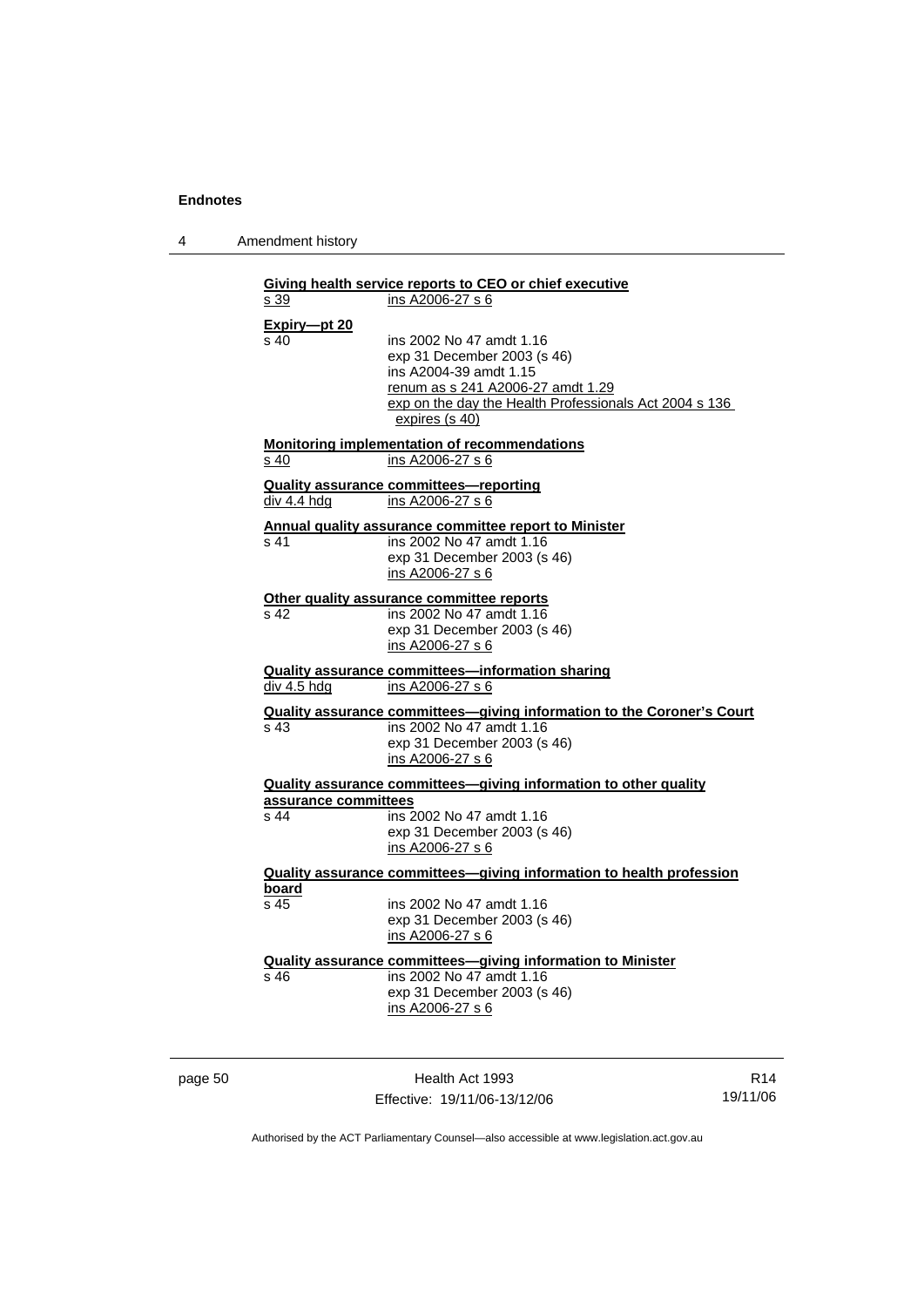| s 47                          | ins A2006-27 s 6                                                                 |
|-------------------------------|----------------------------------------------------------------------------------|
|                               |                                                                                  |
| Definitions-pt 5              |                                                                                  |
| s 50                          | ins A2006-27 s 6<br>def CEO ins A2006-27 s 6                                     |
|                               | def clinical privileges ins A2006-27 s 6                                         |
|                               | def clinical privileges report ins A2006-27 s 6                                  |
|                               | def clinical privileges review notice ins A2006-27 s 6                           |
|                               | def dentist ins A2006-27 s 6                                                     |
|                               | def <i>doctor</i> ins A2006-27 s 6                                               |
|                               | def hospital ins A2006-27 s 6                                                    |
|                               | def review ins A2006-27 s 6                                                      |
|                               | What is a clinical privileges committee?                                         |
| s 51                          | ins A2006-27 s 6                                                                 |
|                               | Who is a doctor or dentist for a health facility?                                |
| s 52                          | ins A2006-27 s 6                                                                 |
|                               | Who is the CEO of a health facility?                                             |
| s 53                          | ins A2006-27 s 6                                                                 |
| What are clinical privileges? |                                                                                  |
| s 54                          | ins A2006-27 s 6                                                                 |
|                               | Meaning of review clinical privileges                                            |
| $\overline{s\,55}$            | ins A2006-27 s 6                                                                 |
|                               | <b>Approval of clinical privileges committees</b>                                |
| s 56                          | ins A2006-27 s 6                                                                 |
|                               | Clinical privileges committees-criteria for approval                             |
| s <sub>57</sub>               | ins A2006-27 s 6                                                                 |
|                               |                                                                                  |
|                               | <b>Clinical privileges committees-revocation of approval</b><br>ins A2006-27 s 6 |
| s 58                          |                                                                                  |
|                               | Clinical privileges committees—functions                                         |
| s 59                          | ins A2006-27 s 6                                                                 |
|                               | <b>Clinical privileges committees-appointment of members</b>                     |
| s 60                          | ins A2006-27 s 6                                                                 |
|                               | <b>Clinical privileges committees-disclosure of interests</b>                    |
| s 61                          | ins A2006-27 s 6                                                                 |
|                               | <b>Clinical privileges committees-procedure</b>                                  |
| s 62                          | ins A2006-27 s 6                                                                 |
|                               |                                                                                  |
|                               |                                                                                  |
|                               | Clinical privileges committees-protection of members etc from liability          |
| s 63                          | ins A2006-27 s 6                                                                 |

R14 19/11/06

Health Act 1993 Effective: 19/11/06-13/12/06 page 51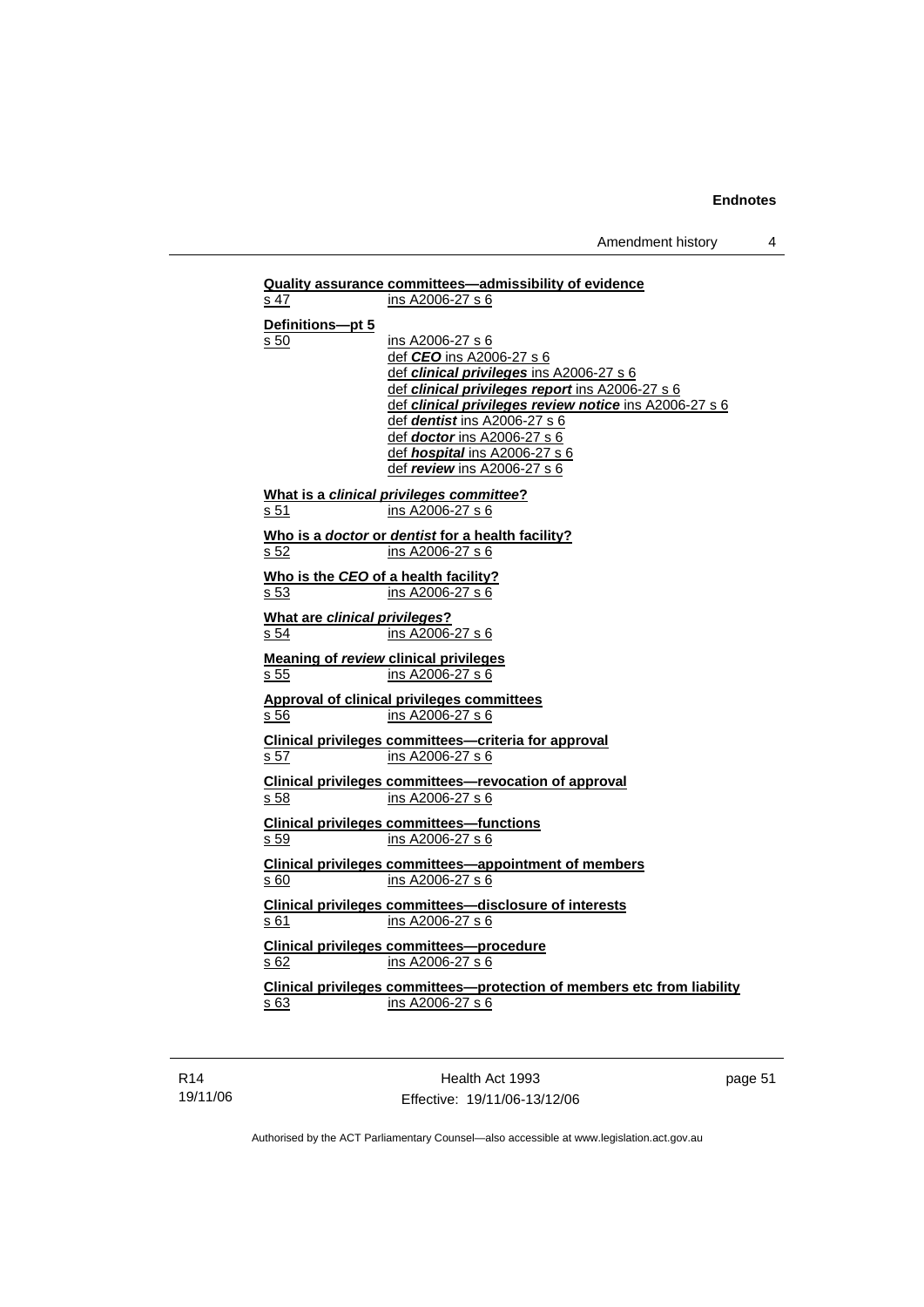| 4 | Amendment history |
|---|-------------------|
|---|-------------------|

| s 64                                                 | Clinical privileges committees—obtaining information<br>ins A2006-27 s 6                                                                         |
|------------------------------------------------------|--------------------------------------------------------------------------------------------------------------------------------------------------|
| <b>Review of clinical privileges</b><br>s 65         | ins A2006-27 s 6                                                                                                                                 |
| explain<br>s 66                                      | Clinical privileges committee must give doctor or dentist opportunity to<br>ins A2006-27 s 6                                                     |
| <b>Preparing clinical privileges reports</b><br>s 67 | ins A2006-27 s 6                                                                                                                                 |
| dentist<br>s 68                                      | Giving clinical privileges reports to CEO of health facility and doctor or<br>ins A2006-27 s 6                                                   |
| s 69                                                 | CEO to make decision on clinical privileges report<br>ins A2006-27 s 6                                                                           |
| s 70                                                 | CEO to tell doctor or dentist of decision on clinical privileges report<br>ins A2006-27 s 6                                                      |
| s 71                                                 | When decision on clinical privileges report takes effect<br>ins A2006-27 s 6                                                                     |
| board<br><u>s 72</u>                                 | Clinical privileges committees-giving information to health profession<br>ins A2006-27 s 6                                                       |
| s 73                                                 | Clinical privileges committees-admissibility of evidence<br>ins A2006-27 s 6                                                                     |
| s 74                                                 | Pt 5 obligations-no contracting out<br>ins A2006-27 s 6                                                                                          |
| <b>Secrecy</b><br>pt 8 hdg                           | ins A2006-27 s 7                                                                                                                                 |
| Definitions-pt 8<br>s 120                            | ins A2006-27 s 7<br>def <i>divulge</i> ins A2006-27 s 7<br>def information holder ins A2006-27 s 7<br>def protected information ins A2006-27 s 7 |
| When is information divulged?<br>s 121               | ins A2006-27 s 7                                                                                                                                 |
| Who is an information holder?<br>s 122               | ins A2006-27 s 7                                                                                                                                 |
| What is protected information?<br>s 123              | ins A2006-27 s 7                                                                                                                                 |
|                                                      |                                                                                                                                                  |

page 52 Health Act 1993 Effective: 19/11/06-13/12/06

R14 19/11/06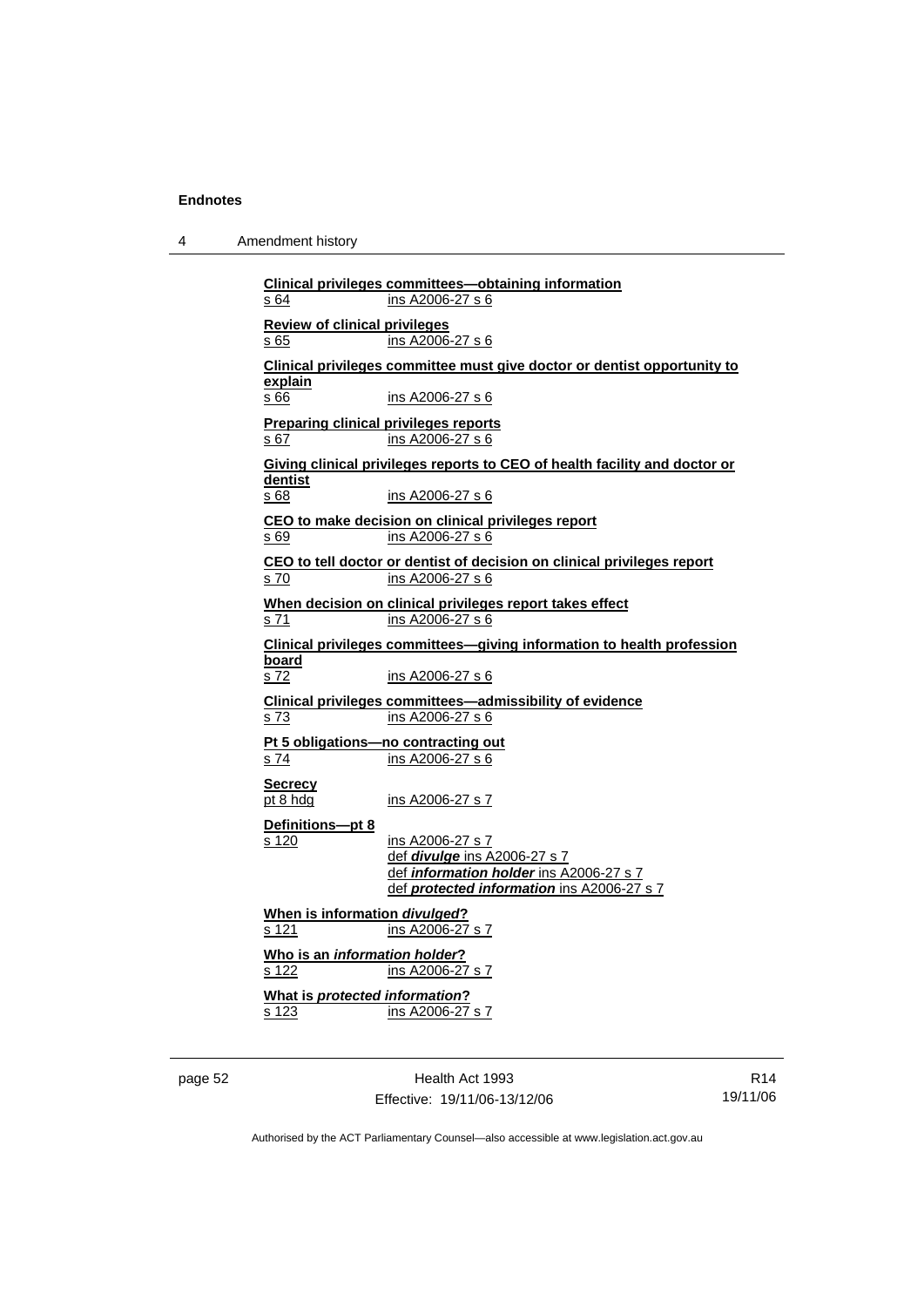Amendment history 4

| What is sensitive information?<br>s 124 | ins A2006-27 s 7                                                                   |
|-----------------------------------------|------------------------------------------------------------------------------------|
|                                         |                                                                                    |
| s 125                                   | Offence-secrecy of protected information<br>ins A2006-27 s 7                       |
|                                         |                                                                                    |
| s 126                                   | Information may be given to Medicare Australia<br>ins A2006-27 s 7                 |
|                                         |                                                                                    |
| <b>Review of decisions</b><br>pt 9 hdg  | ins A2006-27 s 7                                                                   |
| <b>Review of decisions</b>              |                                                                                    |
| s 130                                   | ins A2006-27 s 7                                                                   |
| s 131                                   | Pt 9 obligations-no contracting out<br>ins A2006-27 s 7                            |
|                                         | Disclosure of interests by committee members                                       |
| s 190                                   | ins A2006-27 s 8                                                                   |
|                                         | <b>Transitional-Health Legislation Amendment Act 2006</b>                          |
| pt 21 hdg                               | ins A2006-27 s 9                                                                   |
|                                         | Transitional-protection of former members from liability                           |
| s <sub>242</sub>                        | ins A2006-27 s 9                                                                   |
| Expiry-pt 21                            |                                                                                    |
| s 243                                   | ins A2006-27 s 9                                                                   |
|                                         | exp 1 year after the day it commences (s 243)                                      |
| s 250                                   | Approval of facilities-transitional<br>ins A2006-46 amdt 2.25                      |
|                                         | exp 18 November 2006 (s 250 (3) (LA s 88 declaration                               |
|                                         | applies))                                                                          |
| <b>Dictionary</b>                       |                                                                                    |
| dict                                    | ins 2001 No 56 amdt 1.35                                                           |
|                                         | sub A2006-27 s 10<br>def approved committee om 1998 No 50 s 5                      |
|                                         | def approved private sector committee ins 1998 No 50 s 5                           |
|                                         | om A2006-27 s 10                                                                   |
|                                         | def approved public sector committee ins 1998 No 50 s 5<br>sub 2001 No 56 amdt 1.4 |
|                                         | am A2003-41 amdt 1.2                                                               |
|                                         | om A2006-27 s 10                                                                   |
|                                         | def authorised representative ins A2003-43 s 6                                     |
|                                         | sub A2006-27 s 10<br>def CEO ins A2006-27 s 10                                     |
|                                         | def clinical privileges sub A2006-27 s 10                                          |
|                                         | def clinical privileges committee ins A2006-27 s 10                                |
|                                         | def clinical privileges report ins A2006-27 s 10                                   |
|                                         |                                                                                    |

R14 19/11/06

Health Act 1993 Effective: 19/11/06-13/12/06 page 53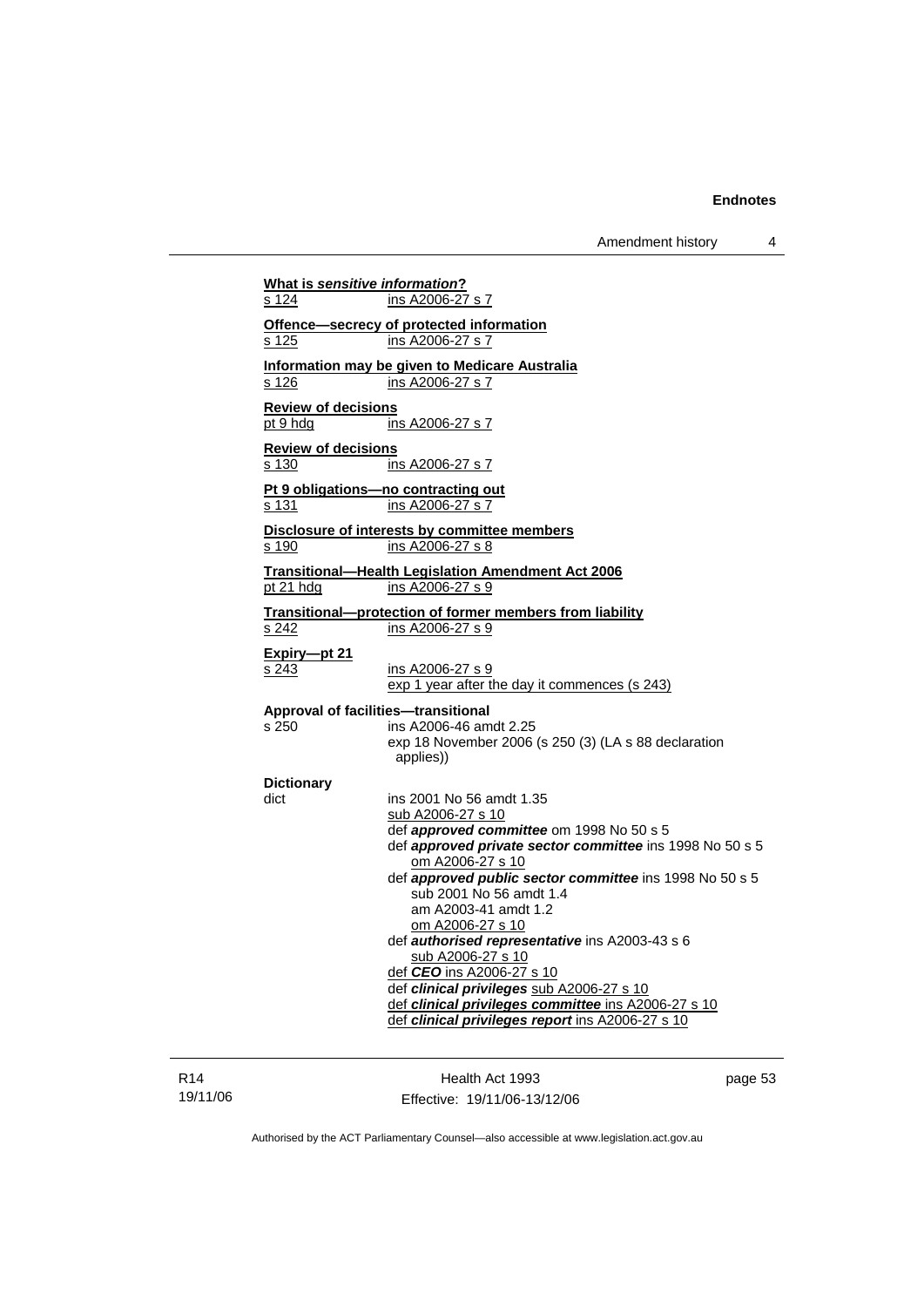4 Amendment history

 def *clinical privileges review notice* ins A2006-27 s 10 def *core conditions* ins A2003-43 s 6 sub A2006-27 s 10 def *day hospital* ins A2006-27 s 10 def *dentist* ins A2006-27 s 10 def *divulge* ins A2006-27 s 10 def *doctor* ins A2006-27 s 10 def *engage* ins A2006-27 s 10 def *entity* ins A2006-27 s 10 def *health facility* am 1996 No 35 sch; 2002 No 47 amdt 1.17 sub A2006-27 s 10 def *health facility QAC* ins A2006-27 s 10 def *health profession board* ins A2006-27 s 10 def *health professional* ins A2006-27 s 10 def *health professional organisation* ins A2006-27 s 10 def *health professional organisation QAC* ins A2006-27 s 10 def *health service* ins A2006-27 s 10 def *health service provider* sub A2004-39 amdt 1.16; A2006-27 s 10 def *health service report* ins A2006-27 s 10 def *hospital* ins A2006-27 s 10 def *information holder* ins A2006-27 s 10 def *ministerial report* ins A2006-27 s 10 def *negotiating agent* ins A2003-43 s 6 sub A2006-27 s 10 def *negotiating period* ins A2003-43 s 6 sub A2006-27 s 10 def *practice corporation* ins A2003-43 s 6 sub A2006-27 s 10 def *prescribed body* ins 2001 No 56 amdt 1.35 om A2006-27 s 10 def *private day hospital facility* ins 2001 No 56 amdt 1.35 om A2006-27 s 10 def *protected information* ins A2006-27 s 10 def *quality assurance activities* om 2001 No 56 amdt 1.5 def *quality assurance activity* ins 2001 No 56 amdt 1.5 om A2006-27 s 10 def *quality assurance committee* ins A2006-27 s 10 def *service contract* ins A2003-43 s 6 sub A2006-27 s 10 def *special purpose QAC* ins A2006-27 s 10 def *tribunal* om 1994 No 60 sch 1 def *VMO* ins A2003-43 s 6 sub A2006-27 s 10

page 54 Health Act 1993 Effective: 19/11/06-13/12/06

R14 19/11/06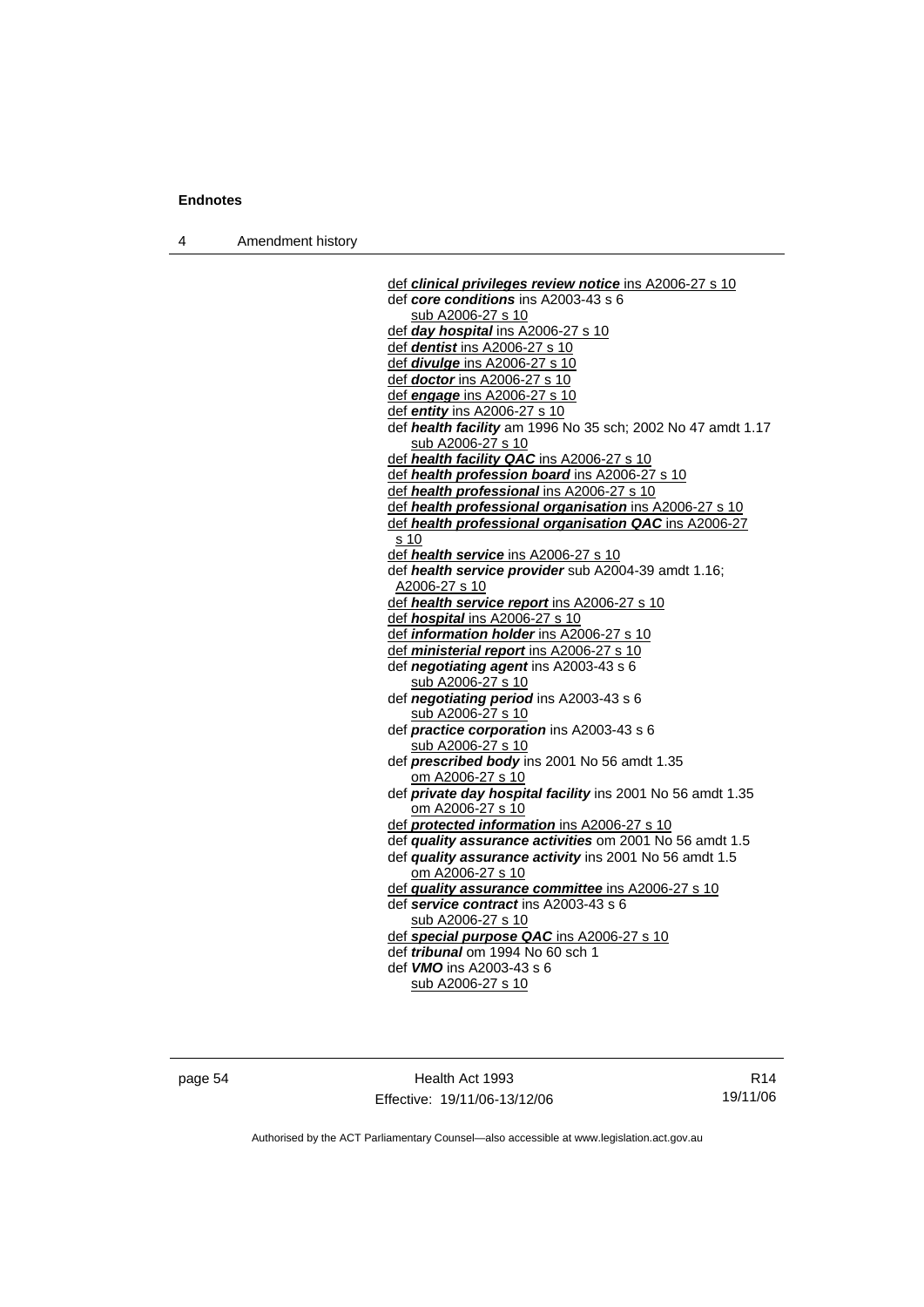### **5 Earlier republications**

Some earlier republications were not numbered. The number in column 1 refers to the publication order.

Since 12 September 2001 every authorised republication has been published in electronic pdf format on the ACT legislation register. A selection of authorised republications have also been published in printed format. These republications are marked with an asterisk  $(*)$  in column 1. Electronic and printed versions of an authorised republication are identical.

| <b>Republication No Amendments to</b> |                | <b>Republication date</b> |
|---------------------------------------|----------------|---------------------------|
| 1                                     | Act 1994 No 60 | 28 February 1995          |
| 2                                     | Act 1996 No 35 | 31 January 1998           |
| 3                                     | Act 1998 No 54 | 28 February 1999          |
| 4                                     | Act 2001 No 56 | 19 April 2002             |
| 5                                     | A2002-47       | 31 December 2002          |
| 6                                     | A2003-43       | 30 September 2003         |
| 7                                     | A2003-43       | 9 October 2003            |
| 8                                     | A2003-43       | 24 December 2003          |
| 9                                     | A2004-10       | 27 May 2004               |
| 10                                    | A2005-28       | 7 July 2005               |
| 11                                    | A2005-54       | 24 November 2005          |
| $12*$                                 | A2005-62       | 11 January 2006           |
| 13                                    | A2006-46       | 18 November 2006          |
|                                       |                |                           |

**6 Renumbered provisions** 

This Act was renumbered under the *Legislation Act 2001*, in R4 (see Act 2001 No 56). Details of renumbered provisions are shown in endnote 4 (Amendment history). For a table showing the renumbered provisions, see R4.

### **7 Uncommenced amendments**

The following amendments have not been included in this republication because they were uncommenced at the republication date:

R14 19/11/06 page 55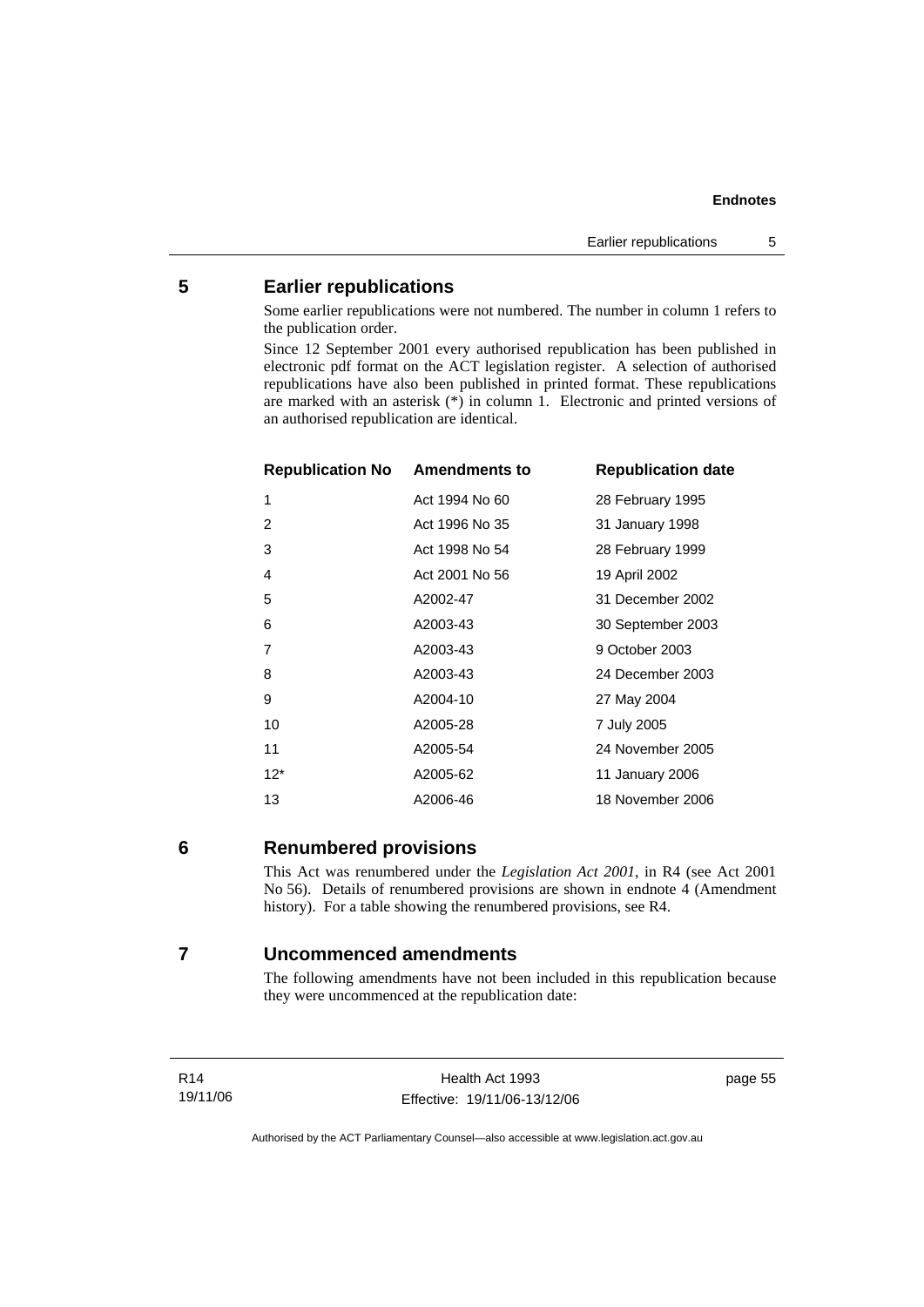| Uncommenced amendments |  |
|------------------------|--|
|------------------------|--|

### **Health Legislation Amendment Act 2006 A2006-27 pt 2, sch 1**

### **Part 2 Health Act 1993**

| Legislation amended-pt 2<br>3 |
|-------------------------------|
|-------------------------------|

This part amends the *Health Act 1993*.

*Note 1* The Act is also amended in sch 1.

*Note* 2 This Act also repeals some instruments made under the Act (see sch 3).

### **4 Dictionary Section 2, note 1**

#### *substitute*

*Note 1* The dictionary at the end of this Act defines certain terms used in this Act, and includes references (*signpost definitions*) to other terms defined elsewhere in this Act.

> For example, the signpost definition '*health professional*—see the *Health Professionals Act 2004*, section 14.' means that the term 'health professional' is defined in that section and applies to this Act.

### **5 Section 4**

*substitute* 

## **Part 2 Important concepts**

For this Act, a *health service* is a service provided to someone (the *service user*) for any of the following purposes:

 (a) assessing, recording, maintaining or improving the physical, mental or emotional health, comfort or wellbeing of the service user;

page 56 Health Act 1993 Effective: 19/11/06-13/12/06

R14 19/11/06

**<sup>5</sup> What is a** *health service***?**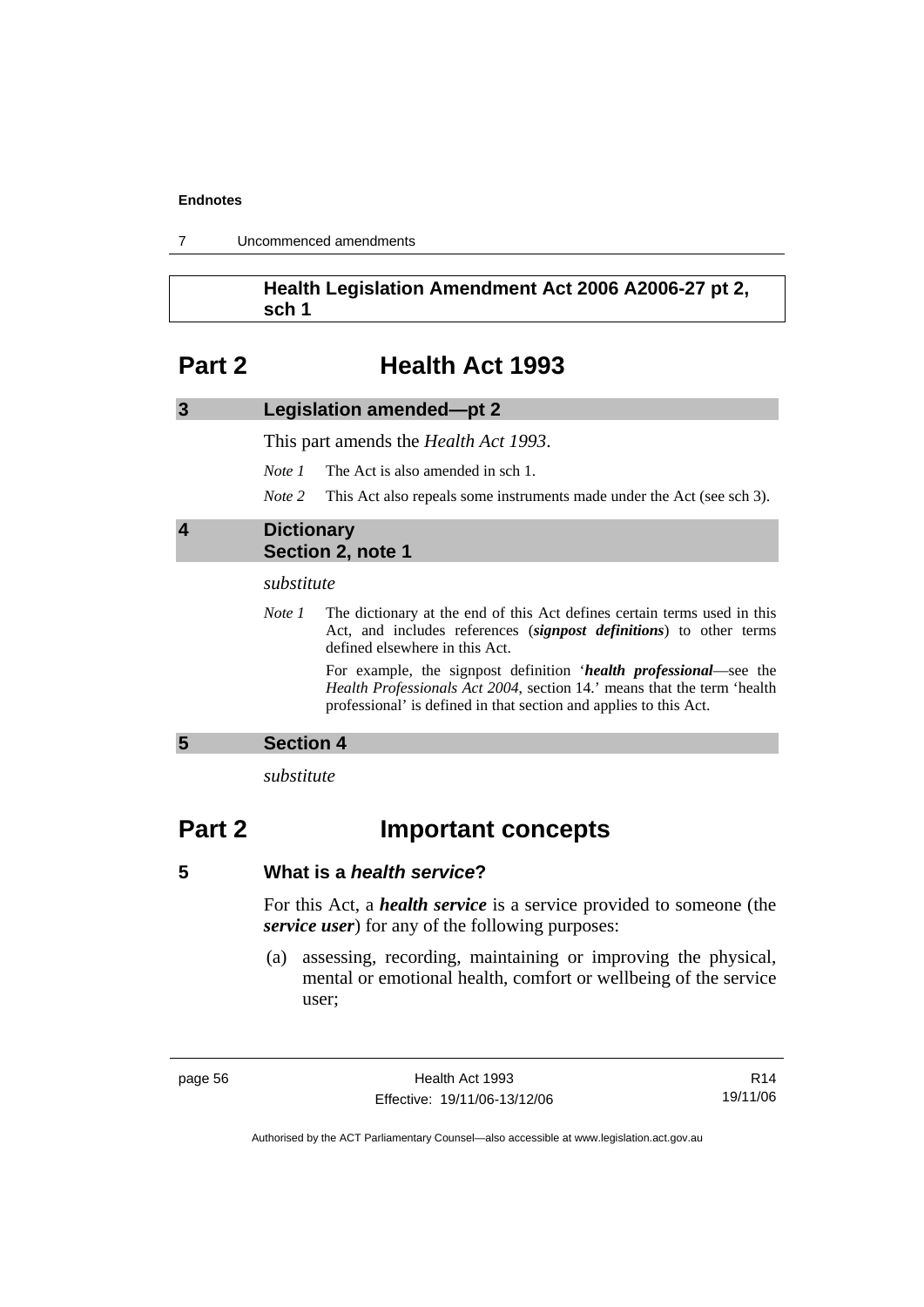(b) diagnosing, treating or preventing an illness, disability, disorder or condition of the service user.

### **6 What is a** *health facility***?**

(1) In this Act:

*health facility* means the following facilities where health services are provided:

- (a) a hospital, including a day hospital;
- (b) a hospice;
- (c) a nursing home;
- (d) a health professional's consulting room;
- (e) another facility ordinarily used by the Territory to provide health services;
- (f) any other facility prescribed by regulation for this section.

### **7 Who is a** *health service provider***?**

In this Act:

### *health service provider*—

- (a) means a health professional or other person who provides a health service; and
- (b) for a health facility, means a health service provider who—
	- (i) provides a health service at the health facility; or
	- (ii) uses the equipment or other facilities of the health facility to provide a health service elsewhere.

#### **Examples of people who may be health service providers**

- 1 a chiropractor
- 2 a dentist
- 3 a dental technician
- 4 a dental prosthetist

page 57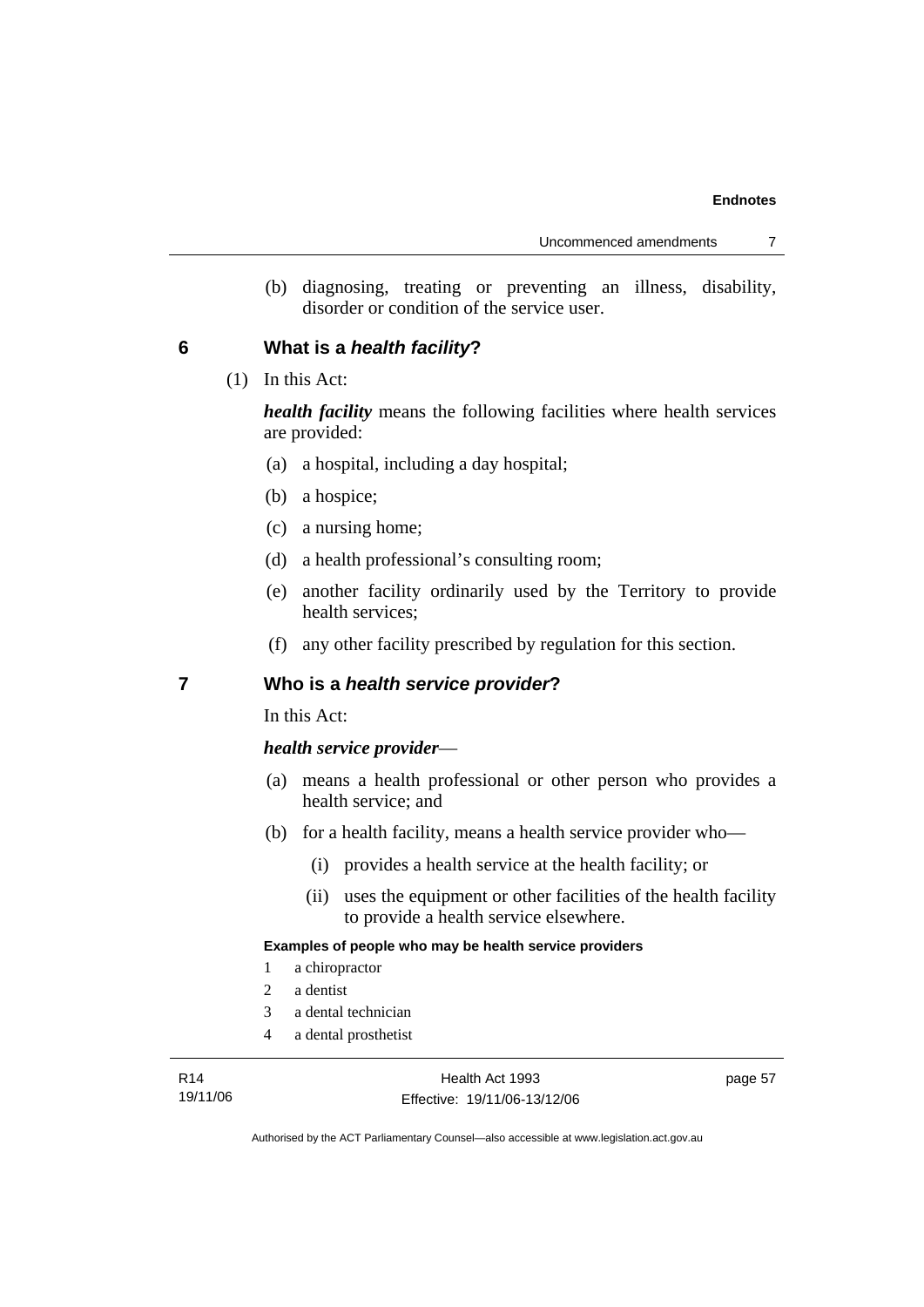| Uncommenced amendments |
|------------------------|
|                        |

- 5 a doctor
- 6 a nurse
- 7 an osteopath
- 8 an optometrist
- 9 a pharmacist
- 10 a physiotherapist
- *Note* An example is part of the Act, is not exhaustive and may extend, but does not limit, the meaning of the provision in which it appears (see Legislation Act, s 126 and s 132).

### **6 Part 3 to part 5**

*substitute* 

## **Part 4 Quality assurance**

### **Division 4.1 Quality assurance—important concepts**

### **20 Definitions—pt 4**

In this part:

*CEO*—

- (a) of a health facility—see section 22; and
- (b) of a health professional organisation—see section 23.

*health facility QAC*, for a health facility, means a committee approved under section 25 as a quality assurance committee for the health facility.

### *health professional organisation*—see section 21.

*health professional organisation QAC*, for a health professional organisation, means a committee approved under section 26 as a quality assurance committee for the health professional organisation.

R14 19/11/06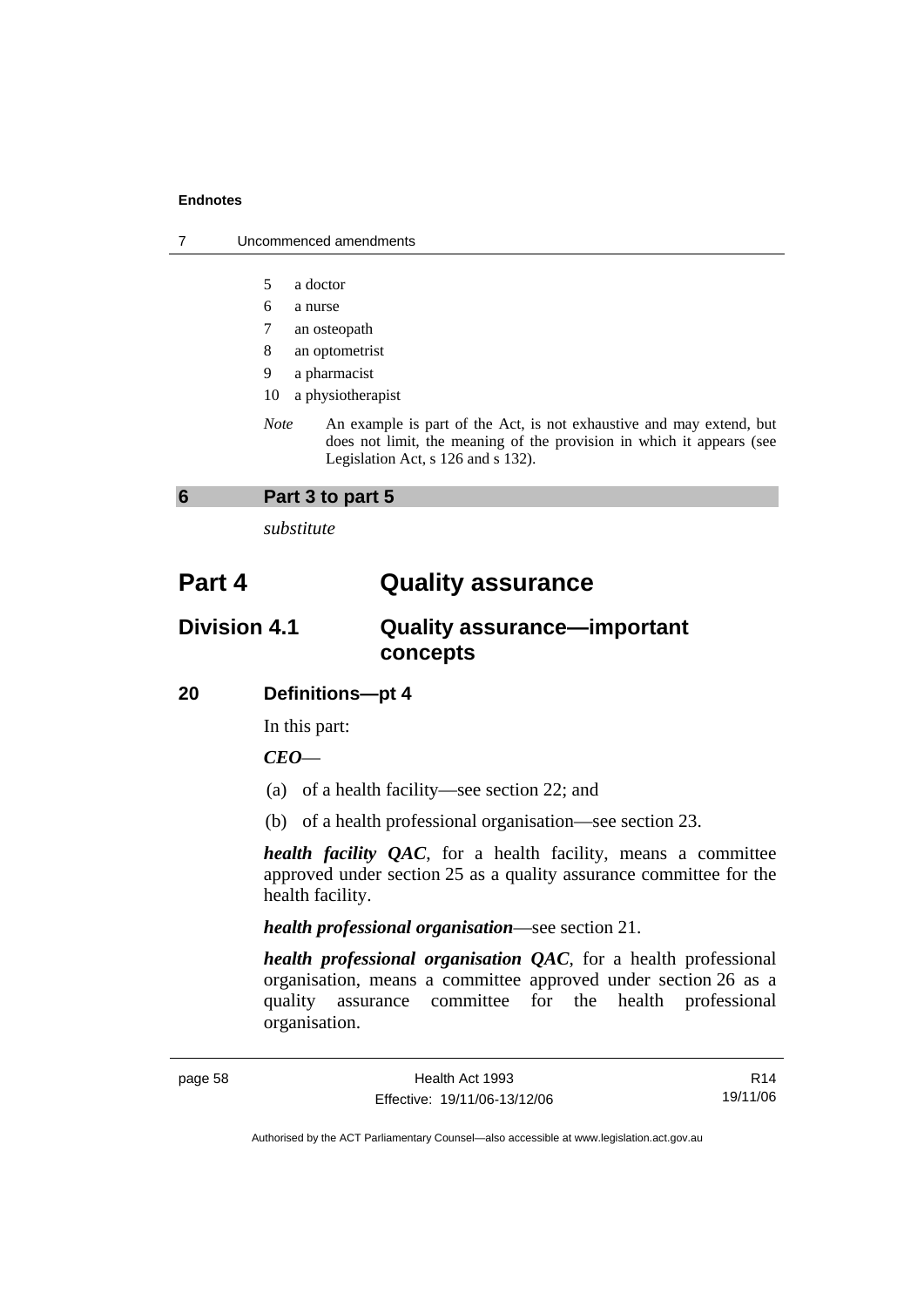*health service report*—see section 38.

*ministerial report*—see section 41.

*special purpose QAC* means a committee approved under section 27 for a purpose.

*Note Quality assurance committee* is defined for the Act in s 24.

### **21 What is a** *health professional organisation***?**

In this part:

*health professional organisation* means an entity that—

- (a) is an association, society, college, faculty or other body of professionals who provide a health service; and
- (b) is prescribed by regulation for this section.

### **22 Who is the** *CEO* **of a health facility?**

In this part:

*CEO*, of a health facility, means—

- (a) for a health facility operated by the Territory—the chief executive; or
- (b) in any other case—the person with overall responsibility for the control of the health facility.

### **23 Who is the** *CEO* **of a health professional organisation?**

In this part:

*CEO*, of a health professional organisation, means the person with overall responsibility for the control of the health professional organisation.

page 59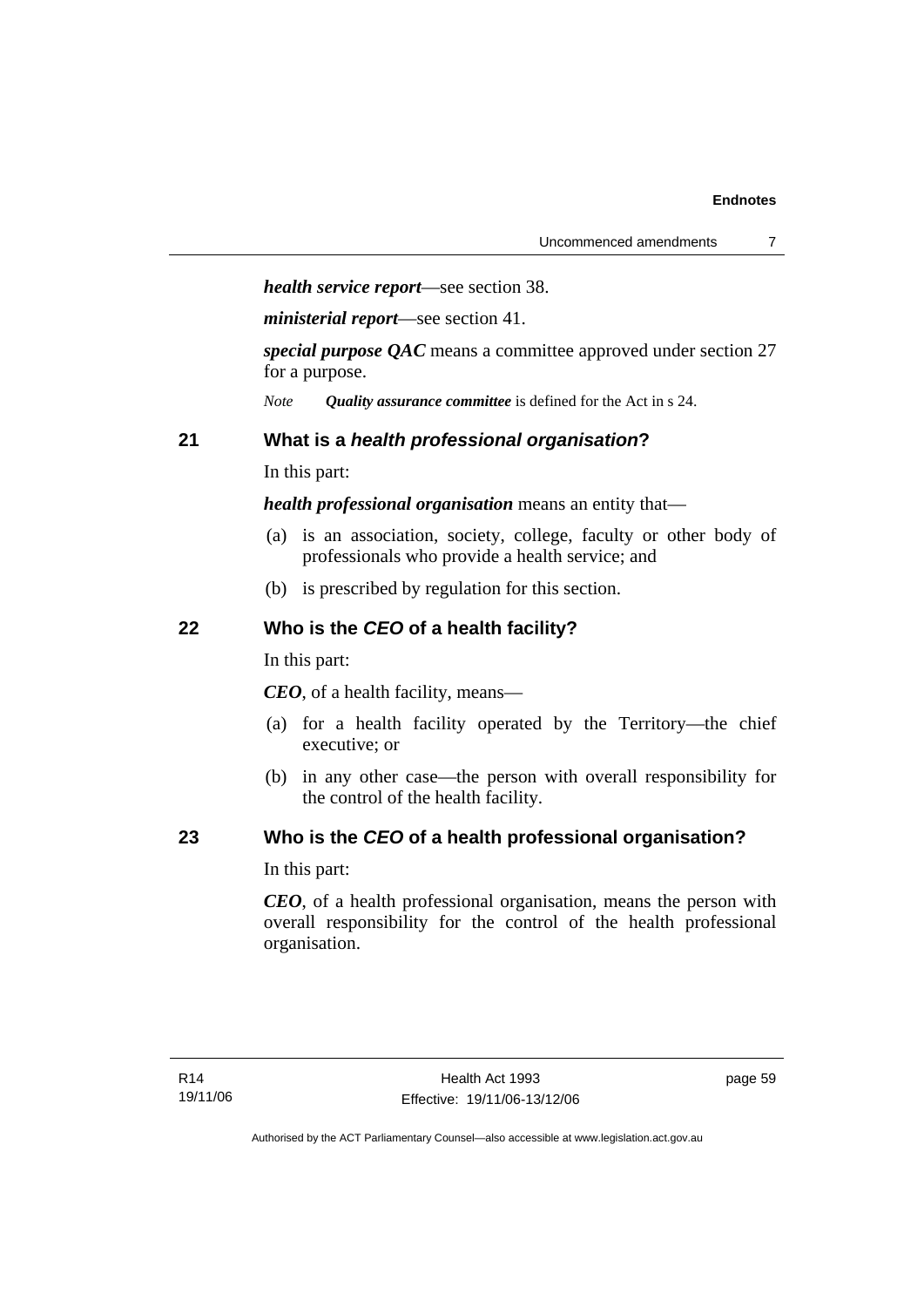7 Uncommenced amendments

## **Division 4.2 Quality assurance—quality assurance committees**

### **24 What is a** *quality assurance committee***?**

In this Act:

*quality assurance committee* means—

- (a) a health facility QAC; or
- (b) a health professional organisation QAC; or
- (c) a special purpose QAC.

### **25 Approval of health facility QACs**

- (1) The Minister may approve a stated committee as a quality assurance committee for a stated health facility.
- (2) An approval is a notifiable instrument.

*Note* A notifiable instrument must be notified under the Legislation Act.

### **26 Approval of health professional organisation QACs**

- (1) The Minister may approve a stated committee as a quality assurance committee for a stated health professional organisation.
- (2) An approval is a notifiable instrument.

*Note* A notifiable instrument must be notified under the Legislation Act.

### **27 Approval of special purpose QACs**

- (1) The Minister may approve a stated committee as a quality assurance committee for a stated purpose.
- (2) An approval is a notifiable instrument.

*Note* A notifiable instrument must be notified under the Legislation Act.

R14 19/11/06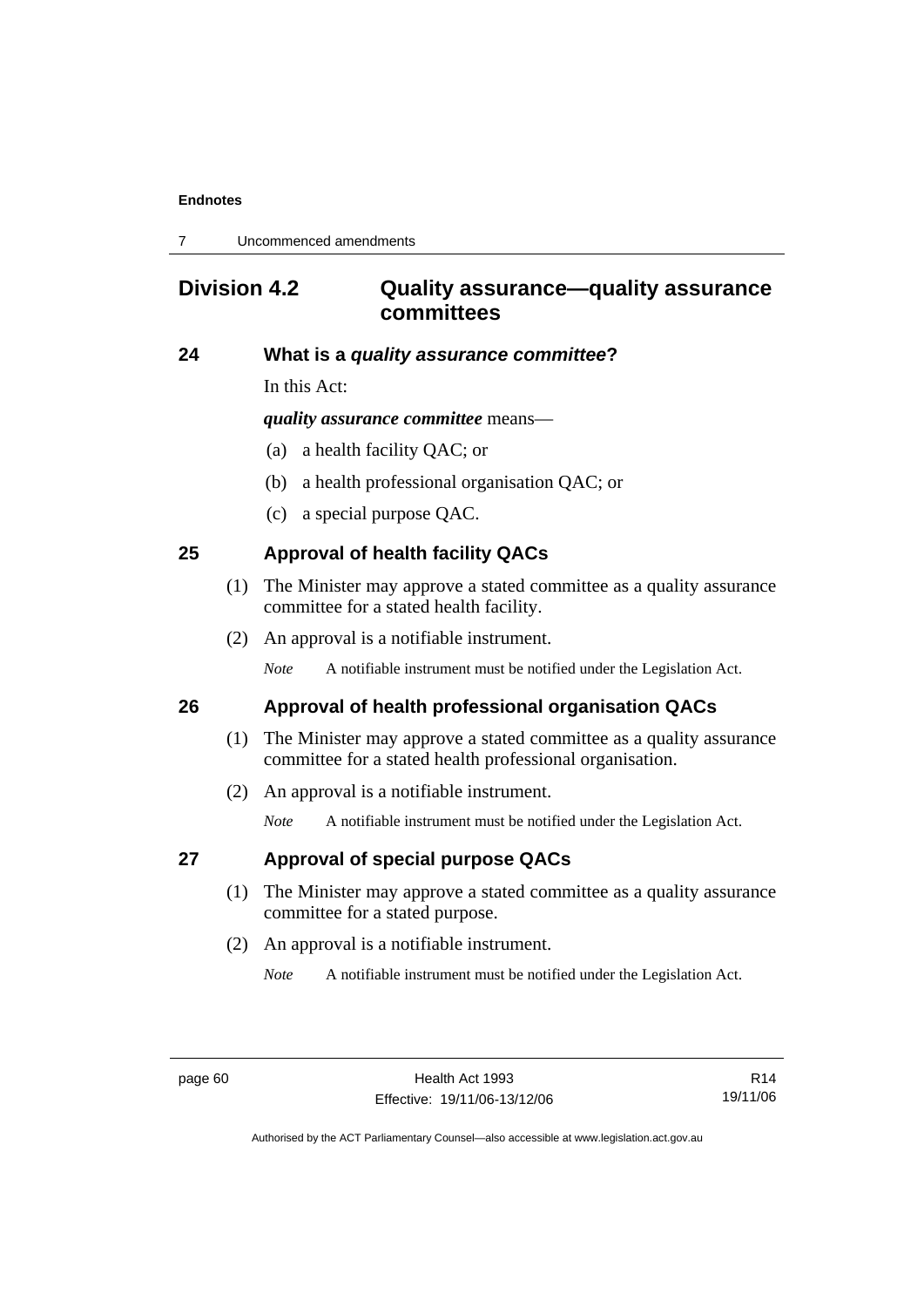Uncommenced amendments 7

### **28 Quality assurance committees—criteria for approval**

The Minister may approve a committee as a quality assurance committee under section 25, section 26 or section 27 only if satisfied that—

- (a) the committee's functions would be facilitated by the members, and other people mentioned in section 34, being protected from liability under section 34 (Quality assurance committees—protection of members etc from liability); and
- (b) it is in the public interest for part 8 (Secrecy) to apply to information held by the committee members.

### **29 Quality assurance committees—revocation of approval**

The Minister may revoke the approval of a committee as a quality assurance committee if—

- (a) the Minister is not satisfied about 1 or both of the criteria mentioned in section 28 in relation to the committee; or
- (b) the committee has failed to prepare a health service report as required under section 38; or
- (c) the committee has failed to give a health service report as required under section 39; or
- (d) the committee has failed to prepare, or give, a ministerial report as required under section 41 (Annual quality assurance committee report to Minister); or
- (e) the committee has failed to prepare a report as required by a regulation made under section 42 (Other quality assurance reports); or

page 61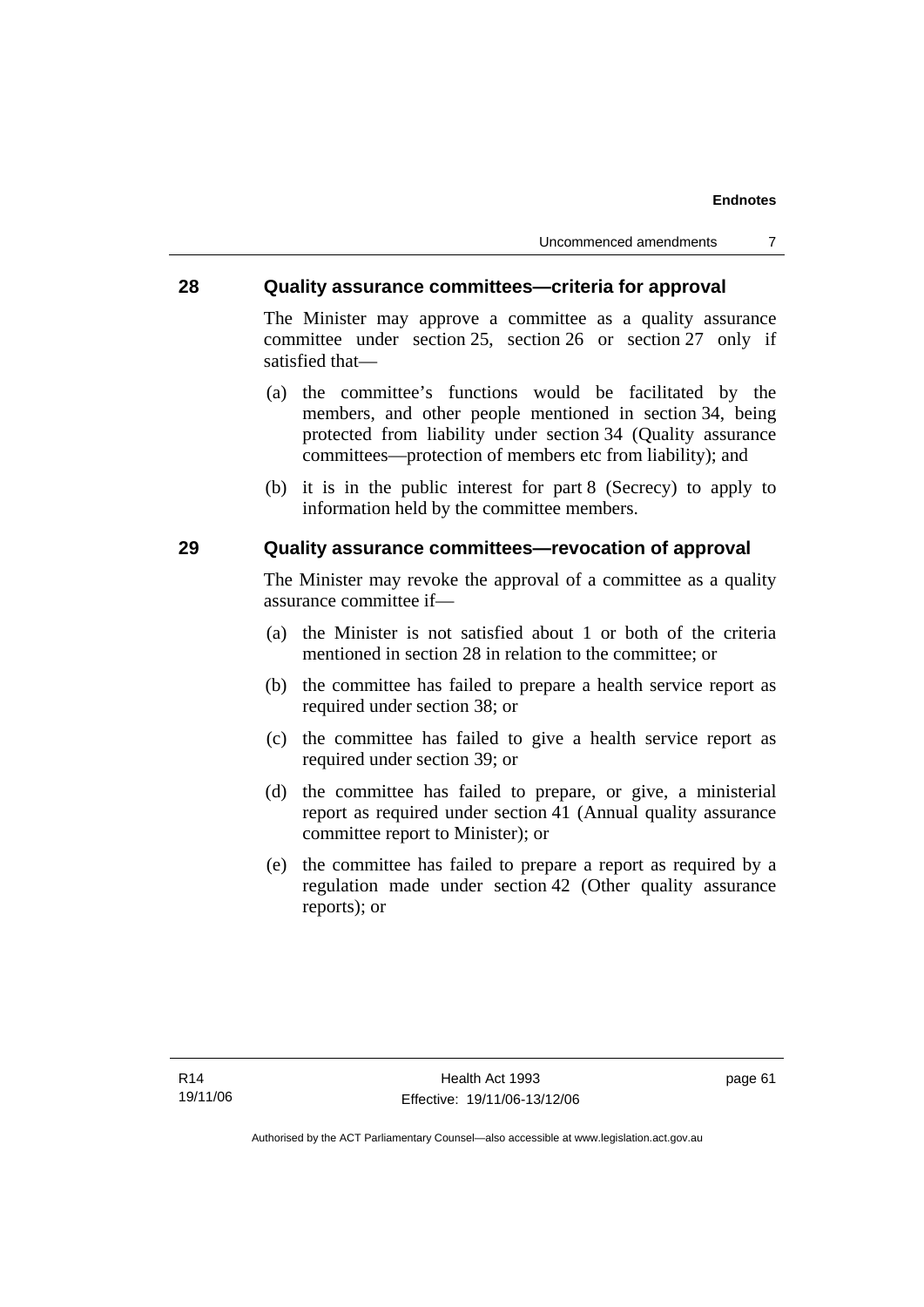|  | Uncommenced amendments |  |
|--|------------------------|--|
|--|------------------------|--|

- (f) for the last year, none of the members of the committee has held sensitive information in the exercise of a function under this Act.
- *Note 1 Sensitive information* is defined in s 124.
- *Note* 2 Power to make a statutory instrument includes power to amend or repeal the instrument. The power to amend or repeal the instrument is exercisable in the same way, and subject to the same conditions, as the power to make the instrument (see Legislation Act, s 46).

### **30 Quality assurance committees—functions**

A quality assurance committee has the following functions:

- (a) to facilitate the improvement of health services provided in the ACT;
- (b) any other function given to the committee under this Act.

### **31 Quality assurance committees—appointment of members**

- (1) The CEO of a health facility must appoint the members of a health facility QAC for the health facility.
- (2) The CEO of a health professional organisation must appoint the members of a health professional organisation QAC for the health professional organisation.
- (3) The chief executive must appoint the members of a special purpose QAC.
	- *Note 1* For the making of appointments (including acting appointments), see the Legislation Act, pt 19.3.
	- *Note* 2 In particular, an appointment may be made by naming a person or nominating the occupant of a position (see Legislation Act, s 207).
	- *Note 3* A person may be reappointed to a position if the person is eligible to be appointed to the position (see Legislation Act, s 208 and dict, pt 1, def *appoint*).

R14 19/11/06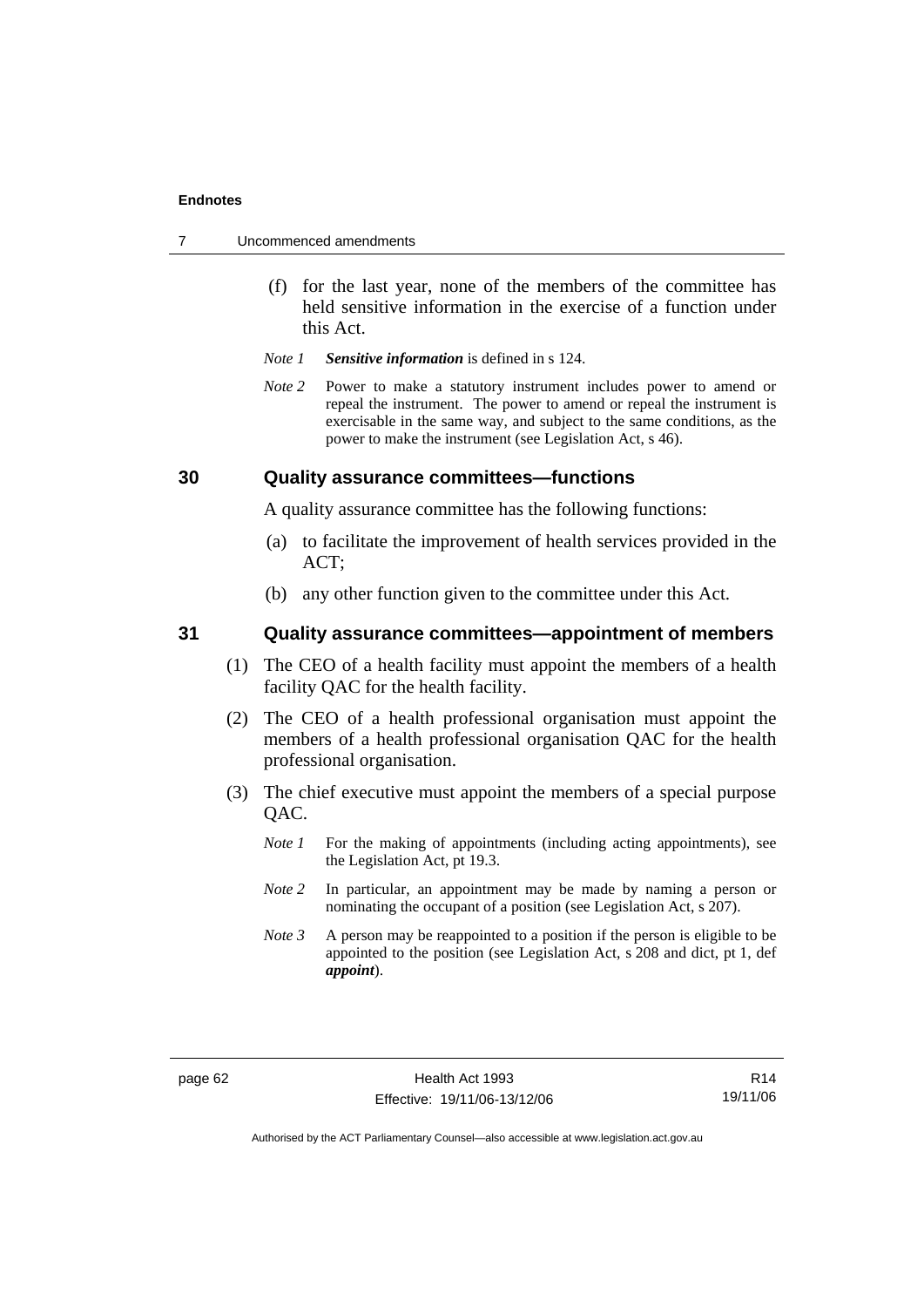### **32 Quality assurance committees—disclosure of interests**

- (1) Section 190 (Disclosure of interests by committee members) applies to quality assurance committees.
- (2) If a person acting under the direction of a quality assurance committee has a material interest in an issue being considered, or about to be considered, by the committee, the person must disclose the nature of the interest at a committee meeting as soon as practicable after the relevant facts come to the person's knowledge.
- (3) In this section:

*material interest*—see section 133 (4).

### **33 Quality assurance committees—procedure**

In exercising its functions, a quality assurance committee—

- (a) must comply with the rules of natural justice; and
- (b) is not bound by the rules of evidence but may inform itself of anything in the way it considers appropriate; and
- (c) may do whatever it considers necessary or convenient for the fair and prompt conduct of its functions.

### **34 Quality assurance committees—protection of members etc from liability**

(1) In this section:

*relevant person*, for a quality assurance committee—

- (a) means a person who is, or has been, a member of the committee; and
- (b) includes anyone engaging in conduct under the direction of a person who is a member of the committee.
- (2) A relevant person for a quality assurance committee is not personally liable for anything done or omitted to be done honestly and without recklessness—

| R14      | Health Act 1993              | page 63 |
|----------|------------------------------|---------|
| 19/11/06 | Effective: 19/11/06-13/12/06 |         |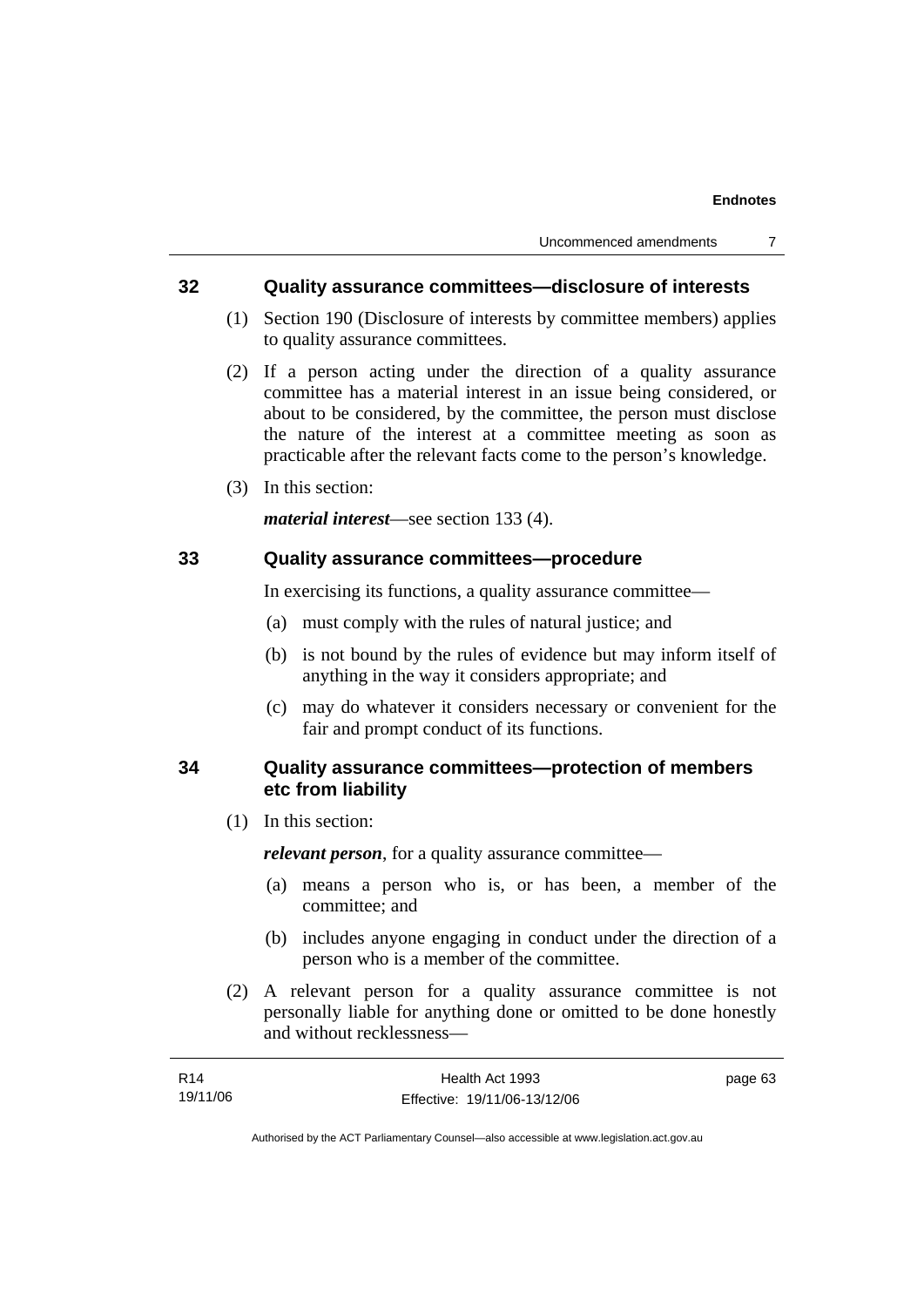- (a) in the exercise of a function under this Act; or
- (b) in the reasonable belief that the act or omission was in the exercise of a function under this Act.
- *Note* A reference to an Act includes a reference to the statutory instruments made or in force under the Act, including any regulation (see Legislation Act, s 104).
- (3) Any civil liability that would, apart from this section, attach to a relevant person for a quality assurance committee attaches instead to—
	- (a) if the committee is a health facility QAC for a health facility the health facility; or
	- (b) if the committee is a health professional organisation QAC for a health professional organisation—the health professional organisation; or
	- (c) if the committee is a special purpose QAC—the Territory.

### **35 Quality assurance committees—obtaining information**

 (1) A quality assurance committee carrying out a function under this Act may ask anyone to give the committee information, including protected information, that is relevant to the committee carrying out the function.

*Note* The identity of a person who gives information to a committee under this section is protected (see pt 8).

- (2) When asking anyone for information, the committee must tell the person that giving false or misleading information is an offence against the Criminal Code, section 338 (Giving false or misleading information).
- (3) If someone gives information honestly and without recklessness to a quality assurance committee under subsection (1)—
	- (a) the giving of the information is not—
		- (i) a breach of confidence; or

R14 19/11/06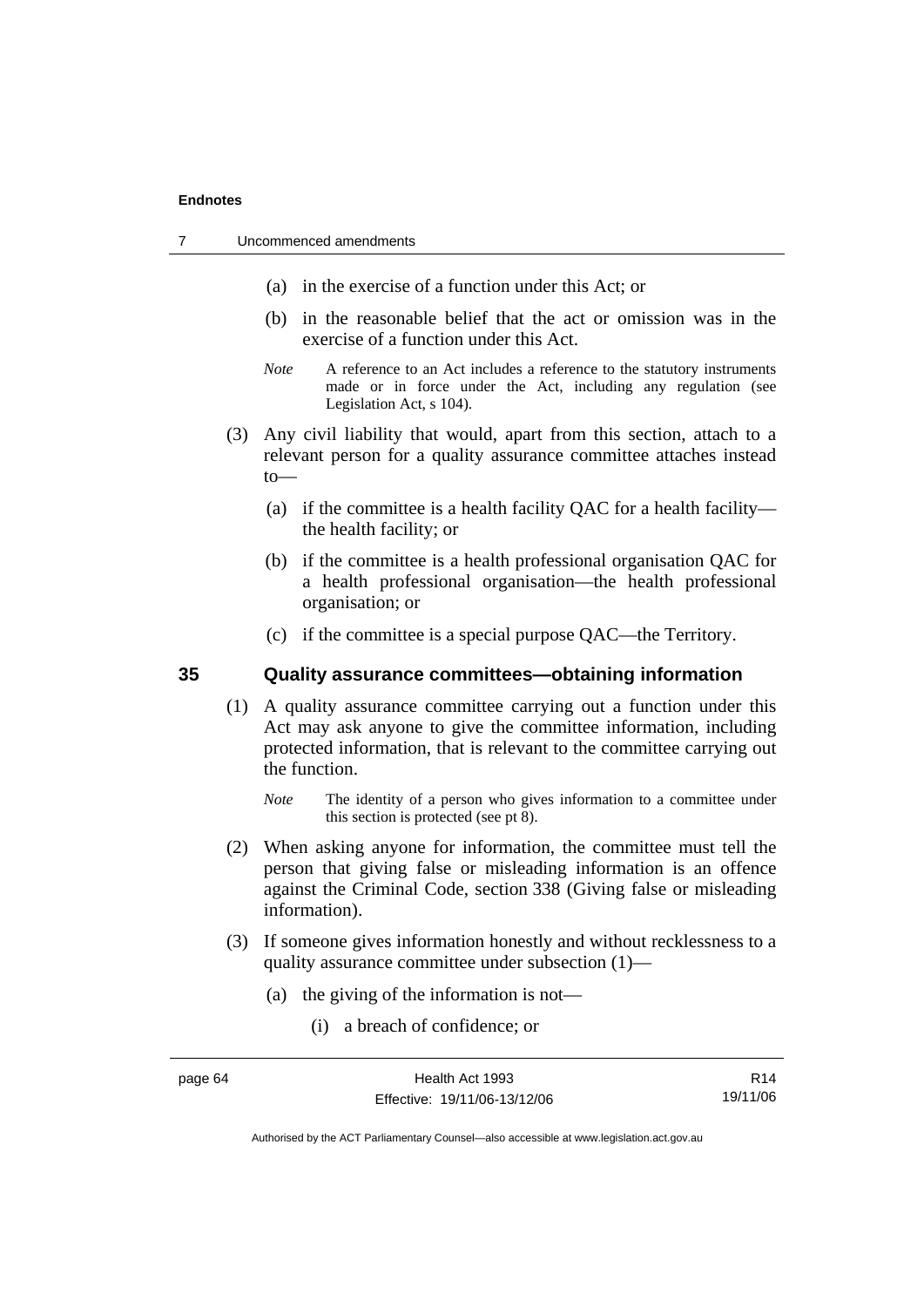- (ii) a breach of professional etiquette or ethics; or
- (iii) a breach of a rule of professional conduct; and
- (b) the person does not incur civil or criminal liability only because of the giving of the information.

### **Division 4.3 Assessment and evaluation of health services**

### **36 Assessment and evaluation of health services**

- (1) A health facility QAC for a health facility may assess and evaluate health services provided by health service providers for the health facility by carrying out a quality assurance activity with the health service providers.
- (2) A health professional organisation QAC for a health professional organisation may assess and evaluate health services provided by health service providers who are members of a health professional organisation by carrying out a quality assurance activity with the health service providers.
- (3) A special purpose QAC may, for a purpose for which it was approved, assess and evaluate health services provided by health service providers for any health facility by carrying out a quality assurance activity with the health service providers.
- (4) In this section:

*quality assurance activity* means an activity approved as a quality assurance activity under section 37.

### **37 Approval of quality assurance activities**

 (1) The Minister may approve an activity as a quality assurance activity if satisfied that the activity is designed to evaluate, monitor or improve the quality of a health service.

page 65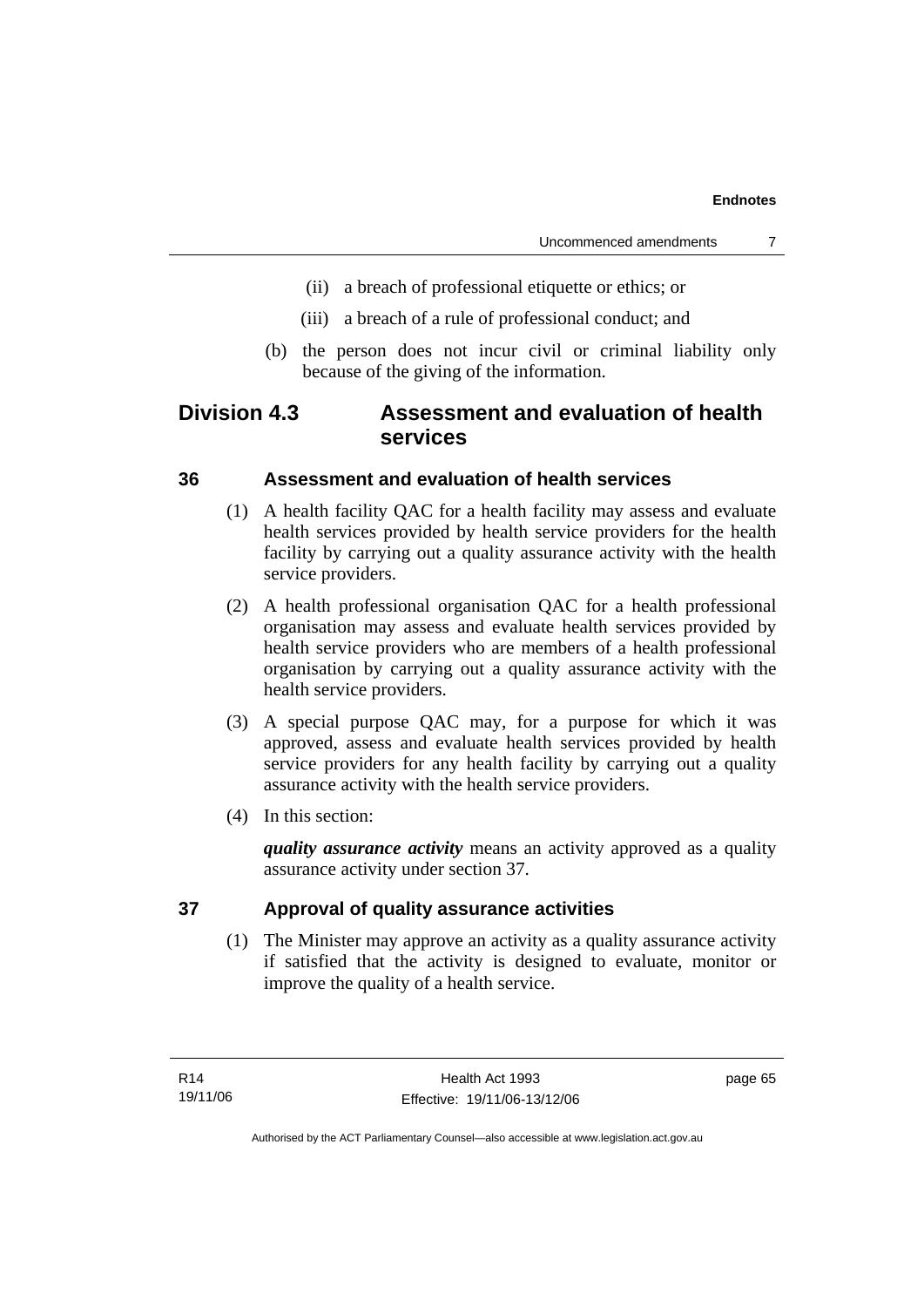|  | Uncommenced amendments |
|--|------------------------|
|--|------------------------|

(2) An approval is a notifiable instrument.

*Note* A notifiable instrument must be notified under the Legislation Act.

#### **Examples of activities designed to evaluate, monitor or improve the quality of a health service**

- 1 clinical audits
- 2 records audits
- 3 peer review
- 4 quality review
- 5 investigation into disease and death.
- *Note* An example is part of the Act, is not exhaustive and may extend, but does not limit, the meaning of the provision in which it appears (see Legislation Act, s 126 and s 132).

### **38 Preparing health service reports**

- (1) This section applies to a quality assurance committee if it completes an assessment and evaluation under section 36.
- (2) The quality assurance committee must prepare a report (a *health service report*) about the assessment and evaluation.
	- *Note* The report must be prepared as soon as possible (see Legislation Act, s 151B).
- (3) The health service report must include the following:
	- (a) details of the health services assessed and evaluated;
	- (b) the results of the assessment and evaluation;
	- (c) the committee's conclusions;
	- (d) the committee's recommendations (if any).

### **39 Giving health service reports to CEO or chief executive**

- (1) This section applies to a quality assurance committee if it prepares a health service report.
- (2) The quality assurance committee must give a copy of the report to—

R14 19/11/06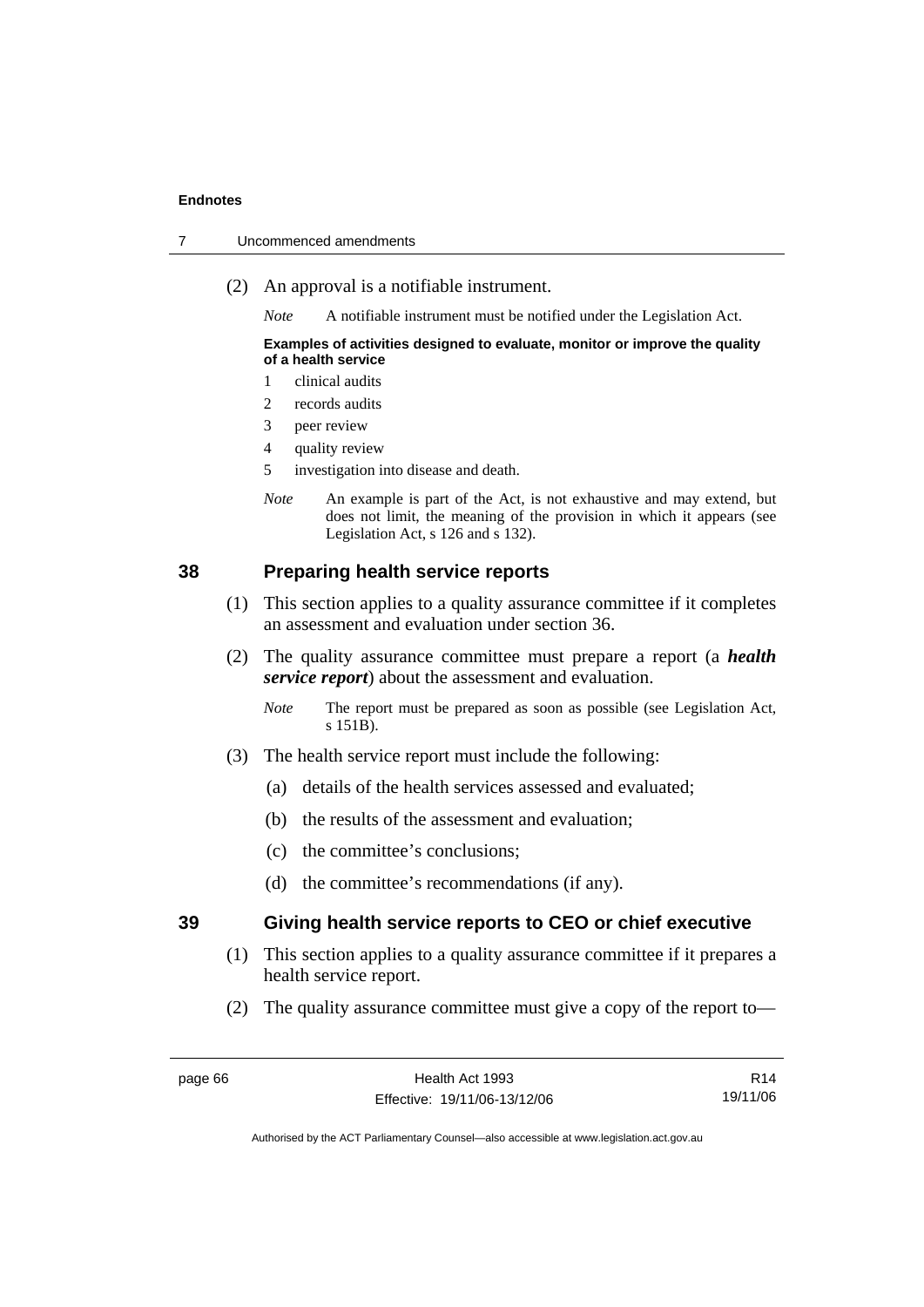- (a) if the committee is a health facility QAC for a health facility the CEO of the health facility; or
- (b) if the committee is a health professional organisation QAC for a health professional organisation—the CEO of the health professional organisation; or
- (c) if the committee is a special purpose QAC—the chief executive.
- *Note* The report must be given as soon as possible (see Legislation Act, s 151B).

### **40 Monitoring implementation of recommendations**

If a quality assurance committee makes a recommendation in a health service report, the committee may monitor the implementation of the recommendation.

# **Division 4.4 Quality assurance committees reporting**

### **41 Annual quality assurance committee report to Minister**

- (1) A quality assurance committee must, for each financial year, prepare a report (a *ministerial report*) about the committee's operation during the year.
- (2) The ministerial report must include information for the financial year about—
	- (a) the committee's functions under division 4.3 (Assessment and evaluation of health services); and
	- (b) how the committee's functions were facilitated by the members, and other people mentioned in section 34, being protected from liability under section 34 (Quality assurance committees—protection of members etc from liability); and
	- (c) why it was in the public interest for part 8 (Secrecy) to apply to information held by the committee members.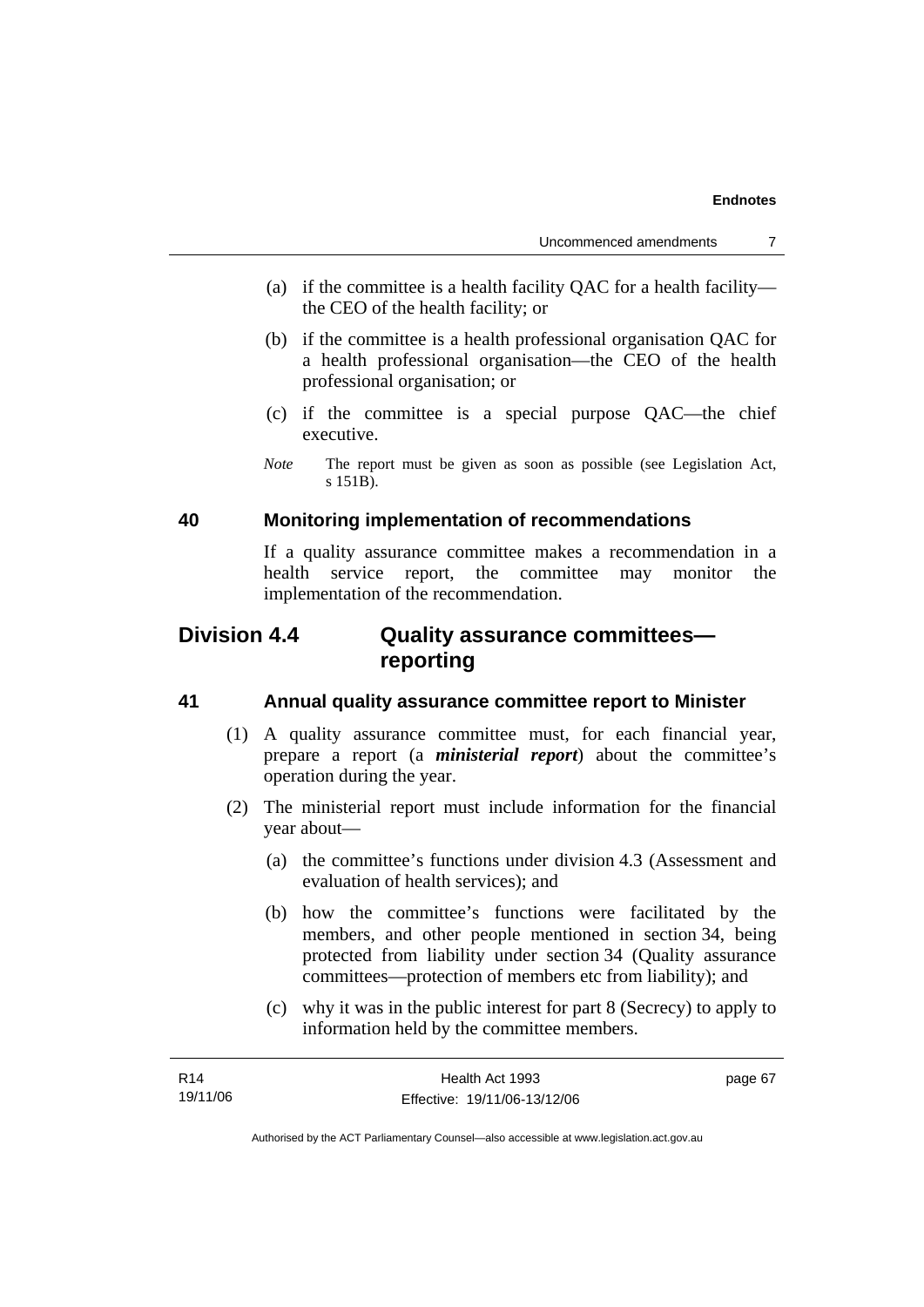|  | Uncommenced amendments |
|--|------------------------|
|--|------------------------|

- (3) The ministerial report must comply with any requirements prescribed by regulation for this section.
- (4) The ministerial report must not include sensitive information.

*Note Sensitive information* is defined in s 124.

 (5) The ministerial report must be given to the Minister not later than 3 months after the end of the financial year.

## **42 Other quality assurance committee reports**

- (1) A quality assurance committee must prepare a report prescribed by regulation for this section.
- (2) The report must include the following information about the operation of the committee—
	- (a) how the committee's functions were facilitated by the members, and other people mentioned in section 34, being protected from liability under section 34 (Quality assurance committees—protection of members etc from liability); and
	- (b) why it was in the public interest for part 8 (Secrecy) to apply to information held by the committee members.
- (3) The report must not include sensitive information.

*Note Sensitive information* is defined in s 124.

# **Division 4.5 Quality assurance committees information sharing**

# **43 Quality assurance committees—giving information to the Coroner's Court**

A quality assurance committee must not give protected information to the Coroner's Court unless the committee is satisfied that giving the information would be likely to facilitate the improvement of health services provided in the ACT.

*Note* Protected information includes sensitive information (see s 123).

| page 68 | Health Act 1993              | R <sub>14</sub> |
|---------|------------------------------|-----------------|
|         | Effective: 19/11/06-13/12/06 | 19/11/06        |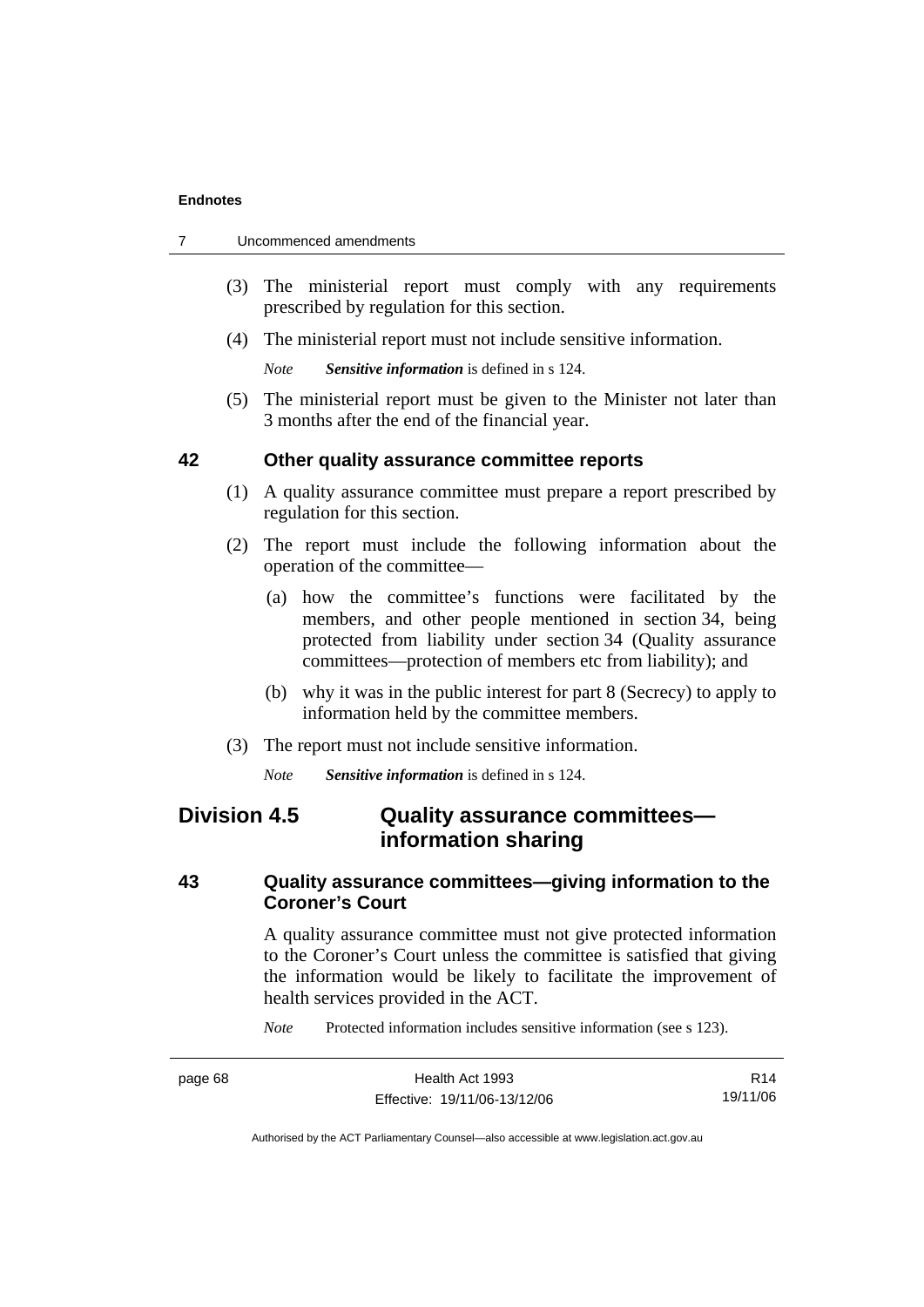# **44 Quality assurance committees—giving information to other quality assurance committees**

A quality assurance committee must not give protected information to another quality assurance committee unless the committee is satisfied that giving the information would be likely to facilitate the improvement of health services provided in the ACT.

*Note* Protected information includes sensitive information (see s 123).

# **45 Quality assurance committees—giving information to health profession board**

A quality assurance committee must not give protected information to a health profession board unless the committee is satisfied that giving the information would be likely to facilitate the improvement of health services provided in the ACT.

*Note* Protected information includes sensitive information (see s 123).

# **46 Quality assurance committees—giving information to Minister**

A quality assurance committee must not give protected information to the Minister unless—

- (a) the information is not sensitive information; and
- (b) the committee is satisfied that giving the information would be likely to facilitate the improvement of health services provided in the ACT.

# **47 Quality assurance committees—admissibility of evidence**

- (1) The following are not admissible as evidence in a proceeding before a court:
	- (a) an oral statement made in a proceeding before a quality assurance committee;
	- (b) a document given to a quality assurance committee, but only to the extent that it was prepared only for the committee;

| R14      | Health Act 1993              | page 69 |
|----------|------------------------------|---------|
| 19/11/06 | Effective: 19/11/06-13/12/06 |         |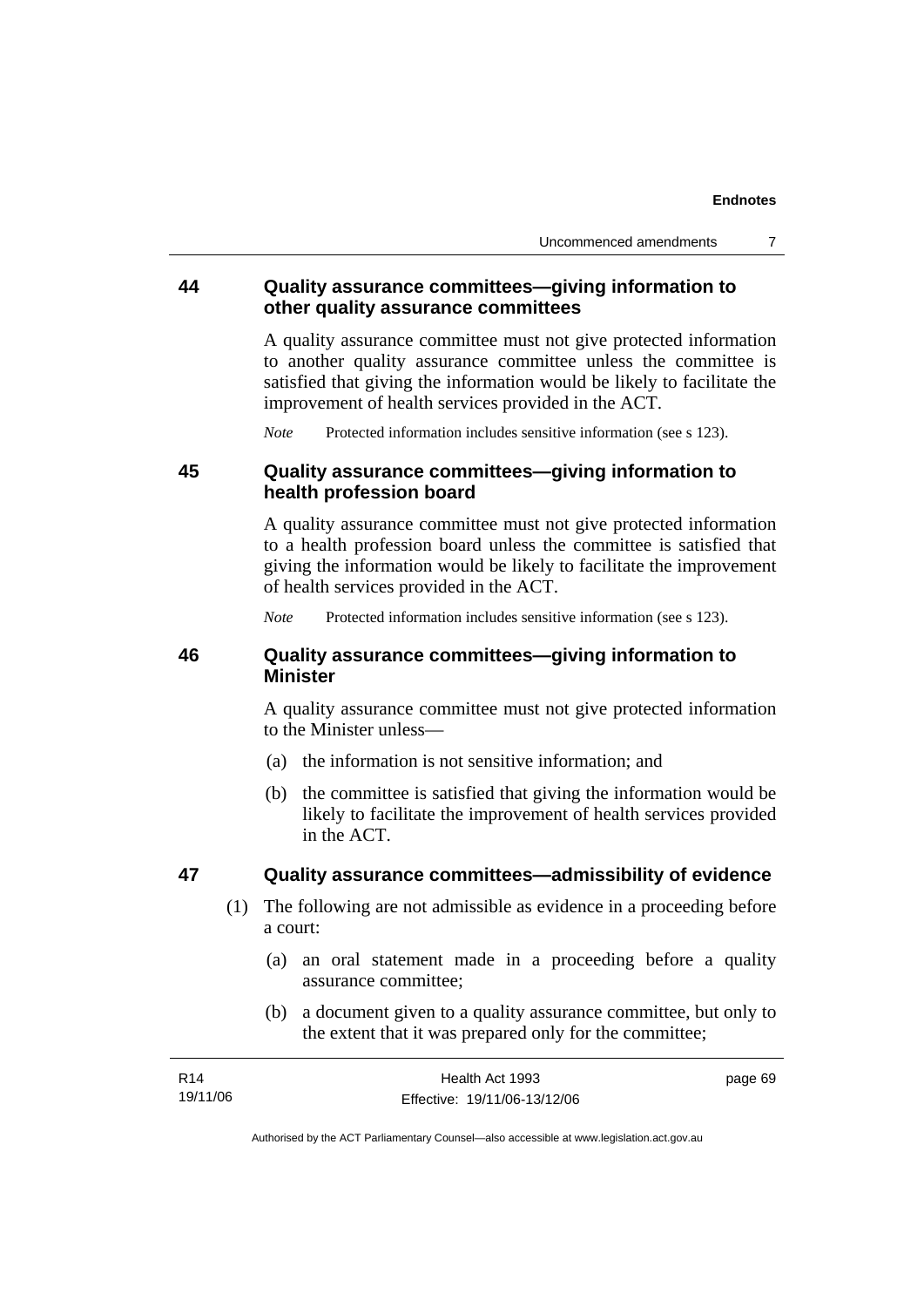7 Uncommenced amendments

(c) a document prepared by a quality assurance committee.

(2) In this section:

*court* includes a tribunal, authority or person with power to require the production of documents or the answering of questions.

# **Part 5 Reviewing clinical privileges**

### **50 Definitions—pt 5**

In this part:

*CEO*, of a health facility—see section 53.

*clinical privileges*, of a doctor or dentist, for a health facility—see section 54.

*clinical privileges report*—see section 67.

*clinical privileges review notice*—see section 70.

*dentist*, for a health facility—see section 52.

*doctor*, for a health facility—see section 52.

*hospital* includes a day hospital.

*review* clinical privileges—see section 55.

*Note Clinical privileges committee* is defined for the Act in s 51.

**51 What is a** *clinical privileges committee***?** 

In this Act:

*clinical privileges committee* means a committee approved under section 56 as a clinical privileges committee.

### **52 Who is a** *doctor* **or** *dentist* **for a health facility?**

In this Act:

*dentist*, for a health facility, means a dentist who—

| page 70 | Health Act 1993              | R <sub>14</sub> |
|---------|------------------------------|-----------------|
|         | Effective: 19/11/06-13/12/06 | 19/11/06        |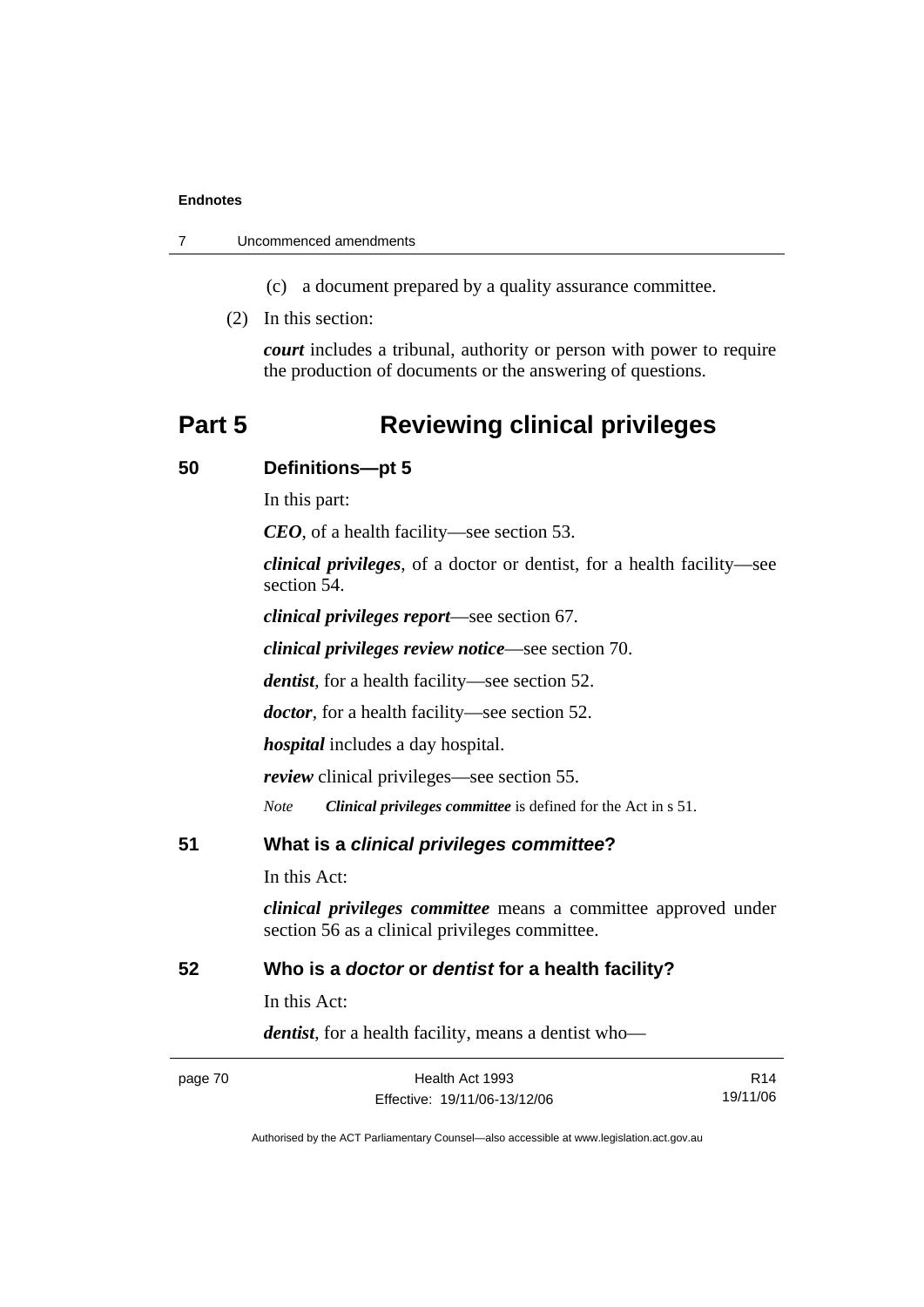- (a) provides health services at the health facility; or
- (b) uses the equipment or other facilities of the health facility to provide health services elsewhere.

*doctor*, for a health facility, means a doctor who—

- (a) provides health services at the health facility; or
- (b) uses the equipment or other facilities of the health facility to provide health services elsewhere.

# **53 Who is the** *CEO* **of a health facility?**

In this part:

*CEO*, of a health facility, means—

- (a) for a health facility operated by the Territory—the chief executive; or
- (b) in any other case—the person with overall responsibility for the control of the health facility.

## **54 What are** *clinical privileges***?**

In this part:

*clinical privileges*, of a doctor, or dentist for a health facility, means the rights of the doctor or dentist—

- (a) to treat patients or carry out other procedures at the health facility; or
- (b) to use the equipment or other facilities of the health facility.

# **55 Meaning of** *review* **clinical privileges**

In this part:

*review* clinical privileges includes assess and evaluate clinical privileges.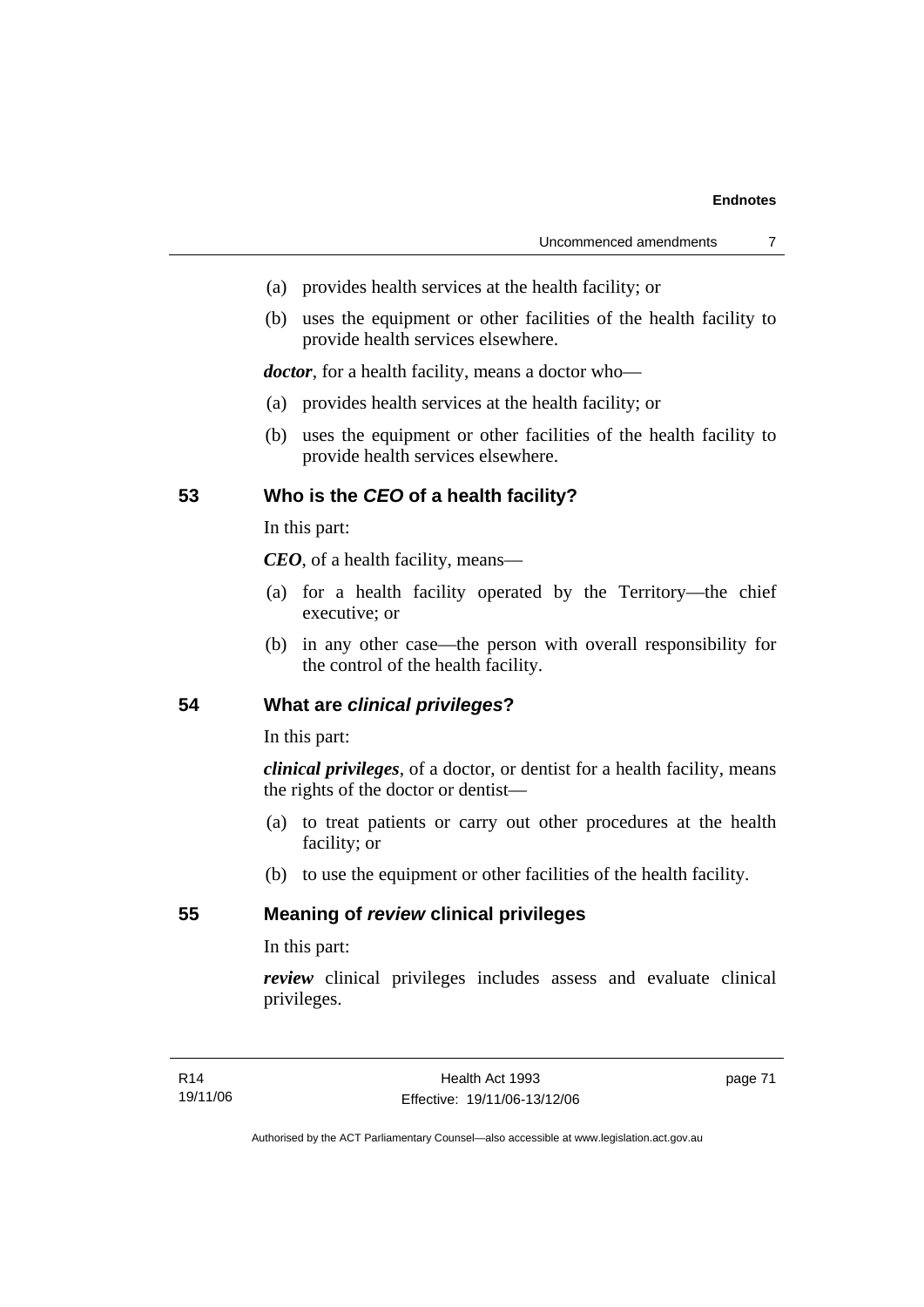# **56 Approval of clinical privileges committees**

- (1) The Minister may approve a stated committee as a clinical privileges committee.
- (2) An approval is a notifiable instrument.

*Note* A notifiable instrument must be notified under the Legislation Act.

#### **57 Clinical privileges committees—criteria for approval**

The Minister may approve a committee as a clinical privileges committee under section 56 only if satisfied that—

- (a) the committee's functions would be facilitated by the members, and other people mentioned in section 63, being protected from liability under section 63 (Clinical privileges committees—protection of members etc from liability); and
- (b) it is in the public interest for part 8 (Secrecy) to apply to information held by the committee members.

## **58 Clinical privileges committees—revocation of approval**

The Minister may revoke the approval of a committee as a clinical privileges committee if the Minister is not satisfied about 1 or both of the criteria mentioned in section 57 in relation to the committee.

*Note* Power to make a statutory instrument includes power to amend or repeal the instrument. The power to amend or repeal the instrument is exercisable in the same way, and subject to the same conditions, as the power to make the instrument (see Legislation Act, s 46).

# **59 Clinical privileges committees—functions**

A clinical privileges committee has the following functions:

- (a) to review the clinical privileges of doctors, and dentists, for health facilities;
- (b) any other function given to the committee under this Act.

R14 19/11/06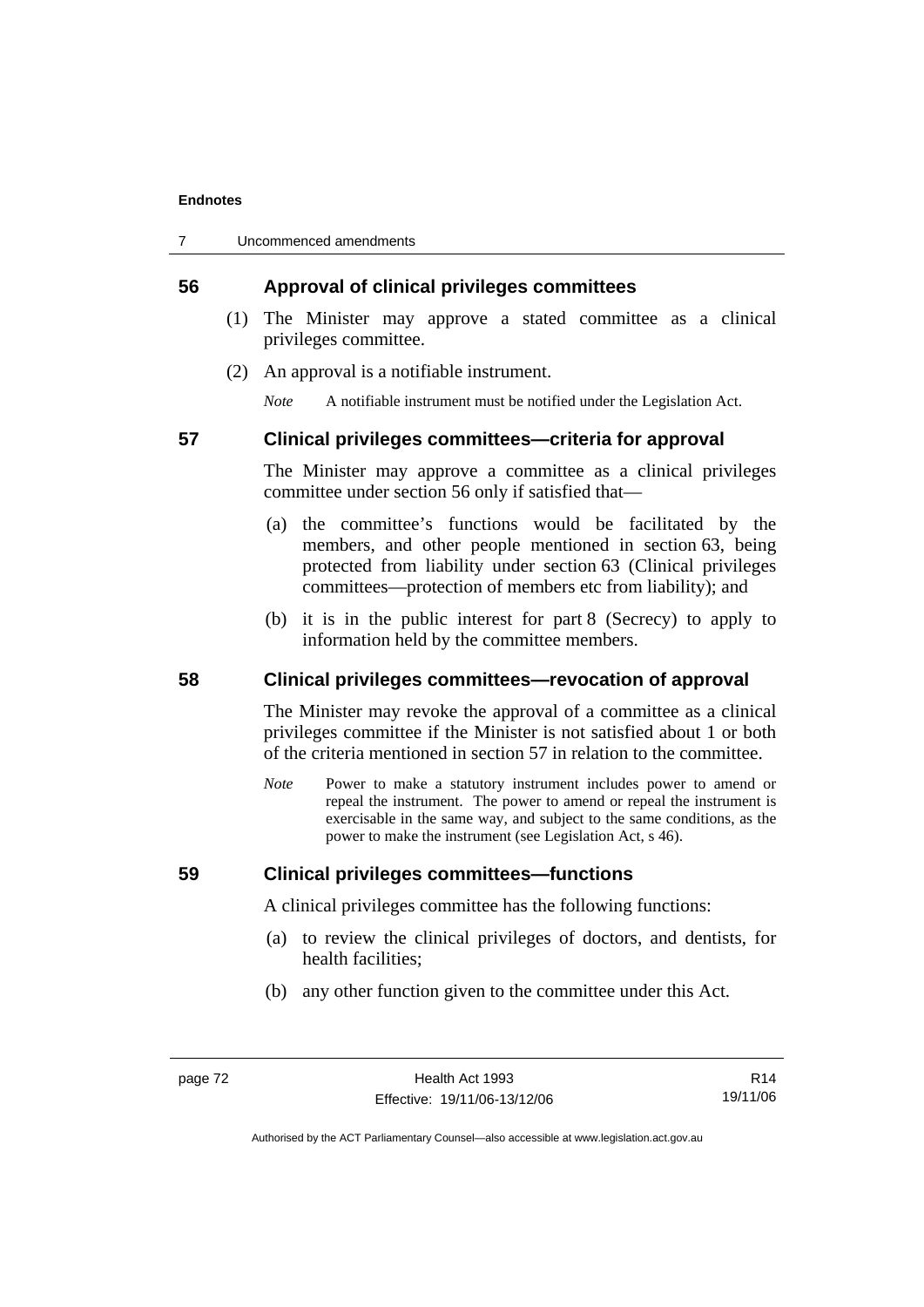### **60 Clinical privileges committees—appointment of members**

The chief executive must appoint the members of a clinical privileges committee.

- *Note 1* For the making of appointments (including acting appointments), see the Legislation Act, pt 19.3.
- *Note 2* In particular, an appointment may be made by naming a person or nominating the occupant of a position (see Legislation Act, s 207).
- *Note 3* A person may be reappointed to a position if the person is eligible to be appointed to the position (see Legislation Act, s 208 and dict, pt 1, def *appoint*).

### **61 Clinical privileges committees—disclosure of interests**

- (1) Section 190 (Disclosure of interests by committee members) applies to clinical privileges committees.
- (2) If a person acting under the direction of a clinical privileges committee has a material interest in an issue being considered, or about to be considered, by the committee, the person must disclose the nature of the interest at a committee meeting as soon as practicable after the relevant facts come to the person's knowledge.
- (3) In this section:

*material interest*—see section 133 (4).

# **62 Clinical privileges committees—procedure**

In exercising its functions, a clinical privileges committee—

- (a) must comply with the rules of natural justice; and
- (b) is not bound by the rules of evidence but may inform itself of anything in the way it considers appropriate; and
- (c) may do whatever it considers necessary or convenient for the fair and prompt conduct of its functions.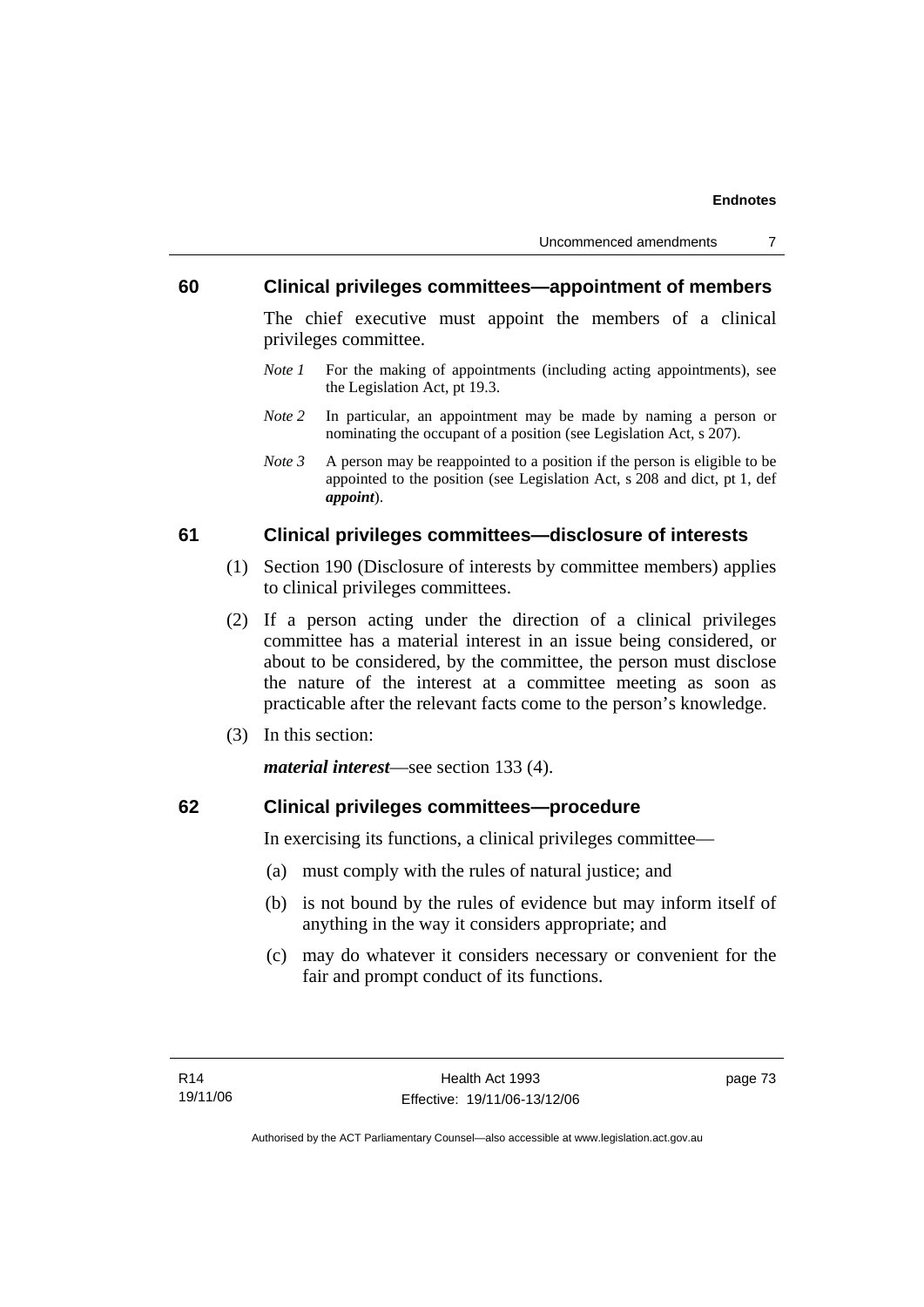# **63 Clinical privileges committees—protection of members etc from liability**

(1) In this section:

*relevant person*, for a clinical privileges committee—

- (a) means a person who is, or has been, a member of the committee; and
- (b) includes anyone engaging in conduct under the direction of a person who is a member of the committee.
- (2) A relevant person for a clinical privileges committee is not personally liable for anything done or omitted to be done honestly and without recklessness—
	- (a) in the exercise of a function under this Act; or
	- (b) in the reasonable belief that the act or omission was in the exercise of a function under this Act.
	- *Note* A reference to an Act includes a reference to the statutory instruments made or in force under the Act, including any regulation (see Legislation Act, s 104).
- (3) Any civil liability that would, apart from this section, attach to a relevant person for a clinical privileges committee attaches instead to the Territory.

### **64 Clinical privileges committees—obtaining information**

- (1) A clinical privileges committee carrying out a function under this Act may ask anyone to give the committee information, including protected information, that is relevant to the committee carrying out the function.
	- *Note* The identity of a person who gives information to a committee under this section is protected (see pt 8).
- (2) When asking anyone for information, the committee must tell the person that giving false or misleading information is an offence

R14 19/11/06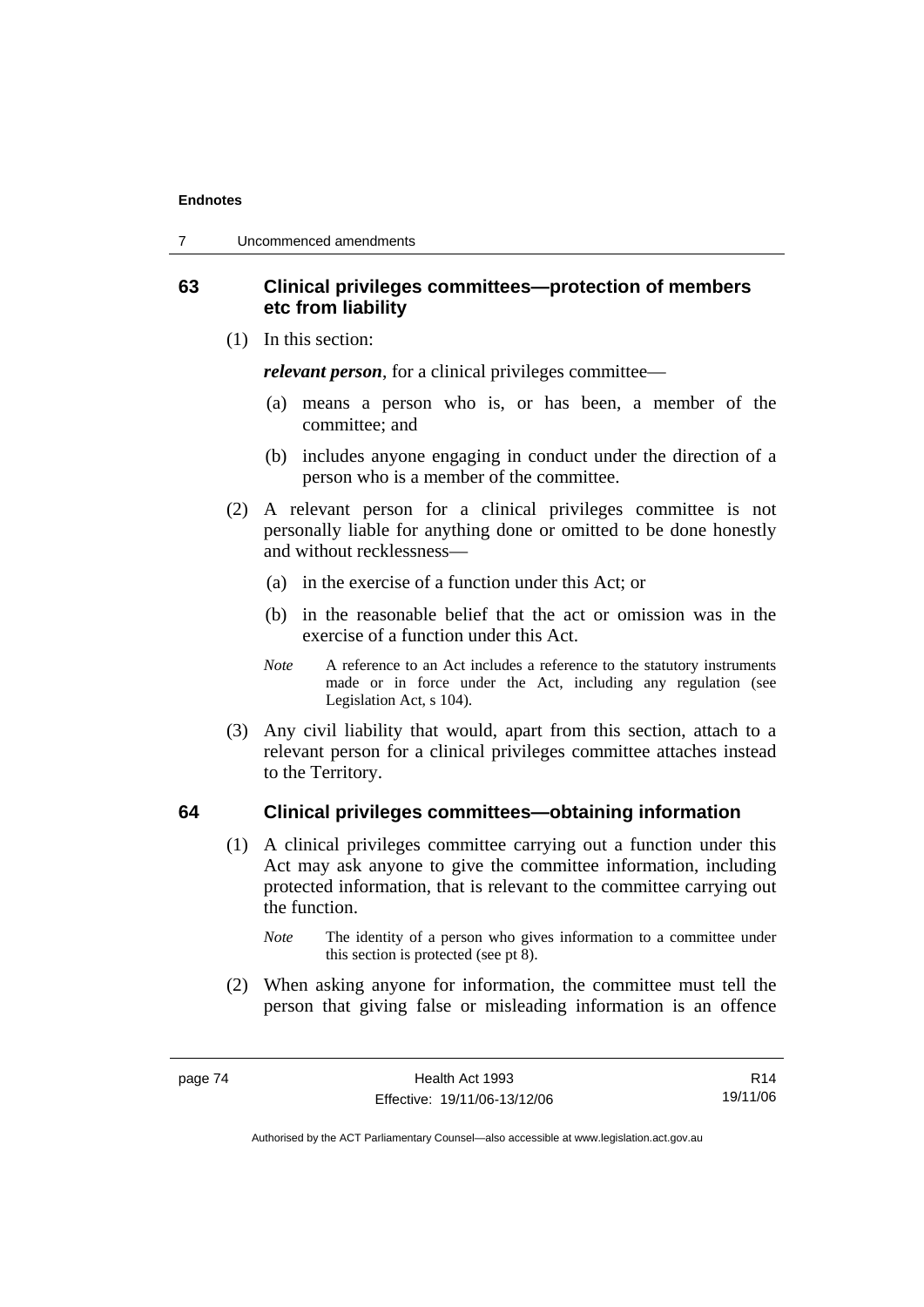against the Criminal Code, section 338 (Giving false or misleading information).

- (3) If someone gives information honestly and without recklessness to a clinical privileges committee under subsection (1)—
	- (a) the giving of the information is not—
		- (i) a breach of confidence; or
		- (ii) a breach of professional etiquette or ethics; or
		- (iii) a breach of a rule of professional conduct; and
	- (b) the person does not incur civil or criminal liability only because of the giving of the information.

#### **65 Review of clinical privileges**

A clinical privileges committee may review the clinical privileges of a doctor, or dentist, for a health facility.

# **66 Clinical privileges committee must give doctor or dentist opportunity to explain**

- (1) This section applies to a clinical privileges committee if—
	- (a) the committee is reviewing the clinical privileges of a doctor, or dentist, for a health facility; and
	- (b) the committee proposes to recommend in a clinical privileges report that—
		- (i) the clinical privileges of the doctor or dentist should be amended or be withdrawn; or
		- (ii) the terms of engagement of the doctor or dentist by the health facility should be amended; or
		- (iii) the engagement of the doctor or dentist by the health facility should be suspended or ended.
	- *Note* Clinical privileges reports are prepared under s 67.

| R14      | Health Act 1993              | page 75 |
|----------|------------------------------|---------|
| 19/11/06 | Effective: 19/11/06-13/12/06 |         |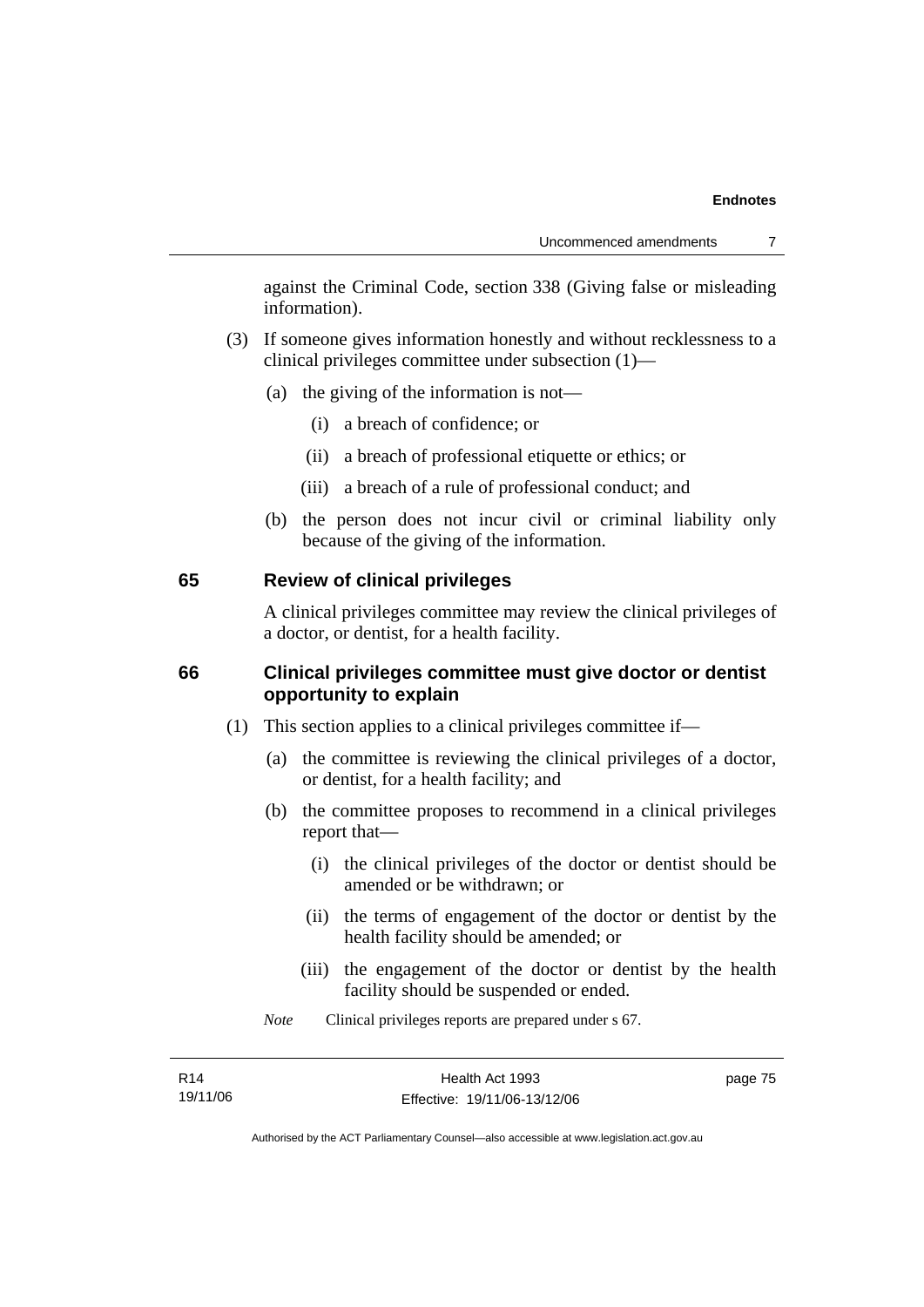- 7 Uncommenced amendments
	- (2) The committee must give the doctor or dentist a written notice (a *recommendation notice*) stating—
		- (a) the committee's proposed recommendation; and
		- (b) the reasons for the committee's proposed recommendation; and
		- (c) that the doctor or dentist may, not later than 21 days after the day the recommendation notice is given to the doctor or dentist, make a submission to the committee about the proposed recommendation.
	- (3) A recommendation notice must not include sensitive information.

*Note Sensitive information* is defined in s 124.

 (4) The committee must consider any submission made by the doctor or dentist to the committee in accordance with the notice.

#### **67 Preparing clinical privileges reports**

- (1) This section applies to a clinical privileges committee if—
	- (a) the committee is reviewing the clinical privileges of a doctor, or dentist, for a health facility, under section 65; and
	- (b) if the committee has given the doctor or dentist a recommendation notice under section 66—the committee has considered any submission made by the doctor or dentist in accordance with the notice; and
	- (c) the committee has completed the review.
- (2) The clinical privileges committee must prepare a report (a *clinical privileges report*) about the review.
	- *Note* The report must be prepared as soon as possible (see Legislation Act, s 151B).
- (3) The clinical privileges report must include the committee's recommendations about whether—

R14 19/11/06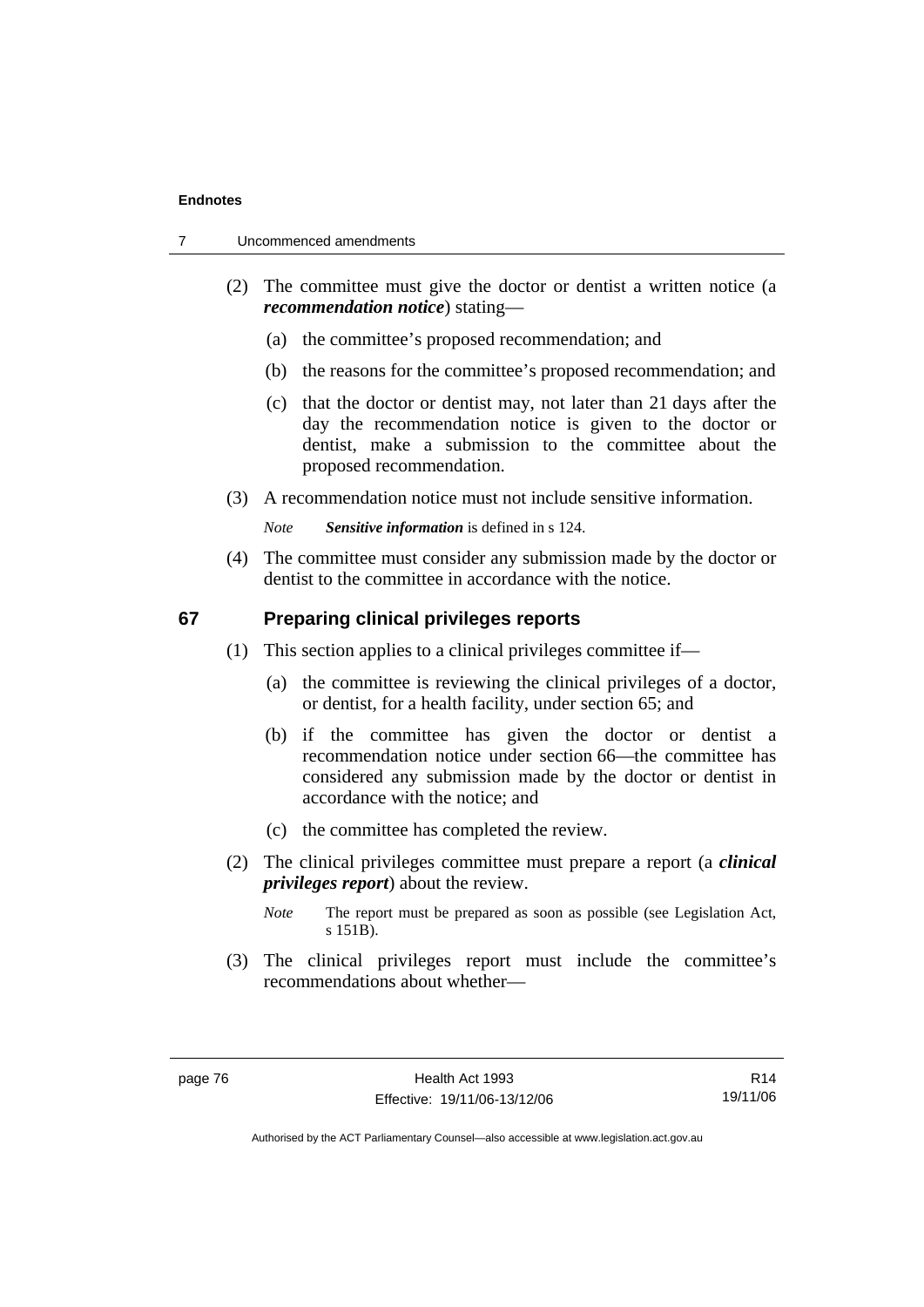- (a) the clinical privileges of the doctor or dentist should stay the same, be amended or be withdrawn; and
- (b) the terms of engagement of the doctor or dentist by the health facility should be amended; and
- (c) the engagement of the doctor or dentist by the health facility should be suspended or ended.

# **68 Giving clinical privileges reports to CEO of health facility and doctor or dentist**

- (1) This section applies to a clinical privileges committee if the committee prepares a clinical privileges report about a doctor, or dentist, for a health facility.
- (2) The committee must give a copy of the report to—
	- (a) the CEO of the health facility; and
	- (b) the doctor or dentist.
	- *Note* The report must be given as soon as possible (see Legislation Act, s 151B).

# **69 CEO to make decision on clinical privileges report**

- (1) This section applies if the CEO of a health facility is given a clinical privileges report about a doctor, or dentist, for the health facility.
- (2) The CEO must—
	- (a) consider the recommendations in the clinical privileges report; and
	- (b) decide whether to take—
		- (i) the action recommended in the clinical privileges report; or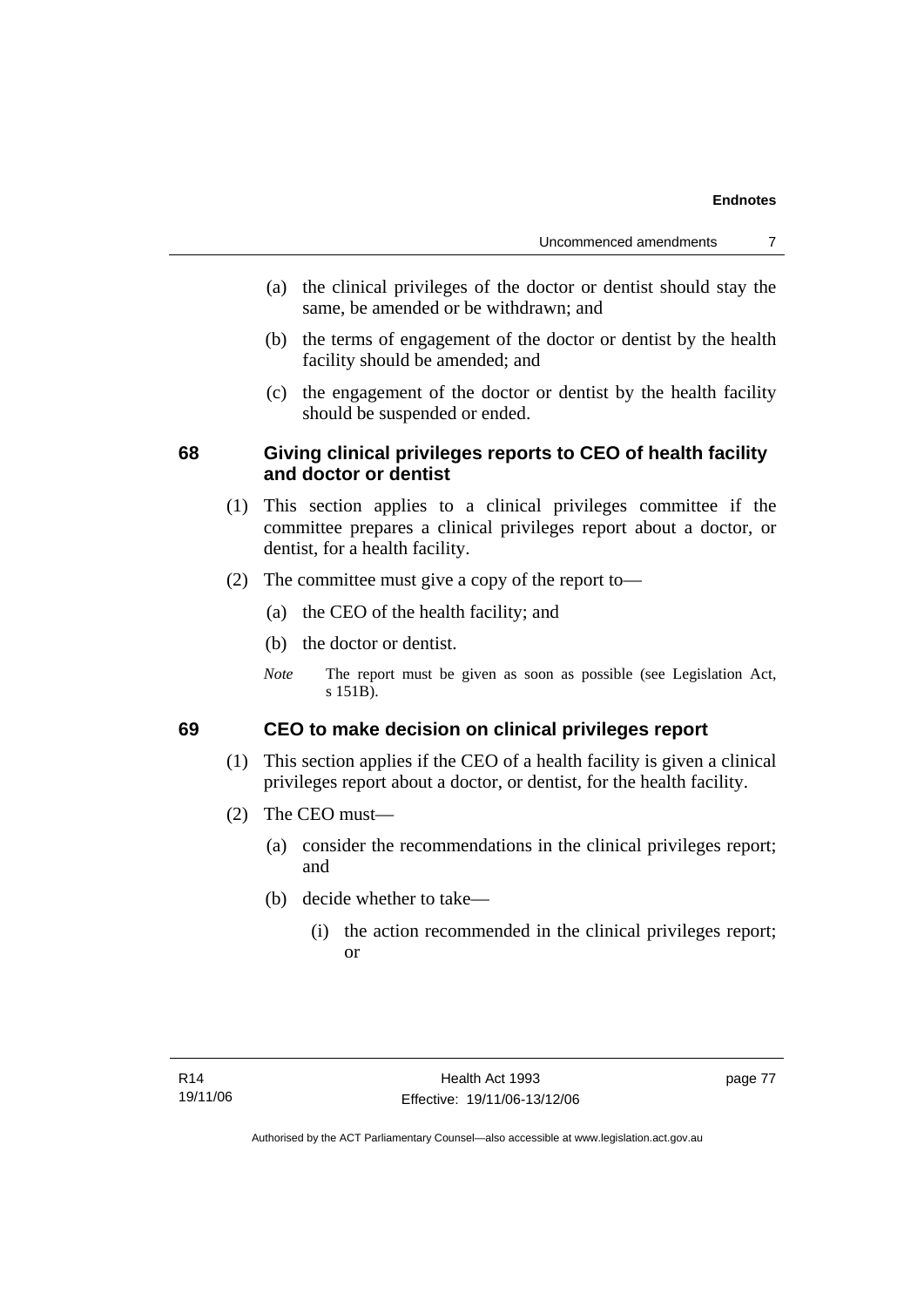| Uncommenced amendments |  |
|------------------------|--|
|------------------------|--|

- (ii) any other action that the committee could have recommended under section 67 (3) that the CEO considers appropriate.
- *Note 1* The CEO must consider the recommendations and make a decision as soon as possible (see Legislation Act, s 151B).
- *Note* 2 A decision of the CEO under this section is a reviewable decision (see pt 9).

# **70 CEO to tell doctor or dentist of decision on clinical privileges report**

- (1) This section applies if the CEO of a health facility—
	- (a) is given a clinical privileges report about a doctor, or dentist, for the health facility; and
	- (b) decides under section 69 whether to take action on the report.
- (2) The CEO of the health facility must tell the following people about the decision (a *clinical privileges review notice*):
	- (a) each doctor or dentist for the health facility whose clinical privileges or engagement will be affected by the action the CEO has decided to take;
	- (b) the clinical privileges committee that prepared the clinical privileges report that the CEO considered in making the decision.
- (3) The clinical privileges review notice must include the following information:
	- (a) if a doctor or dentist's clinical privileges are to stay the same a statement to that effect;
	- (b) if a doctor or dentist's clinical privileges are being amended how the clinical privileges are being amended;
	- (c) if a doctor or dentist's clinical privileges are being withdrawn—a statement to that effect;

R14 19/11/06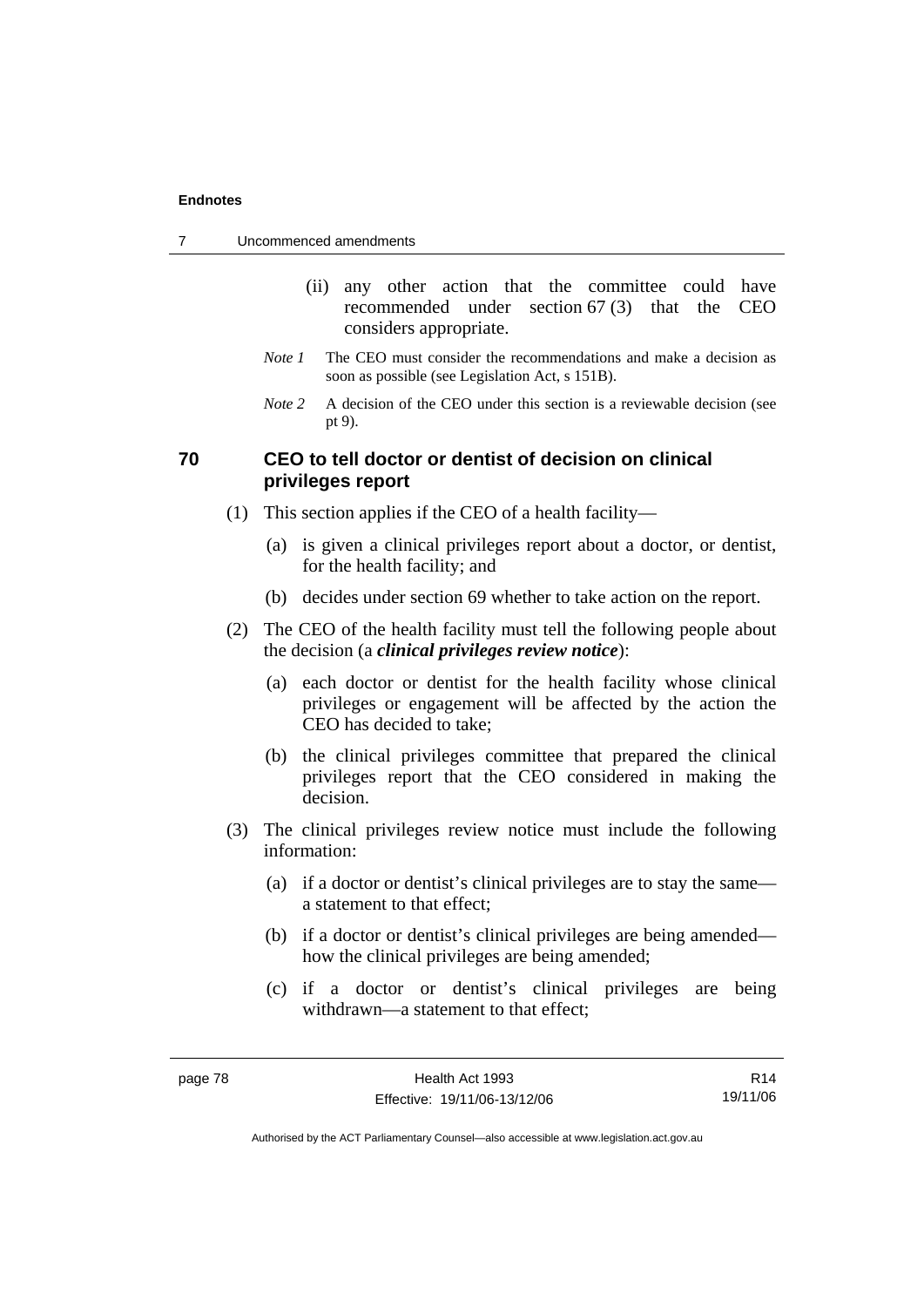- (d) if a term of engagement of a doctor or dentist by a health facility is being amended—how the term is being amended;
- (e) if the engagement of a doctor or dentist by a health facility is being suspended—the period for which the engagement is being suspended;
- (f) if the engagement of a doctor or dentist by a health facility is being ended—a statement to that effect;
- (g) when the decision takes effect.
- (4) The clinical privileges review notice must be in accordance with the requirements of the code of practice in force under the *Administrative Appeals Tribunal Act 1989*, section 25B (1).

#### **71 When decision on clinical privileges report takes effect**

A decision of the CEO of a health facility under section 69 in relation to a doctor, or dentist, for the health facility takes effect on the later of the following days:

- (a) the day stated in the clinical privileges review notice for the decision;
- (b) the day the clinical privileges review notice is given to the doctor or dentist.

# **72 Clinical privileges committees—giving information to health profession board**

A clinical privileges committee must not give protected information to a health profession board unless the committee is satisfied that giving the information would be likely to facilitate the improvement of health services provided in the ACT.

*Note* Protected information includes sensitive information (see s 123).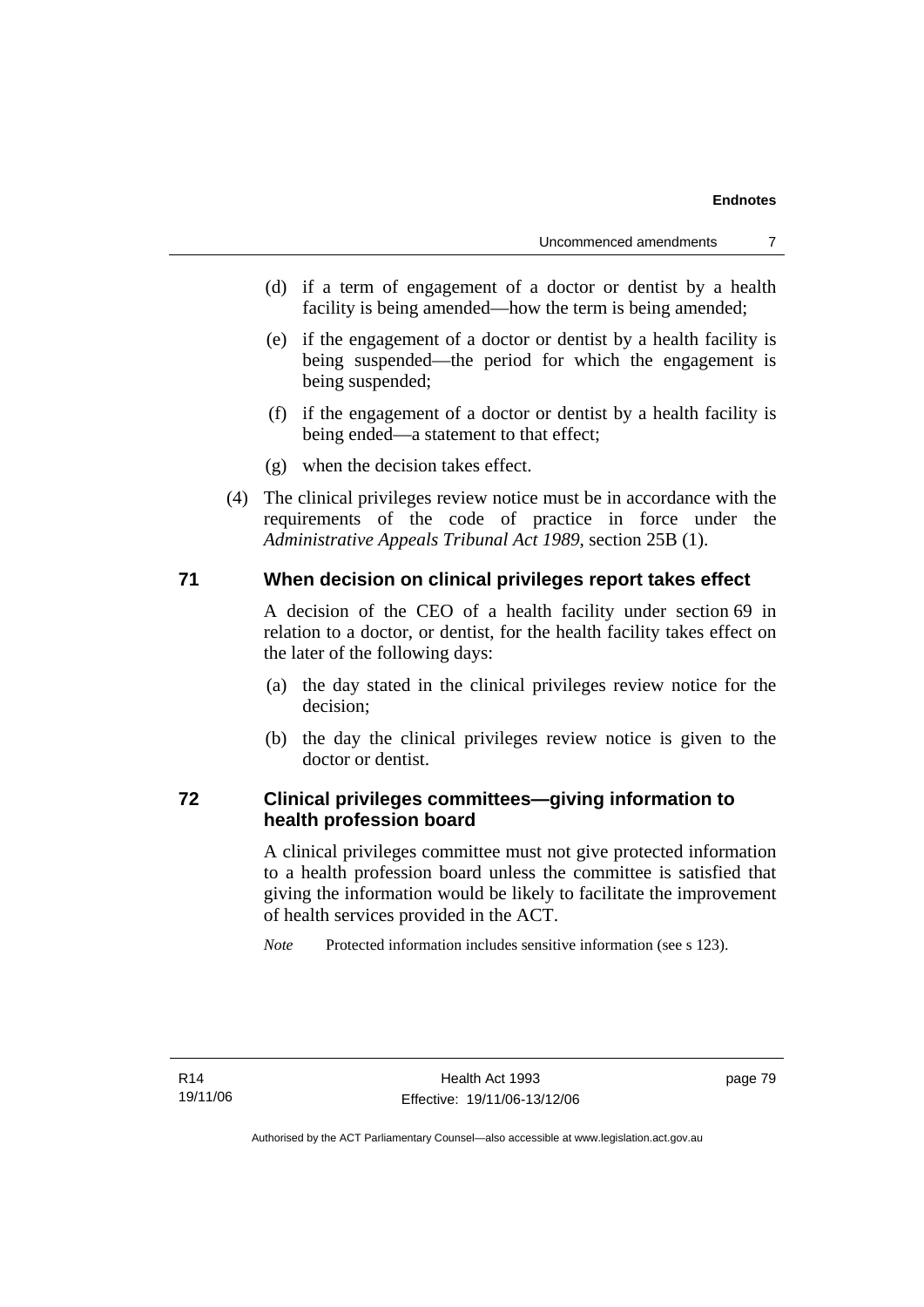| Uncommenced amendments |
|------------------------|
|                        |

### **73 Clinical privileges committees—admissibility of evidence**

- (1) The following are not admissible as evidence in a proceeding before a court:
	- (a) an oral statement made in a proceeding before a clinical privileges committee;
	- (b) a document given to a clinical privileges committee, but only to the extent that it was prepared only for the committee;
	- (c) a document prepared by a clinical privileges committee.
- (2) In this section:

*court* includes a tribunal, authority or person with power to require the production of documents or the answering of questions.

#### **74 Pt 5 obligations—no contracting out**

To remove any doubt, this part applies in relation to a doctor or dentist for a health facility despite anything to the contrary in a term of the doctor's or dentist's engagement.

#### **7 New part 8**

*insert* 

# **Part 8 Secrecy**

# **120 Definitions—pt 8**

In this part:

*divulge*—see section 121.

*information holder*—see section 122.

*protected information*—see section 123.

*Note Sensitive information* is defined for the Act in s 124.

page 80 Health Act 1993 Effective: 19/11/06-13/12/06

R14 19/11/06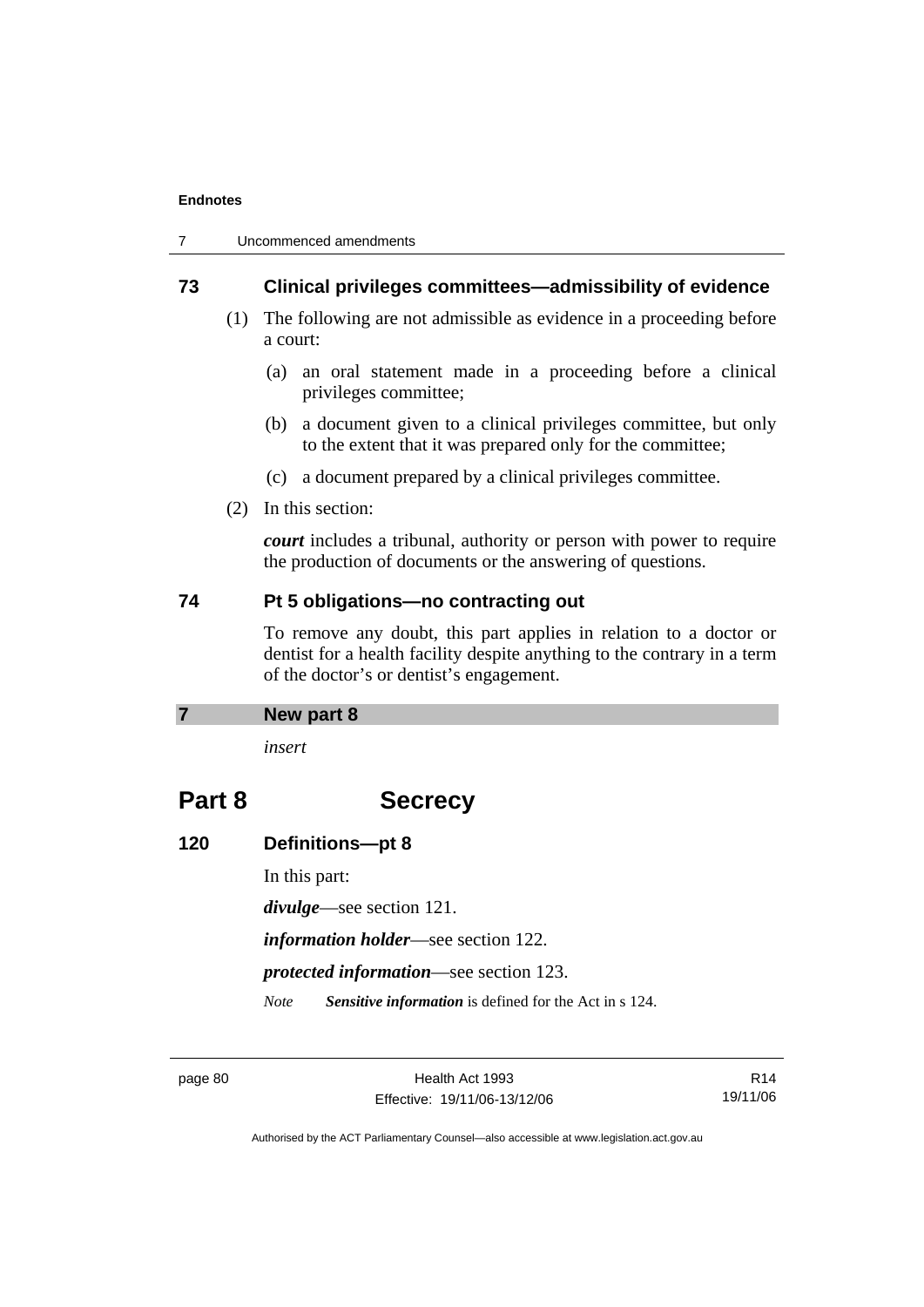# **121 When is information** *divulged***?**

In this part:

*divulge* includes communicate.

#### **122 Who is an** *information holder***?**

For this part, a person is an *information holder* if—

- (a) the person is or has been—
	- (i) a member of a quality assurance committee; or
	- (ii) a member of a clinical privileges committee; or
	- (iii) someone else exercising a function under part 4 (Quality assurance) or part 5 (Reviewing clinical privileges); or
	- (iv) someone else engaged in the administration of part 4 (Quality assurance) or part 5 (Reviewing clinical privileges); or
- (b) the person has been given information under this Act by a person mentioned in paragraph (a).
	- *Note* Information may be given to people under various provisions of pt 4 and pt 5, including:
		- s 39 (Giving health service reports to CEO or chief executive)
		- s 43 (Quality assurance committees—giving information to the Coroner's Court)
		- s 44 (Quality assurance committees—giving information to other quality assurance committees)
		- s 45 (Quality assurance committees—giving information to health profession board)
		- s 72 (Clinical privileges committees—giving information to health profession board).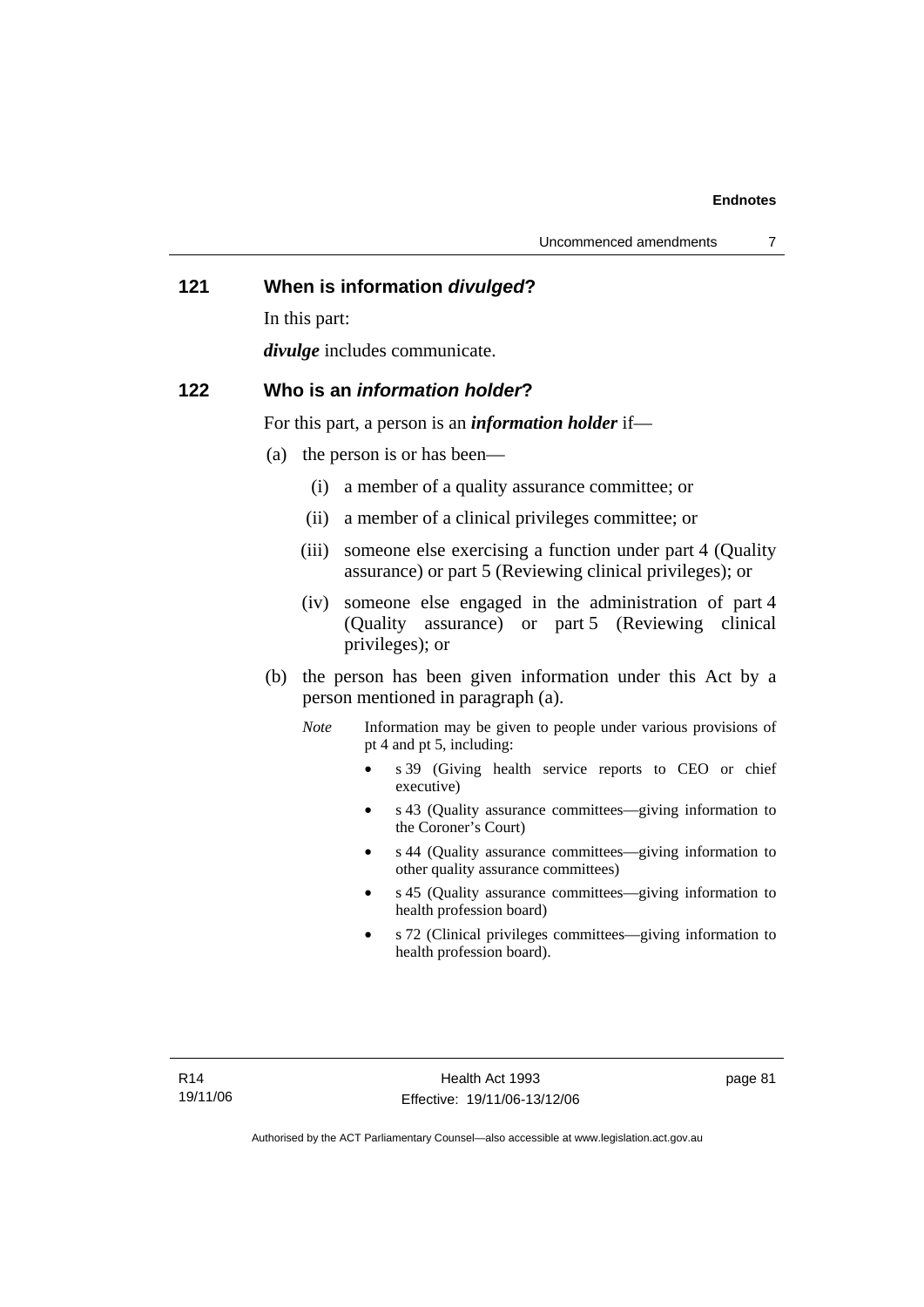# **123 What is** *protected information***?**

- (1) For this part, information is *protected information* about a person if it is information about the person that is disclosed to, or obtained by, an information holder because of the exercise of a function under this Act by the information holder or someone else.
- (2) Without limiting subsection (1), *protected information* includes sensitive information.

# **124 What is** *sensitive information***?**

In this Act:

*sensitive information* means information that—

- (a) identifies a person who—
	- (i) has received a health service; or
	- (ii) is a health service provider; or
	- (iii) has provided information to a quality assurance committee under section 35 (Quality assurance committees—obtaining information) or otherwise in the course of the committee carrying out the committee's functions under this Act; or
	- (iv) has provided information to a clinical privileges committee under section 64 (Clinical privileges committees—obtaining information) or otherwise in the course of the committee carrying out the committee's functions under this Act; or
- (b) would allow the identity of the person to be worked out.

# **125 Offence—secrecy of protected information**

- (1) An information holder commits an offence if—
	- (a) the information holder—

R14 19/11/06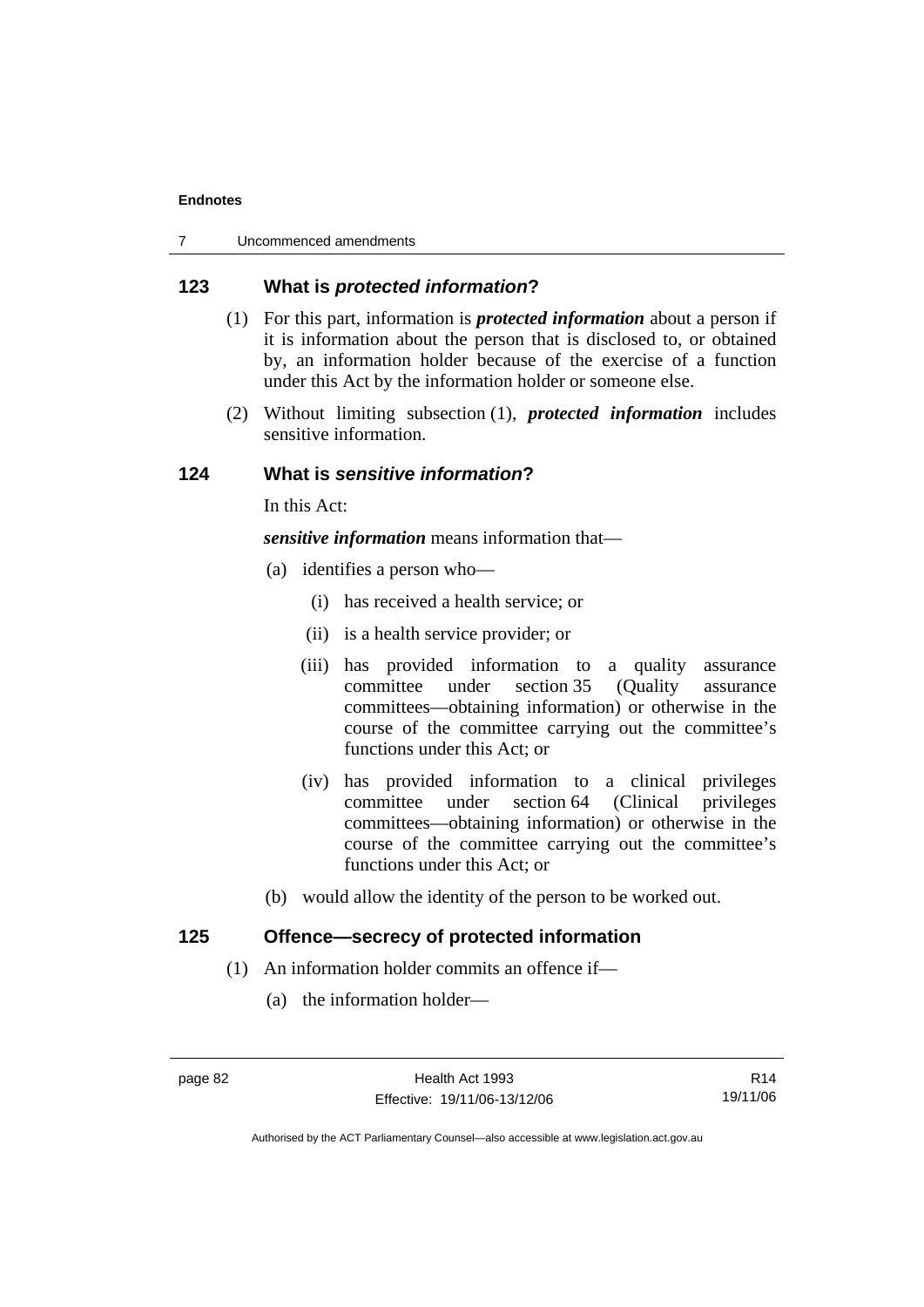- (i) makes a record of protected information about someone else; and
- (ii) is reckless about whether the information is protected information about someone else; or
- (b) the information holder—
	- (i) does something that divulges protected information about someone else; and
	- (ii) is reckless about whether—
		- (A) the information is protected information about someone else; and
		- (B) doing the thing would result in the information being divulged to another person.

Maximum penalty: 50 penalty units, imprisonment for 6 months or both.

- (2) This section does not apply to the making of a record or the divulging of information if the record is made or the information divulged—
	- (a) under this Act; or
	- (b) in the exercise of a function, as an information holder, under this Act.
- (3) This section does not apply to the making of a record or the divulging of information if—
	- (a) the protected information is not sensitive information; and
	- (b) the record is made or the information divulged—
		- (i) under another territory law; or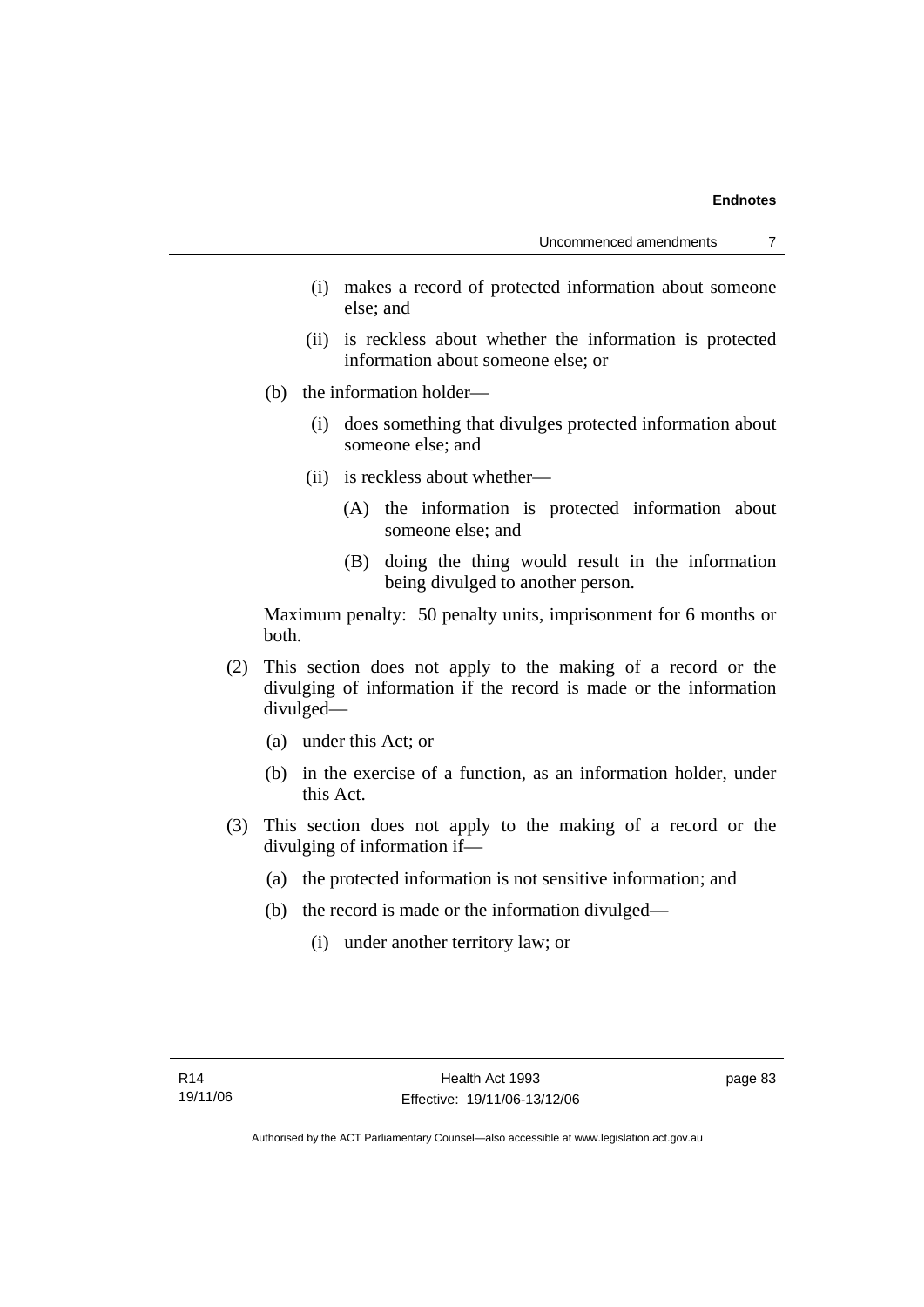|  | Uncommenced amendments |
|--|------------------------|
|--|------------------------|

- (ii) in the exercise of a function, as an information holder, under another territory law.
- *Note* Other legislation may provide for information to be given to people, including the *Freedom of Information Act 1989*, s 10.
- (4) This section does not apply to the divulging of protected information about someone with the person's agreement.
- (5) An information holder must not divulge protected information to a court, or produce a document containing protected information to a court, unless it is necessary to do so for this Act.
	- *Note* A quality assurance committee may give protected information to the Coroner's Court (see s 43).
- (6) In this section:

*court* includes a tribunal, authority or person with power to require the production of documents or the answering of questions.

*produce* includes allow access to.

#### **126 Information may be given to Medicare Australia**

- (1) The CEO of a health facility may give protected information about a health service provided by a health service provider for the health facility to—
	- (a) Medicare Australia; or
	- (b) the auditor-general.

*Note* Protected information includes sensitive information (see s 123).

- (2) However, the CEO must not give the information unless—
	- (a) the CEO is satisfied that the giving of the information will help the prevention or detection of fraud; and
	- (b) the Minister agrees, in writing, to the giving of the information.
- (3) In this section:

*CEO*, of a health facility—see section 22.

R14 19/11/06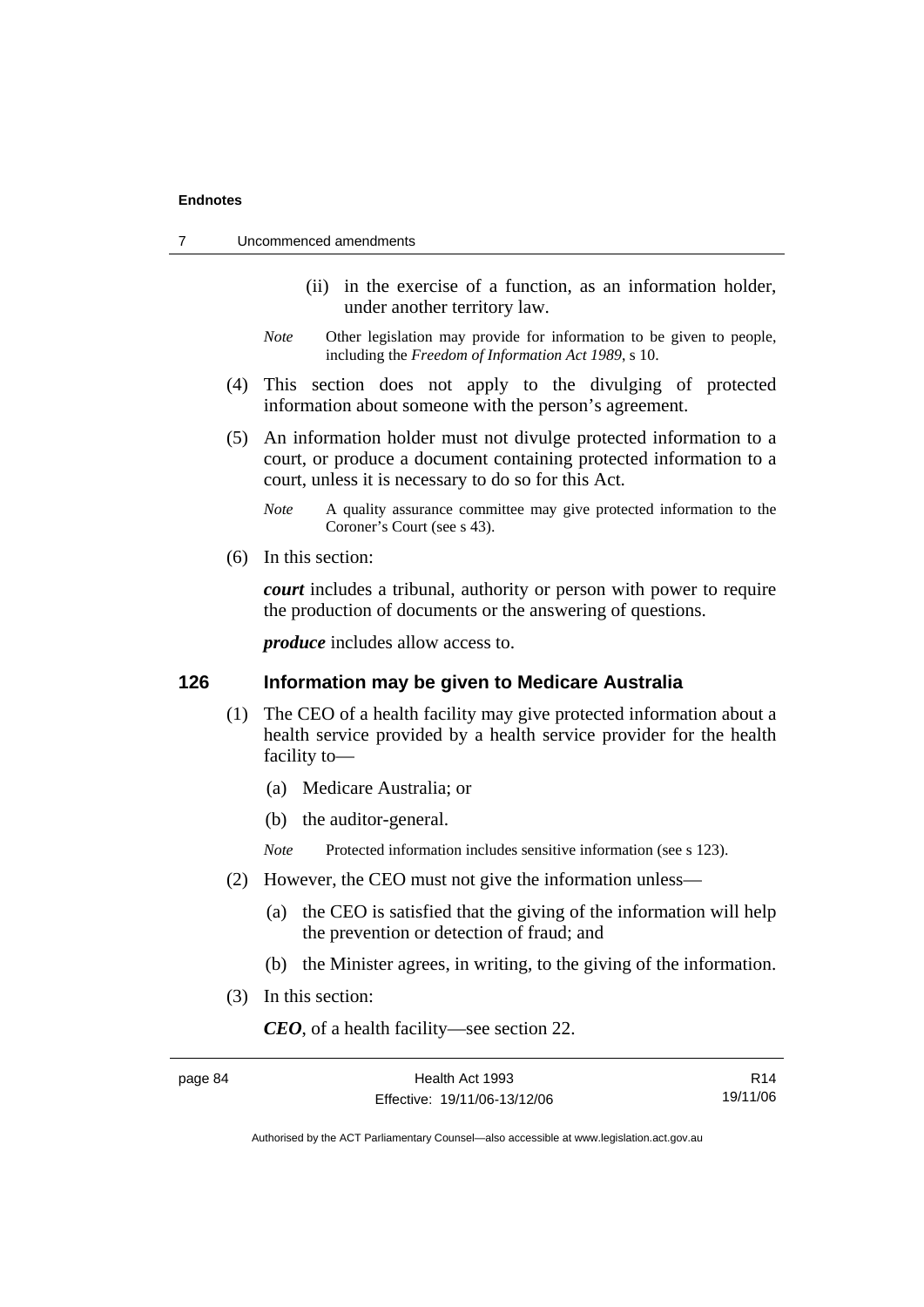*Medicare Australia*—see the *Medicare Australia Act 1973* (Cwlth).

# **Part 9 Review of decisions**

# **130 Review of decisions**

A doctor, or dentist, for a health facility may apply to the AAT for review of a decision of the CEO of the health facility under section 69—

- (a) to amend or withdraw the clinical privileges of the doctor or dentist; or
- (b) to amend the terms of engagement of the doctor or dentist; or
- (c) to suspend or end the engagement of the doctor or dentist.

# **131 Pt 9 obligations—no contracting out**

To remove any doubt, this part applies in relation to a doctor, or dentist, for a health facility despite anything to the contrary in a term of the doctor's or dentist's engagement.

# **8 New section 190**

*in part 7, insert* 

# **190 Disclosure of interests by committee members**

- (1) If a member of a committee to which this section applies has a material interest in an issue being considered, or about to be considered, by the committee, the member must disclose the nature of the interest at a committee meeting as soon as practicable after the relevant facts come to the member's knowledge.
	- *Note 1* This section applies to a quality assurance committee (see s 32) and a clinical privileges review committee (see s 61).
	- *Note 2 Material interest* is defined in s (4). The definition of *indirect interest* in s (4) applies to the definition of *material interest*.

R14 19/11/06 page 85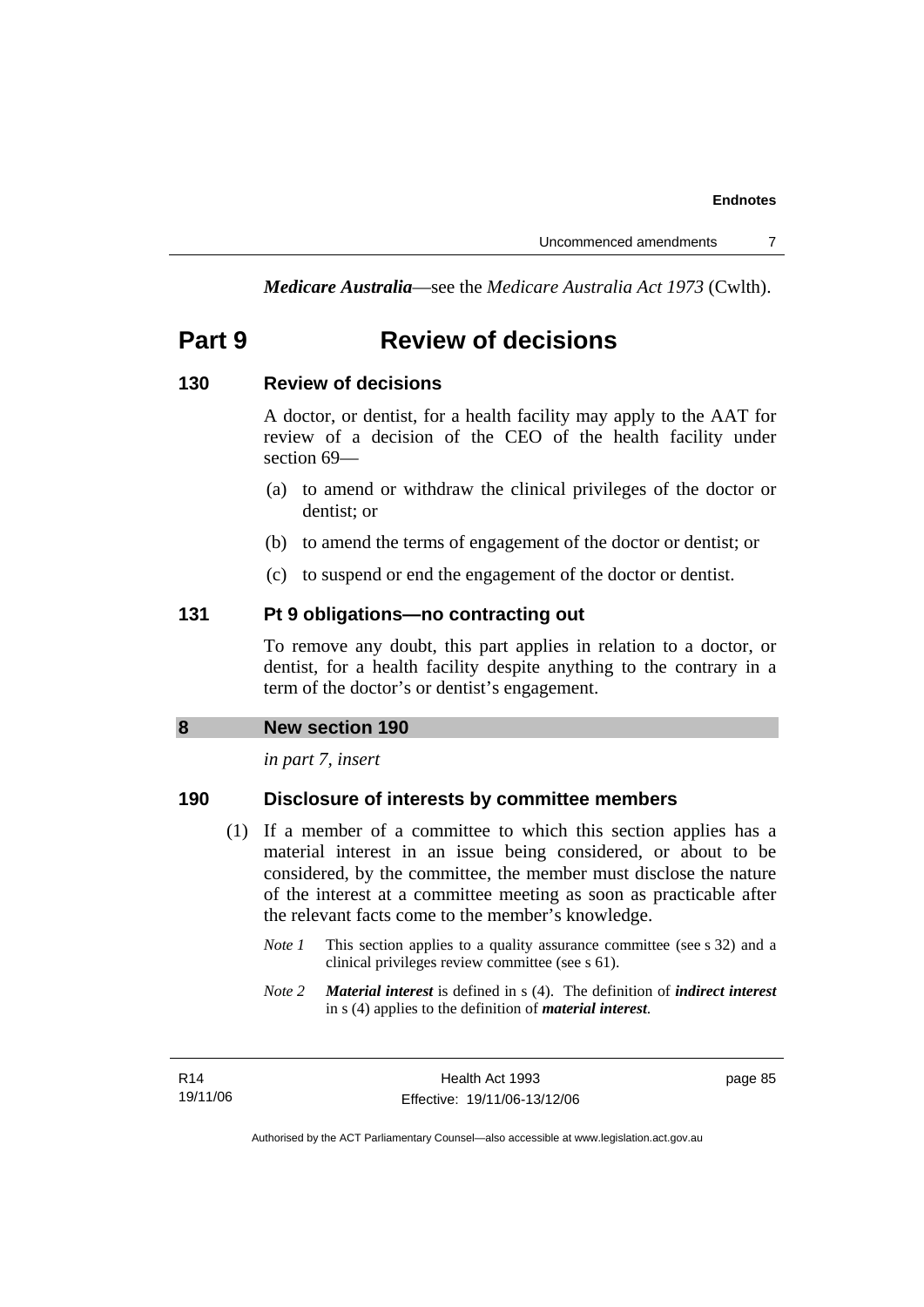- 7 Uncommenced amendments
	- (2) The disclosure must be recorded in the committee's minutes and, unless the committee otherwise decides, the member must not—
		- (a) be present when the committee considers the issue; or
		- (b) take part in a decision of the committee on the issue.

#### **Example**

Adam, Ben and Charlotte are members of a quality assurance committee. They have an interest in an issue being considered at a committee meeting and they disclose the interest as soon as they become aware of it. Adam's and Ben's interests are minor but Charlotte has a direct financial interest in the issue.

The committee considers the disclosures and decides that because of the nature of the interests:

- Adam may be present when the committee considers the issue but not take part in the decision
- Ben may be present for the consideration and take part in the decision.

The committee does not make a decision allowing Charlotte to be present or take part in the committee's decision. Accordingly, since Charlotte has a material interest she cannot be present for the consideration of the issue or take part in the decision.

- *Note* An example is part of the Act, is not exhaustive and may extend, but does not limit, the meaning of the provision in which it appears (see Legislation Act, s 126 and s 132).
- (3) Any other committee member who also has a material interest in the issue must not be present when the committee is considering its decision under subsection (2).
- (4) In this section:

*associate*, of a person, means—

- (a) the person's business partner; or
- (b) a close friend of the person; or
- (c) a family member of the person.

*executive officer*, of a corporation, means a person (however described) who is concerned with, or takes part in, the corporation's

R14 19/11/06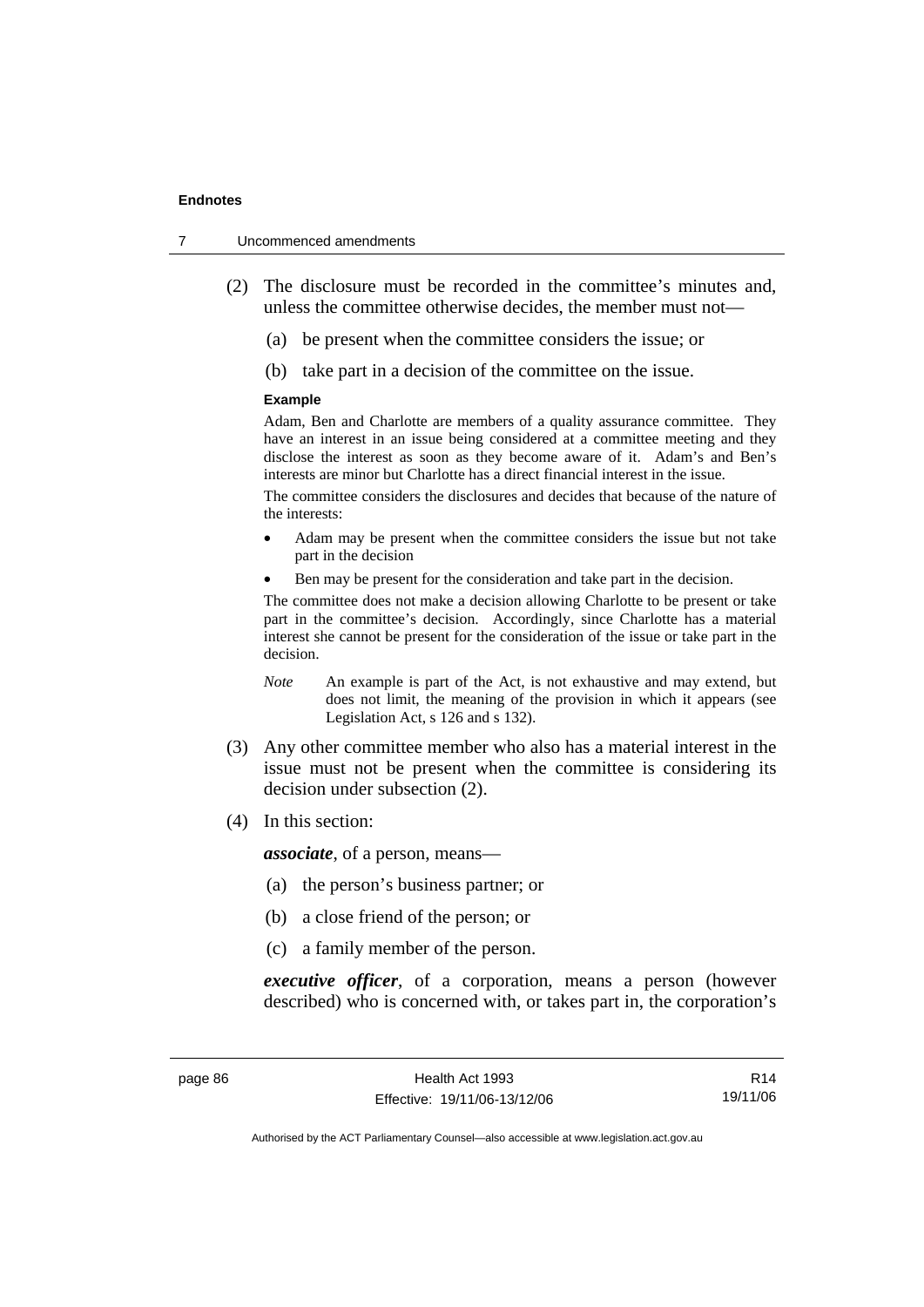management, whether or not the person is a director of the corporation.

*indirect interest*—without limiting the kinds of indirect interests a person may have, a person has an *indirect interest* in an issue if any of the following has an interest in the issue:

- (a) an associate of the person;
- (b) a corporation if the corporation has not more than 100 members and the person, or an associate of the person, is a member of the corporation;
- (c) a subsidiary of a corporation mentioned in paragraph (b);
- (d) a corporation if the person, or an associate of the person, is an executive officer of the corporation;
- (e) the trustee of a trust if the person, or an associate of the person, is a beneficiary of the trust;
- (f) a member of a firm or partnership if the person, or an associate of the person, is a member of the firm or partnership;
- (g) someone else carrying on a business if the person, or an associate of the person, has a direct or indirect right to participate in the profits of the business.

*material interest*—a committee member has a *material interest* in an issue if the member has—

- (a) a direct or indirect financial interest in the issue; or
- (b) a direct or indirect interest of any other kind if the interest could conflict with the proper exercise of the member's functions in relation to the committee's consideration of the issue.

### **9 New part 21**

*insert* 

page 87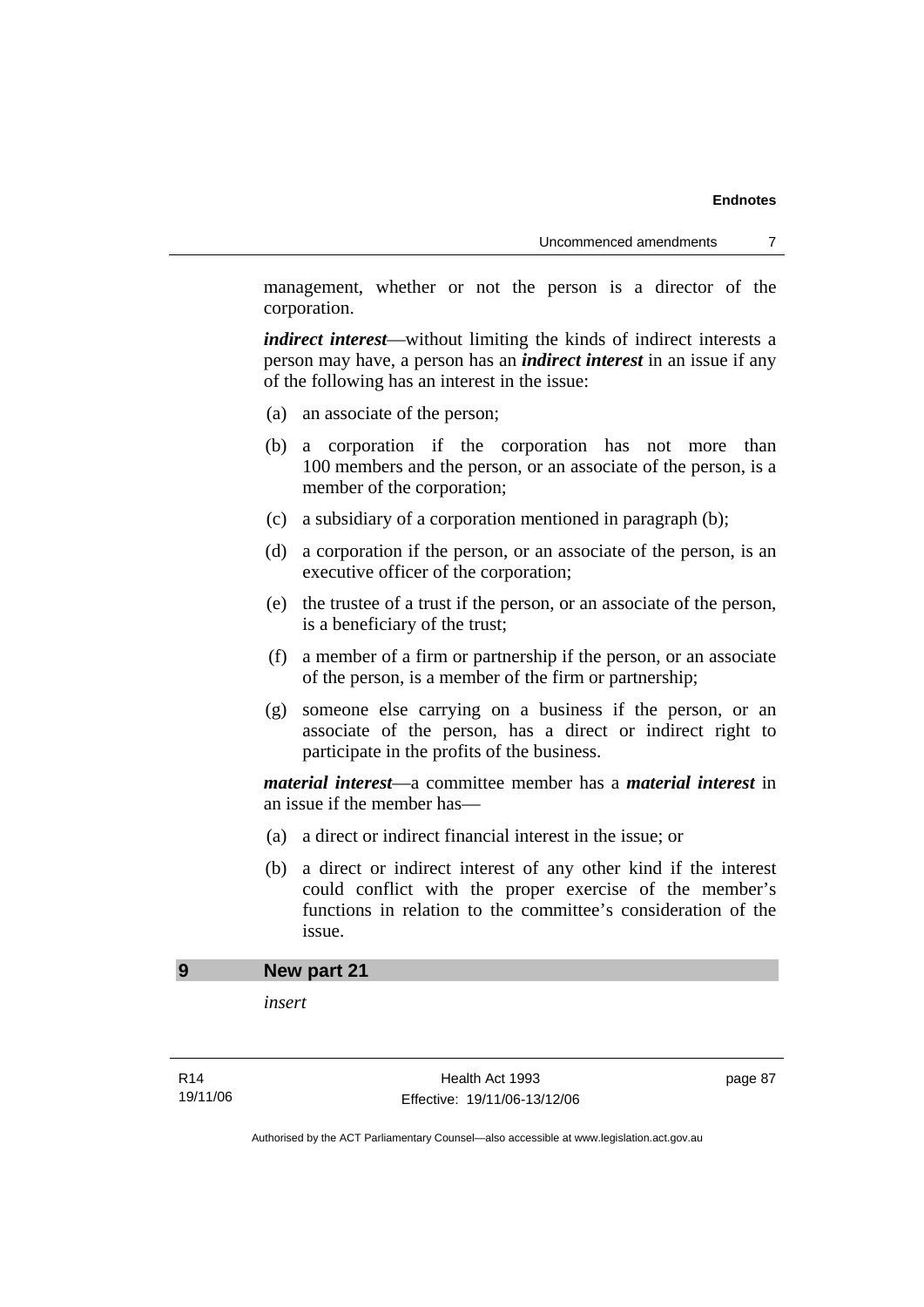7 Uncommenced amendments

# **Part 21 Transitional—Health Legislation Amendment Act 2006**

# **242 Transitional—protection of former members from liability**

(1) In section 34:

*relevant person* includes a person who was, at any time before the commencement of the *Health Legislation Amendment Act 2006*, a member of—

- (a) an approved private sector committee; or
- (b) an approved public sector committee.
- (2) This section is a law to which the Legislation Act, section 88 (Repeal does not end effect of transitional laws etc) applies.

# **243 Expiry—pt 21**

This section expires 1 year after the day it commences.

### **10 Dictionary**

*substitute* 

# **Dictionary**

# (see s 2)

*Note 1* The Legislation Act contains definitions and other provisions relevant to this Act.

*Note 2* For example, the Legislation Act, dict, pt 1 defines the following terms:

- AAT
- Act
- ACT
- appoint
- chief executive (see s 163)
- Commonwealth

page 88 Health Act 1993 Effective: 19/11/06-13/12/06

R14 19/11/06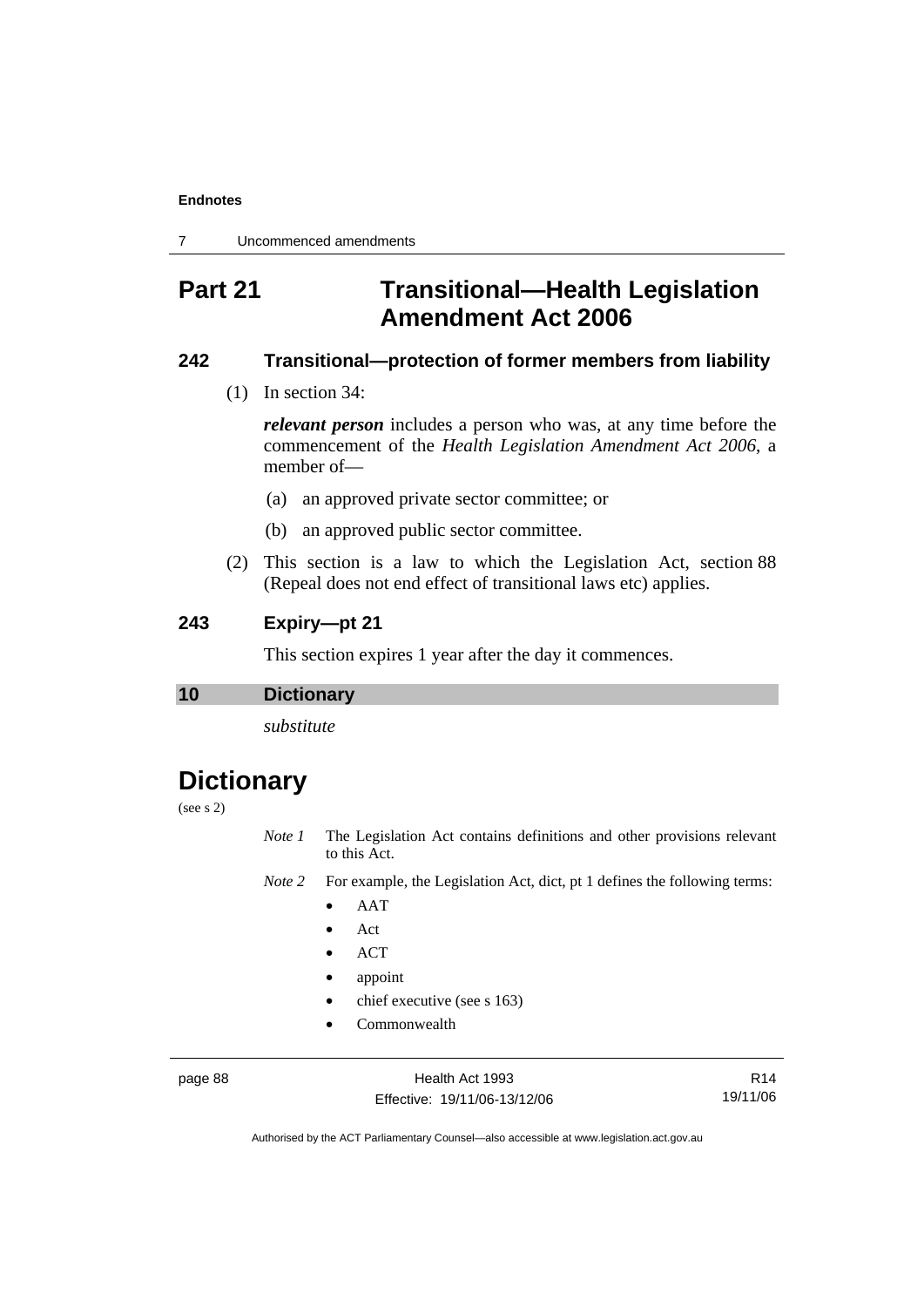Uncommenced amendments 7

- Coroner's Court
- entity
- exercise
- function
- in relation to
- *interest*
- make
- proceeding
- territory authority
- territory law
- the Territory
- tribunal.

*authorised representative*, for part 7 (VMO service contracts)—see section 100.

#### *CEO*—

- (a) of a health facility, for part 4 (Quality assurance)—see section 22; and
- (b) of a health professional organisation, for part 4 (Quality assurance)—see section 23; and
- (c) of a health facility, for part 5 (Reviewing clinical privileges) see section 53.

*clinical privileges*, of a doctor or dentist, for a health facility, for part 5 (Reviewing clinical privileges)—see section 54.

*clinical privileges committee*—see section 51.

*clinical privileges report*, for part 5 (Reviewing clinical privileges)—see section 67.

*clinical privileges review notice*, for part 5 (Reviewing clinical privileges)—see section 70.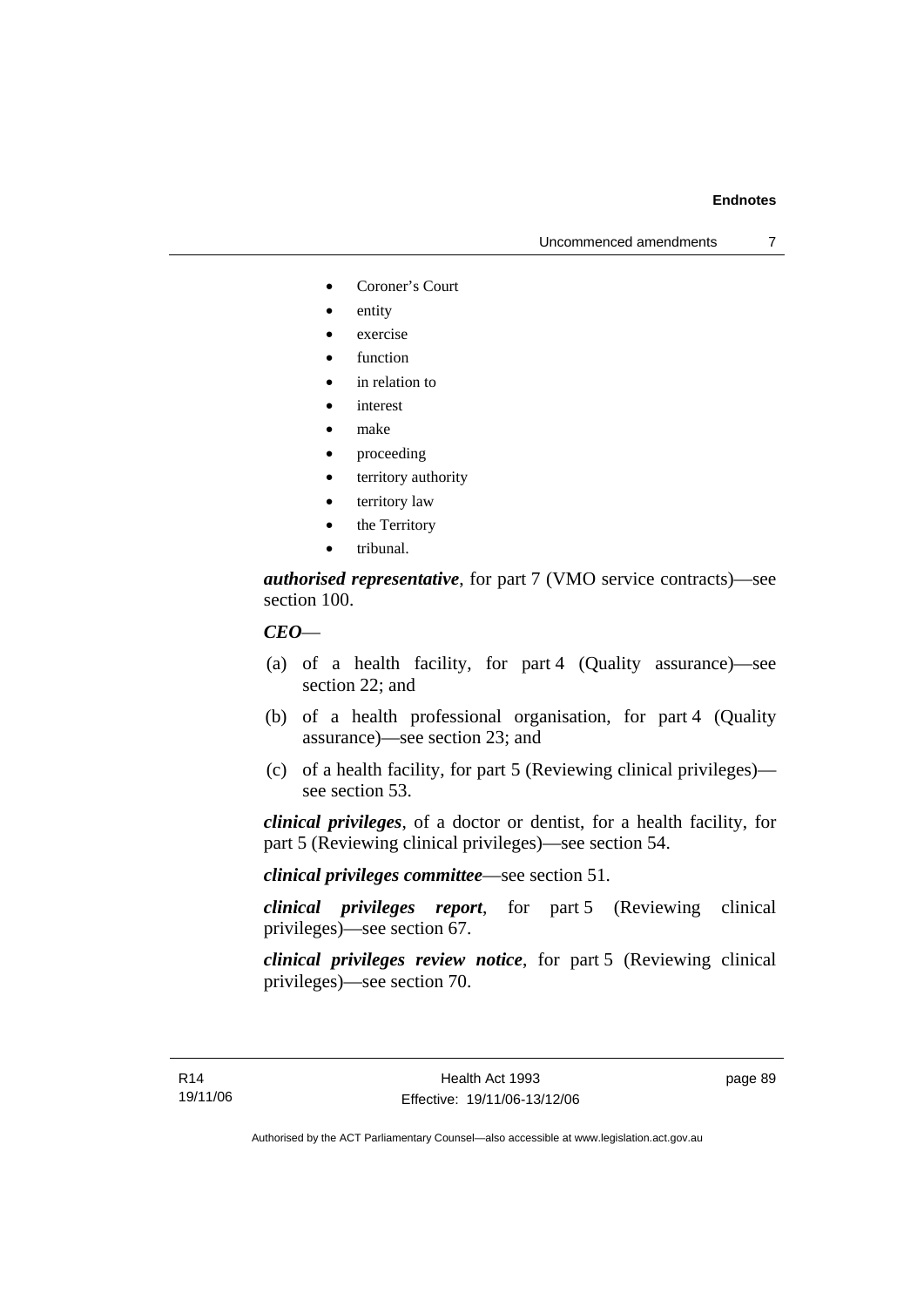7 Uncommenced amendments

*core conditions*, for part 7 (VMO service contracts)—see section 100.

*day hospital* means a facility where a person is admitted for surgical or medical treatment and discharged on the same day.

*dentist*, for a health facility, for part 5 (Reviewing clinical privileges)—see section 52.

*divulge*, for part 8 (Secrecy)—see section 121.

*doctor*, for a health facility, for part 5 (Reviewing clinical privileges)—see section 52.

*engage* in conduct means—

- (a) do an act; or
- (b) omit to do an act.

*entity*, for part 7 (VMO service contracts)—see section 100.

*health facility*—see section 6.

*health facility QAC*, for a health facility, for part 4 (Quality assurance)—see section 20.

*health profession board*—see the *Health Professionals Act 2004*, dictionary.

*health professional*—see the *Health Professionals Act 2004*, section 14.

*health professional organisation*, for part 4 (Quality assurance) see section 21.

*health professional organisation QAC*, for a health professional organisation, for part 4 (Quality assurance)—see section 20.

*health service*—see section 5.

*health service provider*—see section 7.

R14 19/11/06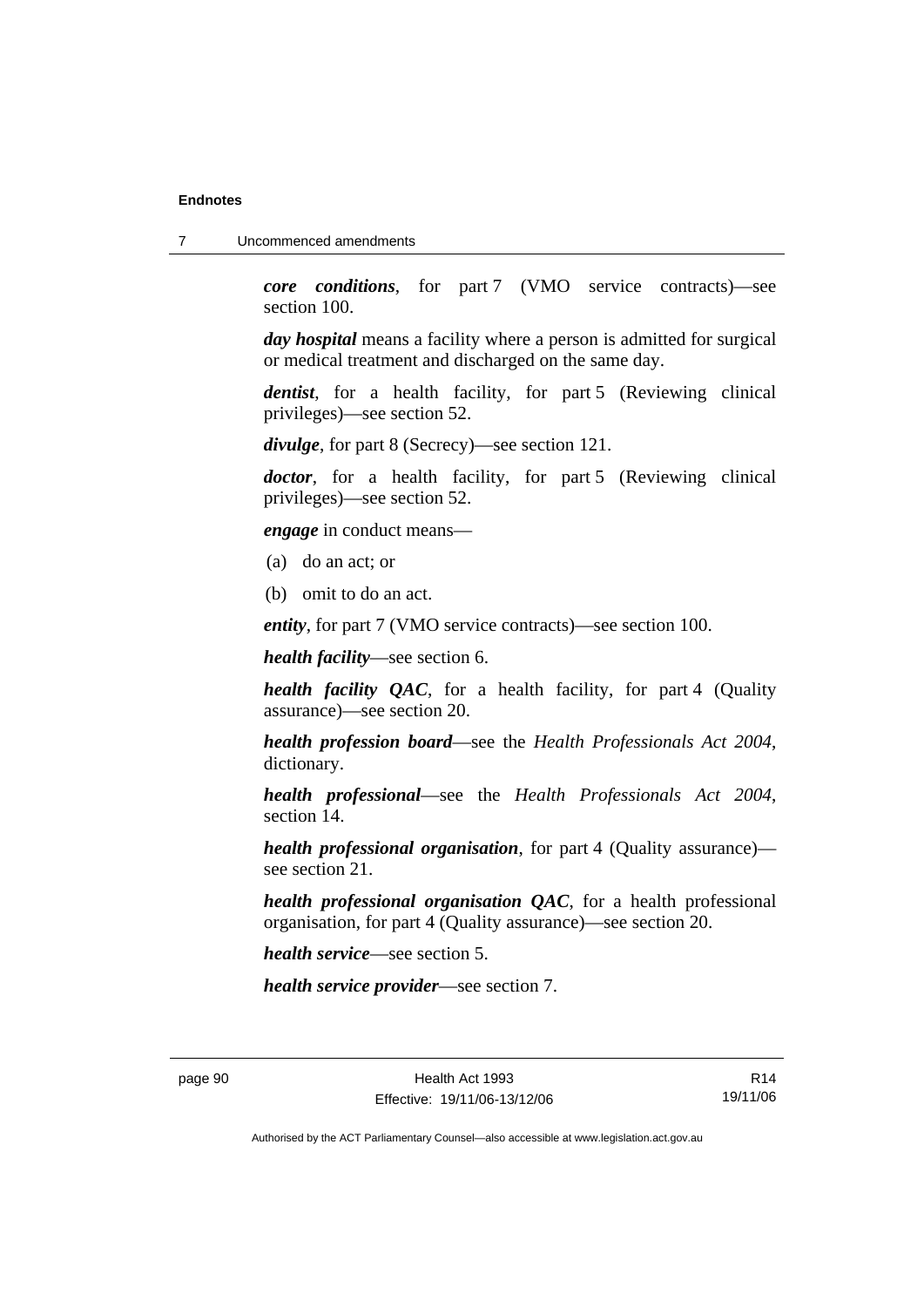*health service report*, for part 4 (Quality assurance)—see section 38.

*hospital*, for part 5 (Reviewing clinical privileges)—see section 50.

*information holder*, for part 8 (Secrecy)—see section 122.

*ministerial report*, for part 4 (Quality assurance)—section 41.

*negotiating agent*, for part 7 (VMO service contracts)—see section 100.

*negotiating period*, for part 7 (VMO service contracts)—see section 103 (2).

*practice corporation*, for part 7 (VMO service contracts)—see section 100.

*protected information*—see section 123.

*quality assurance committee*—see section 24.

*review* clinical privileges, for part 5 (Reviewing clinical privileges)—see section 55.

*sensitive information*—see section 124.

*service contract*, for part 7 (VMO service contracts)—see section 100.

*special purpose QAC*, for part 4 (Quality assurance), for a purpose stated in the approval—see section 20.

*VMO*, or visiting medical officer, for part 7 (VMO service contracts)—see section 100.

# **Schedule 1 Health Act 1993—technical amendments**

(see s 3)

R14 19/11/06

Health Act 1993 Effective: 19/11/06-13/12/06 page 91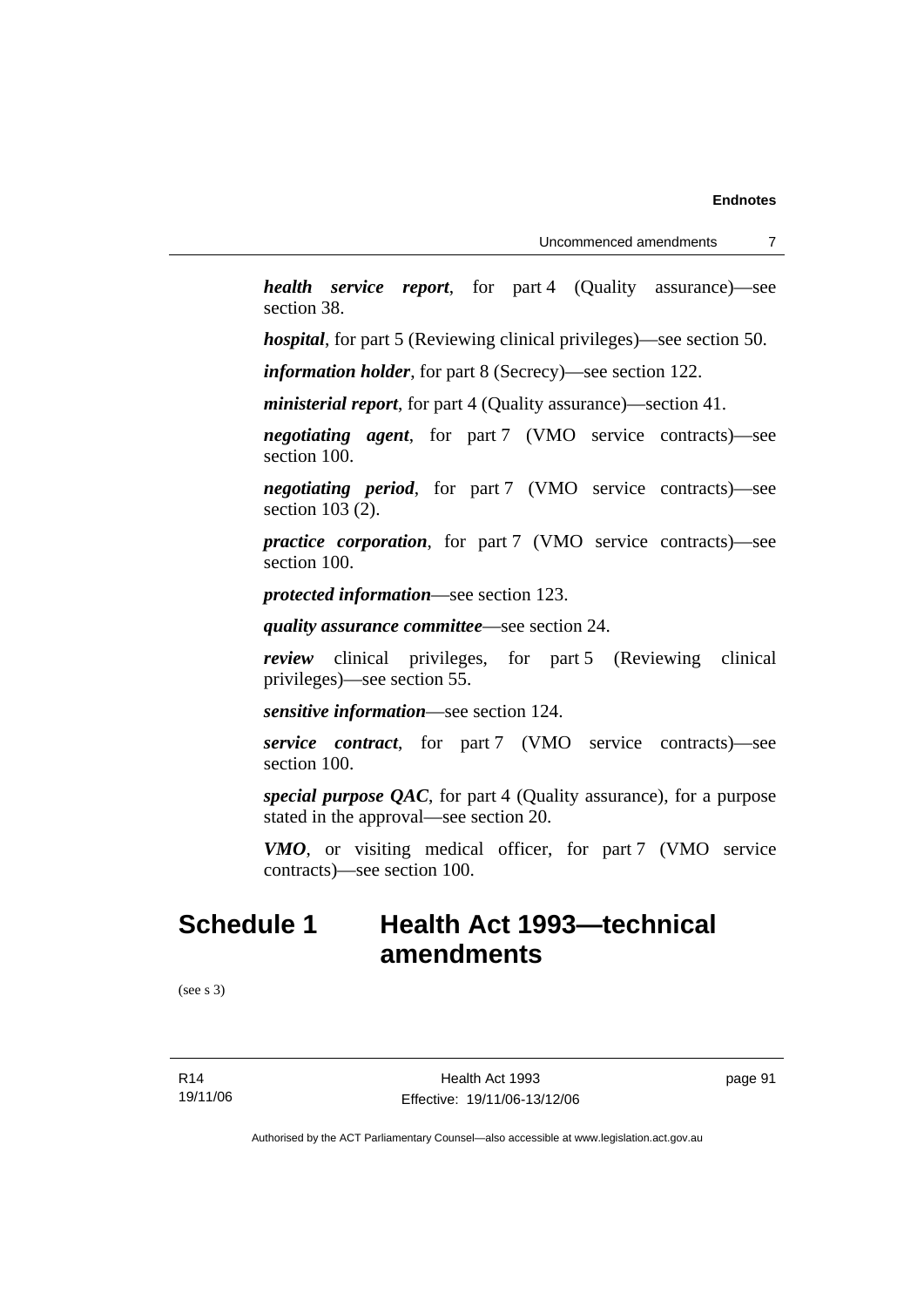| $\overline{7}$ | Uncommenced amendments         |
|----------------|--------------------------------|
| [1.1]          | <b>Section 3A</b>              |
|                | renumber as section 4          |
| [1.2]          | Part 2                         |
|                | renumber as part 3             |
|                |                                |
| [1.3]          | Sections 5 to 7                |
|                | renumber as sections 10 to 12  |
| [1.4]          | Part 5A                        |
|                | renumber as part 6             |
| [1.5]          | <b>Section 30A heading</b>     |
|                | omit                           |
|                | pt 5A                          |
|                | substitute                     |
|                | pt 6                           |
| $[1.6]$        | <b>Sections 30A and 30B</b>    |
|                | renumber as sections 80 and 81 |
| [1.7]          | <b>Section 30C</b>             |
|                | omit                           |
|                | 30 <sub>D</sub>                |
|                | substitute                     |
|                | 83                             |
| [1.8]          | Sections 30C to 30E            |
|                | renumber as sections 82 to 84  |

| ane |  |
|-----|--|
|-----|--|

Health Act 1993 Effective: 19/11/06-13/12/06

R14 19/11/06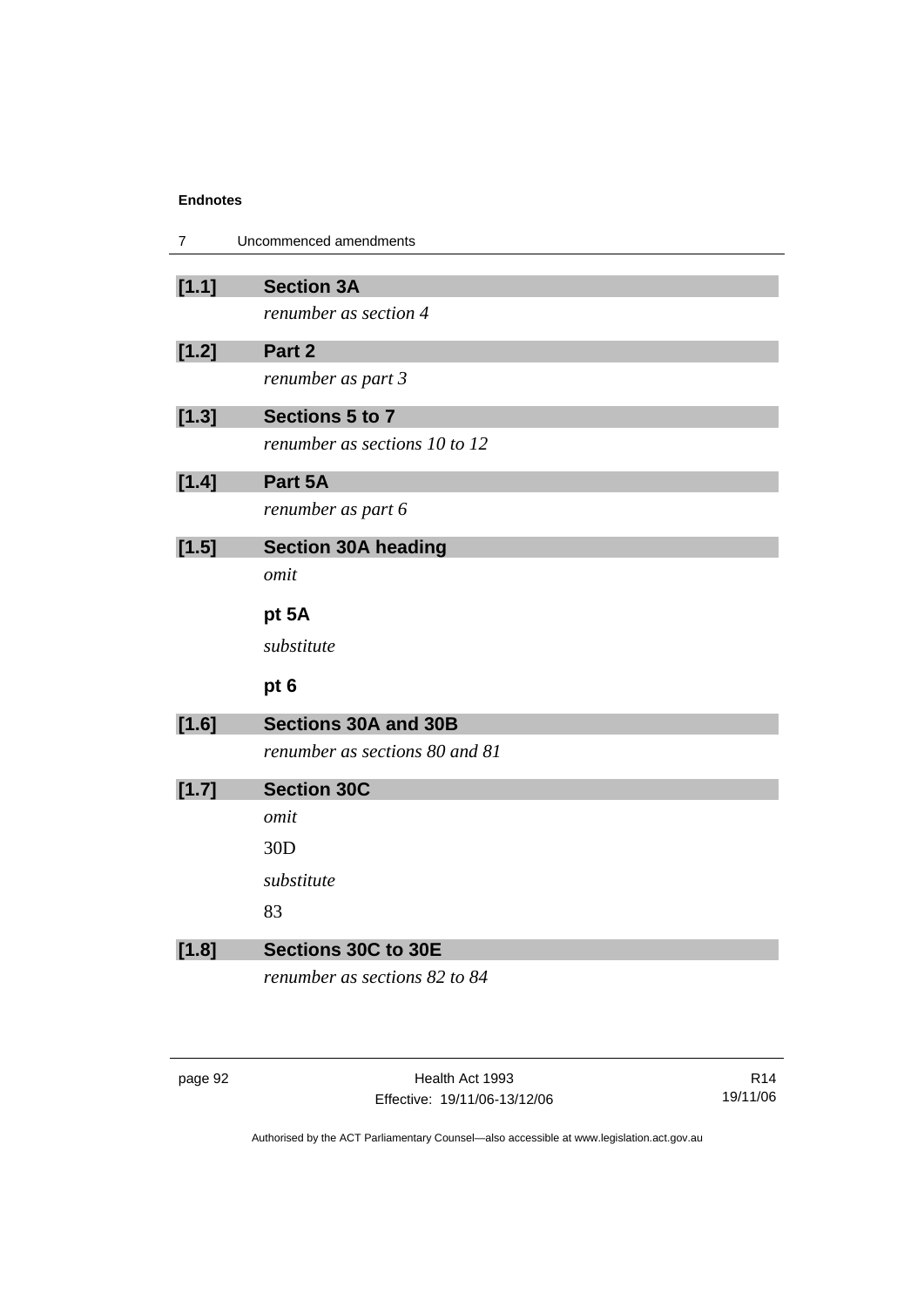|         | Uncommenced amendments<br>7                          |
|---------|------------------------------------------------------|
| $[1.9]$ | Part 6                                               |
|         | omit                                                 |
| [1.10]  | Part 6A                                              |
|         | renumber as part 7                                   |
| [1.11]  | <b>Section 33A heading</b>                           |
|         | omit                                                 |
|         |                                                      |
|         | 6A                                                   |
|         | substitute                                           |
|         | $\overline{7}$                                       |
| [1.12]  | Section 33A, definition of authorised representative |
|         | omit                                                 |
|         | 33F                                                  |
|         | substitute                                           |
|         | 105                                                  |
| [1.13]  | Section 33A, definition of core conditions           |
|         | omit                                                 |
|         | 33C                                                  |
|         | substitute                                           |
|         | 102                                                  |
| [1.14]  | Section 33A, definition of <i>negotiating agent</i>  |
|         | omit                                                 |
|         | 33E                                                  |
|         | substitute                                           |
|         |                                                      |
|         |                                                      |

Health Act 1993 Effective: 19/11/06-13/12/06 page 93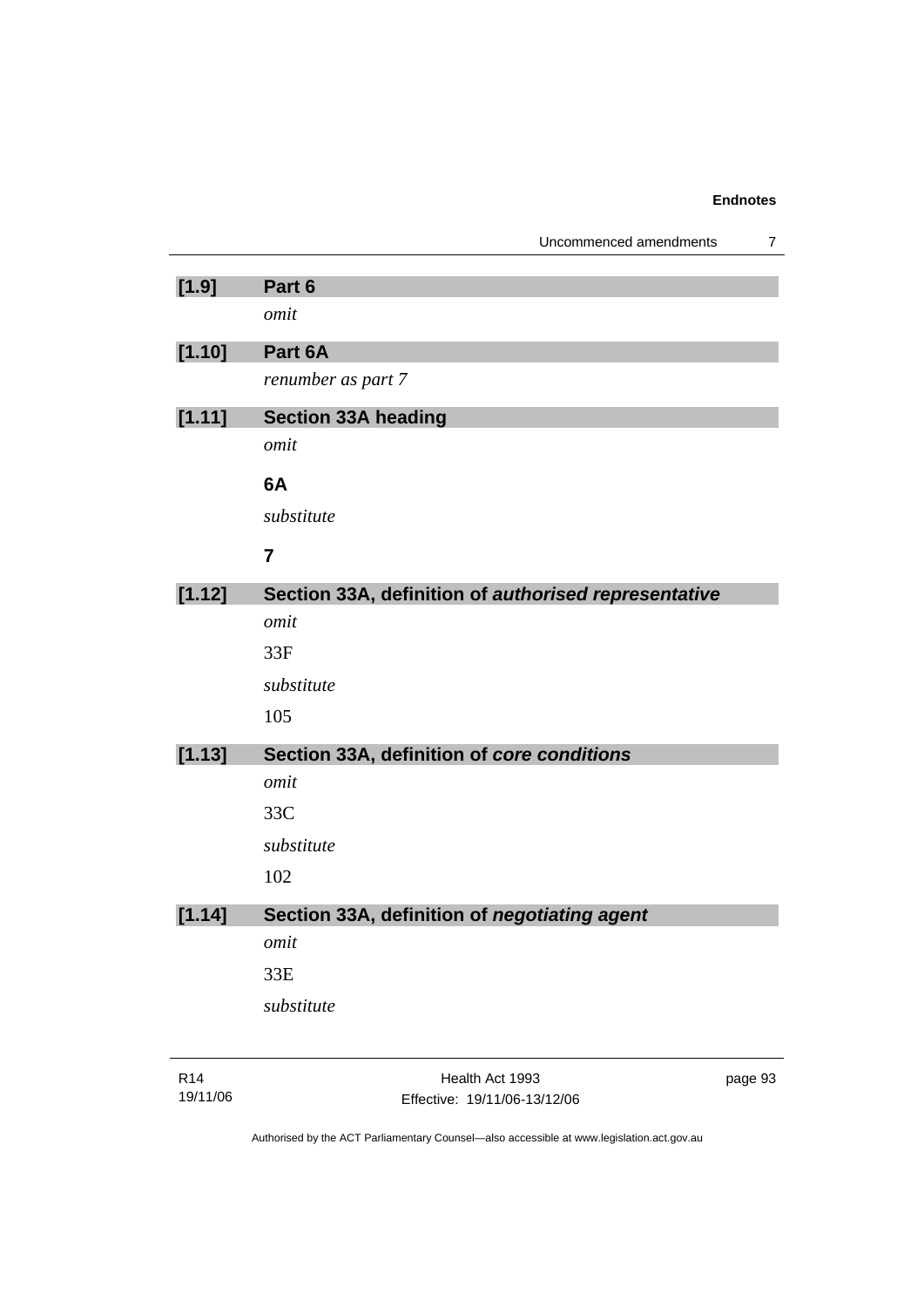| $\overline{7}$ | Uncommenced amendments                        |                 |
|----------------|-----------------------------------------------|-----------------|
|                | 104                                           |                 |
| [1.15]         | Section 33A, definition of negotiating period |                 |
|                | omit                                          |                 |
|                | 33D                                           |                 |
|                | substitute                                    |                 |
|                | 103                                           |                 |
| [1.16]         | <b>Sections 33A and 33B</b>                   |                 |
|                | renumber as sections 100 and 101              |                 |
| [1.17]         | Section 33C (2) (a)                           |                 |
|                | omit                                          |                 |
|                | 33D                                           |                 |
|                | substitute                                    |                 |
|                | 103                                           |                 |
| [1.18]         | Section 33C (2) (b)                           |                 |
|                | omit                                          |                 |
|                | 33G                                           |                 |
|                | substitute                                    |                 |
|                | 106                                           |                 |
| [1.19]         | Sections 33C to 33E                           |                 |
|                | renumber as sections 102 to 104               |                 |
| [1.20]         | Section 33F (1)                               |                 |
|                | omit                                          |                 |
|                | 33D                                           |                 |
|                | substitute                                    |                 |
| page 94        | Health Act 1993                               | R <sub>14</sub> |
|                | Effective: 19/11/06-13/12/06                  | 19/11/06        |

Authorised by the ACT Parliamentary Counsel—also accessible at www.legislation.act.gov.au

Effective: 19/11/06-13/12/06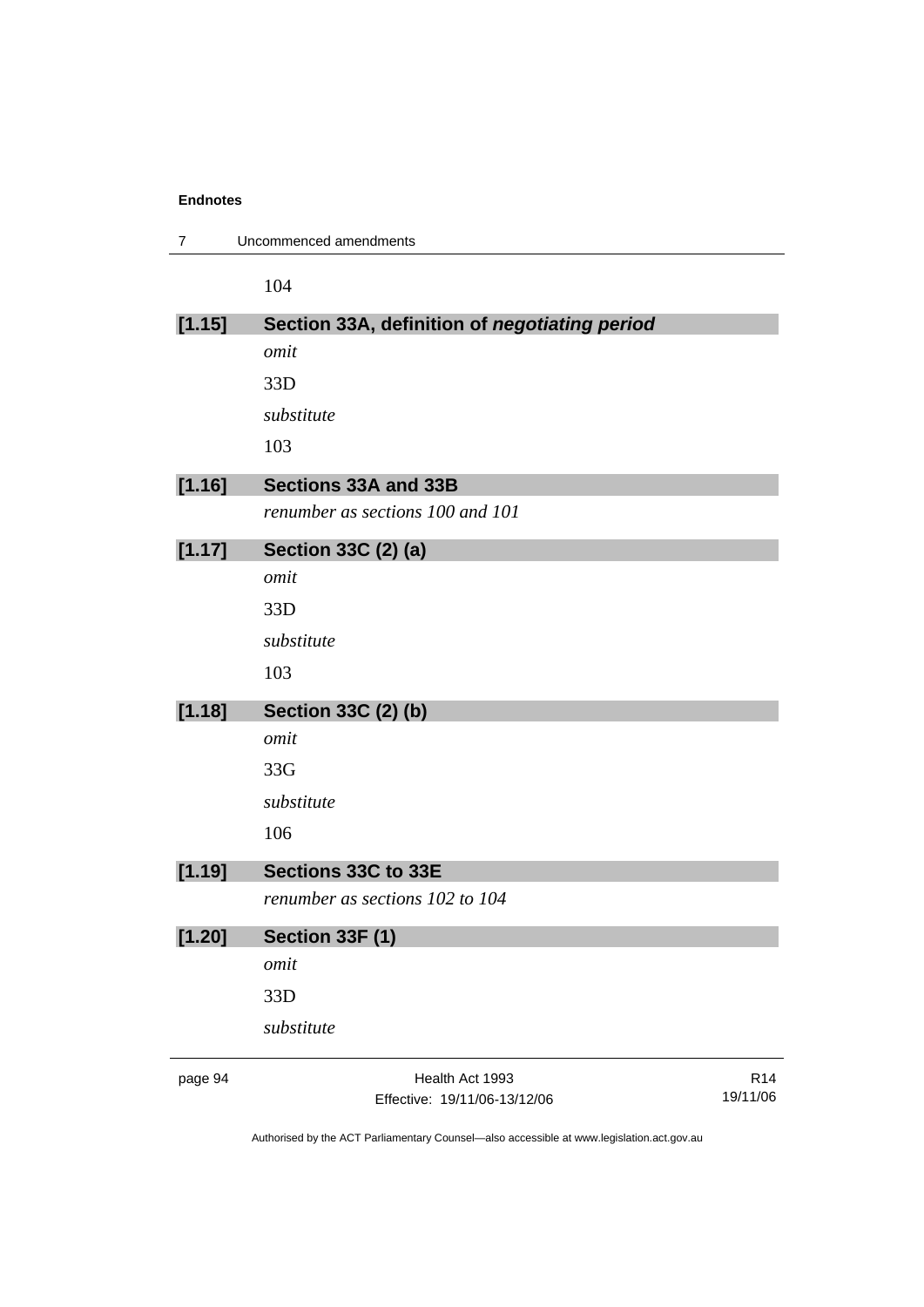| Uncommenced amendments |  |
|------------------------|--|
|------------------------|--|

|        | 103                             |
|--------|---------------------------------|
| [1.21] | Section 33F (1), note           |
|        | omit                            |
|        | 37A                             |
|        | substitute                      |
|        | 194                             |
| [1.22] | Section 33F (2)                 |
|        | omit                            |
|        | 33E                             |
|        | substitute                      |
|        | 104                             |
| [1.23] | Sections 33F to 33H             |
|        | renumber as sections 105 to 107 |
| [1.24] | Part 7                          |
|        | renumber as part 15             |
| [1.25] | <b>Section 34</b>               |
|        | omit                            |
| [1.26] | Sections 35 to 38               |
|        | renumber as sections 191 to 196 |

page 95